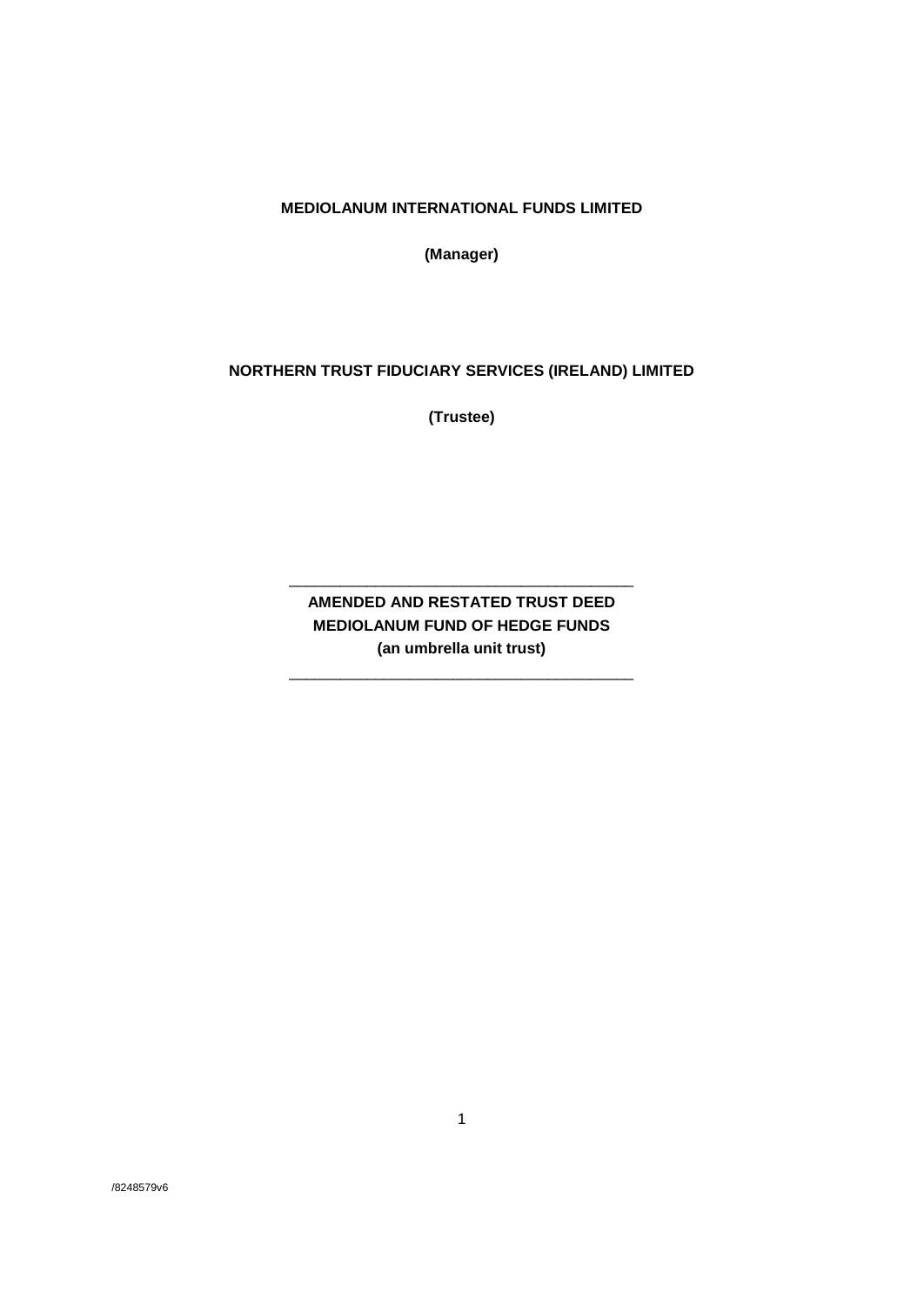## **INDEX**

| 1.00  |                                                                   |  |
|-------|-------------------------------------------------------------------|--|
| 2.00  |                                                                   |  |
| 3.00  |                                                                   |  |
| 4.00  |                                                                   |  |
| 5.00  |                                                                   |  |
| 6.00  |                                                                   |  |
| 7.00  |                                                                   |  |
| 8.00  | DEALINGS WITH THE DEPOSITED PROPERTY AND BORROWING POWERS32       |  |
| 9.00  | DEALINGS BY MANAGER, TRUSTEE, DELEGATE INVESTMENT MANAGERS,       |  |
| 10.00 |                                                                   |  |
| 11.00 |                                                                   |  |
| 12.00 |                                                                   |  |
| 13.00 |                                                                   |  |
| 14.00 |                                                                   |  |
| 15.00 |                                                                   |  |
| 16.00 | CANCELLATION OF UNITS ON DEFAULT IN PAYMENT OF PURCHASE PRICE  40 |  |
| 17.00 |                                                                   |  |
| 18.00 |                                                                   |  |
| 19.00 |                                                                   |  |
| 20.00 | CANCELLATION OF UNITS AND REDUCTION OF FUND AND SUB-FUNDS 48      |  |
| 21.00 |                                                                   |  |
| 22.00 |                                                                   |  |
| 23.00 |                                                                   |  |
| 24.00 |                                                                   |  |
| 25.00 | DUTIES, LIABILITIES, INDEMNITIES, RIGHTS AND POWERS OF TRUSTEE 58 |  |
| 26.00 |                                                                   |  |
| 27.00 |                                                                   |  |
| 28.00 |                                                                   |  |
| 29.00 |                                                                   |  |
| 30.00 |                                                                   |  |
| 31.00 |                                                                   |  |
| 32.00 |                                                                   |  |
| 33.00 |                                                                   |  |
| 34.00 |                                                                   |  |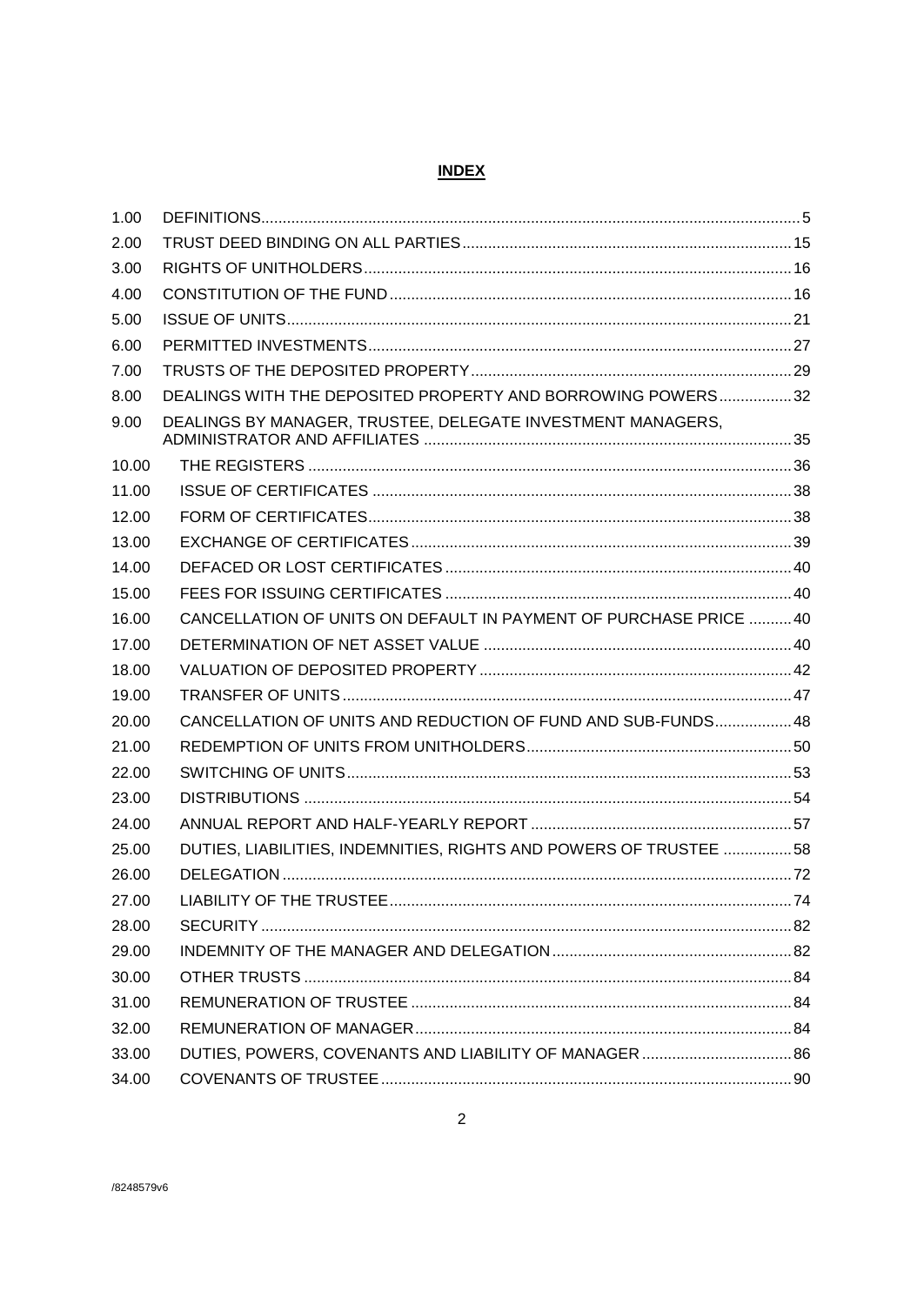| 35.00 |                                                               |  |
|-------|---------------------------------------------------------------|--|
| 36.00 |                                                               |  |
| 37.00 |                                                               |  |
| 38.00 |                                                               |  |
| 39.00 |                                                               |  |
| 40.00 |                                                               |  |
| 41.00 |                                                               |  |
| 42.00 |                                                               |  |
| 43.00 |                                                               |  |
| 44.00 |                                                               |  |
| 45.00 |                                                               |  |
| 46.00 |                                                               |  |
| 47.00 |                                                               |  |
| 48.00 | INFORMATION TECHNOLOGY AND CYBER SECURITY RISK MANAGEMENT 101 |  |
| 49.00 |                                                               |  |
| 50.00 |                                                               |  |
| 51.00 |                                                               |  |
| 52.00 |                                                               |  |
| 53.00 |                                                               |  |
| 54.00 |                                                               |  |
| 55.00 |                                                               |  |
| 56.00 |                                                               |  |
| 57.00 |                                                               |  |
|       |                                                               |  |
|       |                                                               |  |
|       |                                                               |  |
|       |                                                               |  |
|       |                                                               |  |
|       |                                                               |  |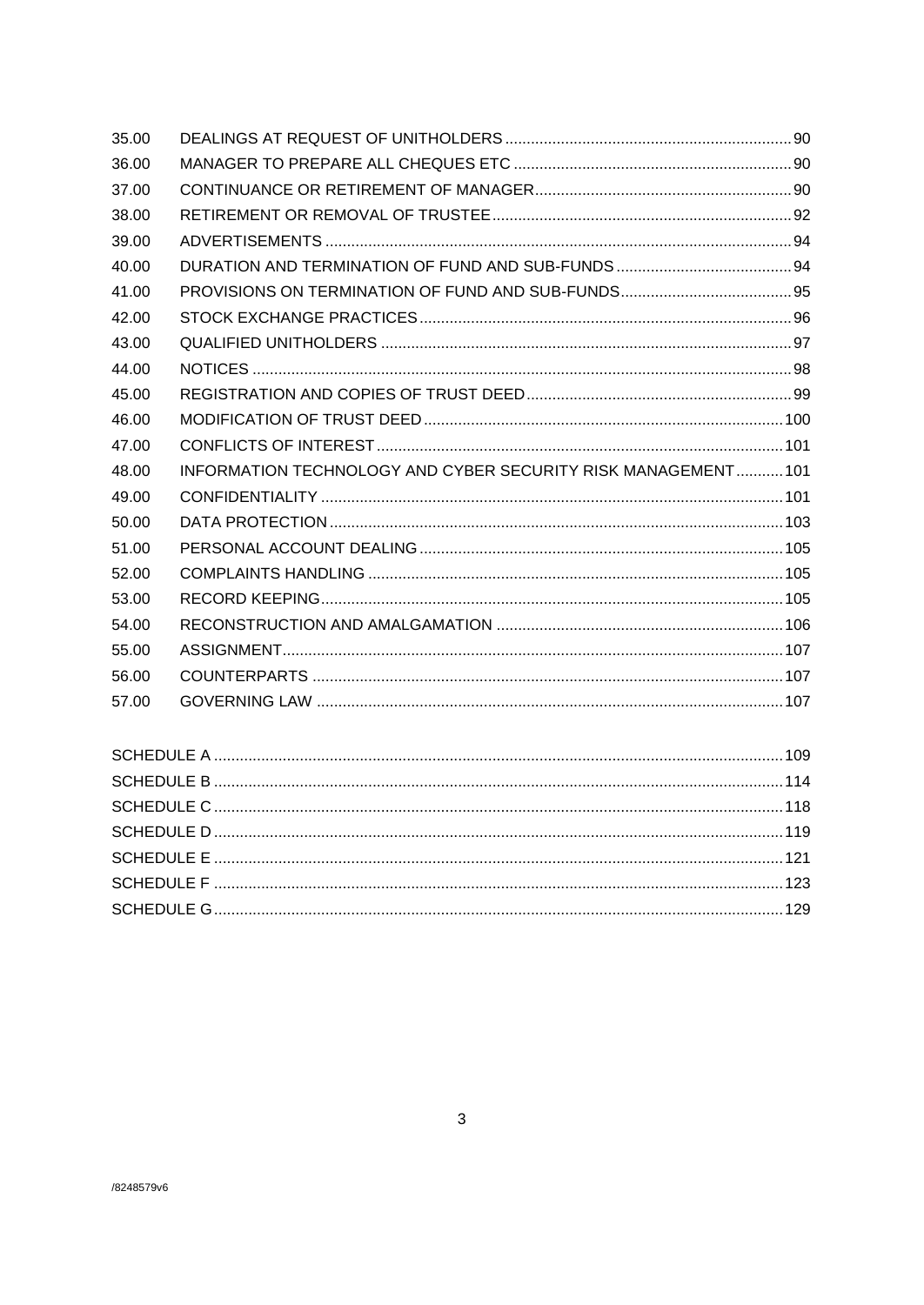## **MEDIOLANUM FUND OF HEDGE FUNDS**

## **THIS AMENDED AND RESTATED TRUST DEED** is made the 1<sup>st</sup> day of April, 2019

#### BETWEEN

- 1. **MEDIOLANUM INTERNATIONAL FUNDS LIMITED** having its registered office at Fourth Floor, The Exchange, IFSC, Dublin 1, Ireland (hereinafter called the "**Manager**") of the one part; and
- 2. **NORTHERN TRUST FIDUCIARY SERVICES (IRELAND) LIMITED** having its place of business at George's Court, 54–62 Townsend Street, Dublin 2, Ireland (hereinafter called the "**Trustee**") of the other part.

### **WHEREAS**

- 1. Mediolanum Fund of Hedge Funds (the "**Fund**") was constituted as an authorised unit trust by a trust deed dated April 11, 2005 between the Manager and the Trustee as amended and novated and as further amended and restated by an amended and restated trust deed dated July 22, 2014 (as amended) between the Manager and the Trustee (hereinafter called the "**Original Trust Deed**").
- 2 The Fund is an Authorised Unit Trust authorised by way of an open-ended unit trust pursuant to the Unit Trusts Act, 1990, as amended.
- 3. Whereas the Manager and Trustee have agreed to modify the Original Trust Deed by replacing it in its entirety with this Amended and Restated Trust Deed (the "**Deed**" or the "**Trust Deed**") on the 1st day of April, 2019.
- 4. The Trustee hereby certifies that in its opinion the changes contained herein do not prejudice the interests of the Unitholders or any of them and does not operate to release the Trustee or the Manager from any responsibility to the Unitholders.
- 5. The Trustee and the Manager hereby covenant that they will each carry on the Fund in accordance with the Amended and Restated Trust Deed and the AIFMD Legislation.
- 6. The Trustee is an entity that meets the requirements of Regulation 22(3)(a) of the AIFMD Regulations.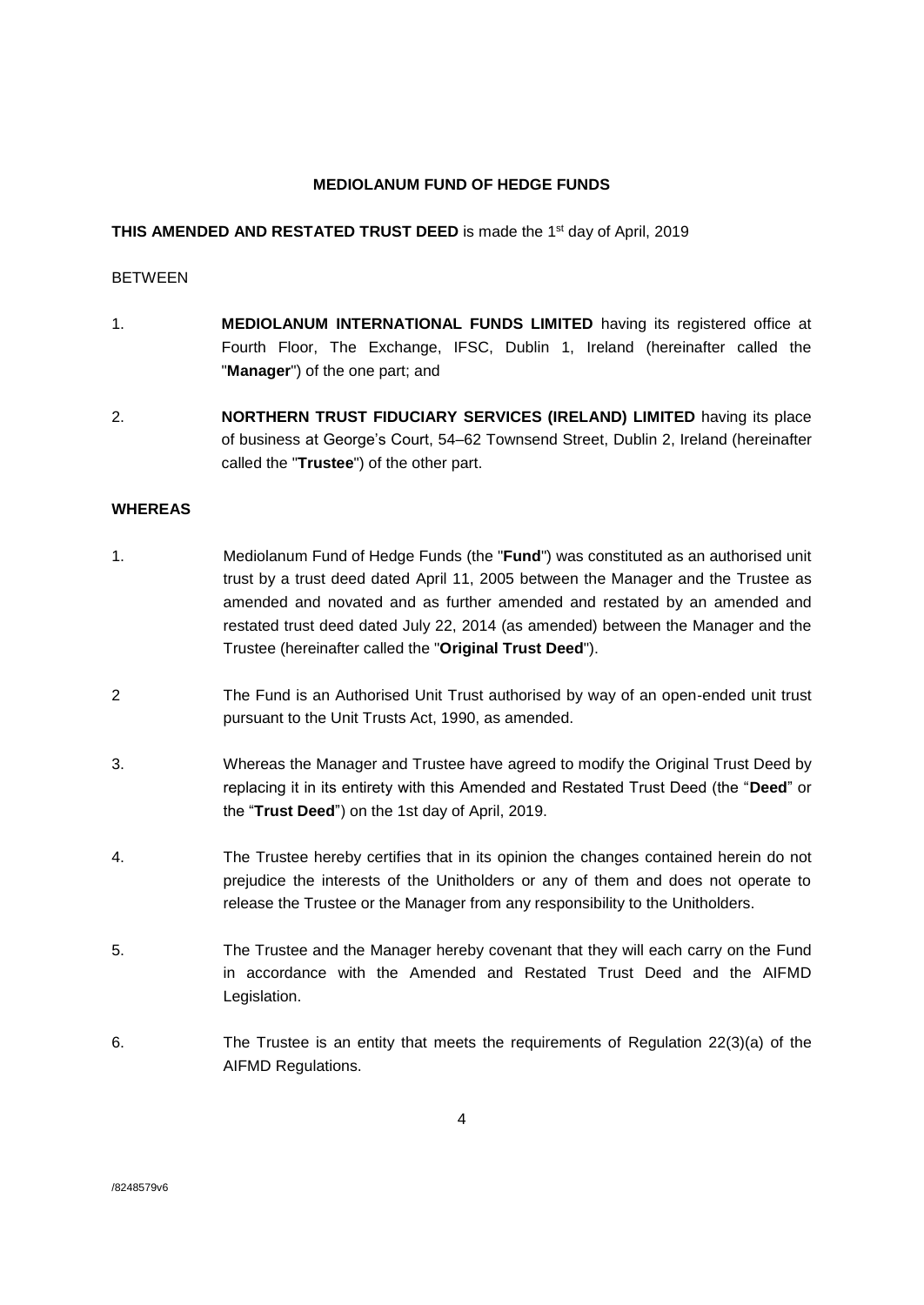7. The Trustee shall be the depositary of the Fund for the purpose of the AIFMD Legislation.

#### **NOW THIS DEED WITNESSETH** as follows:

#### <span id="page-4-0"></span>1.00 **DEFINITIONS**

1.01 Unless the subject or context otherwise requires the words and expressions following shall have the following meanings respectively, that is to say:-

> "**Accounting Date**" means the date by reference to which the annual accounts of the Fund and each of its Sub-Funds shall be prepared and shall be December 31 in each year or (in the case of the termination of the Trust Period or of a Sub-Fund Period) the date on which the monies required for the final distribution shall have been paid to the Unitholders in the relevant Sub-Fund or Sub-Funds with the prior approval of the Central Bank. The Manager and the Trustee with the approval of the Central Bank, may agree to change the Accounting Date from time to time.

> "**Accounting Period**" means, in respect of each Sub-Fund, a period ending on an Accounting Date and commencing (in the case of the first such period) from and including the date of the first issue of Units of the relevant Sub-Fund or (in any other case) from the end of the last Accounting Period.

> "**Act**" means the Unit Trusts Act, 1990 as same may be amended or supplemented or re-enacted from time to time including, without limitation any regulations made or notices issued by the Central Bank thereunder affecting the Fund or any Sub-Fund or Class.

> "**Administrator**" means any one or more persons or corporations appointed by the Manager in accordance with the requirements of the Central Bank to administer the affairs of the Fund and of its Sub-Funds and Classes.

> "**Administration Expenses**" means the sums payable out of the Deposited Property necessary to provide for all costs, charges and expenses including, but not limited to index calculation, performance attribution, risk control and similar services fees and expenses (as may be specified in the Prospectus, where deemed appropriate), courier's fees, telecommunication costs and expenses, out-of-pocket expenses, legal and professional expenses which the Manager incurs whether in litigation on behalf of the Fund or any of its Sub-Funds or in connection with the establishment of or ongoing administration of the Fund or any of its Sub-Funds or Classes or otherwise together with the costs, charges and expenses, including translation costs, of any notices including but not limited to reports, Prospectuses, listing particulars and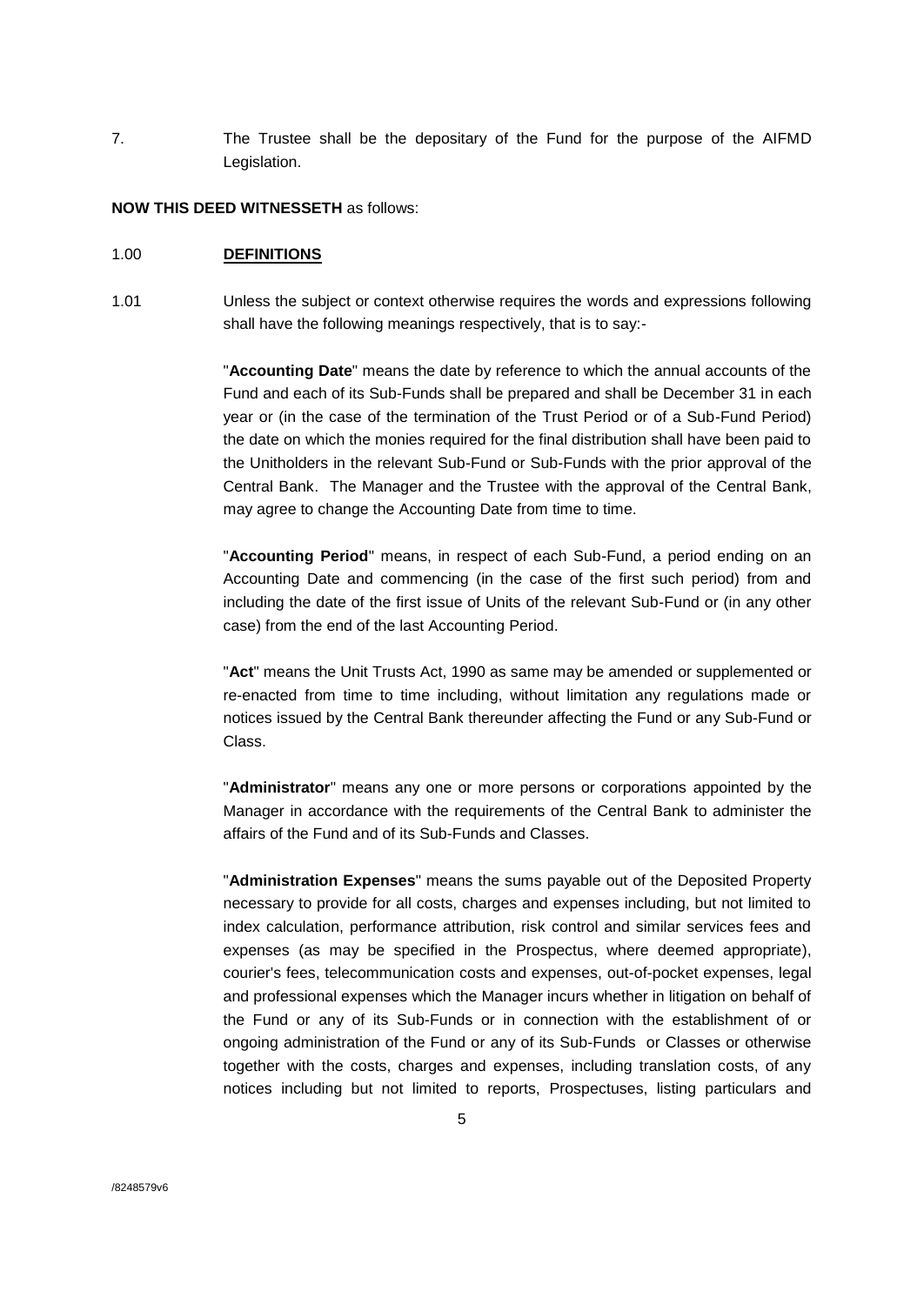newspaper notices given to Unitholders in whatever manner plus value added tax (if any) on any such costs, charges and expenses and all properly vouched fees and reasonable out-of-pocket expenses of the Administrator (as administrator and as registrar and transfer agent), any Delegate Investment Manager, trading adviser, cash manager, distributor, paying agent and/or correspondent bank or any other delegate or adviser to the Manager duly appointed in accordance with the requirements of the Central Bank pursuant to a contract which the Manager or the Manager's delegate and such person are party, plus value added tax (if any) thereon.

"**AIMA**" means the Alternative Investment Management Association

"**Affiliate**" means any subsidiary or holding company within the meaning of sections 7 and 8 of the Companies Act, 2014.

"**AIF**" has the meaning given in Article 4(1)(a) of the AIFM Directive.

"**AIF Rulebook**" means any rulebook issued by the Central Bank pursuant to the Act, as same may be amended or supplemented from time to time.

"**AIFM Directive**" means Directive 2011/61/EU of the European Parliament and of the Council of 8 June 2011 on Alternative Investment Fund Managers and amending Directives 2004/41/EC and 2009/65/EC and Regulations (EC) No 1060/2009 and (EC) No 1095/2010.

"**AIFMD Legislation**" means the AIFM Directive, the AIFMD Regulations, the Delegated Regulation, the Act, the Central Bank Requirements or any of them as the case may be.

"**AIFMD Regulations**" means the European Communities (Alternative Investment Fund Managers) Regulations 2013 which transpose the AIFM Directive into Irish law.

"**Asset Verification Services**" means asset verification services in respect of the Other Investments, and related services, provided in accordance with Regulation 22 (8) (b) of the AIFMD Regulations and Article 90 of the Delegated Regulation

"**Auditors**" means any person or firm qualified for appointment as auditor of an authorised Unit Trust under the Act appointed as auditor or auditors by the Manager with the consent of the Trustee.

"**Authorised Person**" shall mean one or more individuals or body corporates as the Manager or its delegates shall have authorised to instruct the Trustee in relation to the Investments details of which are set out in Schedule F as such Schedule may be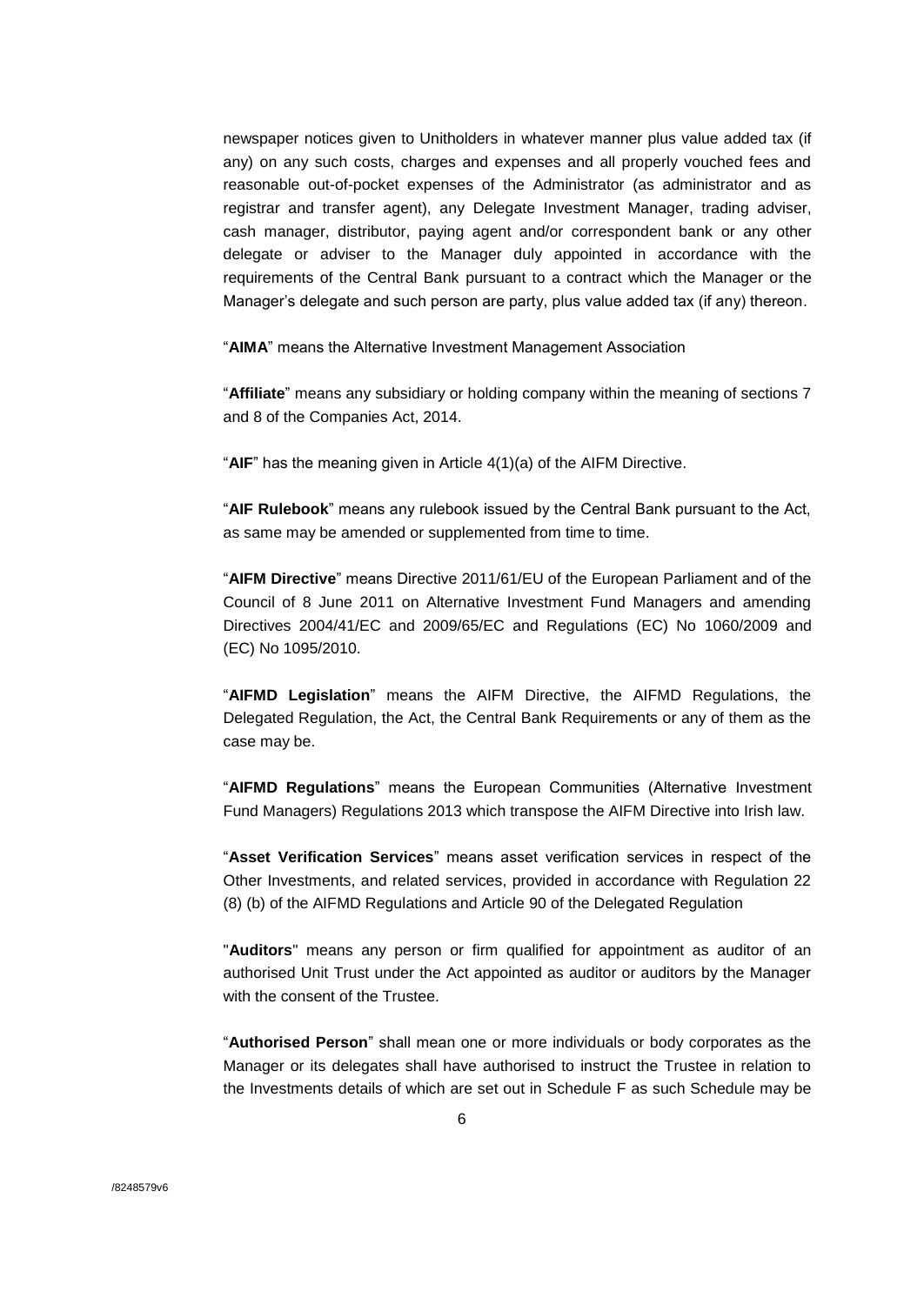amended from time to time by written notice from the Manager and the Trustee shall be entitled to rely upon the continued authority of an Authorised Person for such purposes until it receives written notice from the Manager to the contrary.

"**Authorised Unit Trust**" means a unit trust authorised in Ireland by the Central Bank pursuant to the Act.

"**Base Currency**" means the denominated currency of a Sub-Fund as set out in the Prospectus.

"**Benchmark Regulations"** means Regulation (EU) 2016/1011 of the European Parliament and of the Council of 8 June 2016 as may be amended, supplemented, consolidated or replaced from time to time including inter alia any commission delegated regulations supplementing Regulation (EU) 2016/1011.

"**Business Day**" means every day which is a bank business day in Dublin and Milan.

"**Cash Flow Monitoring Services**" means the services in respect of the monitoring of the Fund's cash flows in accordance with Article 22(7) of the AIFMD Regulations and Articles 85 to 87 of the Delegated Regulation.

"**Central Bank**" means the Central Bank of Ireland or any regulatory authority with responsibility for the supervision and regulation of the Fund appointed in succession thereto.

"**Central Bank Requirements**" means any rules, conditions, notices, requirements or guidance of the Central Bank applicable to the Fund and/or the Trustee pursuant to the AIFMD Legislation including, without limitation, the AIF Rulebook as may be amended, supplemented or modified from time to time.

"**Certificate**" means a certificate issued at the request of a Unitholder evidencing the entitlement of a person entered in the relevant Register to the Units represented thereby.

"**Class**" means a class of Units of a Sub-Fund.

"**Clause**" or "**sub-Clause**" means a clause or sub-clause of this Deed.

"**Custody Investments**" means those Investments (excluding cash) that are required to be held in custody by the Trustee pursuant to Regulation 22 (8)(a) of the AIFMD Regulations and Article 88 of the Delegated Regulation.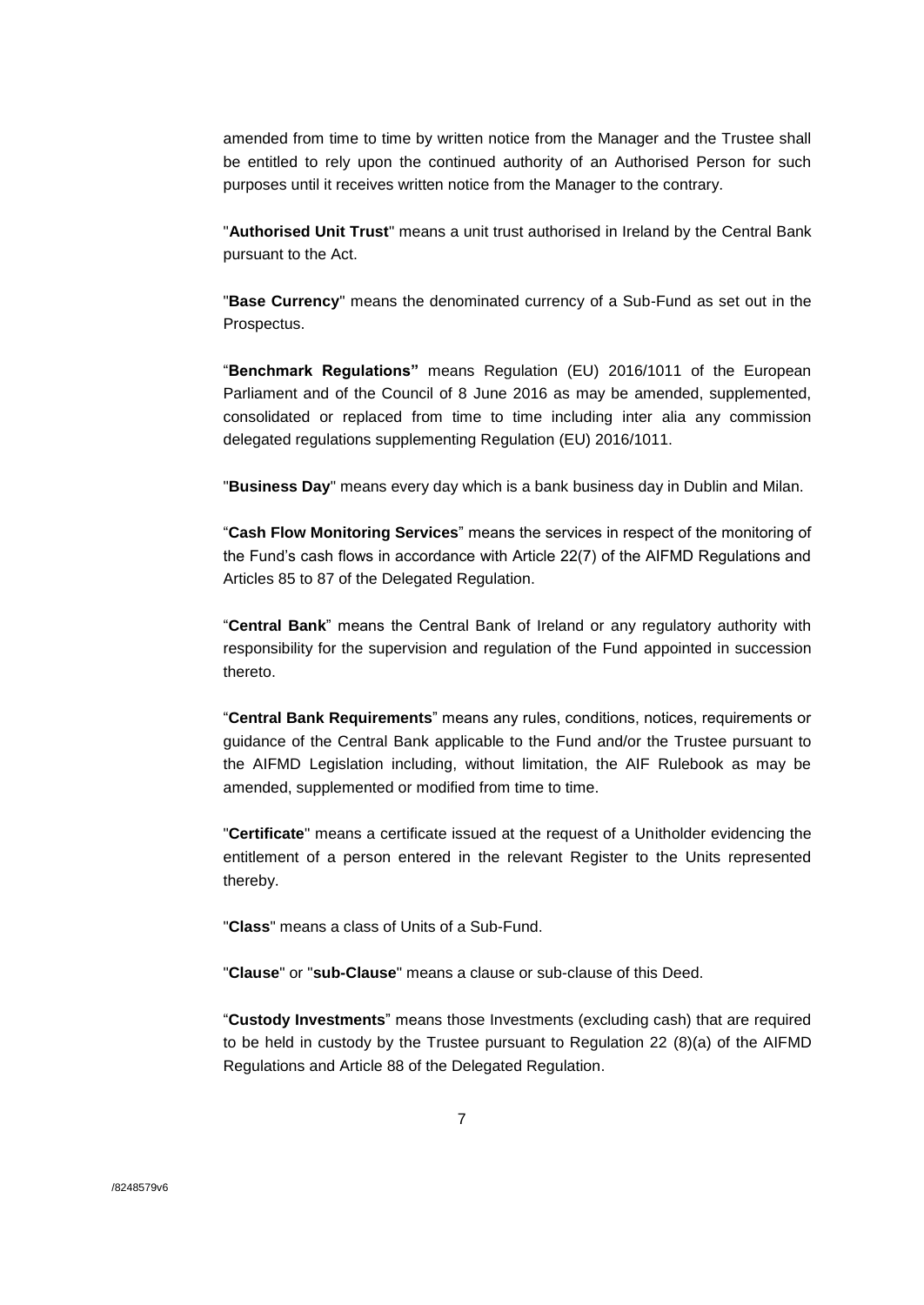"**Custody Services**" means the safekeeping and administration of the Custody Investments, and related services, to be provided to the extent required and in accordance with Regulation 22(8)(a) of the AIFMD Regulations and Article 89 of the Delegated Regulation.

"**Data Protection Law**" means any applicable data protection and/or privacy legislation, including but not limited to the Irish Data Protection Acts 1988 to 2018 as amended, modified, or otherwise consolidated from time to time, the EU General Data Protection Regulation, Regulation (EU) 2016/679, the European Union Electronic Communications Data Protection Directives (2002/58/EC and 2009/136/EC), the European Union (Electronic Communications Networks Services) (Privacy and Electronic Communications) Regulations 2011 (SI 336/2011) and all other applicable laws and regulations of any country from time to time relating to processing of personal data and data privacy or analogous laws or regulations under other relevant jurisdiction including any jurisdiction in or from which the Fund receives any services.

"**Dealing Day**" means such day or days as the Manager may from time to time determine PROVIDED THAT:

- (i) the Sub-Funds may have differing Dealing Days and the term Dealing Day shall be read in this context;
- (ii) in the event of any changes in the Dealing Day reasonable notice thereof shall be given by the Manager to the relevant Unitholders at such time and in such manner as the Trustee may approve;
- (iii) there shall be at least one Dealing Day in every month; and
- (iv) each Sub-Fund and Class will be valued on every Dealing Day as at the Valuation Point for that Sub-Fund.

"**Delegation Criteria**" means the criteria specified in Schedule E.

"**Delegated Regulation**" means Commission Delegated Regulation (EU) No 231/2013 supplementing the AIFM Directive with regard to exemptions, general operating conditions, depositaries, leverage, transparency and supervision.

"**Delegate Investment Manager**" means any one or more persons or companies or any successor person or company appointed by the Manager in accordance with the requirements of the Central Bank to act as delegate investment manager of some or all of the assets of a Sub-Fund.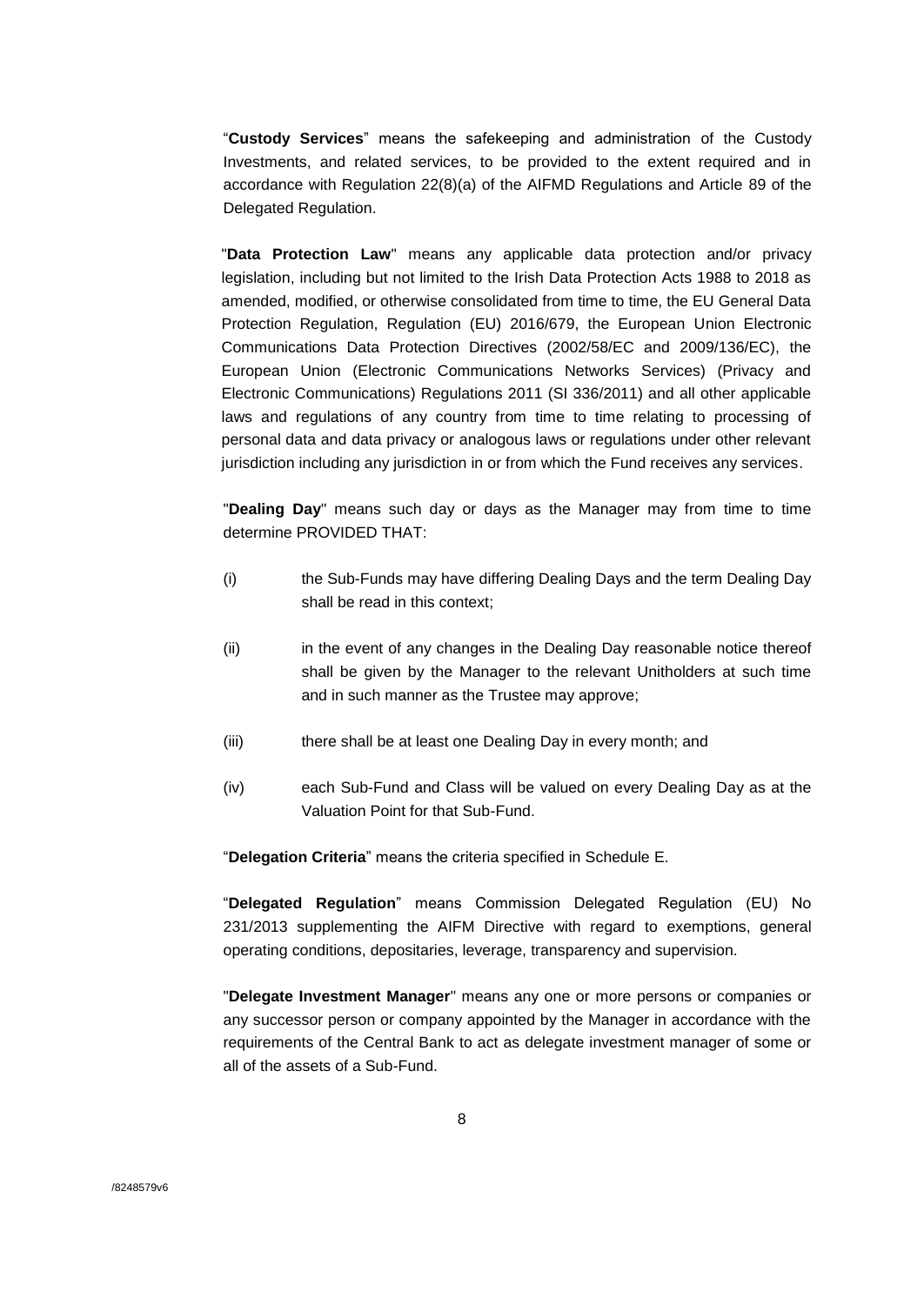"**Depositary Services**" means the Cash Flow Monitoring Services, Custody Services, Asset Verification Services and Oversight Services.

"**Deposited Property**" means the Investments and cash for the time being held by the Trustee under the trusts of this Deed and any deed supplemental to this Deed being all such Investments (or if the context so requires, the part thereof attributable to a Sub-Fund) as may in accordance with the provisions hereinafter contained be vested in the Trustee for the purpose of being held by or on behalf of the Trustee upon the trusts of this Deed, and any cash of a capital nature but not including sums standing to the credit of the Distribution Account.

"**Disbursements**" includes in relation to the Trustee all disbursements properly made by the Trustee in connection with its trusteeship of the Fund and each of its Sub-Funds and Classes hereunder including (but not limited to) courier's fees, telecommunication costs and expenses and the fees (at normal commercial rates) and out-of-pocket expenses of any Sub-Custodian appointed by it pursuant to the provisions hereof and all costs, charges and expenses of every kind which it may suffer or incur in connection with such trusteeship of the Fund and of each of its Sub-Funds and Classes (including the establishment thereof) and all matters attendant thereon or relative thereto and all legal and other professional expenses incurred or suffered by it in relation to or in any way arising out of the Fund and of each of its Sub-Funds and Classes (including the establishment thereof) and any value added tax liability incurred by the Trustee arising out of the exercise of its powers or the performance of its duties pursuant to the provisions hereof.

"**Distribution**" means the amount to be distributed to "B" Unitholders in accordance with Clause 23.00 of this Deed.

"**Distribution Account**" means the account referred to by that name in Clause 23.00 of this Deed.

"**Distribution Date**" means the date or dates by reference to which a Distribution may at the option of the Manager be declared in accordance with Clause 23.00 of this Deed.

"**Distribution Period**" means any period ending on an Accounting Date or a Distribution Date as the Manager may select and beginning on the day following the last preceding Accounting Date, or the day following the last Distribution Date, or the date of the initial issue of "B" Class Units of a Sub-Fund, as the case may be.

"**Eligible Bank**" means an Eligible Credit Institution or another entity which is: (a) of the same nature as an Eligible Credit Institution, (b) in the relevant market where a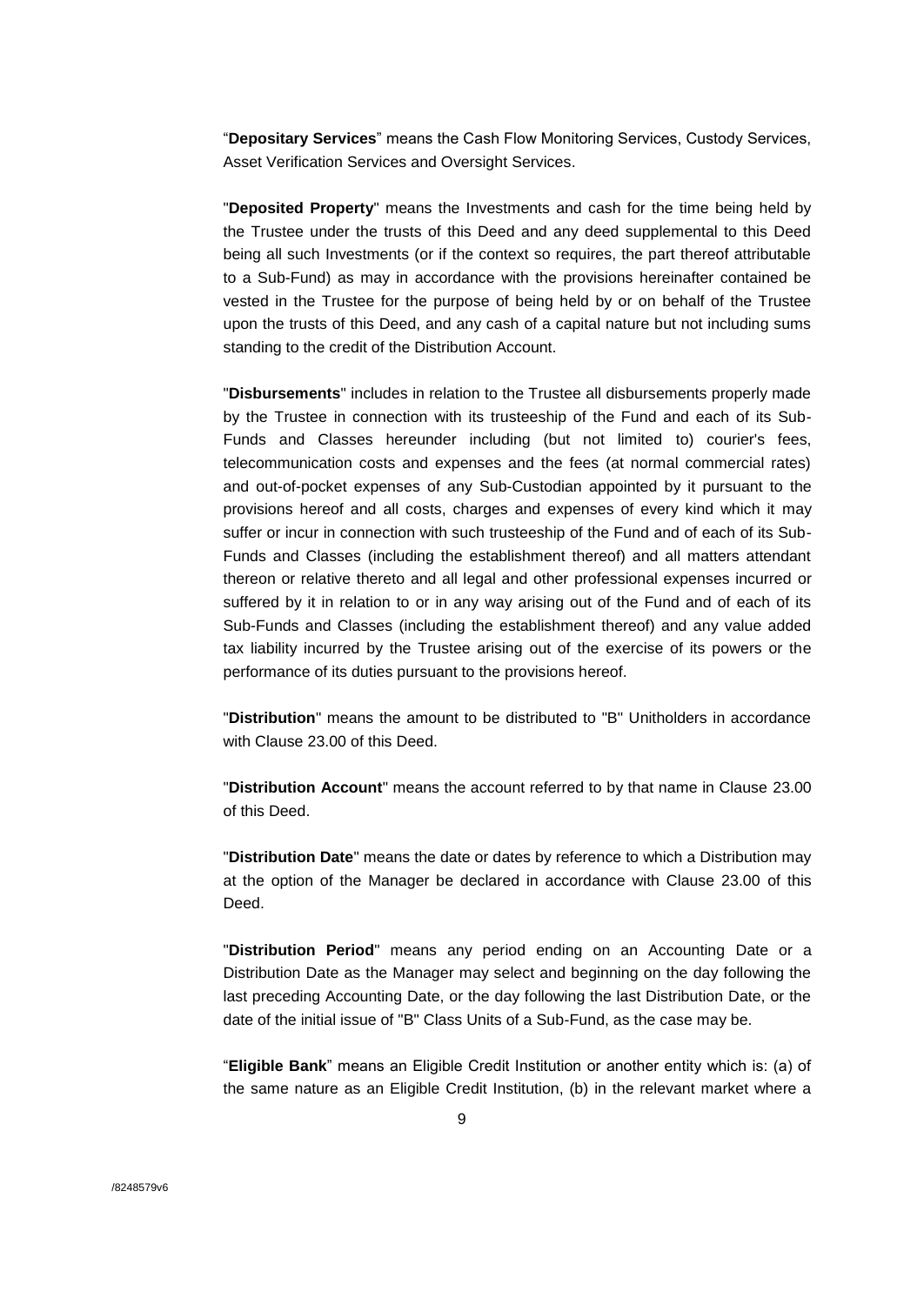cash account is required; and (c) subject to effective prudential regulation and supervision which have the same effect as the law of the European Union and are effectively enforced and in accordance with the principles set out in Article 16 of the MiFID Implementing Directive.

"**Eligible Credit Institution**" means an entity referred to in points (a), (b) and (c) of Article 18(1) of the MiFID Implementing Directive.

"**EMIR**" means Regulation (EU) No. 648/2012 of the European Parliament and the Council on OTC derivatives, central counterparties and trade repositories together with applicable delegated regulations and technical standards.

"**Encumbrance**" means any interest or equity of any third party, or any mortgage, charge, pledge, lien, restriction, assignment, hypothecation, security interest, title retention or any other security agreement or arrangement or agreement to create any of the same.

"**Escalation Procedures**" means the escalation procedures established and implemented by the Depositary and which are summarised in Schedule D.

"**Euro**", "**euro**" or **"€"** means the unit of single currency of certain Member States.

"**Extraordinary Resolution**" means a resolution passed as such by a majority consisting of seventy five per cent (75%) or more of the total number of votes cast at a meeting of the Unitholders for and against such resolution.

"**External Event**" means, in the case of a Loss of Custody Investments, any external event that is not within the reasonable control of the Trustee, the consequences of which would have been unavoidable despite all reasonable efforts to the contrary, which events may include the following (without limitation): (1) natural events beyond human control or influence, (2) the adoption of any law, decree, regulation, decision or order by any government or governmental body, including any court or tribunal, which impacts the Custody Investments or (3) war, riots or other major upheavals, PROVIDED THAT the Trustee shall use all reasonable efforts to minimise the effects of the same, including, for the avoidance of doubt, the maintenance at all times, and testing of adequate disaster recovery arrangements.

**"Fund Management Company Guidance"** means the "Fund Management Companies Guidance" issued by the Central Bank dated December 2016 (as may be updated, amended or replaced from time to time).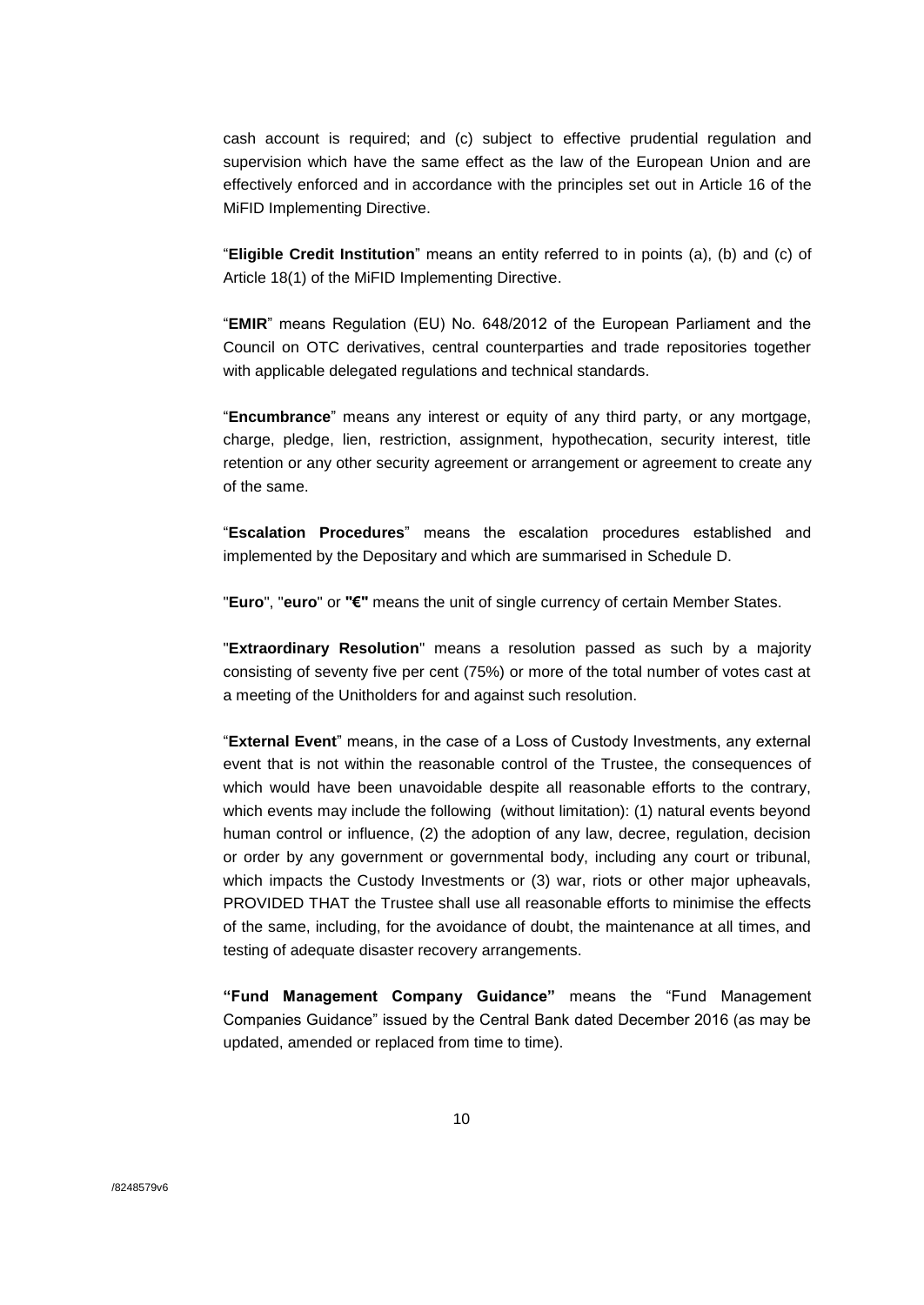"**Force Majeure Event**" means an event beyond the reasonable control of the Trustee including (but not limited to), war damage, enemy action, the act of any Government or other competent authority or any investment exchange or clearing house, riot, civil commotion, rebellion, storm, tempest, pandemic, accident, fire, power failure, computer error or failure, delay, lock-out or the breakdown, failure or malfunction in communications systems or electronic transmission systems or any Securities System, unavailability of market prices or suspension of dealing on relevant exchanges, provided in each case that the Trustee shall use all reasonable efforts to minimise the effects of the same, including, for the avoidance of doubt, the maintenance at all times, and testing of adequate disaster recovery arrangements.

"**Fund**" means Mediolanum Fund of Hedge Funds (or such other name as the Trustee and the Manager may with the approval of the Central Bank from time to time determine) as constituted by the Trust Deed and shall, where the context so requires, include any one or more of its Sub-Funds or Classes.

"**GDPR**" means the EU General Data Protection Regulation, Regulation (EU) 2016/679;

"**Investments**" means cash and such securities, derivatives and other assets of the Fund from time to time including any certificates or documents of or evidencing title thereto, the categories of which are listed in Schedule F hereto and in which the Manager may invest in accordance with the terms of the Prospectus, this Deed and the AIFMD Legislation.

"**IOSCO**" means the International Organisation of Securities Commission.

"**Loss of Custody Investments**" means a loss of Custody Investments within the meaning of Article 100 of the Delegated Regulation.

"**Management issue**" shall have the meaning given to that term in Schedule D.

"**Management Charge**" means in relation to a Class of a Sub-Fund a recurring annual service charge payable to the Manager which is to be provided out of the assets held by the Trustee for the Sub-Fund attributable to the relevant Class in accordance with sub-Clause 32.01 of this Deed and which is not to exceed five percent of the Net Asset Value of the Class.

"**Member State**" means a member state of the European Union.

"**MiFID Implementing Directive**" means Commission Directive 2006/73/EC implementing Directive 2004/39/EC of the European Parliament and of the Council as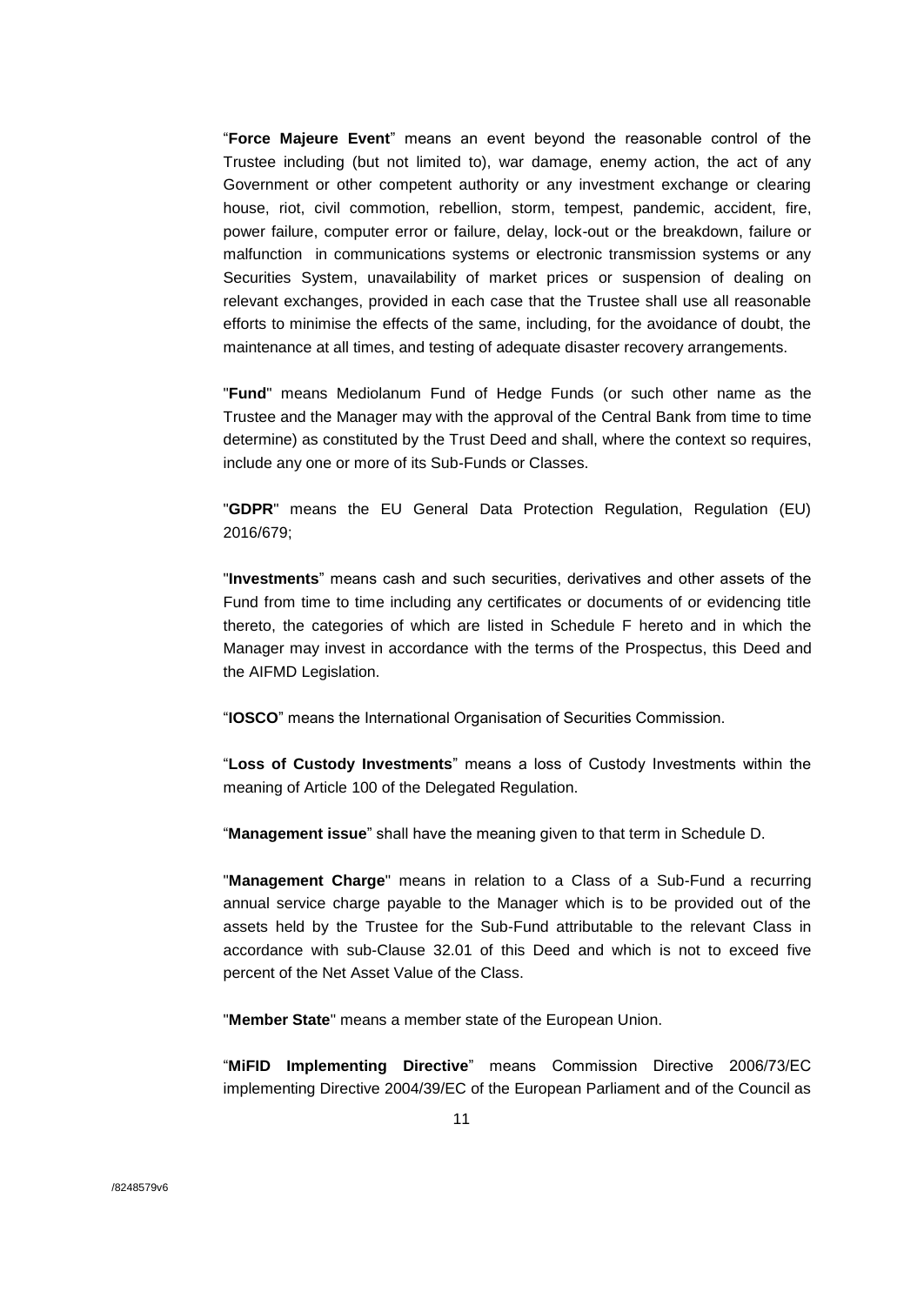regards organisational requirements and the operating conditions for investment firms and defined terms for the purpose of that Directive.

"**Minimum Holding**" such minimum permitted holding of Units as may be set out in the Prospectus.

"**Minimum Subscription**" such minimum permitted holding of Units of a Sub-Fund or Class as is set out in the Prospectus.

"**Net Asset Value attributable to a Class**" means the amount determined as being the Net Asset Value attributable to a Class for any particular Dealing Day pursuant to Clause 17.00 of this Deed.

"**Net Asset Value of the Fund**" means the aggregate Net Asset Value of all the Sub-Funds.

"**Net Asset Value of a Sub-Fund**" means the amount determined as being the Net Asset Value of a Sub-Fund for any particular Dealing Day pursuant to Clause 17.00 of this Deed.

"**Net Asset Value per Unit**" means the amount determined as being the Net Asset Value per Unit of a Sub-Fund or Class for any particular Dealing Day pursuant to Clause 17.00 of this Deed.

"**Other Investments**" means Investments other than cash and Custody Investments.

"**Oversight Services**" means the oversight and supervision of the Fund, and related services, in accordance with the requirements set down in Regulation 22(9) of the AIFMD Regulations and Article 92 to 97 the Delegated Regulation.

**"Personal Data**", means any personal data (as defined in Data Protection Law) processed by the Parties under this Deed. For the avoidance of doubt, this shall be limited to personal data of any directors, employees, representatives, agents and sub-contractors of the Manager or the Trustee or its Affiliates.

"**Proper Instructions**" means any unambiguous and irrevocable written or faxed authorisation or instructions in the English language including transactions communicated via the Northern Trust Passport™ online custody platform and/or any instructions transmitted by electronic communication received from an Authorised Person in accordance with sub-Clause 27.19 of this Deed or by such other means as may from time to time be agreed between the parties and in the case of any electronic communication which has been subject to such test or security procedures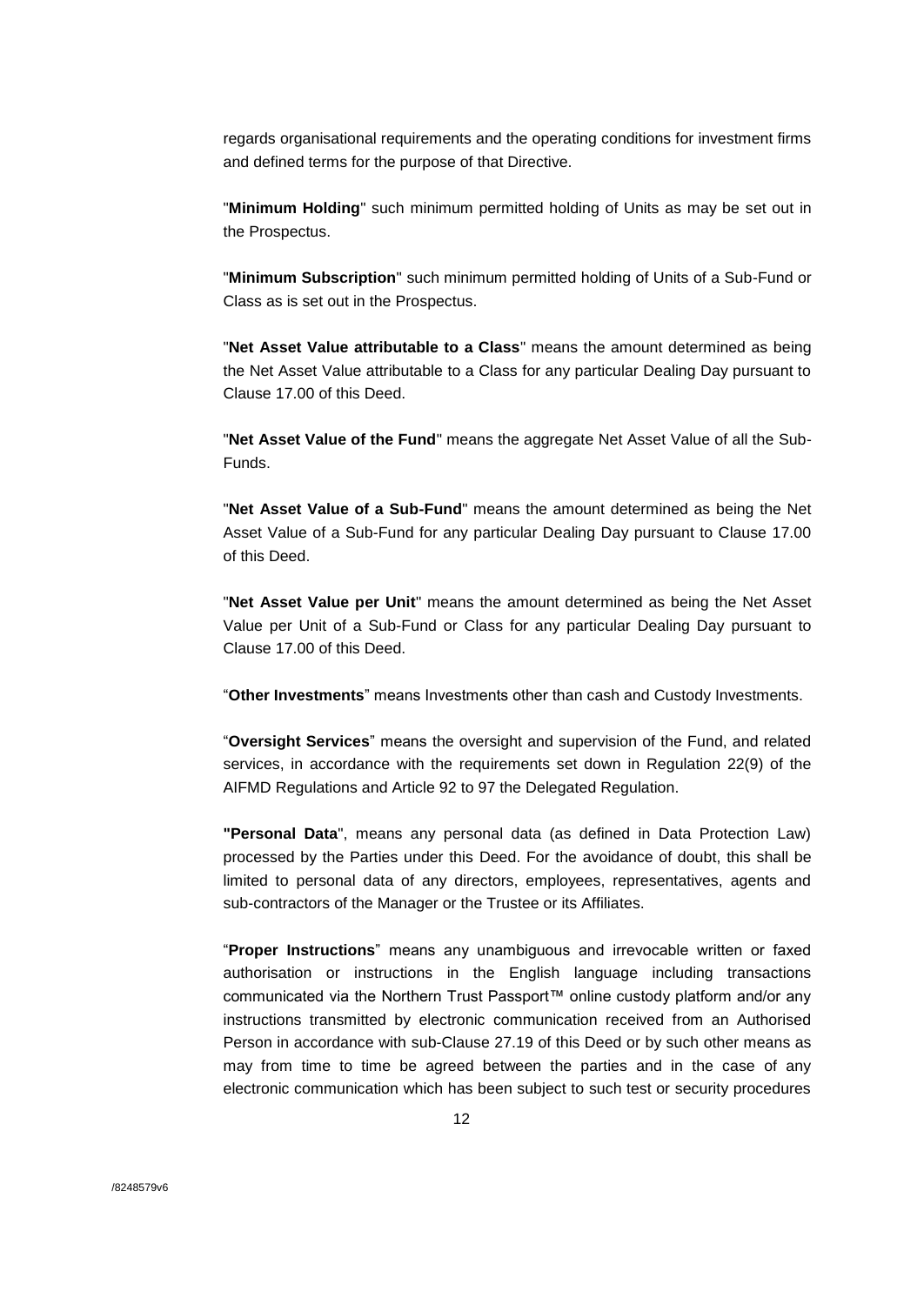as may from time to time be agreed between the Manager and the Trustee, PROVIDED THAT such authorisation or instruction does not conflict with the AIFMD Legislation, the Central Bank's Requirements and this Deed.

"**Prospectus**" means the then current Prospectus issued in respect of the Fund (including any addendum or Supplement thereto).

"**Recognised Exchange**" means with the exception of permitted investments in unlisted securities and derivative instruments listed or traded on a stock exchange or market (including derivative markets) which meets with the regulatory criteria (regulated, operate regularly, be recognized and open to the public) and which is listed in the Prospectus.

"**Registers**" means the registers referred to in sub-Clause 10.01 of this Deed.

"**Registration Fee**" means Euro 25 or the normal registration fee for the time being charged by quoted companies whichever is the greater.

"**Registration Number**" means a number given to each Unitholder to whom a Certificate has not been issued as provided in sub-Clause 10.09 of this Deed.

"**Related Agreement**" means any agreement in place between the Manager and the Trustee or an Affiliate of the Trustee pursuant to which the Trustee or its Affiliate has agreed to provide services ancillary to the Depositary Services with respect to the Fund.

"**Right**" means rights issues, subscription options, conversion options, elections, calls and other similar rights, opportunities and advantages applicable to the Investments.

"**Rulebook**" means any rulebook issued by the Central Bank pursuant to the Act.

"**Securities Act**" means the United States Securities Act of 1933, as amended.

"**Securities System**" shall mean a generally recognised book-entry or other settlement system or clearing house or agency as designated for the purpose of Directive 98/26/EC of the European Parliament and of the Council of 19 May 1998 on settlement finality in payment and securities settlement systems or entrusting the provision of similar services to third-country securities settlement systems which may or may not also act as a securities depository the use of which is customary for securities settlement activities in the jurisdiction(s) in which the Trustee carries out its duties under this Deed and through which the Trustee may release, transfer, settle, clear, deposit or maintain securities owned or held on behalf of the Fund and shall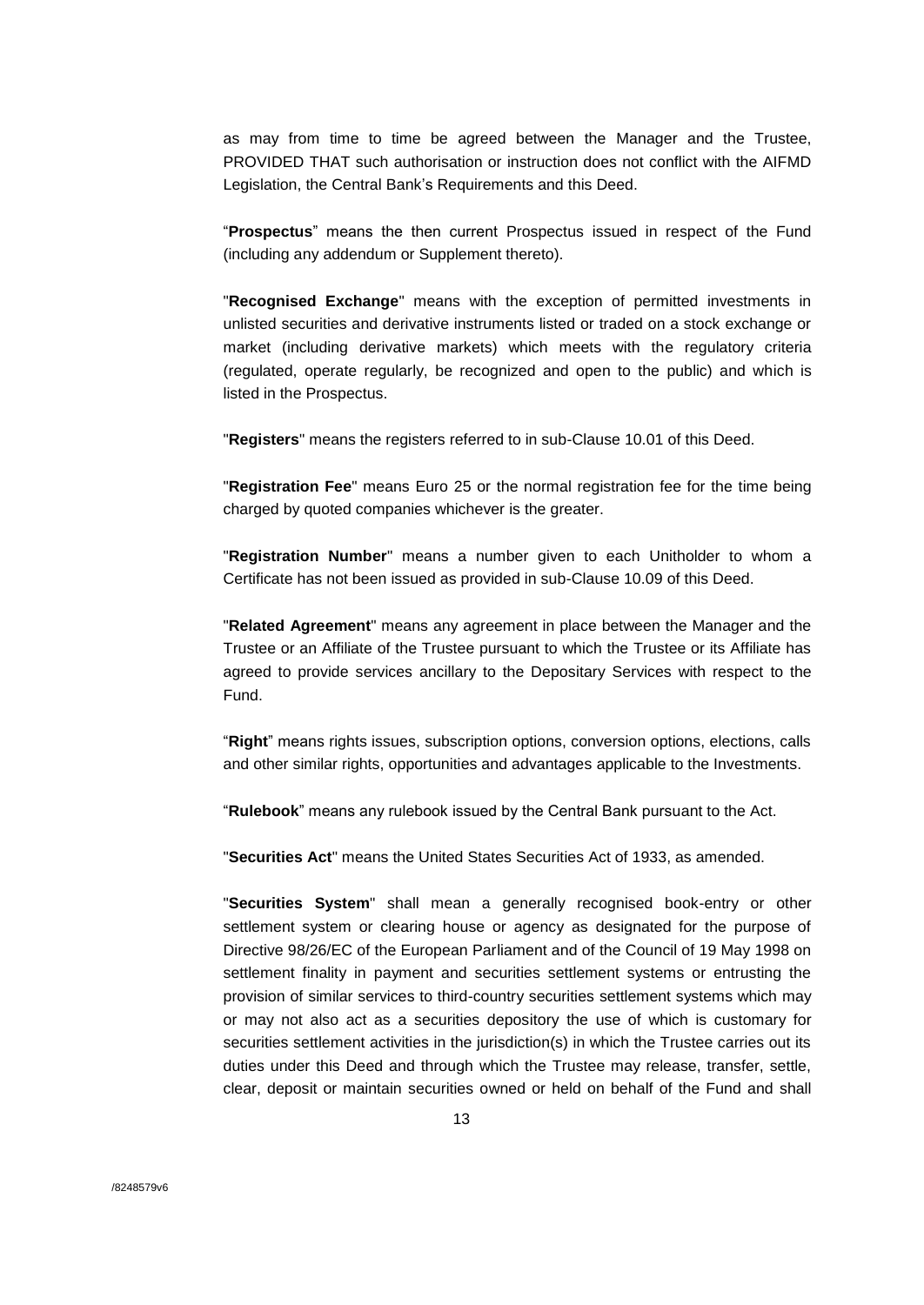include any services provided by any network service provider or carriers or settlement banks used by a settlement system or clearing house or agency or securities depository.

"**Securitisation Regulation**" means Regulation (EU) 2017/2402 as may be amended or replaced from time to time.

"**SFTR**" means Regulation (EU) 2015/2365 of the European Parliament and the Council of 25 November 2015 on transparency of securities financing transactions and of reuse and amending Regulation (EU) No 648/2012 as may be amended or replaced from time to time.

"**Side Pocket Class**" means a particular Class of Units of a Sub-Fund as determined by the Manager in consultation with the relevant Delegate Investment Manager in accordance with sub-Clause 4.02(C) hereof.

"**Side Pocket Unit**" means a Unit designated in one or more Side Pocket Classes, issued in accordance with this Deed and with the rights provided for under this Deed.

"**Sub-Custodian**" means any entity appointed by the Trustee pursuant to Clause 26 of this Deed for the purposes of holding and safekeeping the Custody Investments, but excluding for the avoidance of doubt, any Securities System.

"**Sub-Fund**" means any of the Sub-Funds referred to in Clause 4.00 hereof or any additional Sub-Fund or Sub-Funds established by the Manager from time to time with the prior consent of the Trustee and with the prior approval of the Central Bank;

"**Sub-Fund Period**" means the period from the date of the opening of a Sub-Fund until that Sub-Fund shall be terminated in the manner hereinafter provided.

"**Supplement**" means a supplement to the Prospectus specifying certain information in respect of a Sub-Fund.

"**Third Party Cash Account**" means a cash account opened in the name of a Sub-Fund or the Manager acting on behalf of a Sub-Fund with a person other than the Trustee. For the avoidance of doubt, any cash accounts opened in the name of a Sub-Fund or the Manager acting on behalf of a Sub-Fund with Affiliates of the Trustee shall be considered "third party cash accounts" for this purpose.

"**Trust Period**" means the period from the date of this Deed until the Fund shall be terminated in the manner hereinafter provided.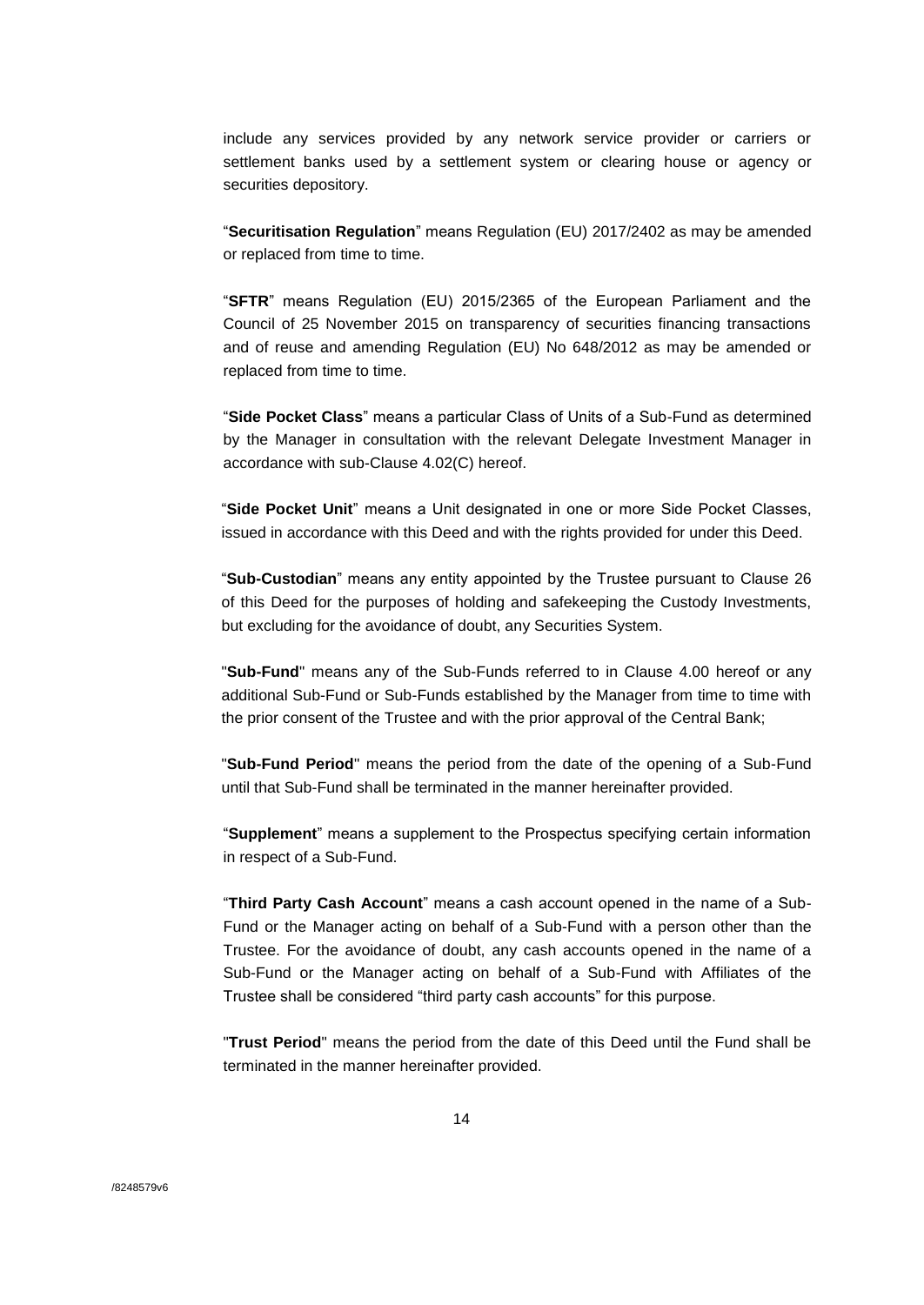"**Unit**" means one undivided share in the assets of a Sub-Fund, attributable to the relevant Class.

"**Unitholder**" means a person for the time being entered on the Register of a Sub-Fund as the holder of a Unit including persons so entered as joint holders.

"**United States**" means the United States of America (including the States and the District of Columbia) its territories, possessions and all other areas subject to its jurisdiction.

"**US Person**" has the meaning ascribed thereto in the Prospectus.

"**Valuation Point**" means such time as is specified in the Prospectus in relation to each Sub-Fund.

"**Valuation Procedures**" means the valuation procedures adopted by the Manager in respect of the Fund pursuant to Regulation 20(1) of the AIFMD Regulations and the Central Bank Requirements.

"**VAT**" means value added tax.

- 1.02 Words importing the singular number only shall include the plural and vice versa and words importing the masculine gender only shall include the feminine and neuter genders and words importing persons shall include firms, corporations, trusts, companies and incorporated and unincorporated bodies and the words "written" or "in writing" shall include printing engraving lithographing or other means of visible reproduction. The marginal notes and headings herein are inserted for convenience only and shall not affect the construction or interpretation hereof.
- 1.03 Any reference to any provision of any legislation, regulatory requirements or codes of conduct shall include any modification, re-enactment, consolidation or substitution or extension thereof. Any reference to any provision of any legislation unless the context clearly indicates to the contrary shall be a reference to legislation of Ireland.

#### <span id="page-14-0"></span>2.00 **TRUST DEED BINDING ON ALL PARTIES**

The provisions of this Deed shall be binding on the Trustee, the Manager and the Unitholders and all persons claiming through them respectively as if such Unitholders and persons had been party to this Deed.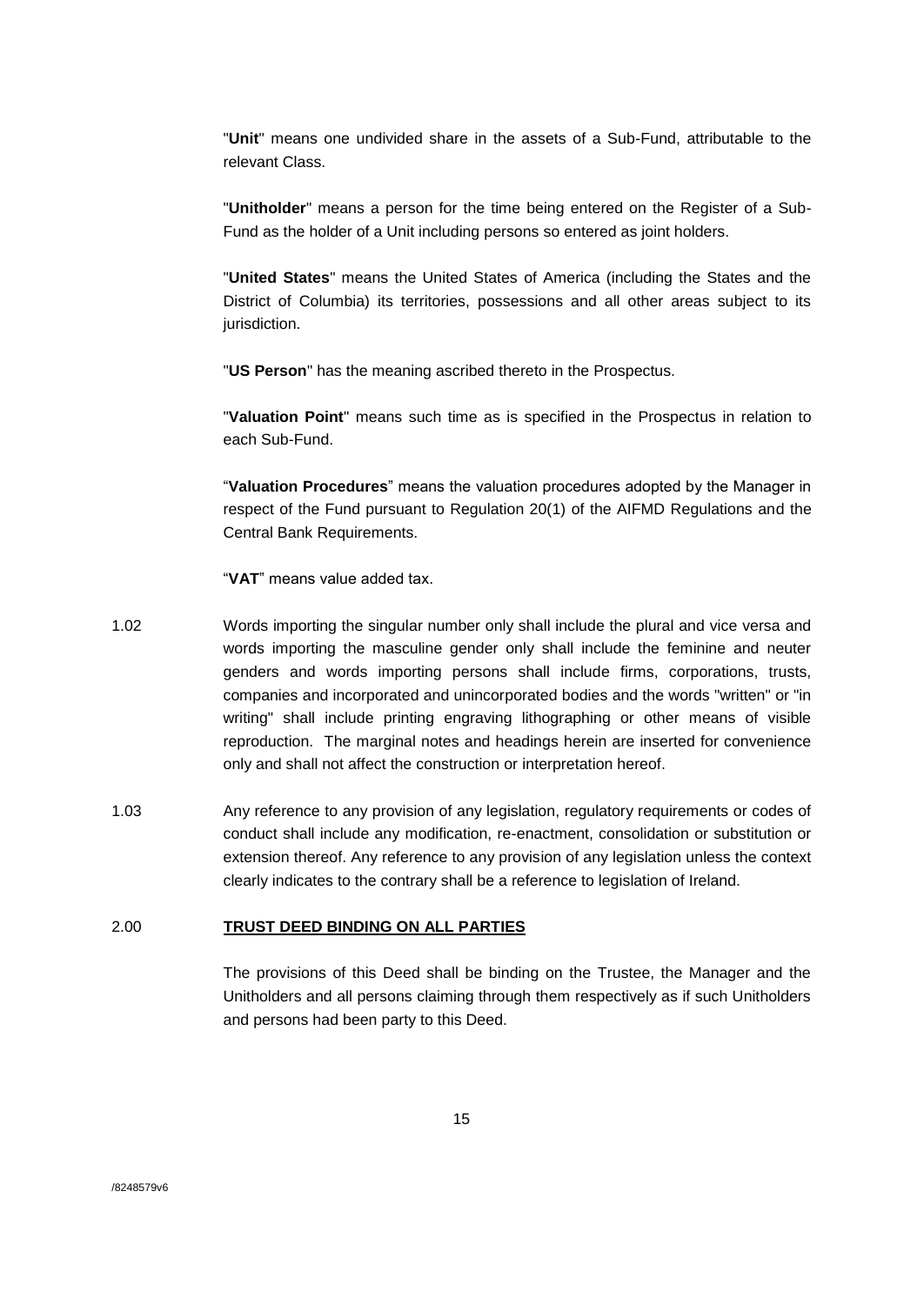#### <span id="page-15-0"></span>3.00 **RIGHTS OF UNITHOLDERS**

The Unitholders shall not have or acquire any right against the Trustee in respect of Units save such as are expressly conferred upon them by this Deed. No person, firm or corporation shall be recognised as a Unitholder except in respect of Units registered in his or its name. The liabilities of a Unitholder shall be limited to the amount contributed by him or her for the subscription of Units.

The Manager will make available to prospective unitholders all information required by the AIFMD Regulations.

Except as provided in this Deed and under the terms of the application form required to be completed by investors prior to an investment in the Fund, no Unitholders shall incur or assume any liability or be required to make any payment to the Trustee or the Manager in respect of Units held by it.

#### <span id="page-15-1"></span>4.00 **CONSTITUTION OF THE FUND**

- 4.01 The Fund is an umbrella unit trust established in accordance with the Act comprising separate trusts, known as Sub-Funds, of the Deposited Property held by the Trustee for the account of each Sub-Fund for the benefit of Unitholders in each Sub-Fund and shall initially be constituted by and Units shall be issued in respect of cash received in accordance with the provisions of Clause 5.00 hereof.
- 4.02 (A) The Deposited Property of each Sub-Fund shall initially be constituted out of the proceeds of the initial issue of Units of the relevant Sub-Fund or Class thereof. The Deposited Property of each Sub-Fund thereafter shall be constituted out of the Investments and cash and other property arising from such proceeds and also out of the proceeds of Units of the relevant Sub-Fund subsequently issued (after deducting therefrom or providing thereout of, where appropriate, the subscription fees payable to the Manager and in the case of Units issued against the vesting of Investments, any moneys payable pursuant to the provisions of sub-Clause 5.05) but less any amount standing to the credit of the Distribution Account or distributed or paid up pursuant to any provisions of this Deed.
	- (B) The Trustee and the Manager shall, with the prior approval of the Central Bank, establish a Sub-Fund or Sub-Funds from time to time and the following provisions shall apply thereto:-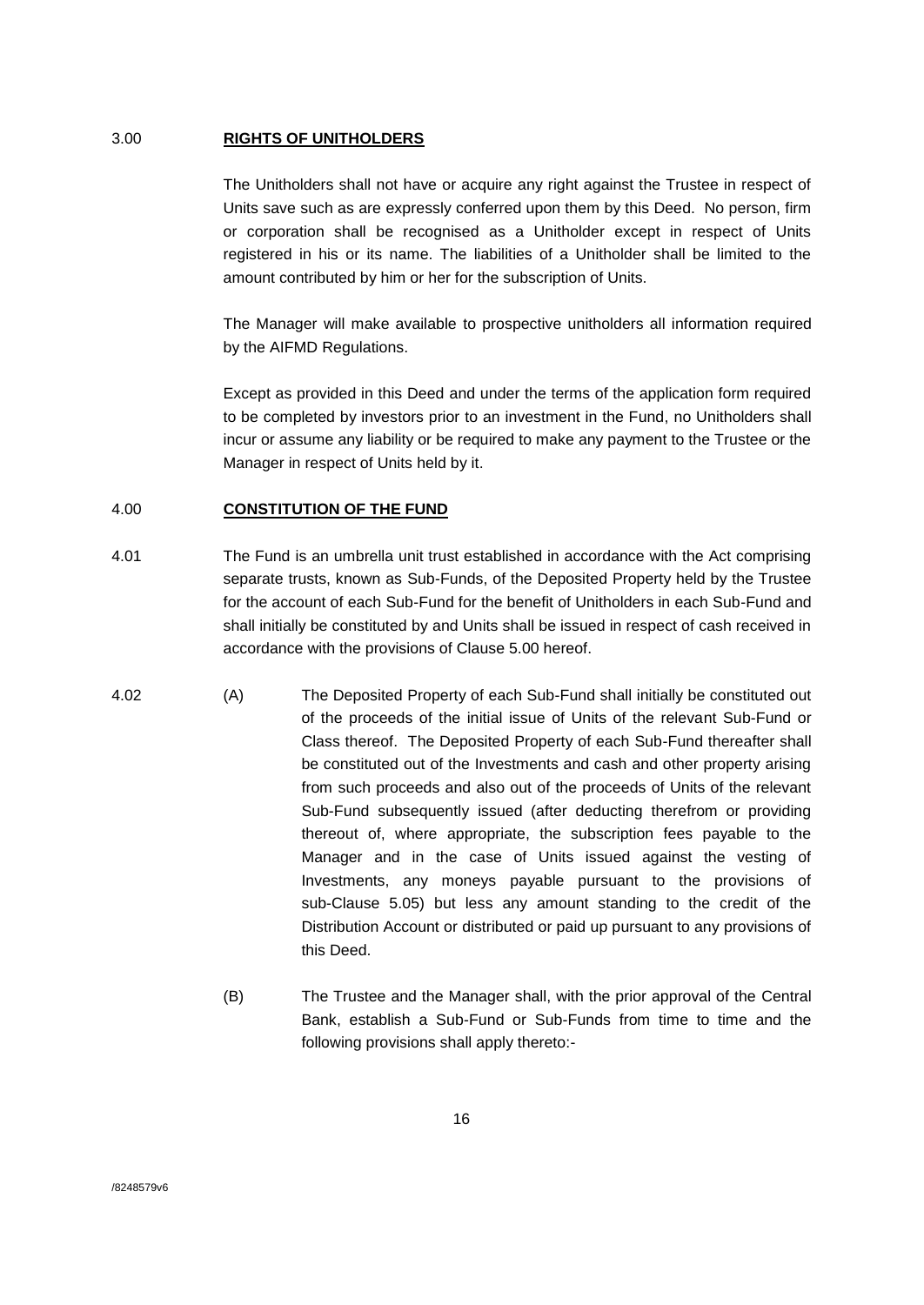- (i) separate records shall be maintained for each Sub-Fund and the records and accounts of each Sub-Fund shall be maintained in such Base Currency as the Manager shall from time to time determine;
- (ii) for each Sub-Fund, separate records shall be maintained in which all transactions relating to the relevant Sub-Fund shall be recorded and to which the proceeds from the issue of Units in each Sub-Fund and the assets and liabilities and income and expenditure attributable to each Sub-Fund shall be applied subject to the provisions of this Deed;
- (iii) the proceeds from the issue of Units in each Sub-Fund (excluding the subscription fee) shall be applied in the records and accounts of the Fund for the relevant Sub-Fund and the assets and liabilities and income and expenditure attributable thereto shall be applied to such Sub-Fund subject to the provisions of this Deed;
- (iv) where any asset is derived from any asset (whether cash or otherwise), such derivative asset shall be applied in the records and accounts of the Fund to the same Sub-Fund as the asset from which it was derived and on each re-valuation of an Investment the increase or diminution in value shall be applied to the relevant Sub-Fund;
- (v) in the case of any asset of the Fund which the Manager does not consider as attributable to a particular Sub-Fund or Sub-Funds, the Manager shall have discretion, subject to the approval of the Trustee, to determine the basis upon which any such asset shall be allocated between Sub-Funds and the Manager shall have power at any time and from time to time, subject to the approval of the Trustee to vary such basis PROVIDED THAT the approval of the Trustee and the Auditors shall not be required in any case where the asset is allocated between all Sub-Funds pro rata to their Net Asset Values at the time when the allocation is made;
- (vi) each Sub-Fund shall bear its own liabilities as may be determined at the discretion of the Manager with the approval of the Trustee. The Fund is not liable as a whole to third parties PROVIDED HOWEVER that if the Manager is of the opinion that a particular liability does not relate to any particular Sub-Fund or Sub-Funds that liability shall be borne jointly by all Sub-Funds pro rata to their respective Net Asset Values at the time when the allocation is made. The fees of the Manager may be different from Sub-Fund to Sub-Fund and from Class to Class and shall be calculated individually on the Net Asset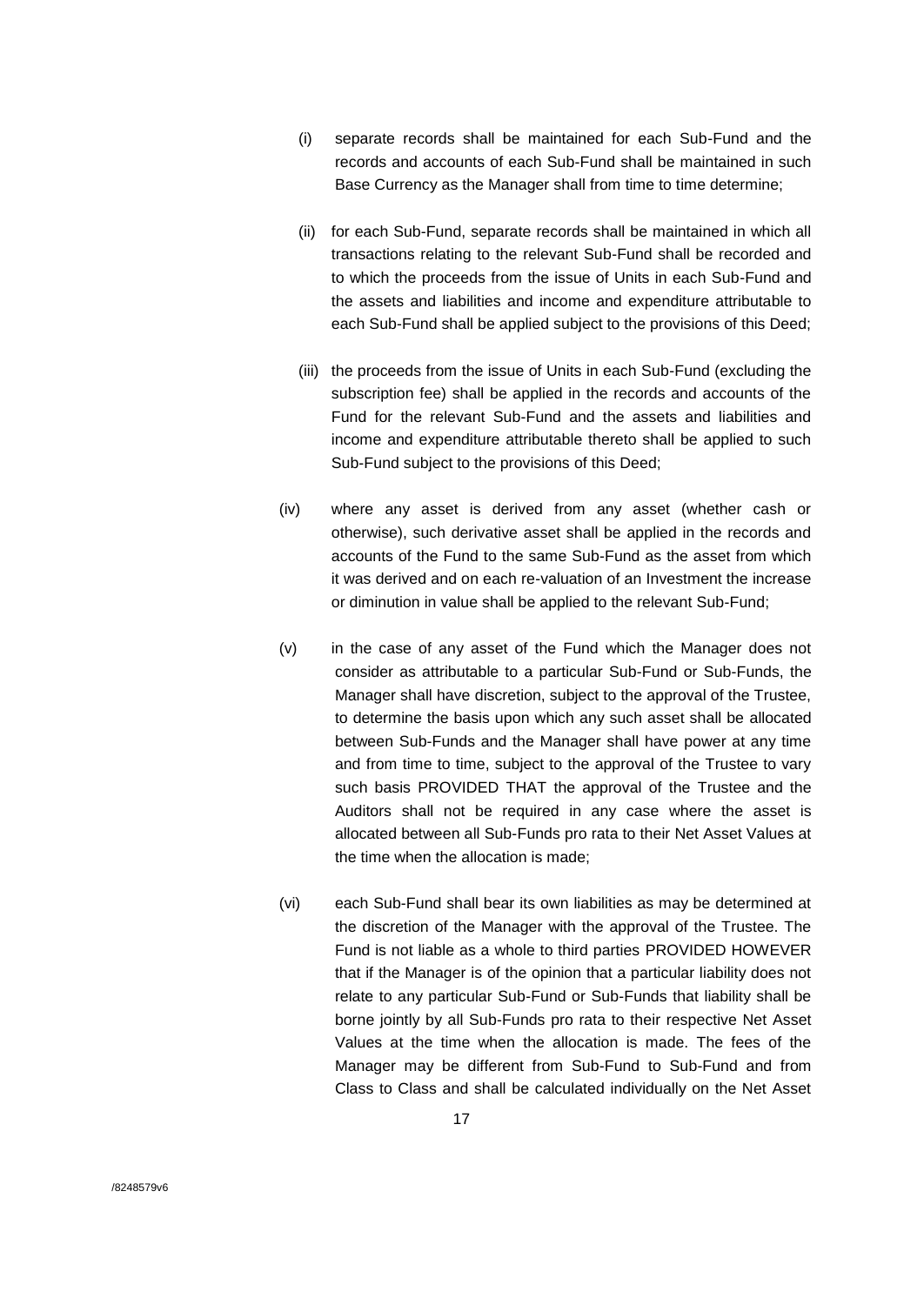Value of each Sub-Fund or attributable to the relevant Class. The fees of the Trustee shall be calculated on the Net Asset Value of the Fund as a whole and shall be borne by the Sub-Funds pro-rata to their respective Net Asset Values at the time when the allocation is made. The expenses of the Manager, the Administrator and the Trustee, including Administration Expenses and Disbursements, shall be similarly borne jointly by all the Sub-Funds, save that any expenses which are directly or indirectly attributable to a particular Sub-Fund as a whole or to a Class of that Sub-Fund (including the costs of financial instruments employed for currency hedging between the Base Currency of a Sub-Fund and the designated currency of a Class) shall be borne solely and exclusively by that Sub-Fund or by the relevant Class of that Sub-Fund;

- (vii) the assets of each Sub-Fund shall belong exclusively to that Sub-Fund, shall be segregated from the other Sub-Funds, shall not be used to discharge directly or indirectly, the liabilities of or claims against any other Sub-Fund and shall not be available for such purpose;
- (viii) where hedging strategies are used in relation to a Class, the financial instruments used to implement such strategies shall be deemed to be assets or liabilities (as the case may be) of the relevant Sub-Fund as a whole but the gains/losses on the resultant costs relevant financial instruments will accrue solely to the relevant Class; and
- (ix) the Sub-Fund may have a Minimum Subscription level as determined by the Manager and set out in the Prospectus.

sub-Clause 4.02 (B) shall apply to the assets and liabilities attributable to any Class including Side Pocket Class mutatis mutandis PROVIDED THAT, in accordance with the requirements of the Central Bank, where hedging strategies are used in relation to Side Pocket Units, the financial instruments used to implement such strategies shall be deemed to be attributable to the Side Pocket Units and the gains/losses on and the costs of the relevant financial instruments will accrue solely to the relevant Side Pocket Class.

(C) Without prejudice to the generality of the foregoing sub-Clause 4.02(B), the Manager may, subject to this Deed and in consultation with the relevant Delegate Investment Manager and in accordance with the requirements of the Central Bank, create and issue at its discretion from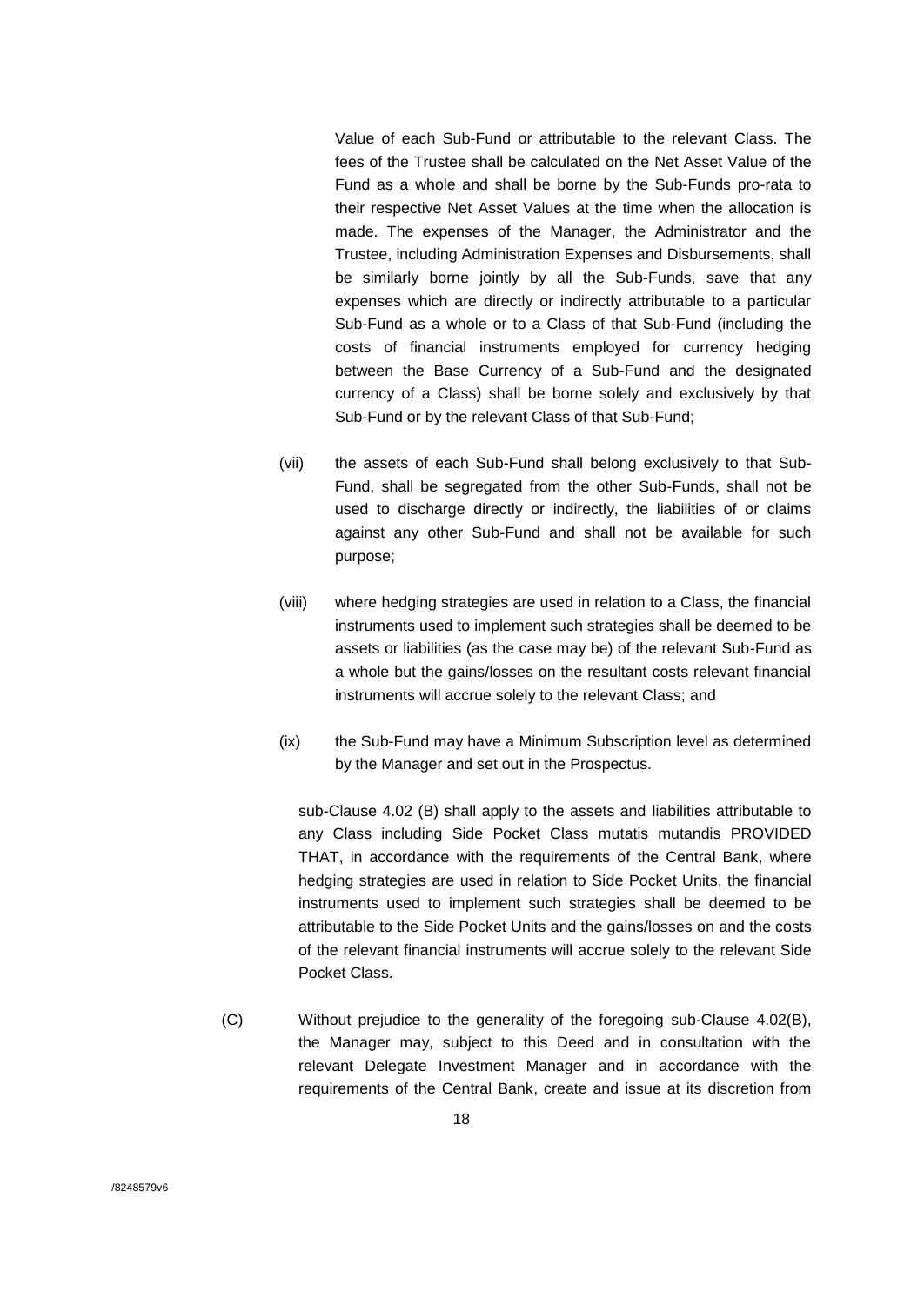time to time, a new Side Pocket Class or Classes to which assets and liabilities of the Fund are allocated at the discretion of the Manager at any time, after the acquisition thereof (the "Declaration Date"), as being or having become Investments that are illiquid or otherwise difficult to value or realise ("Illiquid Investments") plus such additional assets representing a reserve for commitments and contingencies as the Manager in consultation with the relevant Delegate Investment Manager in its discretion determines. Side Pocket Units ("Side Pocket Units") shall be redeemable by the Fund and/or by the Unitholders only when so determined by the Manager in consultation with the relevant Delegate Investment Manager. This will involve the Manager effecting a pro-rata reduction in the number of Units held by a Unitholder excluding the assets and liabilities attributable to the Side Pocket Class and create for the benefit of such Unitholder a corresponding pro-rata interest in the Side Pocket Class. The value of assets and liabilities attributed to a Side Pocket Class shall be determined by the Manager in consultation with the relevant Delegate Investment Manager in a manner consistent with Clause 18 hereof. Unless otherwise described in this Clause or otherwise provided for in this Deed, a Side Pocket Class shall have the same rights and characteristics as any other Class. Units in Classes other than the Side Pocket Class shall not participate in the assets and liabilities attributable to the Side Pocket Class and the assets and liabilities attributable to the Side Pocket Class shall be segregated from and shall not form part of the other assets of the Fund. The liabilities of or attributable to a Side Pocket Class shall be solely discharged out of the assets of that Side Pocket Class.

- 4.03 The Deposited Property shall be allocated for investment in specific Sub-Funds as selected by the Manager from time to time. Any Sub-Fund and the Units therein may at the discretion of the Manager be denominated in any Base Currency (Classes of Units may be issued in a designated currency which may be different from the Base Currency of the Sub-Fund).
- 4.04 The Manager shall be entitled to issue Units as Units in a Class of a particular Sub-Fund. The Manager may, in accordance with the requirements of the Central Bank, whether on the establishment of a Sub-Fund or from time to time, create more than one Class of Units in a Sub-Fund to which different levels of subscription and/or redemption charges, fees and expenses (including the Manager's fee), Minimum Holding, designated currency, hedging strategy (if any) applied to the designated currency of the particular Class, distribution policy, Minimum Subscription level and such other features as the Manager may determine may be applicable. The creation of further Classes of units shall be notified to the Central Bank. Where the Manager so determines, notwithstanding anything contained in this Deed, the Net Asset Value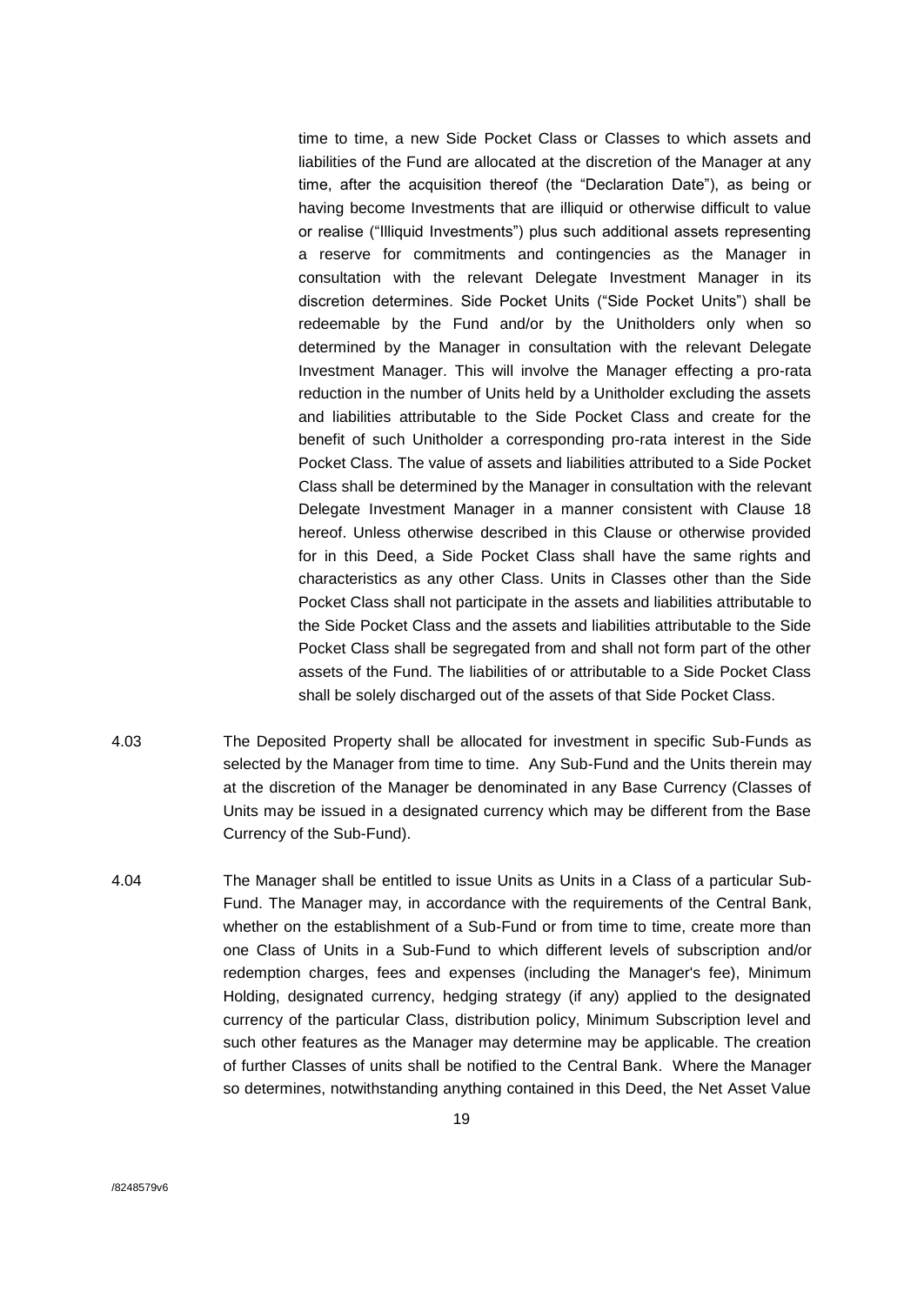per Unit and the distributions payable on Units within a Class may be adjusted to reflect different features. Upon the issue of a Unit, the Manager shall allocate the proceeds of such issue to the appropriate Sub-Fund.

- 4.05 The Manager and Trustee have established the Sub-Funds listed in the Prospectus as at the date hereof. The Manager may with the prior approval of the Central Bank and the approval of the Trustee at any time establish an additional Sub-Fund or Sub-Funds to be designated by such name or names and in such Investment or Investments as the Manager may deem appropriate.
- 4.06 The Manager from time to time determine to provide Unitholders in certain Classes with preferential treatment including, but not limited to, information disclosed to such Unitholders, redemption, dealing or transfer terms, the application or calculation of fees, "most favoured nations" provisions, indemnification obligations and /or representations, warranties and covenants contained in the application form for the Fund. In all of its decisions, the Manager shall ensure the fair treatment of Unitholders and that any preferential treatment accorded by the Manager to one or more Unitholder does not result in an overall material disadvantage to other investors. Any preferential treatment will be set out in the Prospectus (so as to ensure the fair treatment of all Unitholder) which shall describe any instance where a Class of Units receives preferential treatment, a description of that treatment and the types of Unitholders who will be permitted to subscribe for such Classes and, where relevant, their legal or economic links to the Manager or its delegates.
- 4.07 The Manager shall have power in accordance with the requirements of the Central Bank, with the approval of the Trustee and upon notice to the Central Bank, to terminate any Sub-Fund by serving not less than thirty days' notice of such termination on the holders of Units in that Sub-Fund and on the Central Bank.
- 4.08 The Manager may establish, maintain and operate one or more cash accounts on behalf of the Fund in respect of each Sub-Fund and/or umbrella cash accounts and/or cash accounts in which more than one Sub-Fund participates, through which subscriptions, redemptions and other cash flows to and from investors can be managed or facilitated in accordance with the requirements of the Central Bank. Where monies in such an account are treated (at the requirement of the Central Bank or otherwise) as assets of, and attributable to, the relevant Sub-Fund, the Manager shall procure that this shall be reflected in/ the Trustee shall reflect this in the books and records of the Fund in accordance with sub-Clause 4.02 hereof.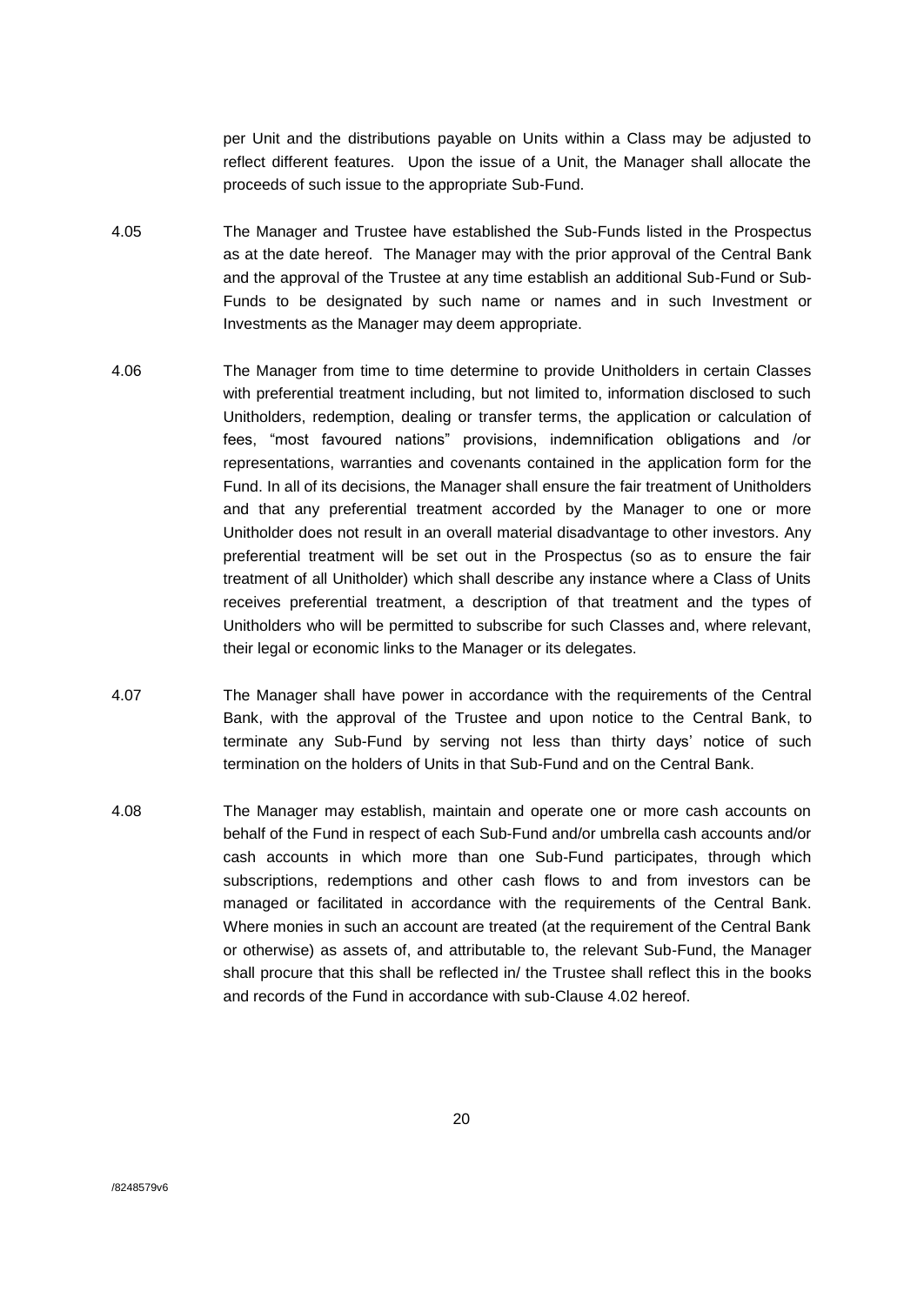#### <span id="page-20-0"></span>5.00 **ISSUE OF UNITS**

- 5.01 The Manager shall have the exclusive right to effect for the account of the relevant Sub-Fund or Sub-Funds the creation and issue of such number of Units as the Manager may, at its sole discretion, from time to time determine for cash at prices ascertained in accordance with the following provisions of this Clause. The creation of such additional Units must be effected in accordance with the requirements of the Central Bank. The Manager shall only launch Classes at a fixed price after the initial offer period (as set out in the Prospectus) where it has been confirmed to the Central Bank that existing Unitholders in the Fund are not prejudiced.
- 5.02 The Manager with the consent of the Trustee, shall before the initial issue of Units in any Sub-Fund or any Class of Sub-Fund determine the time at which the terms upon which and the subscription price per Unit at which the initial allotment of Units of that Sub-Fund or Class of that Sub-Fund shall be made. Placing or subscription fees and commissions may deducted from the subscription monies and may be retained by the Manager or by any placing or sales agent or agents or distributors appointed by the Manager for its or their absolute use or benefit and shall not form part of the Deposited Property of that Sub-Fund, it being understood that the Manager may at its sole discretion waive such fees or commissions or differentiate between applicants as to the amount of such fees or commissions within the permitted limits.
- 5.03 Any subsequent issue of Units in that Sub-Fund or Class shall be made at a price equal to the Net Asset Value per Unit on the Dealing Day on which Units are to be issued plus any applicable anti-dilution levy.
- 5.04 In the case of Units issued subsequently to the initial issue of Units in the relevant Sub-Fund the Manager may deduct a subscription fee not exceeding 5 percent of the total subscription amount from the total subscription amount, it being understood that the Manager may at its sole discretion waive such fee or fees within the permitted limits. Such subscription fee shall be applicable in the case of any subsequent issue of Units and shall be paid to the Manager or to any placing or sales agents or distributors appointed by the Manager for its or their absolute use or benefit and shall not form part of the Deposited Property of the relevant Sub-Fund.
- 5.05 Any such subsequent issue of Units shall be made by the Manager only with effect from the Dealing Day for the relevant Sub-Fund unless the Manager otherwise agrees. Any person applying for Units shall complete an application form in such forms as the Manager, with the agreement of the Administrator, may from time to time prescribe and shall comply with such conditions as may be prescribed by the Manager, including such documentation requirements as are deemed necessary to comply with applicable anti-money laundering and counter terrorism legislation and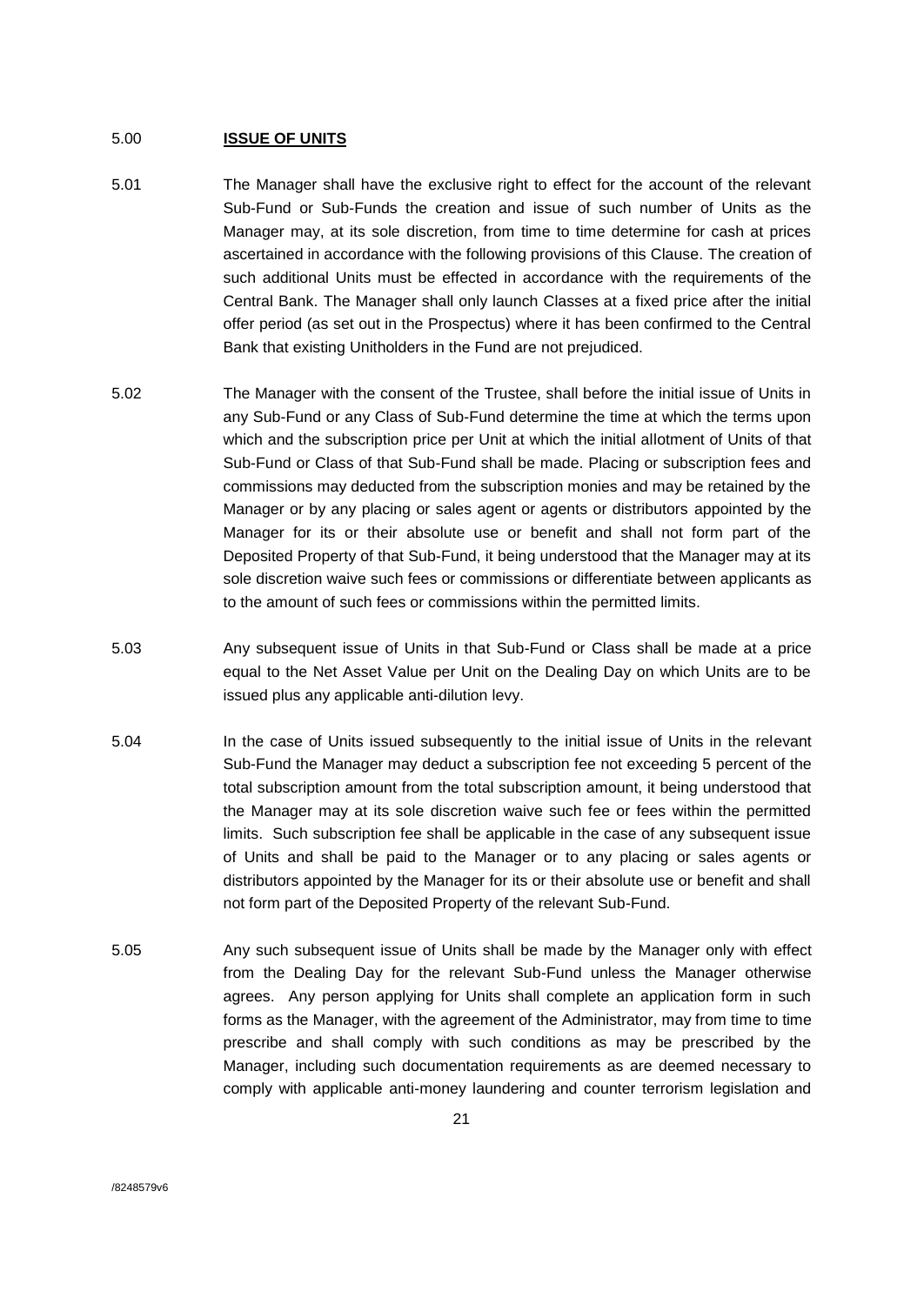regulations. All applications must be received by the Administrator at its place of business for the purpose of this Deed by such time as may be specified in the Prospectus. Subject to the Manager's discretion to accept any application received after the time as aforesaid but before the relevant Valuation Point, any application received after the time aforesaid shall be deemed to be made in respect of the Dealing Day next following the relevant Dealing Day. The Manager shall have absolute discretion subject to the above, to the provisions of the Act and to any applicable law or regulation to accept or reject in whole or in part any application for Units. Fractions of Units may be issued at the discretion of the Manager.

- 5.06 Persons wishing to subscribe for Units shall ensure receipt by the Administrator of the price payable therefore within a reasonable time limits as are specified in the Prospectus and in accordance with this Deed and with such terms and conditions, subject to this Deed, as the Manager may from time to time determine, PROVIDED THAT if the equivalent of the net issue price is not received within that time limit the Manager may cancel any issue of units made and such units shall be deemed to never have been issued.
- 5.07 Applications for Units shall only be accepted in the Base Currency of the relevant Sub-Fund or the designated currency of the relevant Class. Monies subscribed in a currency other than the Base Currency of the relevant Sub-Fund or the designated currency of the relevant Class will be converted by the Manager or its delegate to the Base Currency of the relevant Sub-Fund or the designated currency of the relevant Class at what the Manager or its delegate considers to be the appropriate exchange rate and such subscription shall be deemed to be in the amount so converted. No allotment shall be made in respect of an application which would result in the applicant subscribing less than the Minimum Subscription or Minimum Holding PROVIDED THAT the Manager may, in its discretion, waive or reduce the Minimum Subscription or Minimum Holding with respect to any Unitholder or applicant for Units. Monies so paid shall be held by the Trustee as part of the assets of the relevant Sub-Fund. Following receipt by the Administrator and the forwarding to the Trustee of monies so payable, the certificates (if any) in respect of Units issued shall be available for delivery to the relevant Unitholders. Allotment of Units may take place provisionally notwithstanding that cleared funds or such information and declarations as may be required by Manager pursuant to sub-Clause 5.05 have not been received by the Manager or as specified by it PROVIDED THAT if such funds or papers have not been received within such period as the Manager may determine, the Manager may cancel any provisional allotment made and make any necessary alteration in the relevant Register and such Units shall be deemed never to have been issued and the Deposited Property shall be reduced accordingly. The Manager may charge the applicant interest at a rate to be determined by the Manager and/or, if the applicant is a Unitholder, may be required to redeem or sell all or part of his holding of Units and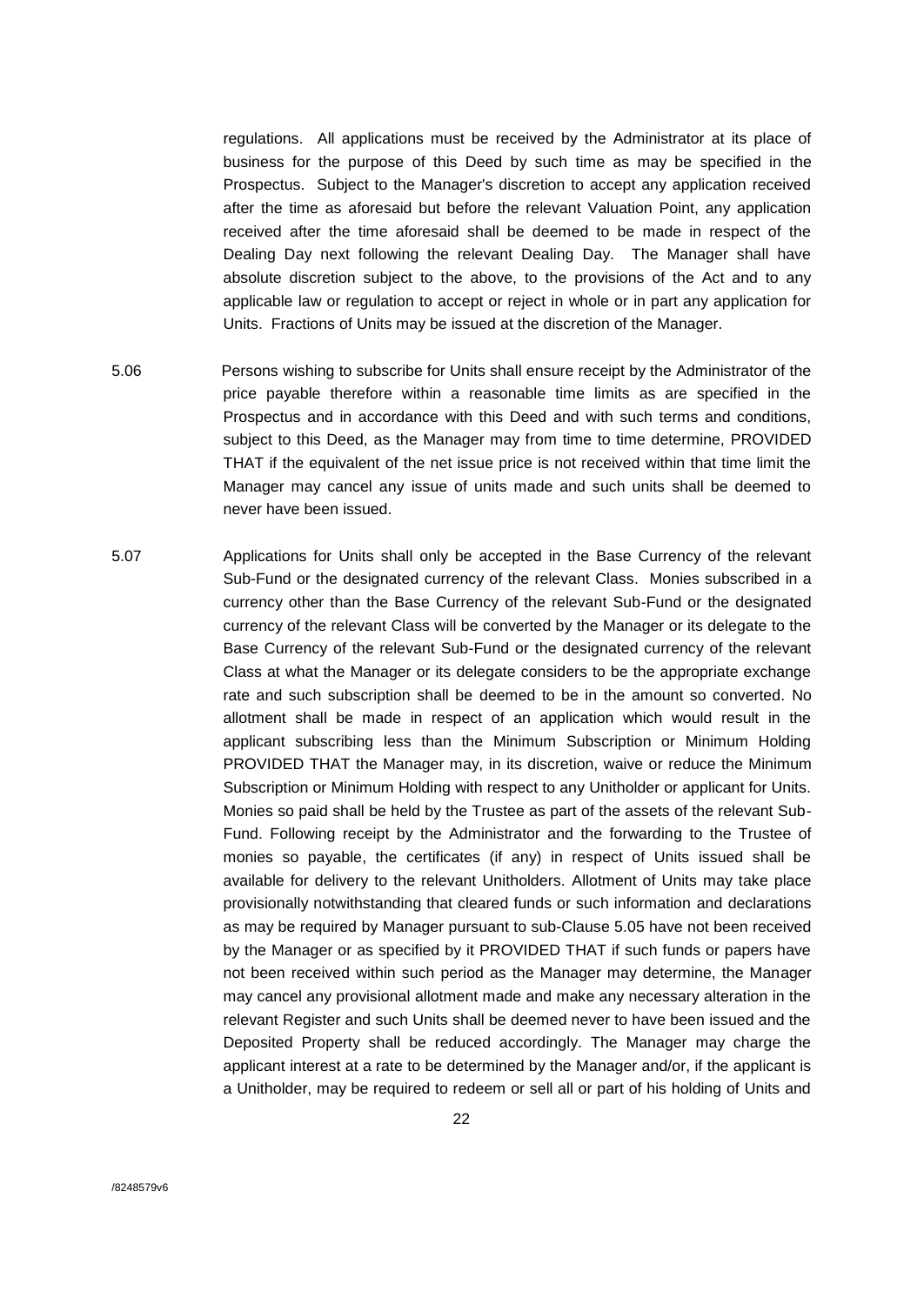use the proceeds thereof to satisfy and make good any loss, cost, expense or fees suffered by it or the Fund or any Sub-Fund as a result of non-receipt by the Manager or its agent of such funds and papers.

- 5.08 The Manager may also from time to time make arrangements for the issue of Units to any person by way of exchange for Investments held by him upon such terms as the Manager may think fit provided the assets to be transferred into the relevant Sub-Fund would qualify as investments of such Sub-Fund in accordance with the investment objectives, policies and restrictions of the Sub-Fund and subject to and in accordance with the investment objectives, policies and restrictions of the relevant Sub-Fund and the following provisions:-
	- (i) the nature of the assets to be transferred into the relevant Sub-Fund would qualify as Investments of the relevant Sub-Fund in accordance with its investment objectives, policies and restriction;
	- (ii) no Units shall be issued until the Investments shall have been vested or arrangements are made to vest the Investments in the Trustee (or its Sub-Custodian) to the Trustee's satisfaction;
	- (iii) subject to the foregoing any such exchange shall be effected on the terms (including provision for paying out of the assets of the relevant Sub-Fund or Class the expenses of the exchange, a subscription fee as specified in sub-Clause 5.04 and any applicable anti-dilution levy) that the number of Units to be issued shall be that number (from the calculation of which, at the discretion of the Manager, fractions of a Unit may be excluded) which would have been issued for cash at the current price against payment of a sum equal to the value of the Investments transferred less such sum as the Manager may consider represents any fiscal or other expenses as aforesaid to be paid out of the assets of the relevant Sub-Fund in connection with the vesting of the Investments;
	- (iv) the Investments to be transferred to the Fund for the account of the relevant Sub-Fund shall be valued in accordance with the methods of calculating the value of Investments as set out in Clause 18.00;
	- (v) there may be paid to the incoming Unitholder out of the assets of the relevant Sub-Fund a sum in cash equal to the value at the current price of any fraction of a Unit excluded from the calculation aforesaid; and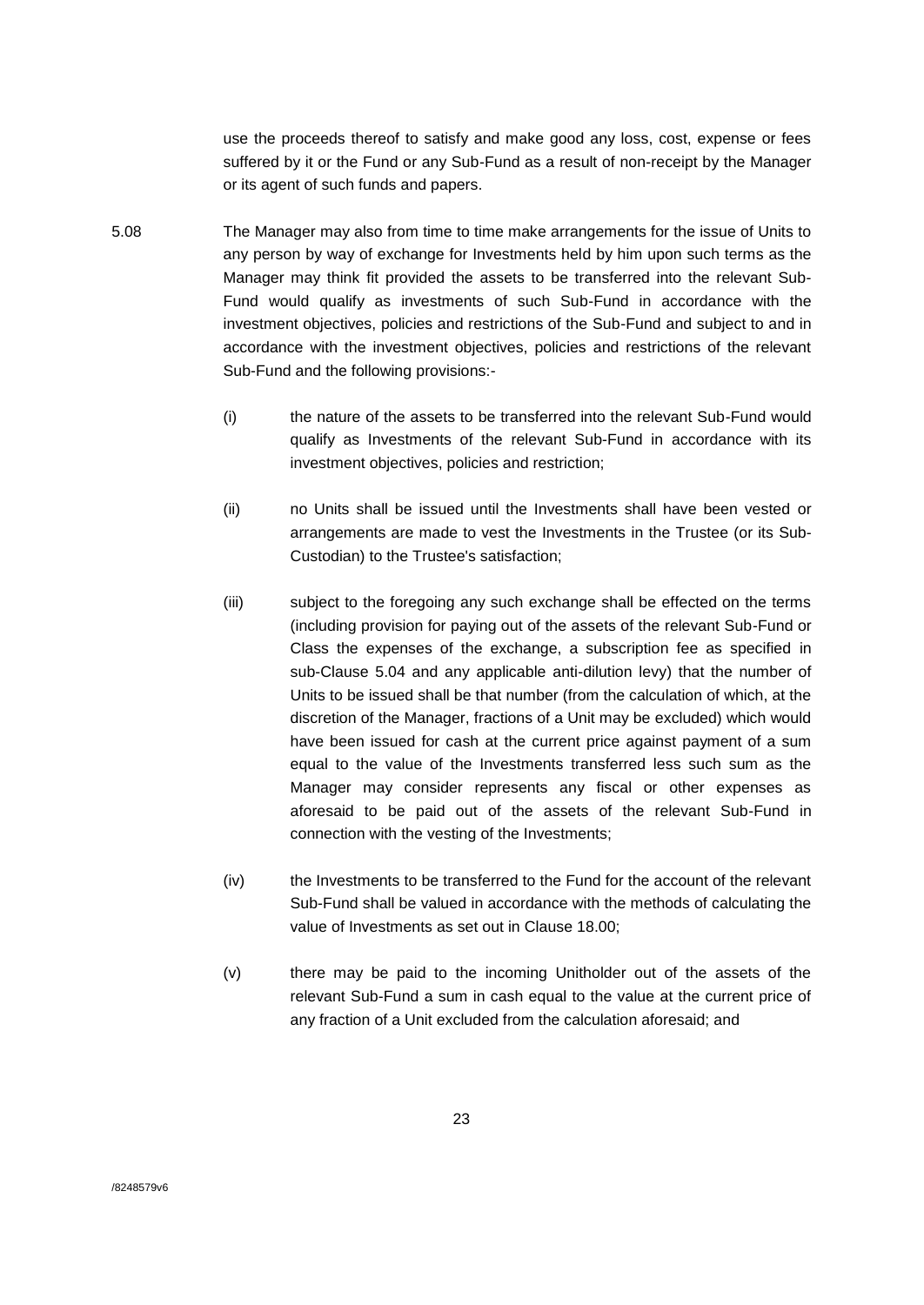- (vi) the Trustee shall be satisfied that the terms of such exchange shall not be such as are likely to result in any material prejudice to the existing Unitholders.
- 5.09 The Manager may at its absolute discretion on any day differentiate between applicants as to the amount of the subscription fee referred to in sub-Clause 5.04 hereof and likewise the Manager may on any day on the issue of Units allow to persons applying for larger numbers of Units than others a discount or discounts on the subscription fee on such basis or on such scale as the Manager may think fit.
- 5.10 The Manager reserves the right to impose "an anti-dilution levy" representing a provision for market spreads (the difference between the prices at which assets are valued and/or bought or sold) and duties and charges (including any redemption charges on underlying schemes) and other dealing costs relating to the acquisition or disposal of assets in the event of receipt for processing of net subscription or redemption requests exceeding 1% of the Net Asset Value of a Sub-Fund including subscriptions and/or redemptions which would be effected as a result of requests for switching from one Sub-Fund into another Sub-Fund. Any such provision will be added to the price at which Units will be issued in the case of net subscription requests exceeding 1% of the Net Asset Value of the Sub-Fund and deducted from the price at which Units will be redeemed in the case of net redemption requests exceeding 1% of the Net Asset Value of the Sub-Fund including the price of Units issued or redeemed as a result of requests for switching. In addition, the Manager may, in exceptional circumstances where it considers such a provision to be in the best interests of a Sub-Fund, apply a provision for market spreads and duties and charges (including any redemption charges on underlying schemes) in any other case where net subscription or redemption requests do not exceed 1% of the Net Asset Value of the Fund

The above levies may be imposed to the extent necessary to preserve the value of the underlying assets. The amount that may be charged as a levy is therefore limited to the actual level of the market spreads, duties and charges, and/or dealing costs (as appropriate) incurred by the Sub-Fund and will be paid into the account of the relevant Sub-Fund. Any anti-dilution levy will be applied in the best interest of a Sub-Fund and its Unitholders as a whole. The criteria used for the calculation of the anti-dilution levy (if any) will be determined by the Manager, the relevant Delegate Investment Manager or its delegate and agreed with the Trustee.

5.11 The Manager shall furnish to the Trustee from time to time on demand a statement of all issues and redemptions of Units and of the terms on which the same are so issued or redeemed and of any Investments which it determines to direct to be purchased for account of the Fund or of the relevant Sub-Fund, and also a statement of any Investments which in accordance with the powers hereinafter contained it determines to direct to be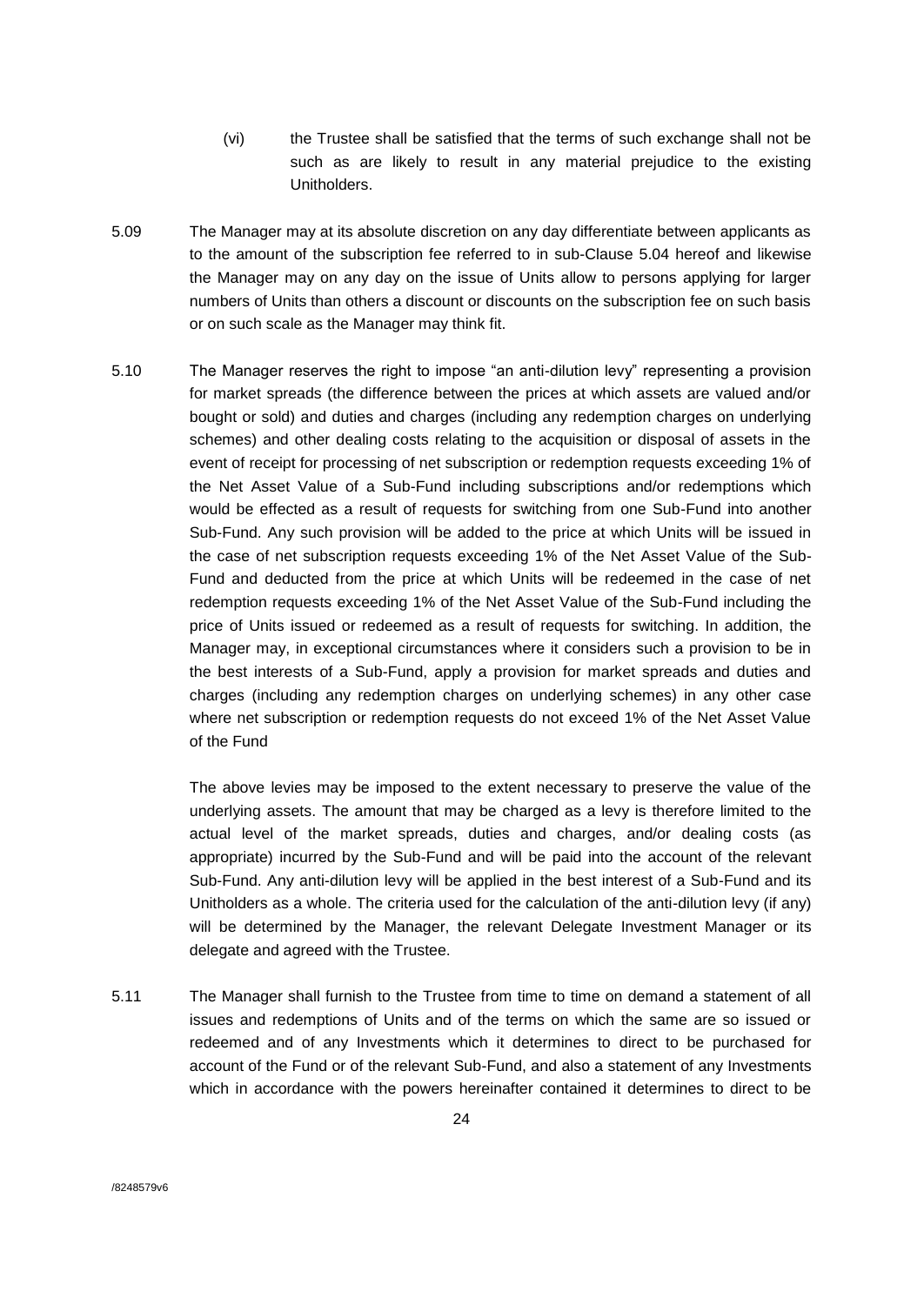sold for account of the Fund or of the relevant Sub-Fund, and any other information which may be necessary so that the Trustee may be in a position to ascertain at the date of such statement the value of each Sub-Fund or Class and the number of Units in issue in each Sub-Fund or Class.

- 5.12 The Manager shall furnish to the Trustee within twenty one days after each Accounting Date a statement of all issues of Units and of the prices at which the same were issued and any information which may be necessary so that the Trustee may be in a position to ascertain at such time the value of each Sub-Fund.
- 5.13 All reasonable fees, expenses and disbursements (including Disbursements and Administration Expenses) of or incurred by the Manager and the Trustee in connection with the ongoing administration and operation of the Fund and its Sub-Funds shall be borne by and payable out of the relevant Sub-Fund or Sub-Funds including (but not limited to):
	- (a) auditors and accountants fees;
	- (b) lawyers' fees;
	- (c) commissions, fees and reasonable out-of-pocket expenses payable to any placing agent, structuring agent, paying agent, correspondent bank or distributor of the Units;
	- (d) merchant banking, stockbroking or corporate finance fees including interest on borrowings, index calculation, performance attribution, risk control and similar services fees and expenses;
	- (e) all fees for investment research (to the extent such fees are charged through one or more research payment accounts and if required, for any Sub-Fund or Class existing as at  $1<sup>st</sup>$  April, 2019 where Unitholder approval of the relevant Sub-Fund or Class has been obtained);
	- (f) taxes or duties imposed by any fiscal authority and any regulatory levies;
	- (g) the Central Bank's annual levy;
	- (g) costs of preparation, translation and distribution of all Prospectuses, reports, certificates (if any), confirmations of purchase of Units and notices to Unitholders;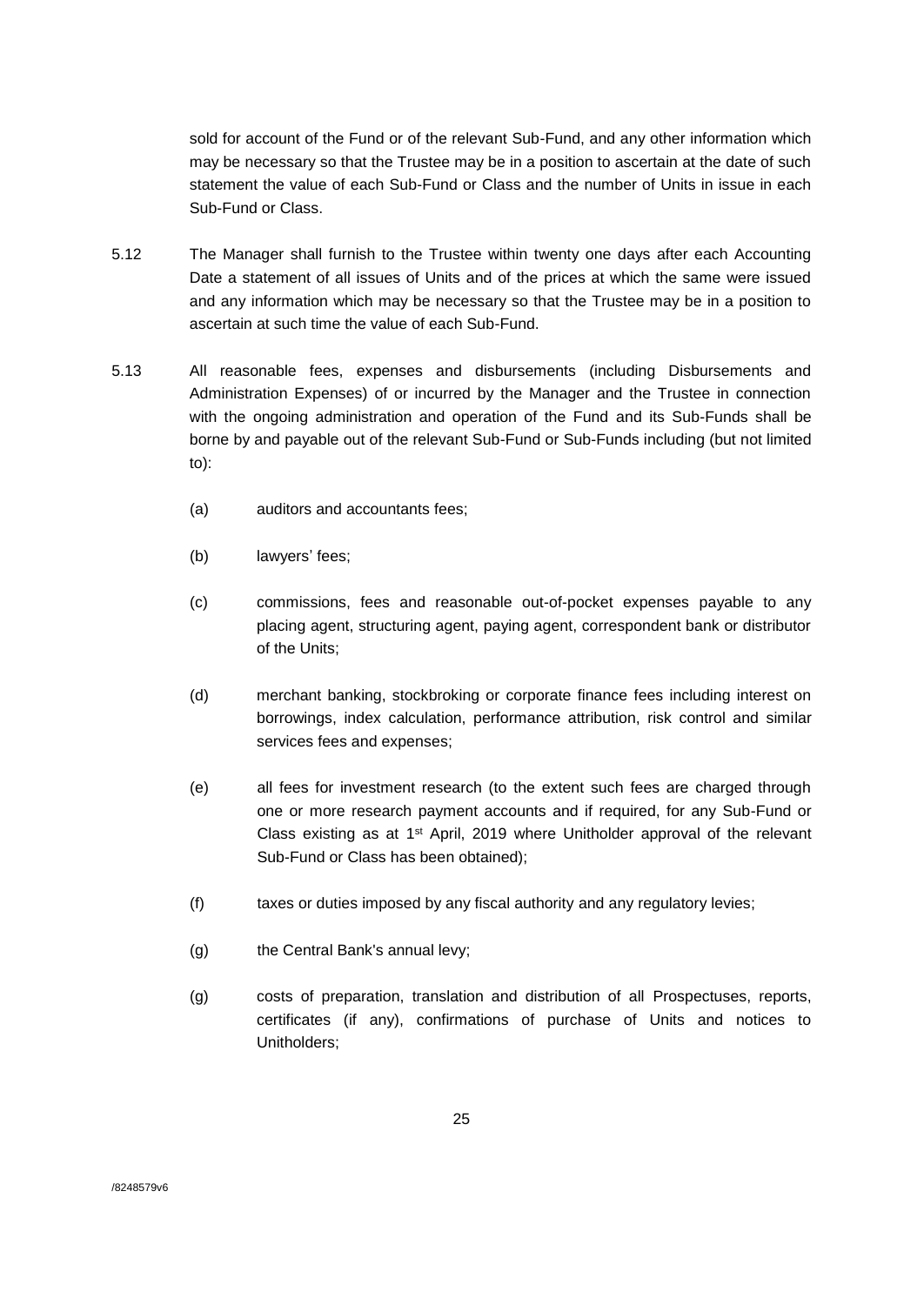- (h) fees and expenses incurred in connection with the admission or proposed admission of Units to the official list of any Recognised Exchange and in complying with the listing rules thereof;
- (i) initial and ongoing fees and expenses in connection with registering the Units for sale in any other jurisdiction;
- (j) custody and transfer expenses (including, without limitation, Sub-Custodian fees and transaction charges);
- (k) expenses of Unitholders' meetings;
- (l) insurance premia;
- (m) any other expenses, including clerical costs of issue or redemption of Units;
- (n) the cost of preparing, translating, printing and/or filing in any language this Deed and all other documents relating to the Fund or to the relevant Sub-Fund including registration statements, Prospectuses, listing particulars, explanatory memoranda, annual, semi-annual and extraordinary reports with all authorities (including local securities dealers associations) having jurisdiction over the Fund or any of the Sub-Funds or the offer of Units of the relevant Sub-Fund and the cost of delivering any of the foregoing to the Unitholders;
- (o) advertising expenses relating to the distribution of Units of the Sub-Fund;
- (p) the costs of publication of notices in local newspapers in any relevant jurisdiction;
- (q) the total costs of any amalgamation or reconstruction of any Sub-Fund subject to and in accordance with the requirements of the Central Bank;
- (r) all fees and expenses of any External Valuer appointed by the Manager in accordance with sub-Clause 29.04 or other supplier of services to the Fund;
- (s) the costs of terminating the Fund or any Sub-Fund;
- (t) all fees payable in respect of investments in other collective investment schemes including, without limitation, subscription, redemption, management, performance, distribution, administration and/or custody fees in respect of each collective investment fund in which any of the Sub-Funds invest, except where this is not permitted by the Central Bank.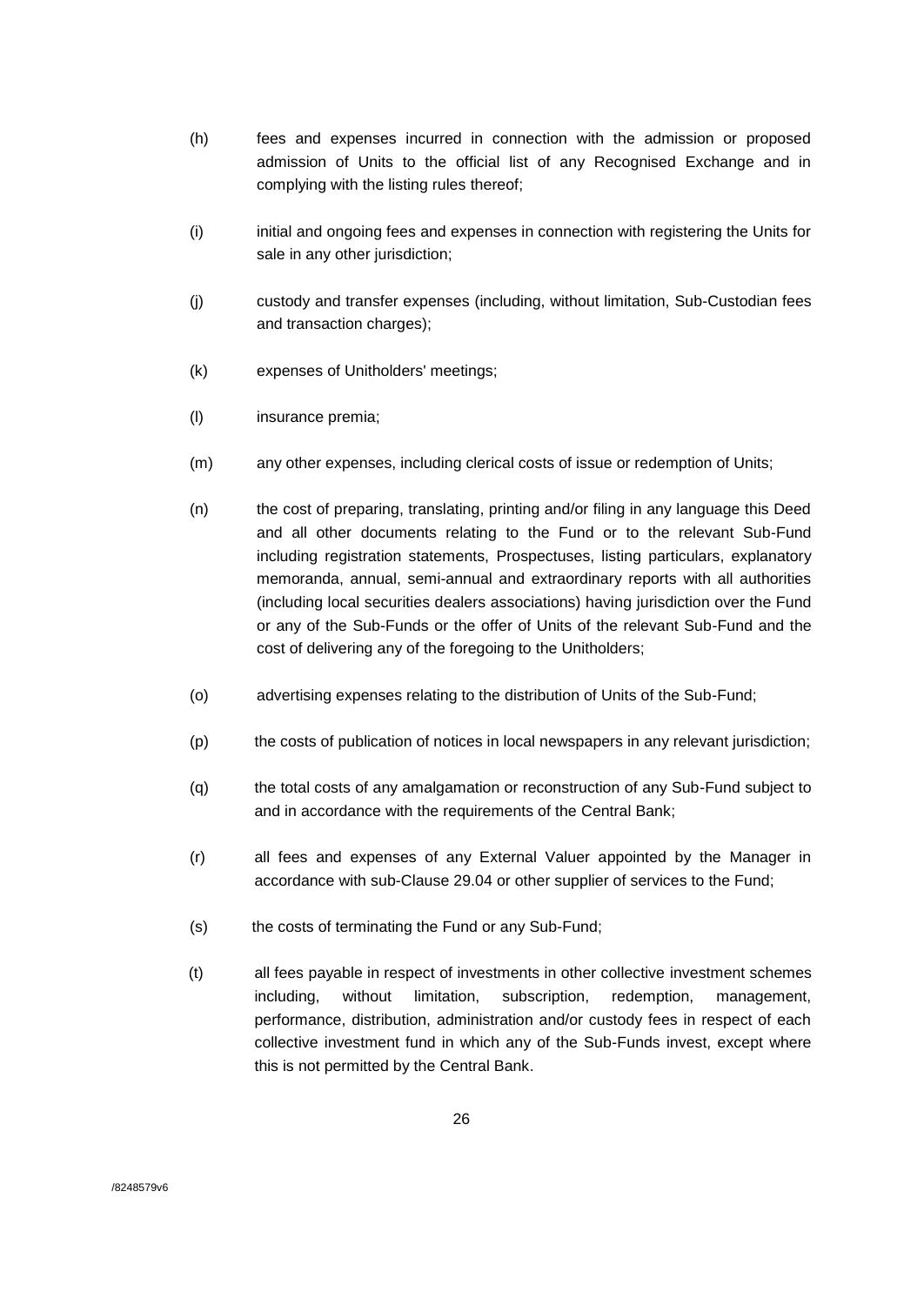- (u) licence fees and other expenses associated with the use of any investment management software employed by a Sub-Fund of the Fund; and
- (v) all other fees and all expenses incurred in connection with the Fund's operation and management.

in each case plus any applicable value added tax.

- 5.14 All stamp duty payable upon this Deed or upon the issue of Units shall be payable out of the assets of the relevant Sub-Fund or Sub-Funds.
- 5.15 Notwithstanding sub-Clauses 5.01 to 5.14 hereof, the Manager may at any time in its discretion and in consultation with the relevant Delegate Investment Manager issue Units in a Side Pocket Class in accordance with sub-Clause 4.02(C) hereof. Any allotment of or placing of Units in a Side Pocket Class in accordance with sub-Clause 4.02(C) shall be made on such terms as the Manager in consultation with the relevant Delegate Investment Manager shall in its sole discretion determine provided always that such terms shall be in the best interests of Unitholders.

### <span id="page-26-0"></span>6.00 **PERMITTED INVESTMENTS**

- 6.01 The Deposited Property shall be invested by the Manager or it's delegate only in Investments permitted under the Act and/or AIFMD legislation, and shall be subject to the restrictions and limits set out in the Act and/or AIFMD Legislation and any conditions imposed under and derogations granted from the Act and/or AIFMD Legislation by the Central Bank.
- 6.02 With the exception of permitted investments in unlisted securities investment in securities will be restricted to the stock exchanges and markets which meet the regulatory criteria (regulated, operate regularly, be recognised and open to the public) and which are listed in the Prospectus. The Central Bank does not issue a list of approved stock exchanges or markets. For the purposes only of determining the value of the assets of a Sub-Fund, the term "Recognised Exchange" shall be deemed to include, in relation to any futures or options contract utilised by the Sub-Fund for the purposes of efficient portfolio management or to provide protection against exchange rate risk any organised exchange or market on which such futures or options contract is regularly traded.
- 6.03 Each Sub-Fund may invest up to 100 percent of its assets in transferable securities and money market instruments issued or guaranteed by any Member State, its local authorities, non-Member States or public international body of which one or more Member States are members any government of any OECD Member Country which is not a Member State where such securities are rated investment grade by an international rating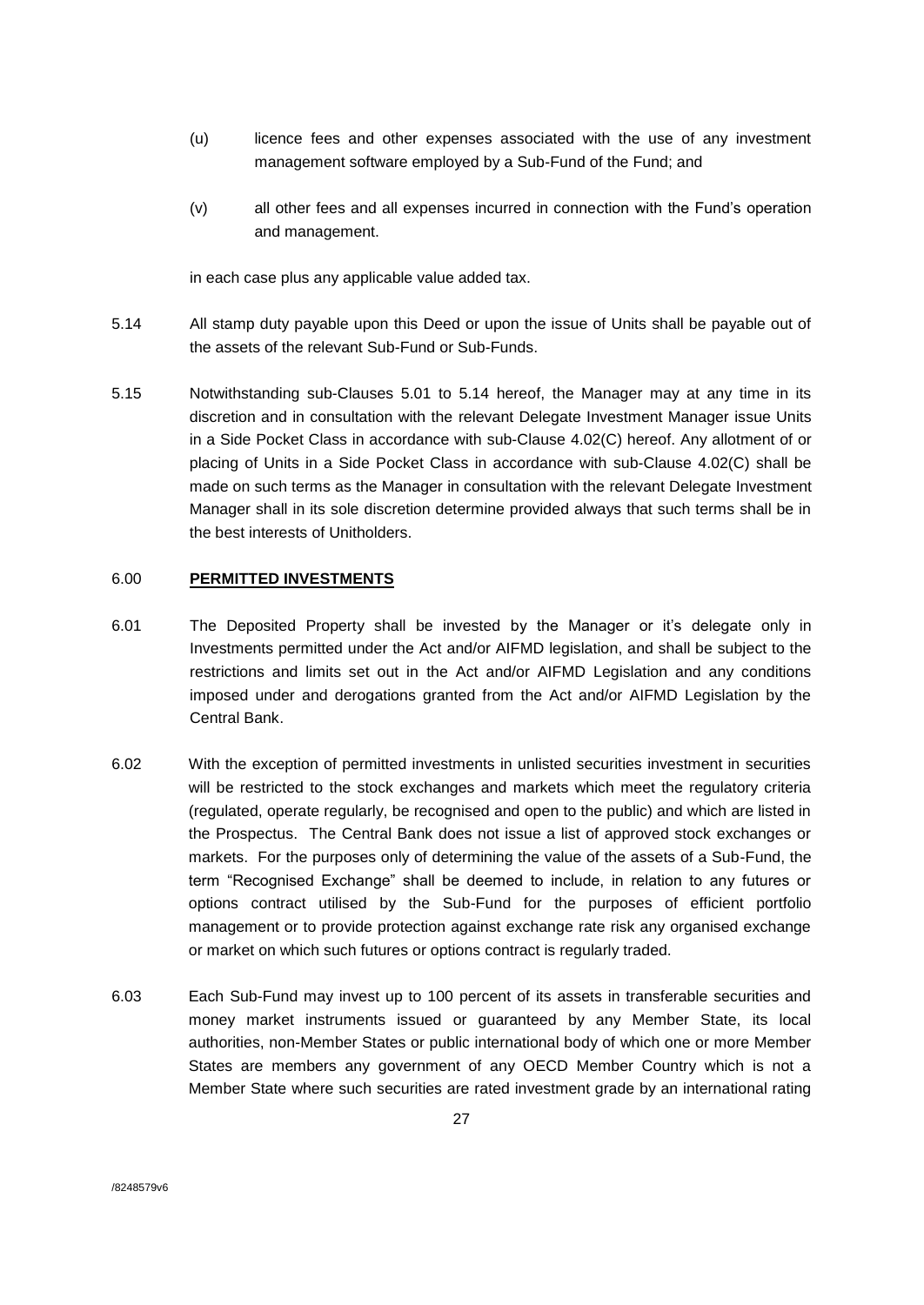agency, European Investment Bank, European Bank for Reconstruction and Development, International Finance Corporation, International Monetary Fund, Euratom, The Asian Development Bank, European Central Bank, Council of Europe Eurofima, The European Coal & Steel Community, African Development Bank, International Bank for Reconstruction and Development (The World Bank), The Inter-American Development Bank, European Union, Federal National Mortgage Association (Fannie Mae), Federal Home Loan Mortgage Corporation (Freddie Mac), Government National Mortgage Association (Ginnie Mae), Student Loan Marketing Association (Sallie Mae), Federal Home Loan Bank, Federal Farm Credit Bank, Tennessee Valley Authority.

- 6.04 Each Sub-Fund may invest in collective investment schemes subject to the requirements of the Central Bank. Such collective investment schemes may be managed by the Manager or any other company with which the Manager is linked by common management or control, or by a direct or indirect holding, provided no fees or costs (other than fees and expenses of the relevant manager, administrator, trustee and other general management and fund charges applicable to investors in such schemes) are charged on account of transactions relating to such investments.
- 6.05 The Manager or its delegate, the Delegate Investment Managers (where such authority has been delegated to the Delegate Investment Managers) may engage in transactions on behalf of the Fund, any Sub-Fund or Class involving the use of derivatives of any type or kind including but not limited to forward foreign exchange contracts, currency futures and options thereon, put and call options on securities, indices and securities, stock index and interest rate futures and options thereon, total return swaps, indexed deposits and any other derivatives, techniques and instruments as the Manager or its delegate, the Delegate Investment Managers (where such authority has been delegated to the Delegate Investment Managers) may consider appropriate to employ leverage on the portfolio, for hedging, performance enhancement or investment purposes and/or for the purposes of efficient portfolio management, in each instance, under the conditions and within the limits laid down by the Central Bank. The Manager or its delegate, the Delegate Investment Managers (where such authority has been delegated to the Delegate Investment Managers) may also engage on behalf of the Fund, any Sub-Fund or Class in repurchase, reverse repurchase, stock lending and borrowing arrangements for efficient portfolio management purposes.
- 6.06 For the purpose of providing margin or collateral in respect of transactions in and the use of derivative instruments and techniques and instruments, the Manager or its delegate in accordance with the requirements of the Central Bank shall be entitled to contract on behalf of the Fund or any Sub-Fund and require the Trustee, pursuant to Proper Instructions, acting in its capacity as Trustee of the Fund or the relevant Sub-Fund to:-
	- (a) transfer, deposit, mortgage, charge or encumber any Investments forming part of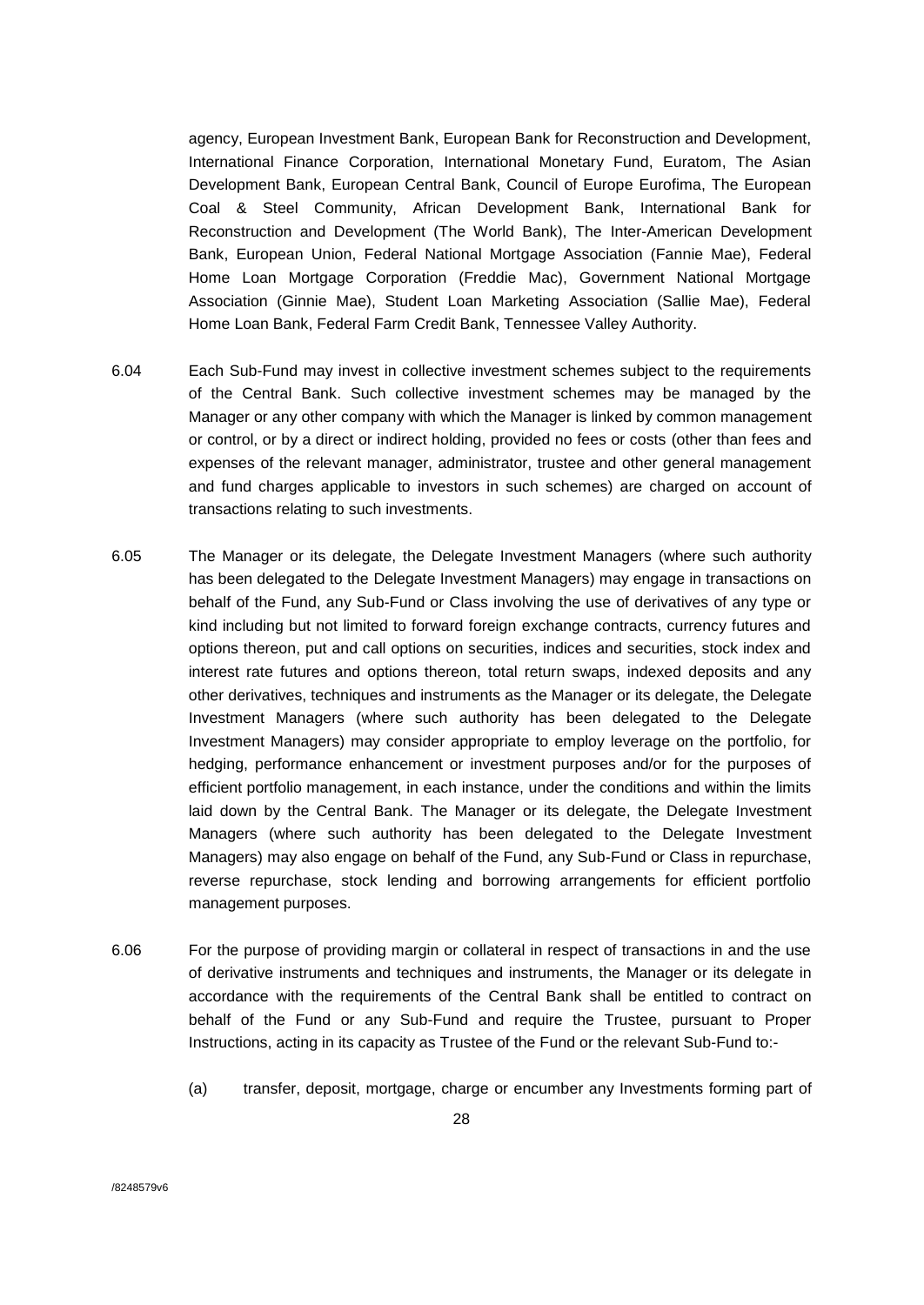the relevant Sub-Fund;

- (b) to vest any such Investments in the relevant Recognised Exchange or market or OTC counterparty or any company controlled by such Recognised Exchange or market or OTC counterparty and used for the purpose of receiving margin and/or cover or in a nominee of the Trustee; and/or
- (c) to give or obtain the guarantee of a bank (and to provide any necessary countersecurity therefor) and deposit such guarantee or cash, with a Recognised Exchange or market or OTC counterparty or any company controlled by such Recognised Exchange or market or OTC counterparty and used for the purpose of receiving margin and/or cover;

and the Trustee in accordance with Proper Instructions and the requirements of the Central Bank and the Trust Deed shall take such actions as are necessary to give effect to such obligations assumed by the Manager or its delegate on behalf of the Fund or any Sub-Fund.

- 6.07 A Sub-Fund may in accordance with the requirements of the Central Bank replicate the composition of a stock or debt securities or other financial index which is recognised by the Central Bank.
- 6.08 Each Sub-Fund may invest in liquid assets within the limits set out in the Prospectus.

#### <span id="page-28-0"></span>7.00 **TRUSTS OF THE DEPOSITED PROPERTY**

7.01 The Trustee shall be responsible for providing the Depositary Services and for performing such other duties as are imposed on it pursuant to this Deed or by the AIFMD Legislation. The Trustee will perform the Custody Services and Asset Verification Services in respect of the Investments of the Fund in the manner more particularly described in Schedule F to this Deed and as set herein. The assets of the Fund shall be entrusted to the Trustee for safekeeping as set out herein. The Trustee shall stand possessed of and shall hold the Deposited Property and the income therefrom of each Sub-Fund upon trust for the Unitholders in proportion to the number of Units held by them respectively in each Sub-Fund according and subject to the provisions of this Deed. Subject as hereinafter provided, the Trustee shall at all times retain in its own possession or that of its nominees or agents in safe custody all the Investments and cash and all documents of title or value connected therewith actually received by the Trustee or its nominees or agents and shall be responsible for the safe custody thereof and so far as practicable the distribution of net income. All the Investments and cash must be held in the name of the Trustee or its Sub-Custodian, except that Investments may be registered and cash and other accounts may be opened in the name of the Fund and/or Sub-Fund if (i) the arrangement is in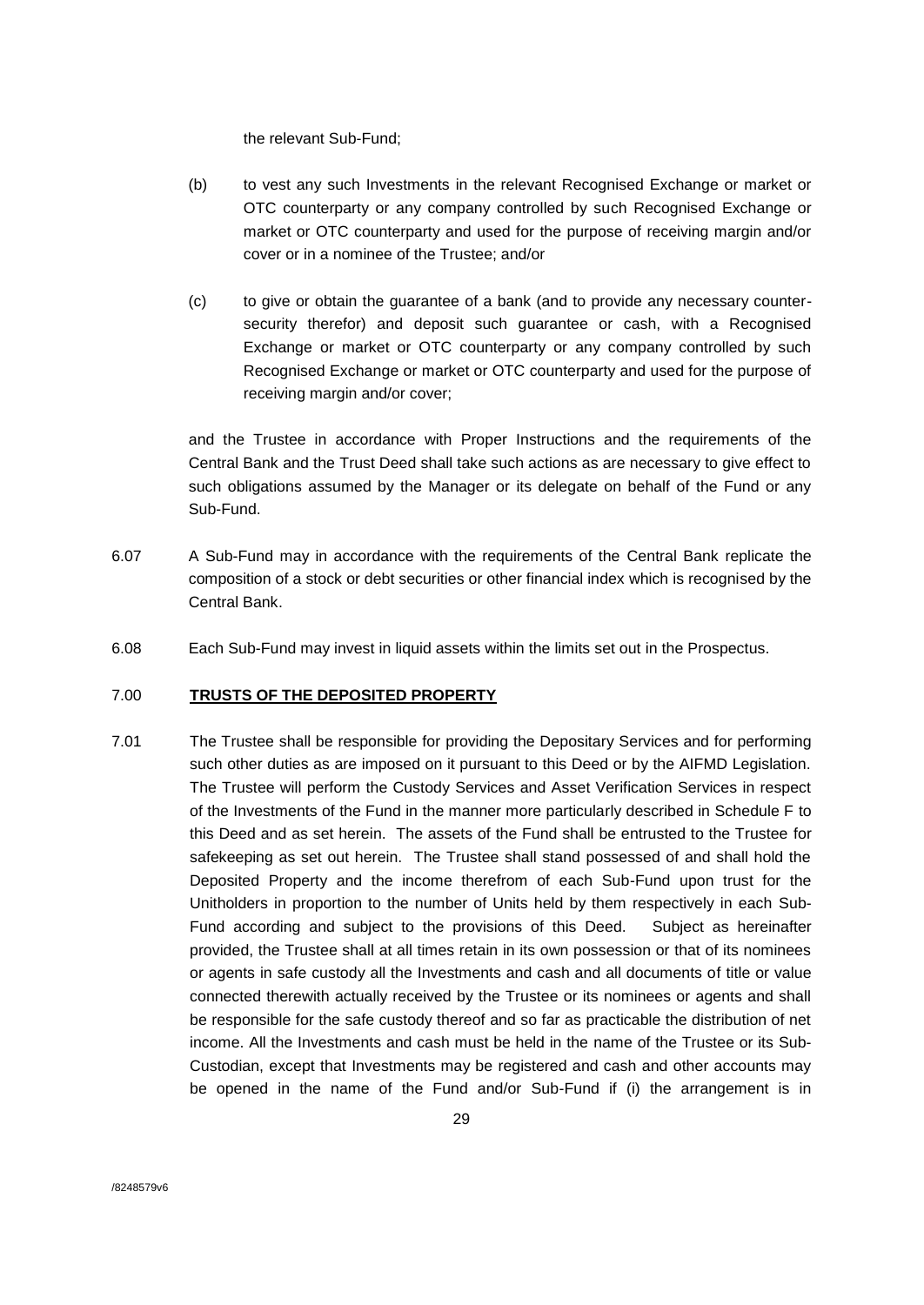accordance with standard market practice and (ii) the Investments cannot be assigned, transferred, exchanged or delivered without the prior authority of the Trustee or its Sub-Custodian and (iii) accounts are subject only to drawings, instructions or orders by the Trustee or its Sub-Custodian.

- 7.02 The Manager hereby undertakes to transfer or procure the transfer to the Trustee forthwith on receipt thereof all sums (if any, less any initial charge(s) payable in respect thereof) received by it representing subscription or application monies for Units and cash and all payments of income, principal or capital distributions received by it in relation to all Investments of the relevant Sub-Fund from time to time. It is accordingly hereby agreed and declared that the duties and obligations of the Trustee to hold the Investments hereunder shall extend only to Investments actually received by it or registered under the name of the Trustee (or its nominee), in its capacity as trustee or by any Sub-Custodians.
- 7.03 The Deposited Property shall be divided and held according to the assets and liabilities represented by each of the Sub-Funds and no Unit shall confer any interest or share in any particular part of the Deposited Property.
- 7.04 Each Sub-Fund of the Fund shall participate in the Trustee's contractual settlement date processing service ("CSDP") unless the Manager directs the Trustee, or the Trustee informs the Manager, otherwise. Pursuant to CSDP the Trustee is hereby authorised, but not obligated, to automatically credit or debit the relevant Sub-Fund provisionally on contractual settlement date with cash or securities in connection with any sale, exchange or purchase of securities. Otherwise, such cash or securities shall be credited to the relevant account on the day such cash or securities are actually received by the Trustee and reconciled to the relevant Sub-Fund.
- 7.05 In cases where the Trustee credits or debits the relevant Sub-Fund with cash or securities prior to actual receipt and reconciliation, the Trustee may reverse such credit or debit as of contractual settlement date if and to the extent that any securities delivered by the Trustee are returned by the recipient, or if the related transaction fails to settle (or fails, due to market change or other reasons, to settle on terms which provide the Trustee with full reimbursement of any provisional credit it may have granted) within a period of time judged reasonable by the Trustee under the circumstances (but in any event after 30 days). The Manager hereby agrees that it will not make any claim or pursue any legal action against the Trustee for loss or other detriment allegedly arising or resulting from the Trustee's good faith determination to effect, not effect or reverse any provisional credit or debit to the relevant Sub-Fund other than in such circumstances where the Trustee is or would be expressly liable under sub-Clause 27.02.
- 7.06 The Manager acknowledges and agrees that funds debited from the relevant Sub-Fund on contractual settlement date including, without limitation, funds provided for the purchase of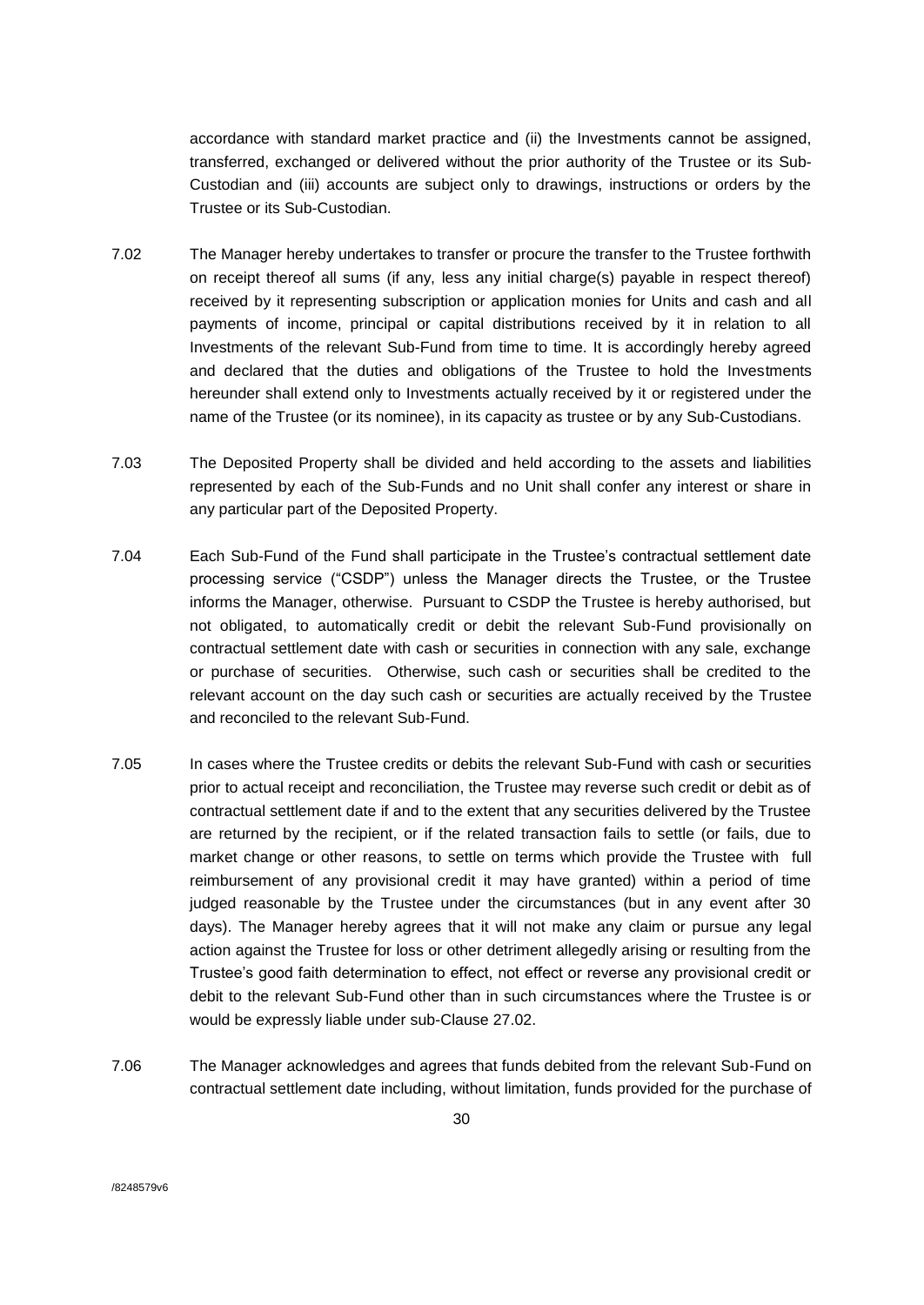any securities under circumstances where settlement is delayed or otherwise does not take place in a timely manner for any reason, shall be held pending actual settlement of the related purchase transaction in a non-interest bearing deposit account for the account of the relevant Sub-Fund at the global Sub-Custodian's London branch.

- 7.07 The Trustee is hereby authorised, but shall not be obligated, to credit the relevant Sub-Fund provisionally on payable date with interest, dividends, distributions, redemptions or other amounts due PROVIDED THAT the Trustee shall be entitled, acting reasonably and in good faith, not to so credit the relevant Sub-Fund or to reverse any such credit to the relevant Sub-Fund as herein. Otherwise, such amounts will be credited to the relevant Sub-Fund on the date such amounts are actually received by the Trustee and reconciled to the relevant Sub-Fund. In cases where the Trustee has credited the relevant Sub-Fund with such amount prior to actual collection and reconciliation, the Trustee shall be entitled to recover from the relevant Sub-Fund any such credit on demand and may reverse such credit as of payable date if and to the extent that the Trustee does not receive such amounts in the ordinary course of business.
- 7.08 The Trustee or its delegate is hereby authorised, but shall not be obligated, to advance its own funds to complete transactions in cases where adequate funds may not otherwise be available to the relevant Sub-Fund. In such situations the Trustee or its delegate shall be entitled to repayment of the funds so advanced as well as its applicable fee for providing advancement of such funds. The applicable fee is the cost of borrowing to the Trustee or its delegates in order to advance its own funds.
- 70.9 The Manager acknowledges that any decision to effect a provisional credit or an advancement of the Trustee's own funds to the relevant Sub-Fund pursuant to this Deed will be an accommodation granted entirely at the Trustee's option and in light of the particular circumstances, which circumstances may involve conditions in different countries, markets and classes of assets at different times. The Manager shall make the Trustee whole for any loss out of the assets of the relevant Sub-Fund which the Trustee may incur from granting such accommodations and acknowledges that the Trustee shall be entitled to recover any relevant amounts on demand from the Sub-Fund unless the parties expressly agree to override this provision under the terms of a separate written agreement. All amounts thus due to the Trustee may be debited by the Trustee from the relevant Sub-Fund unless otherwise paid on a timely basis following demand and in that connection the Manager hereby acknowledges that the Trustee shall have a continuing lien over the Investments of the relevant Sub-Fund equivalent to the amount of indebtedness of the relevant Sub-Fund to the Trustee at any time to secure such payments and further agrees that the Trustee may apply or set off against such amounts any amounts credited by or due from the Trustee to the relevant Sub-Fund.
- 7.10 The Manager hereby represents and warrants that as at the date of this Agreement, the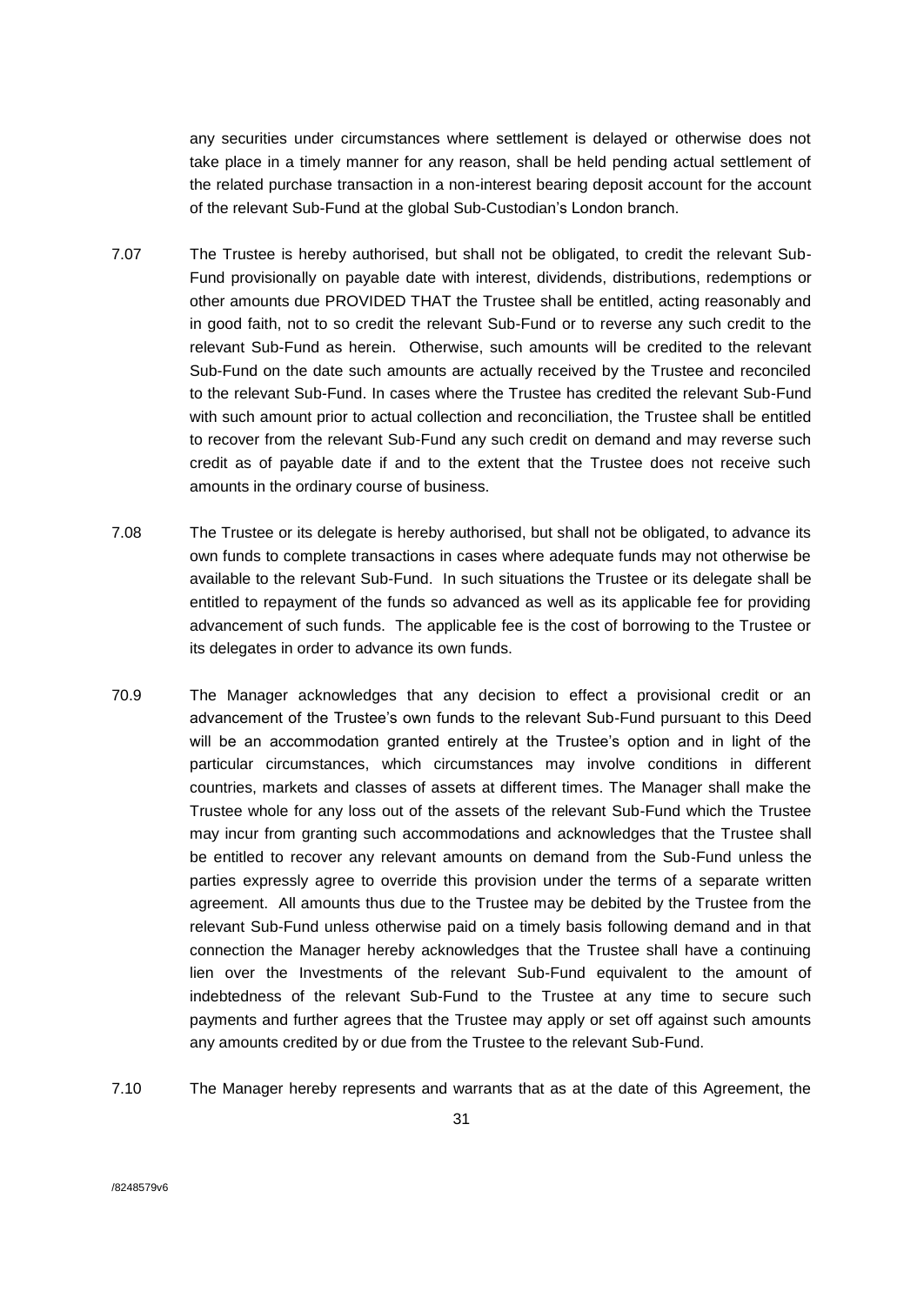Investments are not subject to any encumbrance for the benefit of a third party except (i) as may be permitted under Clause 28.00 and (ii) in the ordinary course of investment trading activities, in respect of the Investments, including but not limited to derivative transactions, the Manager shall not incur or allow to subsist any other financial indebtedness of any nature whatsoever over or in respect of the Investments, unless expressly permitted by the Trustee (such consent not to be unreasonably withheld or delayed).

#### <span id="page-31-0"></span>8.00 **DEALINGS WITH THE DEPOSITED PROPERTY AND BORROWING POWERS**

8.01 All cash and other property which ought in accordance with the provisions of this Deed form part of the Deposited Property shall be paid or transferred to the Trustee, and shall on the instruction of the Manager or the relevant Delegate Investment Manager to the Trustee be applied in the acquisition for and on behalf of the Fund of Investments at such times and in such manner as the Manager or the Delegate Investment Managers shall determine subject to the provisions of the Prospectus.

> Any part of the Deposited Property may during such time as the Manager may think fit be retained as an Investment in any currency or currencies in cash or on current or deposit account or in certificates of deposit or other banking instrument issued by any bank or financial institution or local authority or building society in Ireland or any other part of the world including the Trustee under the conditions and within the limits laid down by the Central Bank. Any bank, financial institution, local authority or building society to which any monies are paid by the Trustee, pursuant to specific Proper Instructions of the Manager or the Delegate Investment Managers, where such power to give Proper Instructions has been delegated to the Delegate Investment Managers, which are accepted as an Investment of the Fund shall not while it holds such monies be a Sub-Custodian, nominee, agent or delegate of the Trustee for such purposes and the Trustee shall, subject and without prejudice to sub-Clauses 27.02 and 27.04, not be liable for the acts or omissions of or any loss directly or indirectly caused by any such bank, financial institution, local authority or building society. The Trustee shall maintain with respect to such cash appropriate records as to the amount of each deposit with each such bank and the maturity date and interest rate relating to each such deposit.

8.02 The Investments and all rights which may appertain to the Trustee in respect of any Investment shall be dealt with by the Trustee in all respects as may from time to time be directed by the Manager, except to the extent that such power has been delegated to the Delegate Investment Managers, and in giving such direction the Manager shall have full powers to direct any dealing with or disposition of the Investments or any part thereof as if it were beneficial owner of the Investments. The Manager shall have the full power to enter into contracts and to sign any necessary agreement or other documents in relation to any dealings with the Investments or part thereof. For the avoidance of doubt the Trustee shall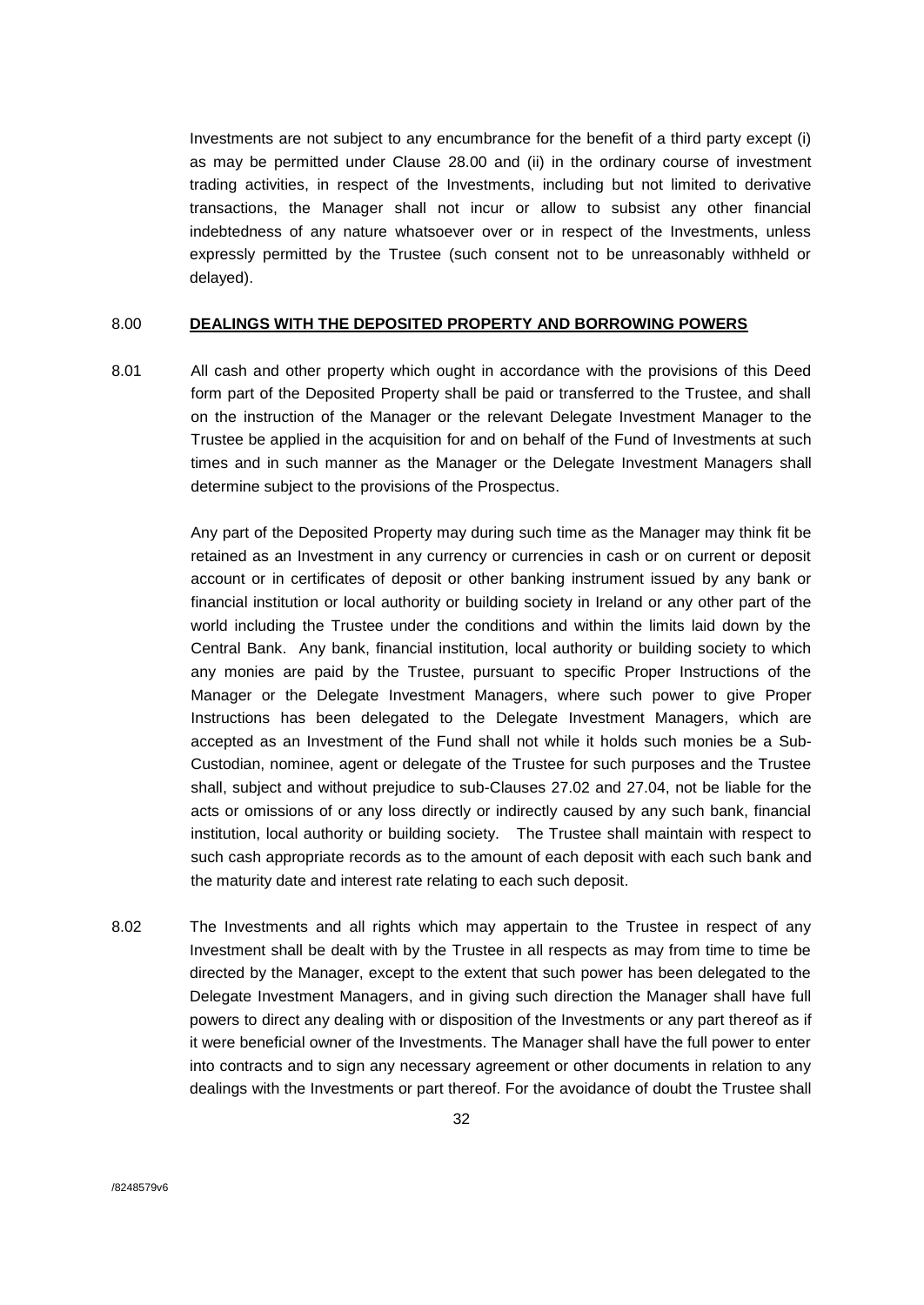take no action with regard to any investment or other right other than to notify within a reasonable time the Manager or its delegate of such details of the subscription or other right as shall come to its attention and further that it will undertake to act upon Proper Instructions received within a reasonable time prior to the expiration of such rights.

- 8.03 Subject to the Act and in accordance with the limits laid down by the Central Bank, the Trustee may at any time at the request of the Manager, concur with the Manager in making and varying arrangements for the borrowing by the Trustee for the account of any Sub-Fund for temporary purposes from bankers and others sums not exceeding 25 percent of the Net Asset Value of the Sub-Fund and may give security over the assets of the Sub-Fund for that purpose. Any such security shall be the minimum reasonably necessary to secure the borrowings and shall be provided on terms which limit the recourse of the beneficiary of such security solely to the assets of the relevant Sub-Fund. The cost and expenses incurred in any such borrowing including interest and the cost of negotiating the loan, shall be borne by the relevant Sub-Fund. The Trustee, in accordance with the instructions of the Manager, may acquire foreign currency by means of a back-to-back loan and such back-to-back loan shall not count as borrowing for the purposes of this sub-Clause.
- 8.04 The Manager may at any time determine that any cash of a capital nature which cannot conveniently be applied or dealt with as herein provided be returned to the Unitholders and thereupon the Trustee shall distribute the same among the relevant Unitholders in proportion to the number of Units held by them respectively.
- 8.05 The Trustee shall as soon as reasonably practicable forward to the Manager all notices of meetings, reports, circulars and other communications received by it or its nominees as holder of any Investments.
- 8.06 Except as otherwise expressly provided, all rights of voting conferred by any of the Deposited Property shall be exercised by the Trustee in such manner as the Manager may, pursuant to Proper Instruction direct and the Manager may refrain at its own discretion from so directing and no Unitholder shall have any right to interfere or complain about the exercise or non-exercise of a vote or votes. The phrase "rights of voting" or the word "vote" used in this Clause shall be deemed to include not only a vote at a meeting but any consent to or approval of any arrangement, scheme or resolution or any alteration in or abandonment of any rights attaching to any part of the Deposited Property and the rights to requisition or join in a requisition or to circulate any statement. For the avoidance of doubt the Trustee shall not vote in relation to investment except in accordance with Proper Instructions.
- 8.07 Pursuant to this Clause the Trustee may appropriate and set aside cash or other property of a Sub-Fund approved by the Manager and acceptable to the Trustee sufficient to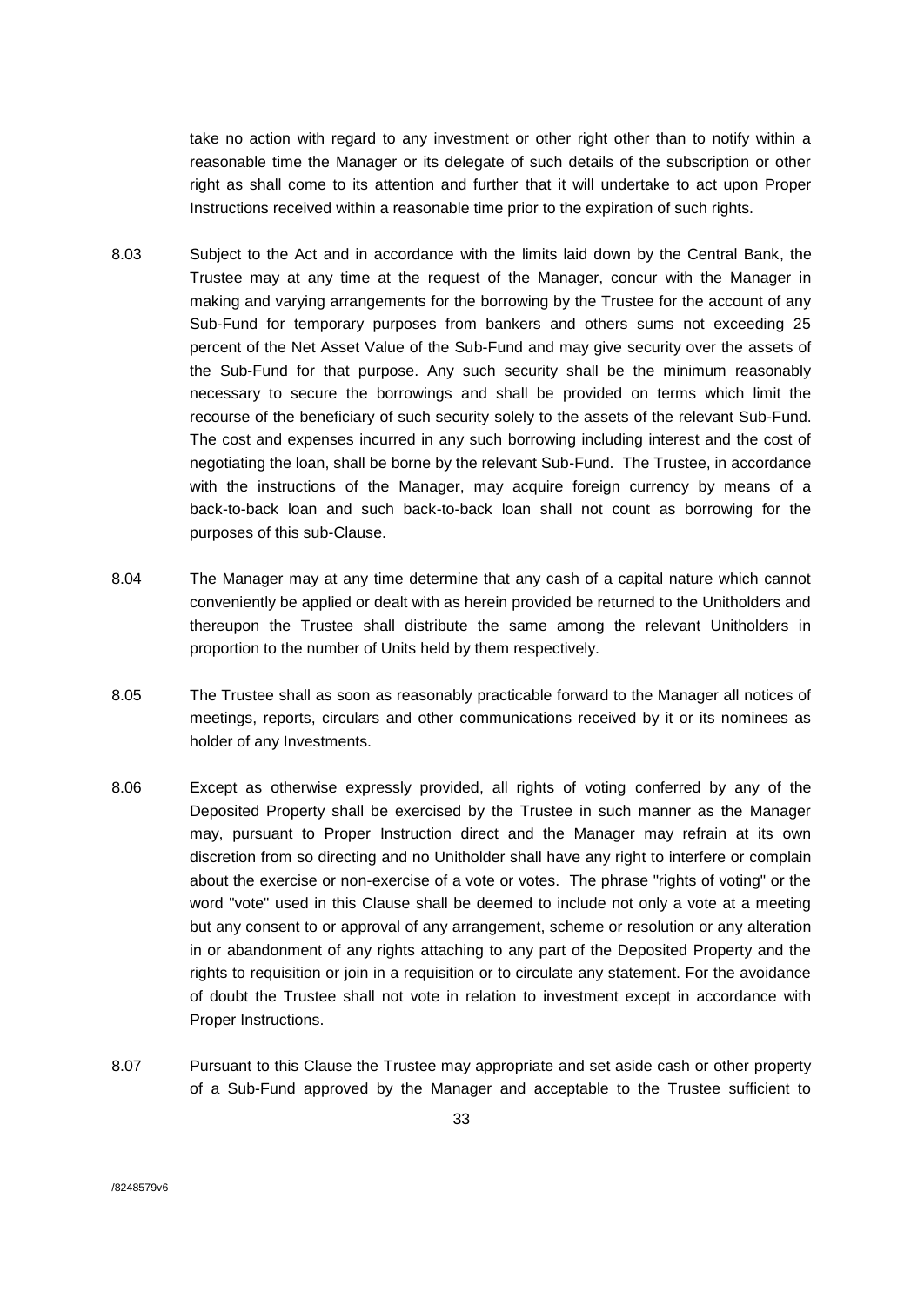provide for paying up such Investments of the relevant Sub-Fund as are described above in full. The cash or other property so appropriated shall form part of the Deposited Property of the relevant Sub-Fund but shall not be available for application without the consent of the Trustee in any way otherwise than as may be required for paying up the Investment of the relevant Sub-Fund or meeting the liability in respect of which the appropriation was made so long as and to the extent that such Investment remains part of the Deposited Property of the relevant Sub-Fund or any liability (contingent or otherwise) exists in respect thereof.

- 8.08 Subject to Clause 9 hereof, where any cash forming part of the Deposited Property of a Sub-Fund or the Distribution Account is transferred to a deposit account with the Trustee or any Affiliate thereof (being a recognised banking institution) such person shall pay interest thereon in accordance with normal banking practice. Subject thereto, such person shall be entitled to retain for its own use any benefit it may derive from any such cash for the time being in its hands (whether on current or deposit account).
- 8.09 Notwithstanding the other provisions of this Deed:-
	- (i) the Manager or the relevant Delegate Investment Manager may instruct brokers or other agents either in the name of the Trustee for the account of a particular Sub-Fund or its own name or in the name and through the agency of an Affiliate to effect acquisitions and disposals of Investments on behalf of the relevant Sub-Fund. Where the Trustee has been instructed by the Manager to effect an acquisition of Shares or Units in an underlying collective investment scheme in the name of the Trustee for the account of a Sub-Fund, such transaction will be carried out by the Trustee subject to the terms of Clause 9.00 hereof;
	- (ii) where a broker or other agent or dealer is instructed in relation to Investments to be acquired or disposed of on behalf of a particular Sub-Fund the Manager shall as soon as practicable give written notice of the terms of those instructions to the Trustee. Upon receipt by the Manager (or the Associate which placed those instructions) of notification of the precise terms on which the transaction has been effected, the Manager shall procure the issue of a contract note (if applicable in the relevant market) by the relevant broker or other agent or dealer to the Trustee. The contract note shall state whether the transaction referred to herein formed part of a larger transaction in those Investments carried out by the Manager (or the Affiliate) and whether the transaction (or larger transactions) is to be aggregated with earlier transactions (or larger transactions) for the purpose of determining the amount of commission;
	- (iii) the amount of commission to be charged to the relevant Sub-Fund in respect of any acquisition or disposal of any Investment forming or to form part of the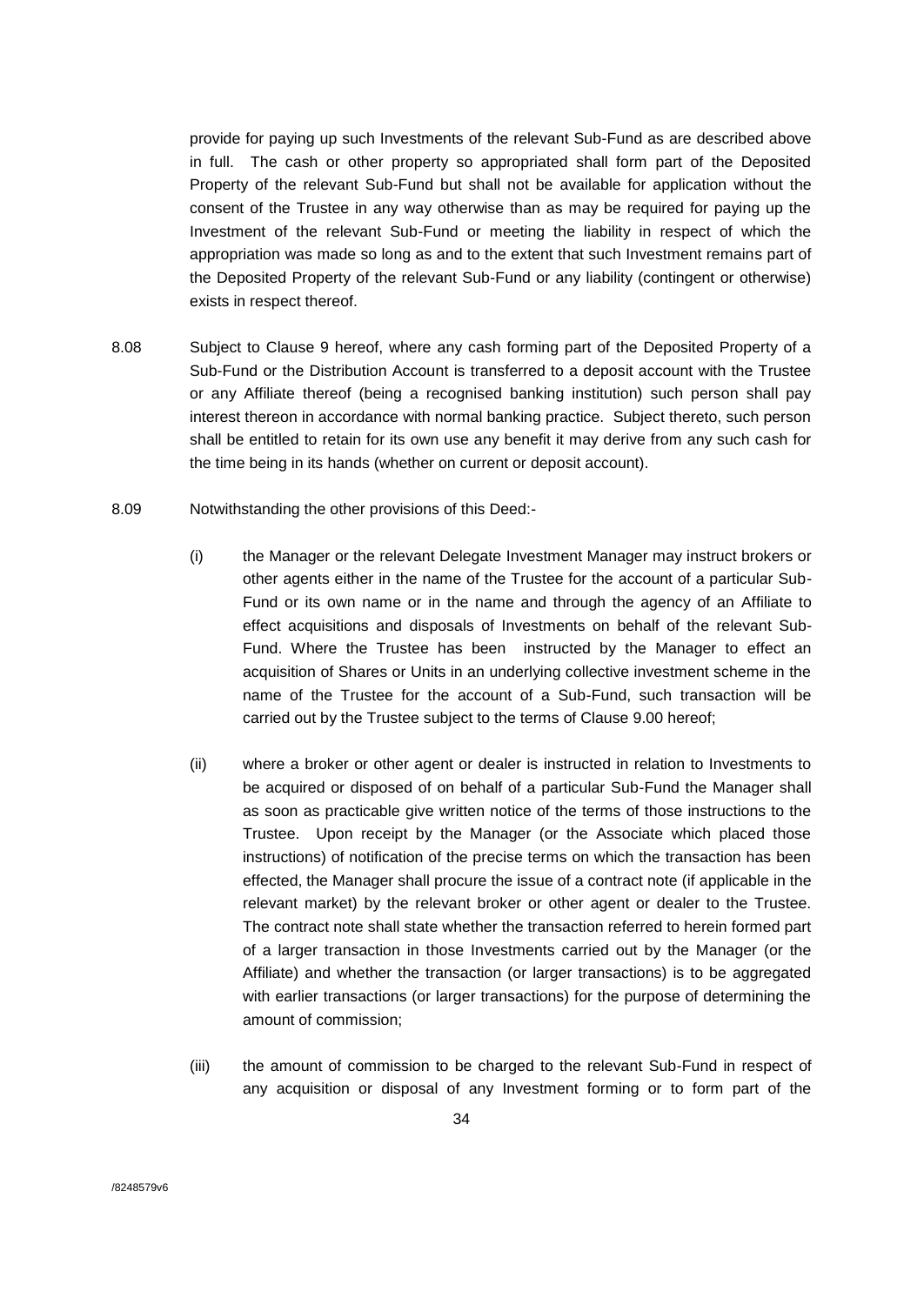Deposited Property of a Sub-Fund which is effected otherwise than in the name of the Trustee shall be the lower of:-

- (a) the commission charged to the Manager (or the Affiliate which effected the transaction) attributable to that acquisition or disposal and;
- (b) the commission that would have been charged if all acquisitions and disposals of such Investments forming or to form part of the Deposited Property of a Sub-Fund had been effected in the name of the Trustee;
- (iv) the Manager and any Affiliate shall not be required to account to the relevant Sub-Fund for the benefit of any reduction in the rate of commission charged by any broker or other agent in respect of a transaction carried out otherwise than for the account of the relevant Sub-Fund (including the Manager and any Affiliate) which is attributable to any acquisition or disposal of any Investment forming or to form part of the relevant Sub-Fund being effected other than in the name of the Trustee as aforesaid except, in an appropriate case, to the extent that the amount mentioned in paragraph (a) above exceeds the amount mentioned in paragraph (b) above;
- (v) for the purpose of paragraph (i) above, where a broker or other agent levies a single commission on a transaction carried out for the account of one or more Sub-Funds and other persons, the proportion of the total commission charged to the Manager (or the Affiliate which effected the transaction) in respect of that transaction which is attributable to the acquisition or disposal of Investments forming or to form part of the relevant Sub-Fund shall be the proportion which the acquisition or disposal consideration for the Investments acquired or disposed of for the account of the relevant Sub-Fund bears to the total acquisition or disposal consideration involved in the transaction;
- (vi) the Manager may, for the account of a Sub-Fund exercise the option to invest in the units of a collective investment undertaking managed by the Manager or by any other company with which the Manager is linked by common management or control, or by a substantial direct or indirect holding, subject to and in accordance with the requirements of the Central Bank.

## <span id="page-34-0"></span>9.00 **DEALINGS BY MANAGER, TRUSTEE, DELEGATE INVESTMENT MANAGERS, ADMINISTRATOR AND AFFILIATES**

9.01 Subject to the AIFMD Legislation, there is no prohibition on dealings in the assets of any Sub-Fund by the Manager, the Trustee, the Delegate Investment Managers, the Administrator or entities related or associated with to the Manager, the Trustee, the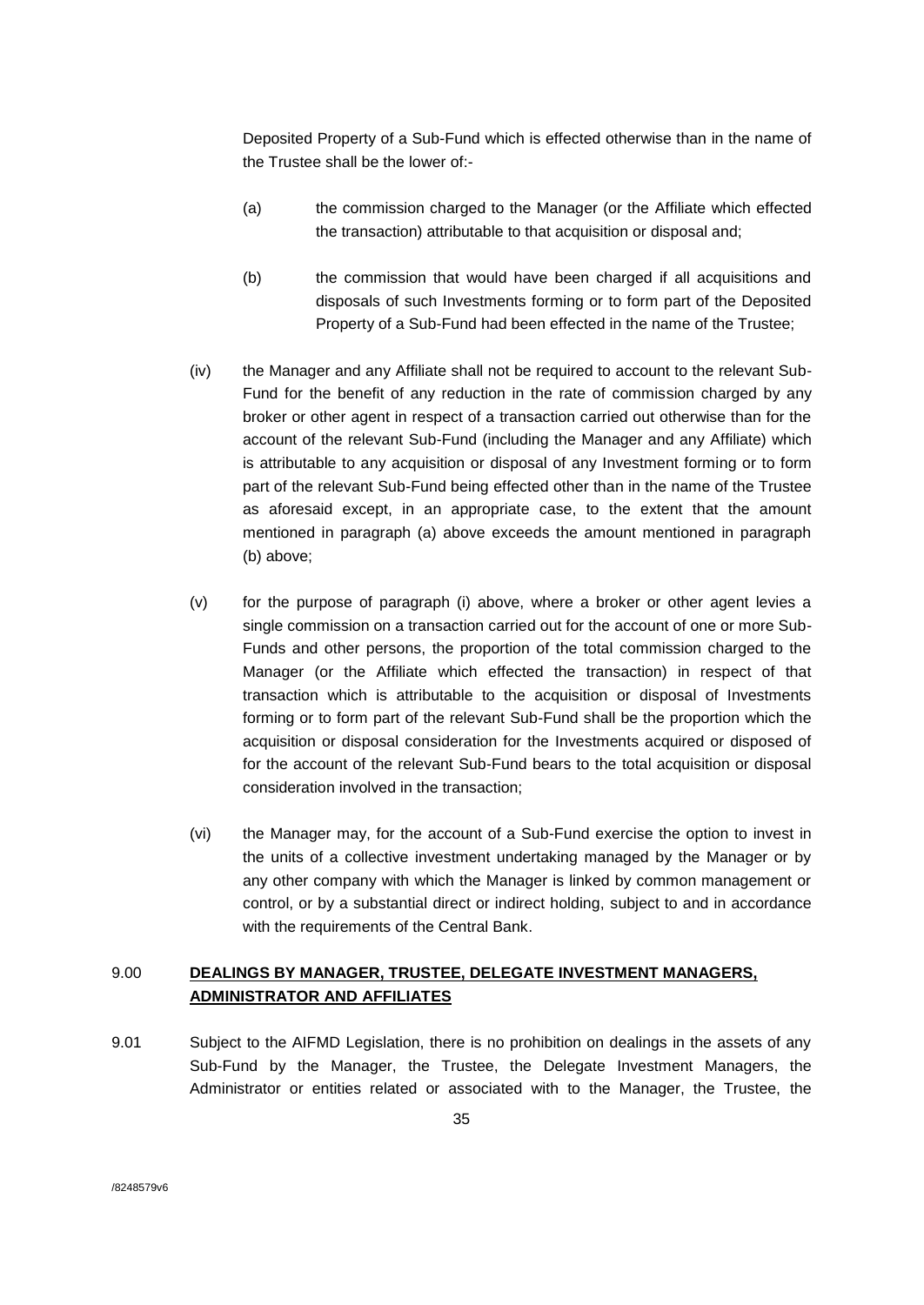Delegate Investment Managers, the Administrator or by delegates or group companies of these PROVIDED THAT the transaction is carried out as if negotiated at arm's length. Such transactions must be in the best interests of Unitholders.

Transactions permitted are subject to:

- (i) certified valuation by a person approved by the Trustee (or in the case of a transaction involving the Trustee, by the Manager) as independent and competent; or
- (ii) execution on best terms on organised investment exchanges under their rules; or
- (iii) where (i) and (ii) are not practical, execution on terms which the Trustee (or in the case of a transaction involving the Trustee, by the Manager) is satisfied conform with the principle set out in the first paragraph above.
- 9.02 Subject to sub-Clause 9.01, the Manager or any connected persons of the Manager may purchase and sell Investments for the account of each Sub-Fund or otherwise effect a transaction in circumstances in which either of them has a material interest and shall be entitled to charge to the Sub-Fund commissions and/or brokerage on such transactions and to accept payment of and to retain for their own absolute use and benefit all commissions and/or brokerages which they may derive from or in connection with any such purchase or sale.
- 9.03 The Manager shall (without incurring any liability for failing so to do) endeavour to procure that no person who is a director or engaged in the management of the Manager or any subsidiary or holding company or subsidiary of a holding company of the Manager shall carry out transactions for himself or make a profit for himself from transactions in any assets of the Sub-Fund.
- 9.04 Subject to the provisions of the Act, the prohibition of sub-Clause 9.03 shall not prevent transactions of the Manager or any Affiliate of the Manager when any such company has no beneficial interest in the assets in question.
- 9.05 The Trustee shall not carry out activities with regard to the Fund or the Manager on behalf of the Fund that may create conflict of interests between the Fund, the Unitholders, the Manager and itself unless the Trustee has functionally and hierarchically separated the performance of its depositary tasks from its other potentially conflicting tasks and the potential conflicts of interest are properly identified, managed, monitored and disclosed to the Unitholders.

## <span id="page-35-0"></span>10.00 **THE REGISTERS**

10.01 There shall be a Register in respect of each Sub-Fund or each Class of each Sub-Fund as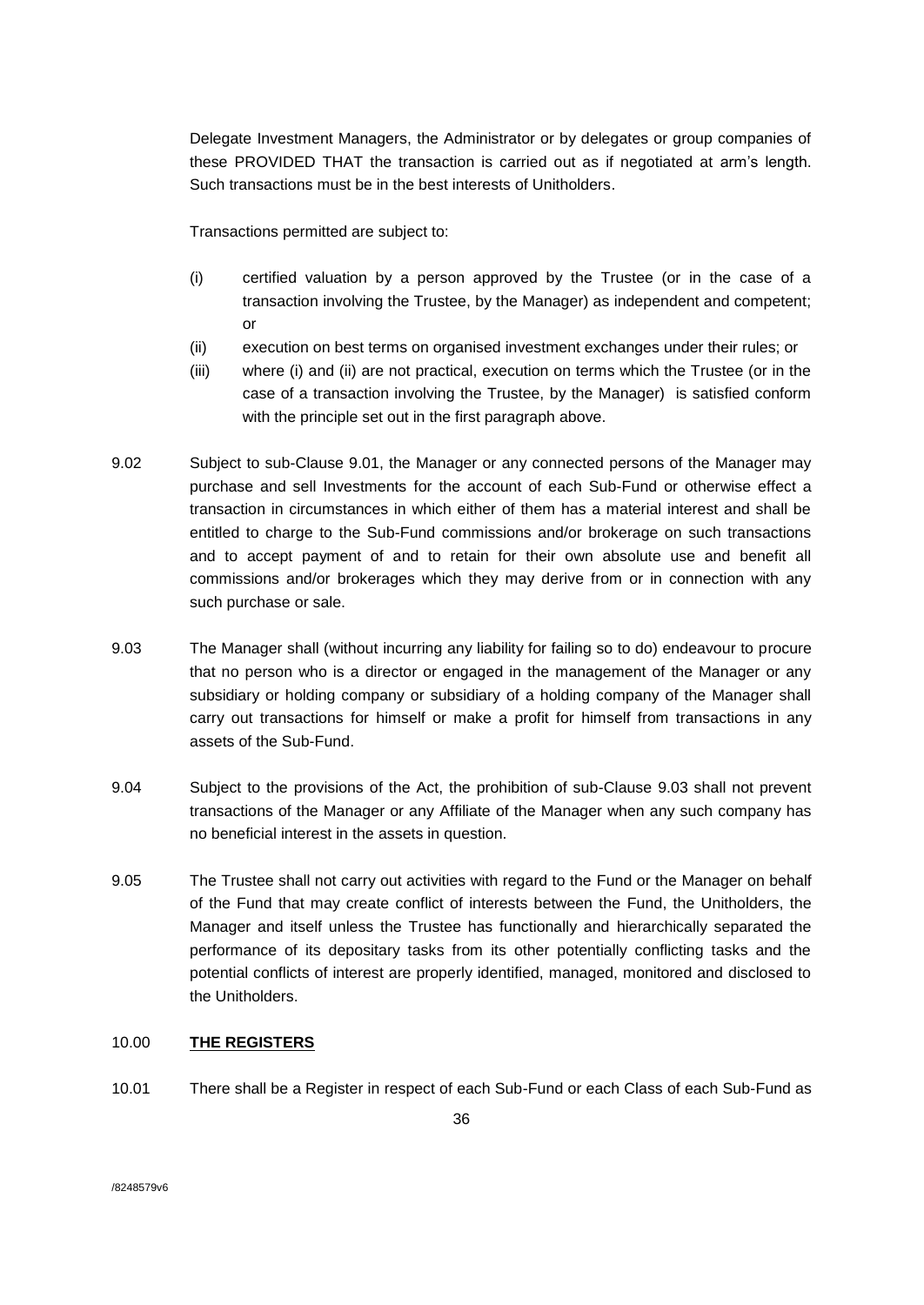appropriate, listing the Unitholders who have been issued with Units in registered form.

- 10.02 All Units which have been issued shall be represented by entry in the relevant Registers of the relevant Sub-Fund.
- 10.03 The Registers of each Sub-Fund shall be kept by or under the control of the Manager at its registered office or at such other place as the Manager may think fit. The Manager shall:-
	- (a) maintain the Registers;
	- (b) permit no alterations in the form or conduct of the Registers without the written consent of the Trustee;
	- (c) supply on request any information or explanation that the Trustee or the Central Bank might require in relation to the Registers and the conduct thereof; and
	- (d) give the Trustee, its representatives, theCentral Bank and its representatives access at all times, on the giving of reasonable notice, to the Registers and to all subsidiary documents and records;

Provided further that if the Registers are kept with the assistance of magnetic tape or other electronic recording, the output from such tape or other recording kept in Ireland and not the recording itself shall constitute the Registers.

- 10.04 The Registers of each Sub-Fund shall contain:-
	- (a) the names and addresses or registered offices of the Unitholders to whom Units have been issued; and
	- (b) the number of Units held by every such Unitholder together with the Registration Number of such Unitholder or the serial number of the Registered Certificate or Registered Certificates issued (if any) in respect thereof whichever is the case; and
	- (c) the date on which the name of every such Unitholder was entered in respect of the Units standing in his name.
- 10.05 The Registers of each Sub-Fund or Class shall be conclusive evidence as to the persons respectively entitled to the Units entered therein and no notice, whether actual or constructive, of any trust express or implied or constructive shall be binding on the Manager or the Trustee.
- 10.06 Any change of name or address on the part of any Unitholder entered in the Registers of a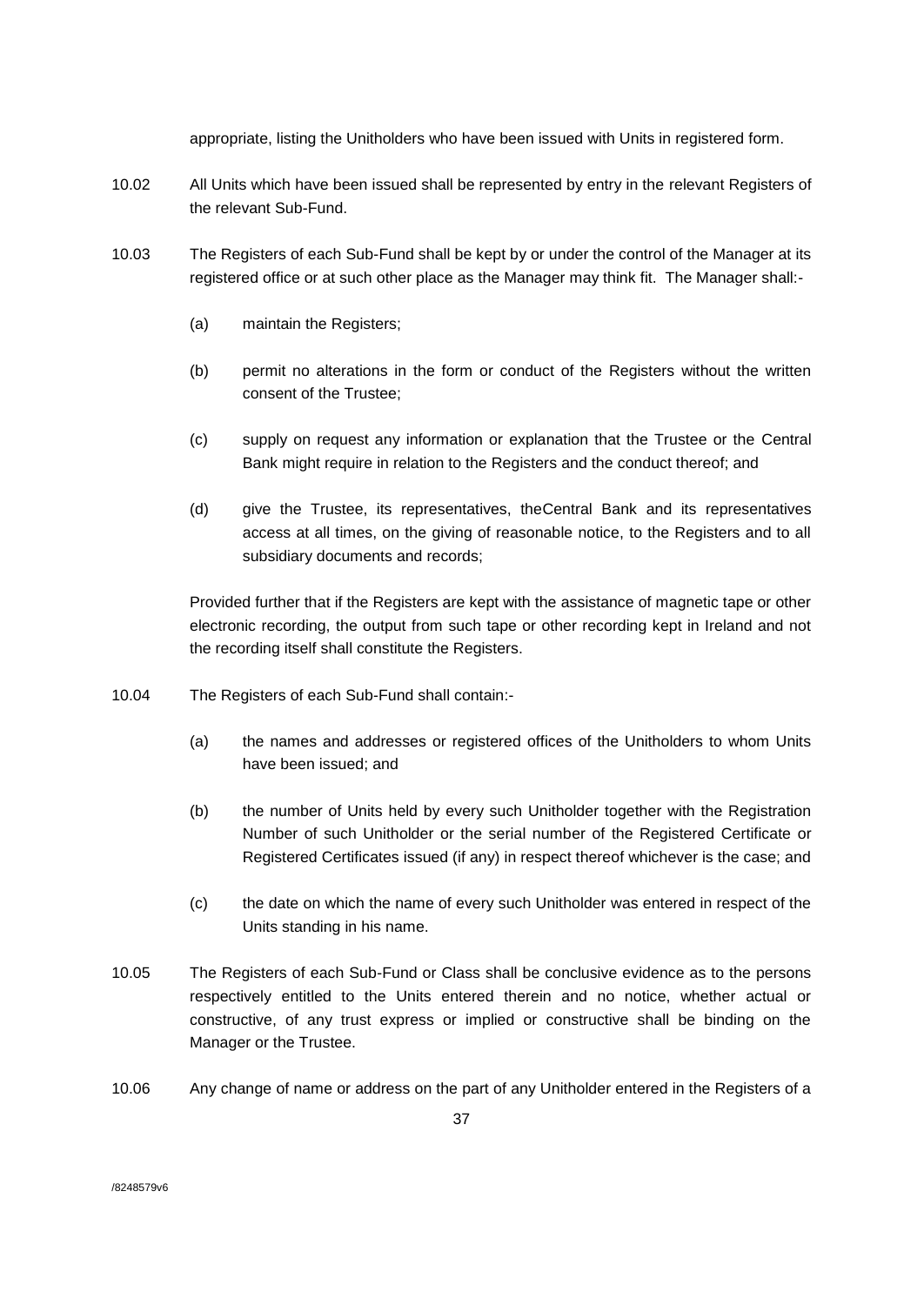Sub-Fund or Class shall forthwith be notified in writing to the Manager which, on being satisfied thereof and on compliance with all such formalities as it may require, shall alter the Registers of that Sub-Fund or Class or cause it to be altered accordingly.

- 10.07 The Manager and the Trustee shall recognise a Unitholder entered in the Registers of a Sub-Fund or Class as the absolute owner of the Units in respect of which he is so registered and shall not be bound by any notice, whether actual or constructive, to the contrary nor be bound to take notice of or to see to the execution of any trust and all persons may act accordingly and the Manager and the Trustee shall not save as herein otherwise provided and except as ordered by a court of competent jurisdiction or as by statute required be bound to recognise (even when having notice thereof) any trust or equity affecting the ownership of such Units or the rights incident thereto. The dispatch to such Unitholder of any monies payable in respect of the Units held by him shall be a good discharge to the Manager and to the Trustee.
- 10.08 A body corporate may be registered as a Unitholder or as one of joint Unitholders. The holder of an office for the time being may be registered as a Unitholder or as one of joint Unitholders.
- 10.09 Certificates shall only be issued at the discretion of the Manager on the request of a Unitholder. A fee of Euro 25 may be charged by the Manager for the issue of each such Certificate. If the Unitholder does not request the issue of a Certificate or if the Manager determines not to issue such certificates, an ownership confirmation shall be issued to him confirming his holding of Units and indicating his Registration Number.

## 11.00 **ISSUE OF CERTIFICATES**

As and when the Manager shall effect the issue of Units for which Certificates have been requested, the Manager may at its absolute discretion from time to time deliver to or to the order of the Unitholders Certificates representing Units in such denominations as the Unitholders may request. Certificates shall be signed by or on behalf of the Manager and by the Trustee.

# 12.00 **FORM OF CERTIFICATES**

- 12.01 Certificates shall specify the serial number thereof and the number of Units represented thereby and shall be in such form as the Manager and the Trustee may agree.
- 12.02 Certificates shall be signed by the Manager in such manner as may be authorised by the Manager and by the Trustee in such manner as may be authorised by the Trustee. Any signatures by the Manager and any signatures by the Trustee may be affixed lithographically or by other mechanical means as may be approved by the Trustee and the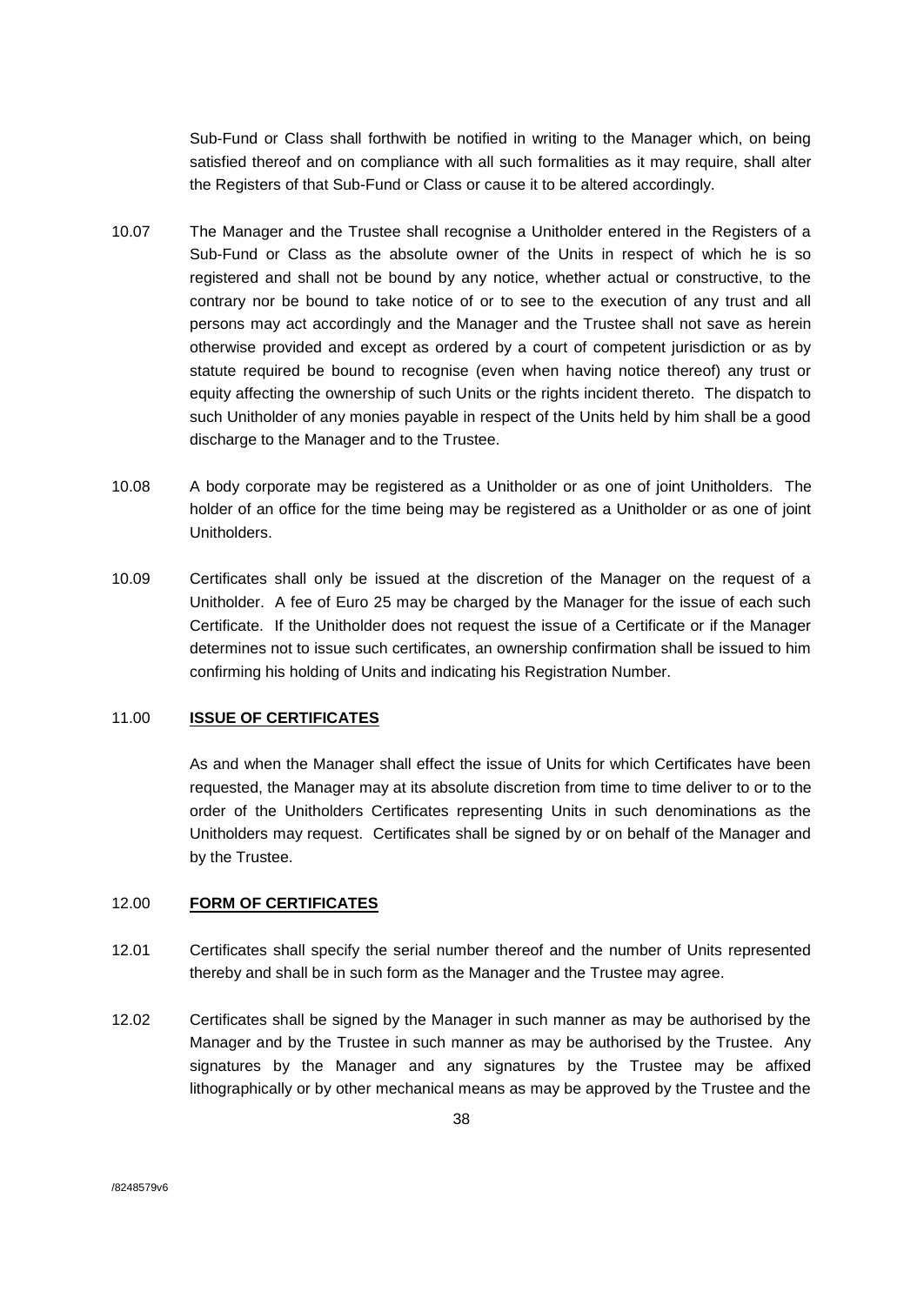Manager. No Certificate in respect of any Unit shall be issued or be valid until so signed. In case the Trustee or Manager shall cease to be Trustee or Manager respectively of the Fund or in case any person whose signature shall appear on any Certificate shall die or shall cease to be an official so authorised before the said Certificate shall have been issued such Certificate shall nevertheless be as valid and binding as though the Trustee or Manager or the person whose signature so appeared had lived or continued to be an official so authorised up to the date of the issue of such Certificate.

### 13.00 **EXCHANGE OF CERTIFICATES**

- 13.01 A Unitholder shall be entitled to surrender any or all of his Certificates in relation to a particular Sub-Fund and have issued in lieu thereof one or more other Certificates representing in the aggregate a like number of Units of the same Sub-Fund.
- 13.02 A Unitholder shall be entitled to surrender any or all of his Registered Certificates and have entered in the relevant Register against his name a Registration Number in lieu thereof.
- 13.03 A Unitholder against whose name in the relevant Register there appears a Registration Number shall be entitled to have that Registration Number cancelled and have issued in lieu thereof a Registered Certificate or Registered Certificates representing in the aggregate a like number of Units.
- 13.04 The Manager shall (subject as hereinafter provided) be entitled to destroy all Certificates which have been cancelled at any time after the expiration of three years from the date of cancellation thereof and all registers, statements and other records and documents relating to the Fund or any of its Sub-Funds at any time after the expiration of six years from the termination of the Fund or, in the case of a Sub-Fund, at any time after the expiration of six years from the termination of that Sub-Fund. The Manager shall be under no liability whatsoever in consequence thereof and it shall conclusively be presumed in favour of the Manager that every Certificate so destroyed was a valid Certificate duly and properly cancelled Provided always that:
	- (a) the provisions aforesaid shall apply only to the destruction of a document in good faith and without actual notice of any claim (regardless of the parties thereto) to which the document might be relevant;
	- (b) nothing in this sub-Clause shall be construed as imposing upon the Manager any liability in respect of the destruction of any documents earlier than as aforesaid or in any case where the conditions of sub-paragraph (a) above are not fulfilled; and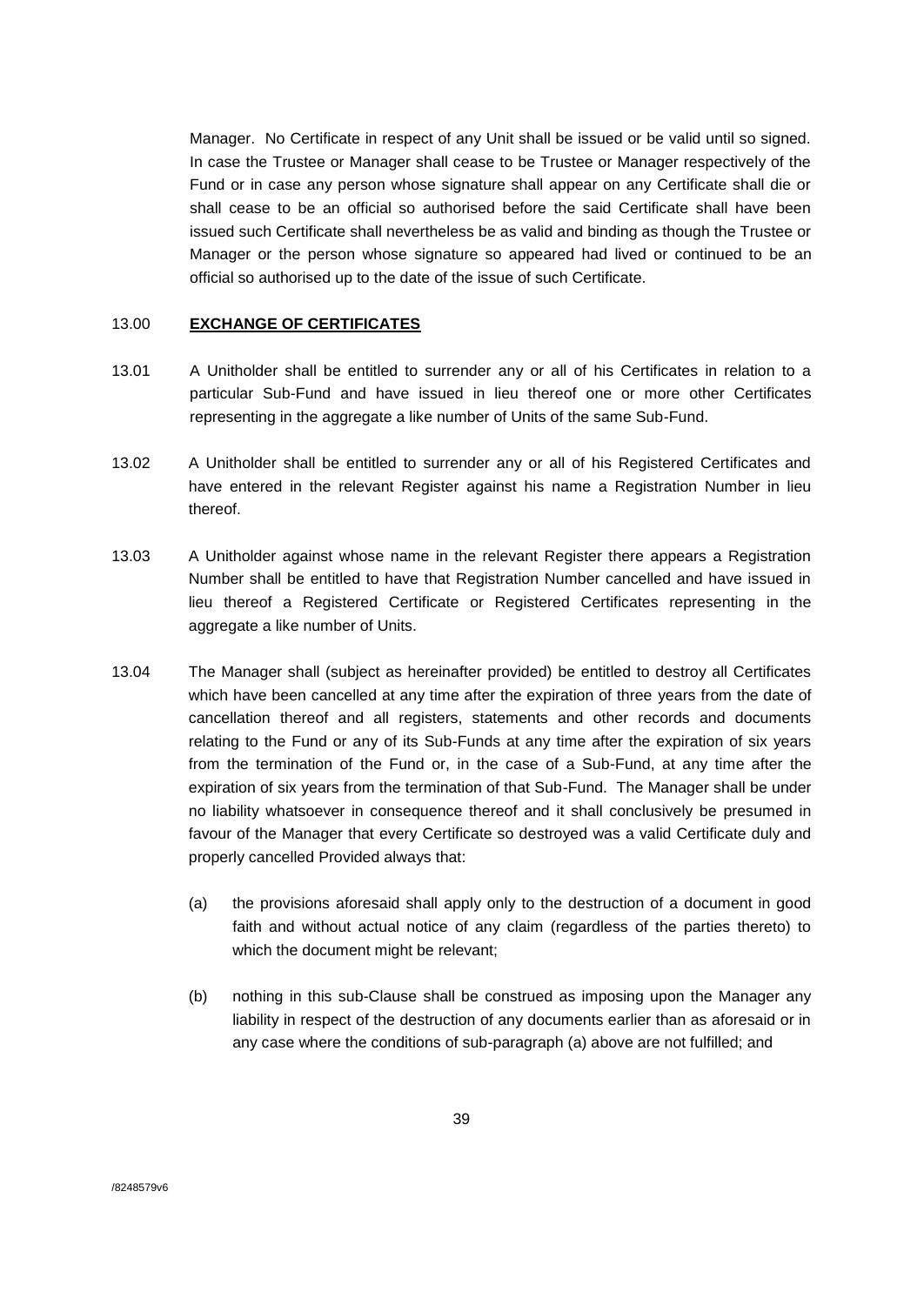(c) reference herein to the destruction of any document includes reference to the disposal thereof in any manner.

# 14.00 **DEFACED OR LOST CERTIFICATES**

If any Certificate be worn out, mutilated or defaced, then the Manager upon having the Certificate produced to it may cancel the same and may issue a new Certificate in place of it and if any Certificate be lost, stolen or destroyed then, upon proof thereof to the satisfaction of the Manager, and on such indemnity (if any) as the Manager may deem adequate being given, a new Certificate in lieu thereof may be given to the person entitled to such lost, stolen or destroyed Certificate. An entry as to the issue of the new Certificate and indemnity (if any) shall be made in the relevant Register.

## 15.00 **FEES FOR ISSUING CERTIFICATES**

Before issuing any Certificate under the provisions of Clauses 13.00 and 14.00, the Manager may require from the applicant for the Certificate the payment to it of the Registration Fee for each Certificate so issued and of a sum sufficient in the opinion of the Manager to cover any stamp duty or other government taxes or charges that may be payable in connection with the issue of such Certificate. In the case of loss, theft or destruction of a Certificate, the person availing himself of the provisions of Clause 14.00 shall also pay to the Manager all expenses incidental to the investigation of evidence of loss, theft or destruction and the preparation of the requisite indemnity as aforesaid.

## 16.00 **CANCELLATION OF UNITS ON DEFAULT IN PAYMENT OF PURCHASE PRICE**

If any applicant for Units (whether such applicant shall be acting as principal or agent) shall default in paying the price payable therefor to the Administrator for forwarding to the Trustee, the Manager shall on such evidence being furnished to it by the Trustee as the Manager shall in its entire discretion deem sufficient cancel such Units and make any necessary alteration in the relevant Register. Such Units shall be deemed never to have been issued and the Deposited Property shall be reduced accordingly.

# 17.00 **DETERMINATION OF NET ASSET VALUE**

- 17.01 The Manager or its delegate shall as of each Valuation Point determine the Net Asset Value of the Fund, the Net Asset Value of each Sub-Fund, the Net Asset Value attributable to each Class and the Net Asset Value per Unit in each Class of each Sub-Fund in accordance with the following provisions.
- 17.02 The Net Asset Value of a Sub-Fund shall be expressed in the Base Currency of the relevant Sub-Fund and shall be calculated for each Dealing Day as at the relevant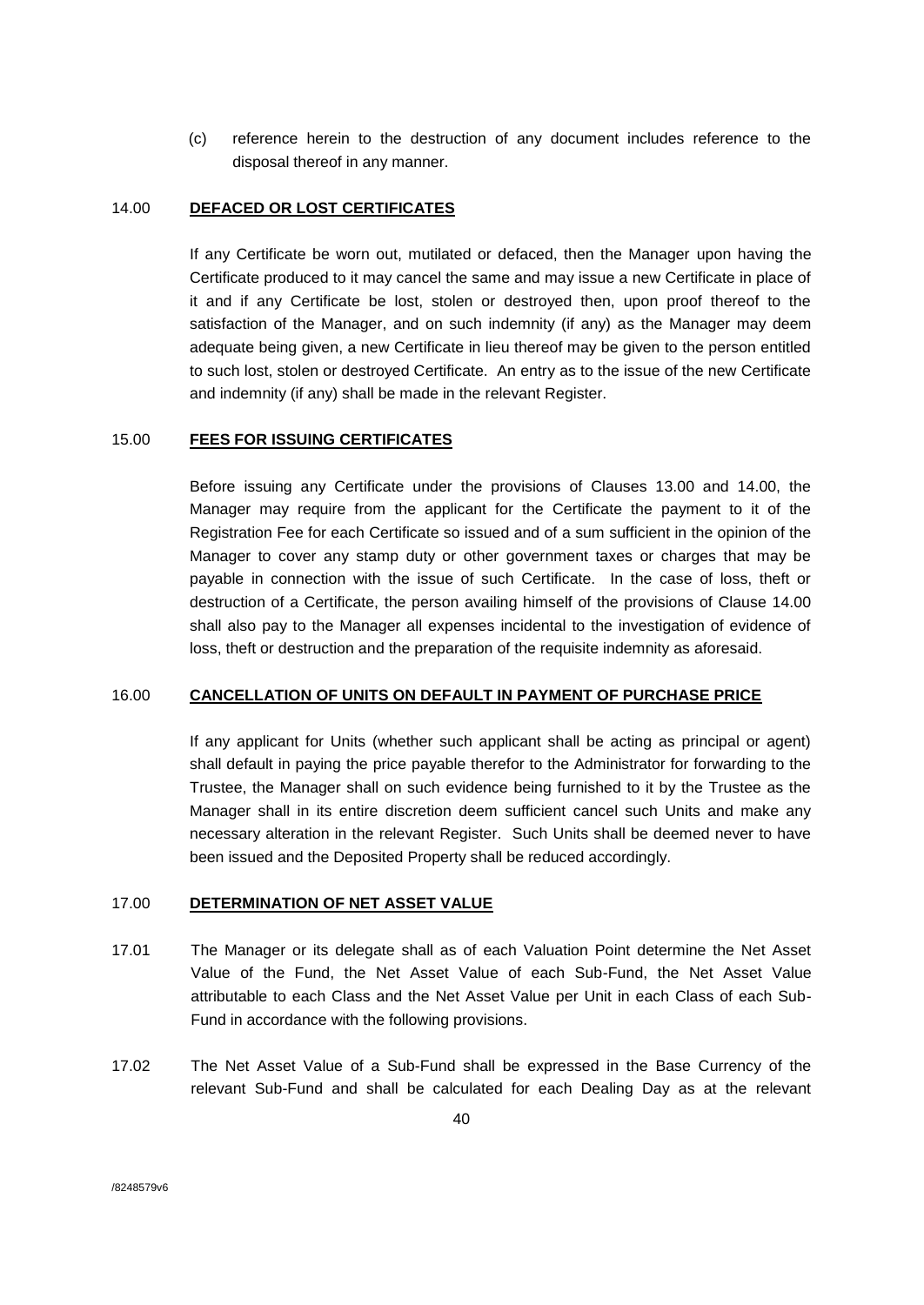Valuation Point by ascertaining the value of the assets of the Sub-Fund on such Dealing Day calculated pursuant to sub-Clause 18.01 hereof, and deducting from such value the liabilities of the Sub-Fund on such Dealing Day calculated pursuant to sub-Clause 18.02 hereof. The increase or decrease in the Net Asset Value of a Sub-Fund over or under, as the case may be, the closing Net Asset Value of that Sub-Fund as at the Valuation Point for the immediately preceding Dealing Day is then allocated between the different Classes of Units in that Sub-Fund, including without limitation any Side Pocket Class, based on their pro rata closing Net Asset Values on the immediately preceding Dealing Day, as adjusted for subscriptions and redemptions executed at the prices calculated as at that immediately preceding Dealing Day to determine the Net Asset Value of each Class. Each Net Asset Value of a Class is then divided by the number of Units in issue, respectively, at the relevant Valuation Point and then rounded to a number of decimal places to be determined by the Manager to give the Net Asset Value per Unit.

- 17.03 Where there is more than one Class of Units in issue in a Sub-Fund, the Net Asset Value per Unit of each Class may be adjusted to reflect different entitlements, costs, fees or expenses (for example, the annual investment management fee) or liabilities attributable to different Classes, (including the gains/losses on and costs of financial instruments employed for currency hedging between the Base Currency of a Sub-Fund and a designated currency of a Class) will be excluded from the initial calculation of the Net Asset Value of the Sub-Fund and applied separately to the Net Asset Value attributed to the relevant Class.
- 17.04 If due to the nature of the assets in which a Sub-Fund may invest, the prices of the underlying assets are not be available to the Fund on a Dealing Day the calculation of the Net Asset Value of the relevant Sub-Fund may be delayed until the prices are available. Accordingly, although the Net Asset Value of each Sub-Fund and the Net Asset Value per Unit will be calculated as at the Valuation Point, the calculation may not be made until some time after the relevant Dealing Day. The time limit for the calculation of the Net Asset Value and the Net Asset Value per Unit of a Sub-Fund is set out in the Prospectus. Units of a Sub-Fund will only be issued and redeemed when the Net Asset Value for the relevant Sub-Fund is available.
- 17.05 The Manager may, with the consent of the Trustee, temporarily suspend the calculation of the Net Asset Value of each or any Sub-Fund, the Net Asset Value per Unit of each such Sub-Fund and the issue and redemption of Units of such Sub-Fund to and from Unitholders when:-
	- (a) a market which is the basis for the valuation of a major part of the assets of the relevant Sub-Fund is closed (except for the purposes of a public/bank holiday), or when trading on such a market is limited or suspended;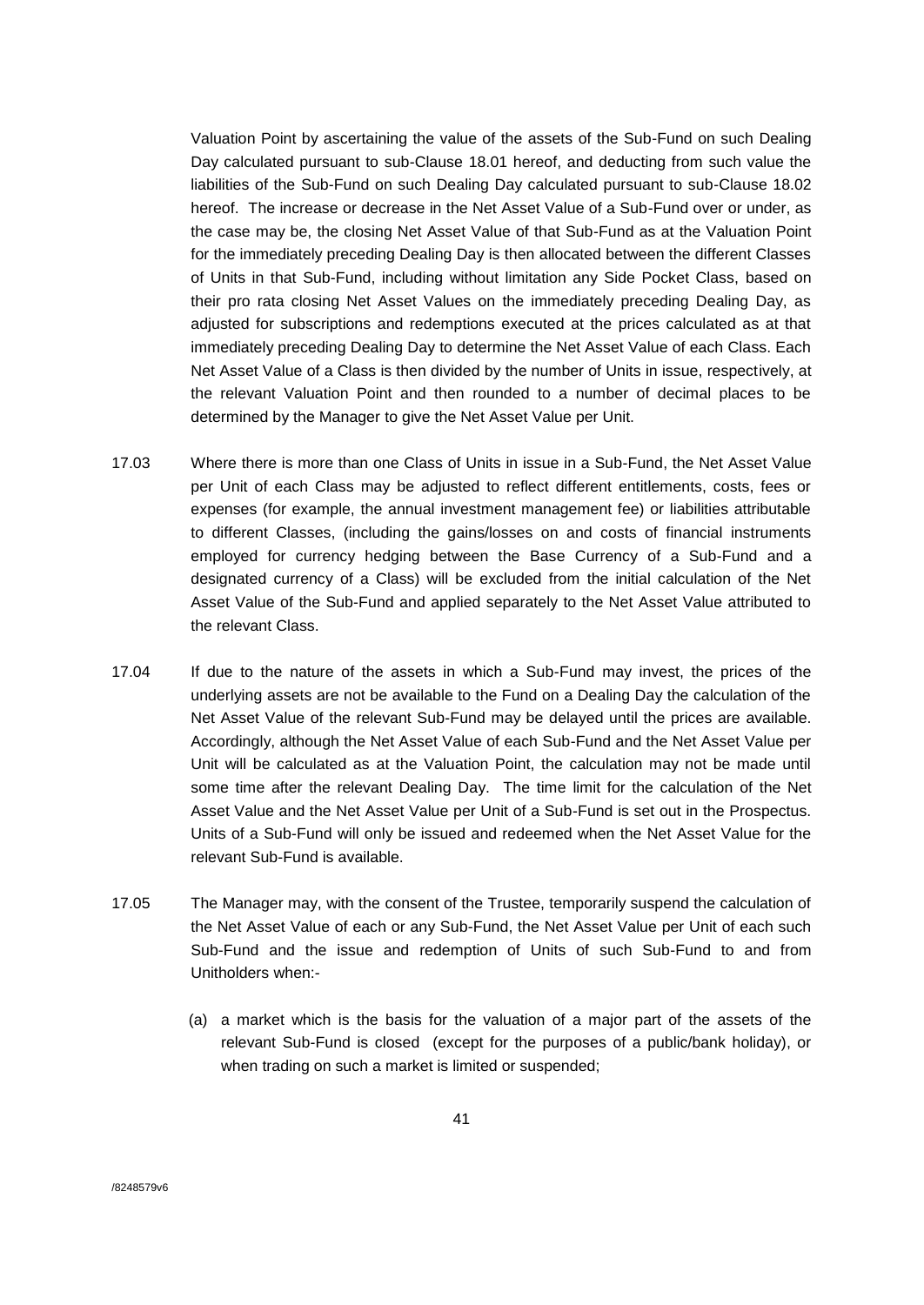- (b) a political, economic, military, monetary or other emergency beyond the control, liability and influence of the Manager makes the disposal of the assets of the relevant Sub-Fund impossible or impracticable under normal conditions or such disposal would be detrimental to the interests of the Unitholders;
- (c) the disruption of any relevant communications network or any other reason makes it impossible or impracticable to determine the value of a major portion of the assets of the relevant Sub-Fund;
- (d) the relevant Sub-Fund is unable to repatriate funds for the purpose of making payments on the redemption of Units from Unitholders or making any transfer of funds involved in the realisation or acquisition of Investments or when payments due on the redemption of Units from Unitholders cannot in the opinion of the Manager be effected at normal rates of exchange;
- (e) any period when proceeds of any sale or repurchase of Units cannot be transmitted to or from the account of the Sub-Fund; or
- (f) when proceeds of any sale or redemption of units or shares in underlying collective investment schemes cannot be transmitted to or from the account of the relevant Sub-Fund.
- (g) any other reason makes it impossible or impracticable to determine the value of a substantial portion of the assets of the Sub-Fund.
- 17.06 Any such suspension pursuant to sub-Clause 17.04 shall be notified to the Unitholders and the applicants for Units in such manner as the Manager may deem appropriate if in the opinion of the Manager it is likely to exceed fourteen (14) days and will be notified to applicants for Units or Unitholders requesting issue or redemption of Units by the Manager at the time of application for such issue or filing of the written request for such redemption.
- 17.07 Any such suspension of issue and redemption shall be notified to the Central Bank on the same Business Day on which such suspension shall have been declared and shall be notified to such other authorities as may be deemed necessary or advisable by the Manager without delay.

# 18.00 **VALUATION OF DEPOSITED PROPERTY**

18.01 The Manager shall ensure that there are appropriate and consistent procedures established so that a proper and independent valuation of the assets of each Sub-Fund can be performed in accordance with the AIFMD Regulations, this Deed and the Central Bank's Requirements. The valuation of the assets of each Sub-Fund shall be performed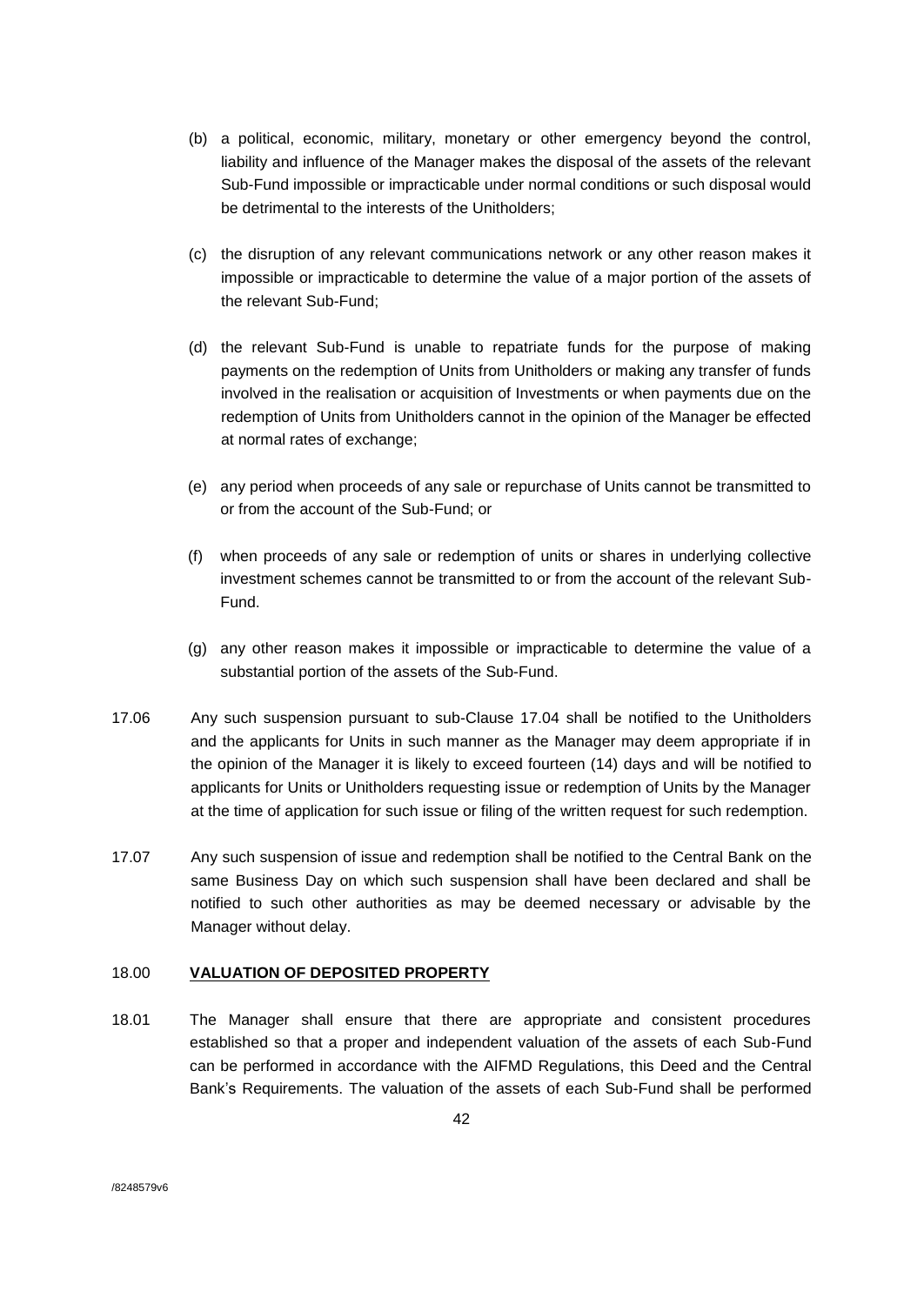impartially and with all due skill, care and diligence. The valuation function shall be carried out by the Manager or it's delegate (PROVIDED THAT the valuation task is functionally independent from the portfolio management and remuneration policy and other measures ensure that conflicts of interest are mitigated and that undue influence upon any employees of the Manager are prevented) or by the Manager in accordance with sub-Clause 18.02 hereof.

- 18.02 The value of the assets of each Sub-Fund shall be determined as follows:-
	- (a) any asset listed and regularly traded on a Recognised Exchange and for which market quotations are readily available shall be valued at the closing price at the relevant Valuation Point and any asset listed but not regularly traded on a Recognised Exchange and for which market quotations are readily available shall be valued at the latest available price at the relevant Valuation Point, PROVIDED THAT the value of any investment listed on a Recognised Exchange but acquired or traded at a premium or at a discount outside or off the relevant Recognised Exchange or on an over-the-counter market, shall be valued taking into account the level of premium or discount as of the date of valuation of the investment;
	- (b) if an asset is listed on several Recognised Exchanges, the stock exchange or market which in the opinion of the Manager constitutes the main market for such assets will be used;
	- (c) the assets of a Sub-Fund which are not listed or which are listed but in respect of which prices are not available or in respect of which the closing price does not in the opinion of the Manager represent fair market value shall be valued at their probable realisation value estimated with care in good faith by competent person, firm or corporation (including any Delegate Investment Manager) selected by the Manager and approved for the purpose by the Trustee;
	- (d) derivative contracts traded on a regulated market including without limitation futures and options contracts and index futures shall be valued at the settlement price as determined by the market. If the settlement price is not available, the value shall be the probable realisation value estimated with care and in good faith by (i) the Manager or (ii) a competent person appointed by the Manager and firm or corporation selected by the Manager and who has been approved for the purpose by the Trustee. Over-the-counter derivative contracts will be valued weekly either (i) on the basis of a quotation provided by the relevant counterparty and such valuation shall be approved or verified at least monthly by a party who is approved for the purpose by the Trustee and who is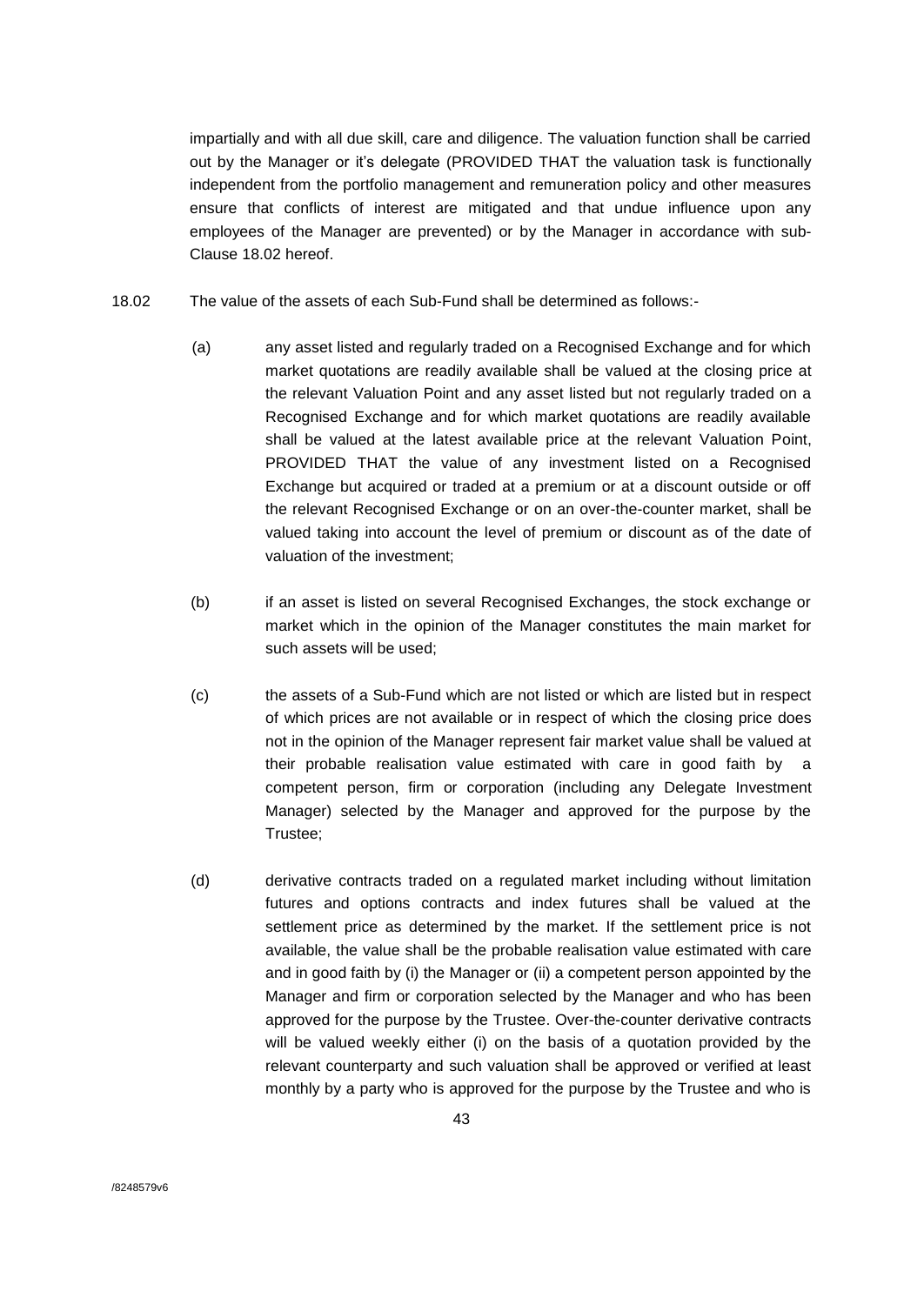independent of the counterparty (the "Counterparty Valuation"); or (ii) using an alternative valuation provided by a competent person appointed by the Manager and who has been approved for the purpose by the Trustee (the "Alternative Valuation"). Where such Alternative Valuation method is used the Manager will follow international best practise and adhere to the principles on valuation of over-the-counter instruments established by bodies such as IOSCO and AIMA and will be reconciled to the Counterparty Valuation on a monthly basis. Where significant differences arise these will be promptly investigated and explained. Forward foreign exchange and interest rate swap contracts shall be valued in the same manner as over-the-counter derivatives contracts or by reference to freely available market quotations;

- (e) forward foreign exchange and interest rate swap contracts shall be valued in the same manner as over-the-counter derivatives contracts or by reference to freely available market quotations;
- (f) notwithstanding paragraph (a) above units in collective investment schemes shall be valued by reference to the latest available net asset value of the units of the relevant collective investment scheme. In certain exceptional circumstances the net asset value provided for the units of the collective investment scheme and used in the calculation of the Net Asset Value of a Sub-Fund may be an estimated value. The use of estimates will occur if appropriate in the opinion of the Manager. If estimates are unavailable the probable realisation value will be used which will be estimated with care in good faith by the Manager or its delegate or a competent professional person appointed by the Manager. In the event that such an estimate is used the Net Asset Value of the relevant Sub-Fund that is arrived at will be final and conclusive notwithstanding any subsequent variation in the net asset value per unit in the collective investment scheme;
- (g) assets and liabilities denominated in a currency other than in the Base Currency (or the designated currency of the relevant Class) of the relevant Sub-Fund shall be converted into that Base Currency (or the designated currency of the relevant Class) at the rate (whether official or otherwise) which is available to the Administrator or otherwise as the Manager deems appropriate in the circumstances; and
- (h) cash and other liquid assets shall be valued at their nominal value plus accrued interest.

Notwithstanding the valuation rules set out in paragraphs (a) to (h) the valuation of a specific asset may be carried out under an alternative method of valuation if the Manager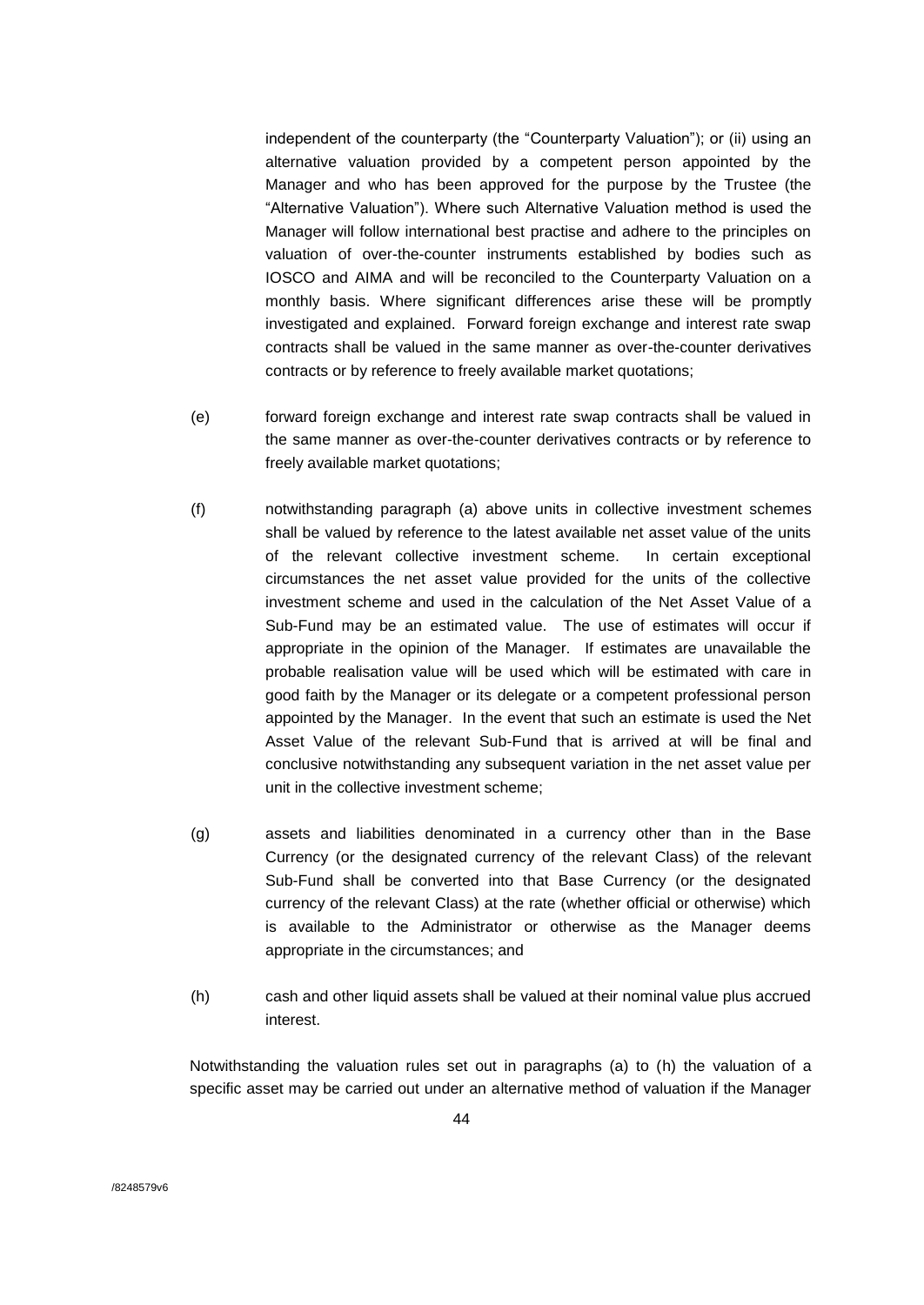deems it necessary. The alternative method of valuation and the rationale/methodologies used will be clearly documented.

- 18.03 In calculating the value of the assets of a Sub-Fund or where assets are attributable specifically to a Class, Class or any part thereof and in dividing such value by the number of Units in issue and deemed to be in issue in the relevant Sub-Fund or Class:
	- (i) the assets of the relevant Sub-Fund shall be valued by reference to the relevant prices or probable realisation value as at each relevant Valuation Point;
	- (ii) every Unit agreed to be issued by the Manager shall be deemed to be in issue at the close of business on the relevant Dealing Day and the assets of the relevant Sub-Fund shall be deemed to include not only cash and property in the hands of the Trustee but also the amount of any cash or other property to be received in respect of Units agreed to be issued after deducting therefrom (in the case of Units agreed to be issued for cash) or providing there out the subscription fee referred to in sub-Clause 5.04;
	- (iii) where Investments have been agreed to be purchased or sold but such purchase or sale has not been completed, such Investment shall be included or excluded and the gross purchase or net sale consideration excluded or included as the case may require as if such purchase or sale had been duly completed;
	- (iv) there shall be added to the assets of the relevant Sub-Fund any actual or estimated amount of any taxation of a capital nature which may be recoverable by the Fund which is attributable to that Sub-Fund;
	- (v) there shall be added to the assets of each relevant Sub-Fund a sum representing any interest or other income accrued but not received (interest or other income being deemed to have accrued);
	- (vi) there shall be added to the assets of each relevant Sub-Fund the total amount (whether actual or estimated by the Manager) of any claims for repayment of any taxation levied on income or capital gains including claims in respect of double taxation relief; and
	- (vii) gains on financial instruments used to implement currency hedging strategies in relation to a specific Class, will accrue solely to the relevant Class.
- 18.04 The liabilities of a Sub-Fund shall be deemed to include:
	- (i) the total amount of any actual or estimated liabilities properly payable out of the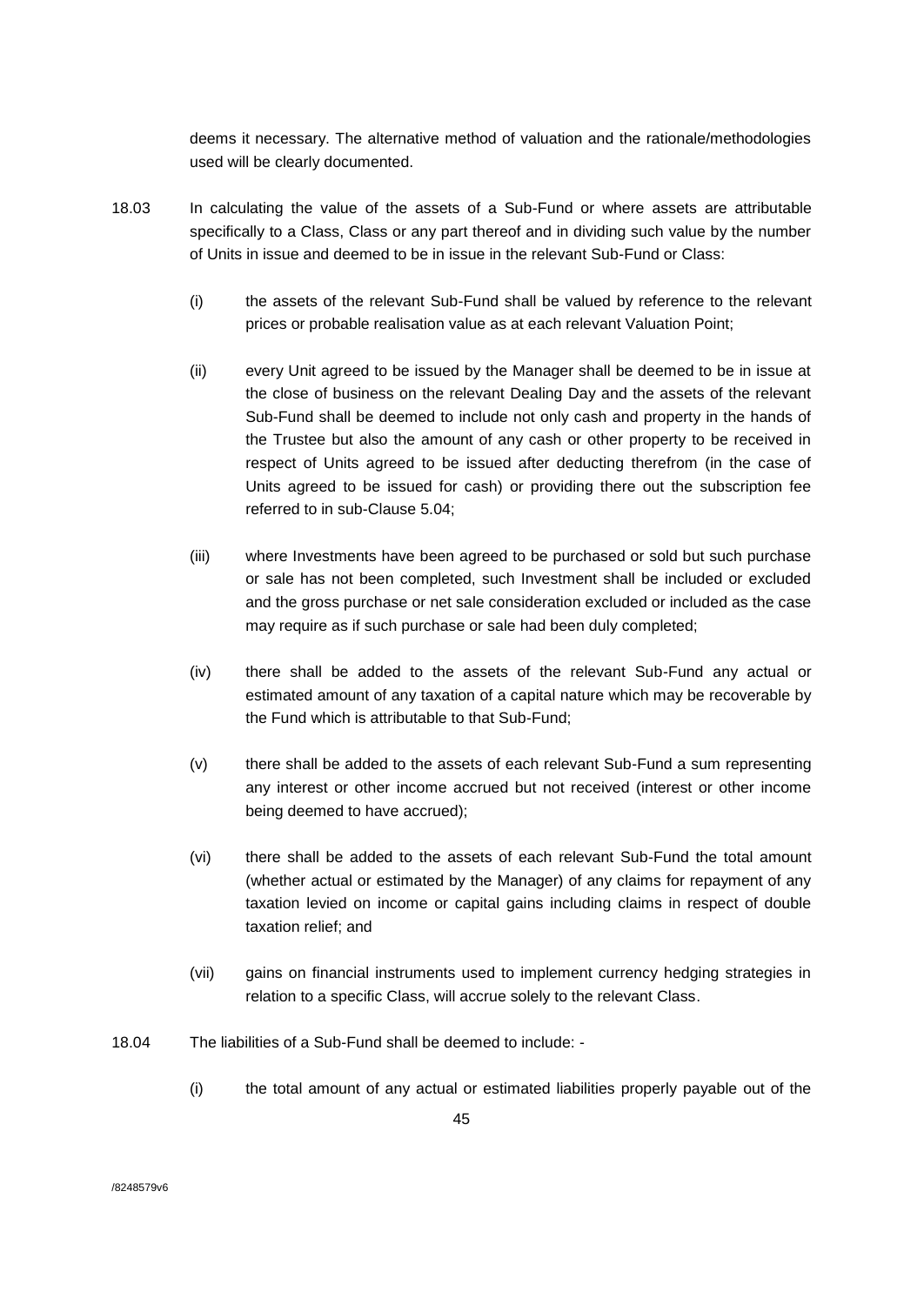Sub-Fund including any outstanding borrowings of the Sub-Fund and all accrued interest, fees and expenses payable thereon (but excluding liabilities taken into account in determining the value of the assets of the Sub-Fund) and any estimated liability for tax on unrealised capital gains;

- (ii) such sum in respect of tax (if any) on net capital gains realised during the current Accounting Period prior to the valuation being made as in the estimate of the Manager will become payable;
- (iii) the remuneration of the Manager accrued but remaining unpaid together with value added tax thereon and Administration Expenses;
- (iv) the total amount (whether actual or estimated by the Manager) of any liabilities for taxation leviable on income including income tax and corporation tax, if any (but not taxes leviable on capital or on realised or unrealised capital gains);
- (v) the total amount of any actual or estimated liabilities for withholding tax (if any) payable on any of the Investments of the Sub-Fund in respect of the current Accounting Period;
- (vi) the remuneration of the Trustee accrued but remaining unpaid, together with value added tax thereon, if any, Disbursements and the expenses referred to in sub-Clause 5.13; and
- (vii) the total amount (whether actual or estimated by the Manager) of any other liabilities properly payable out of the assets of the Sub-Fund.
- 18.05 The liabilities which may be specifically attributable to a Class shall be deemed to include:
	- (i) class specific fees including the management fee class specific expenses
	- (ii) class specific expenses
	- (iii) losses on and the costs of financial instruments used to implement currency hedging strategies in relation to a specific Class will accrue solely to the relevant Class.
- 18.06 The value of any assets and liabilities attributable to any Side Pocket Class issued in accordance with sub-Clause 4.02 (C) shall be excluded for the purpose of calculating the Net Asset Value of a Sub-Fund or attributable to a Class.
- 18.07 Notwithstanding monies in a cash account established, maintained and operated in accordance with sub-Clause 4.08 hereof may be treated (at the requirement of the Central Bank or otherwise) as assets of, and attributable to, a Sub-Fund:-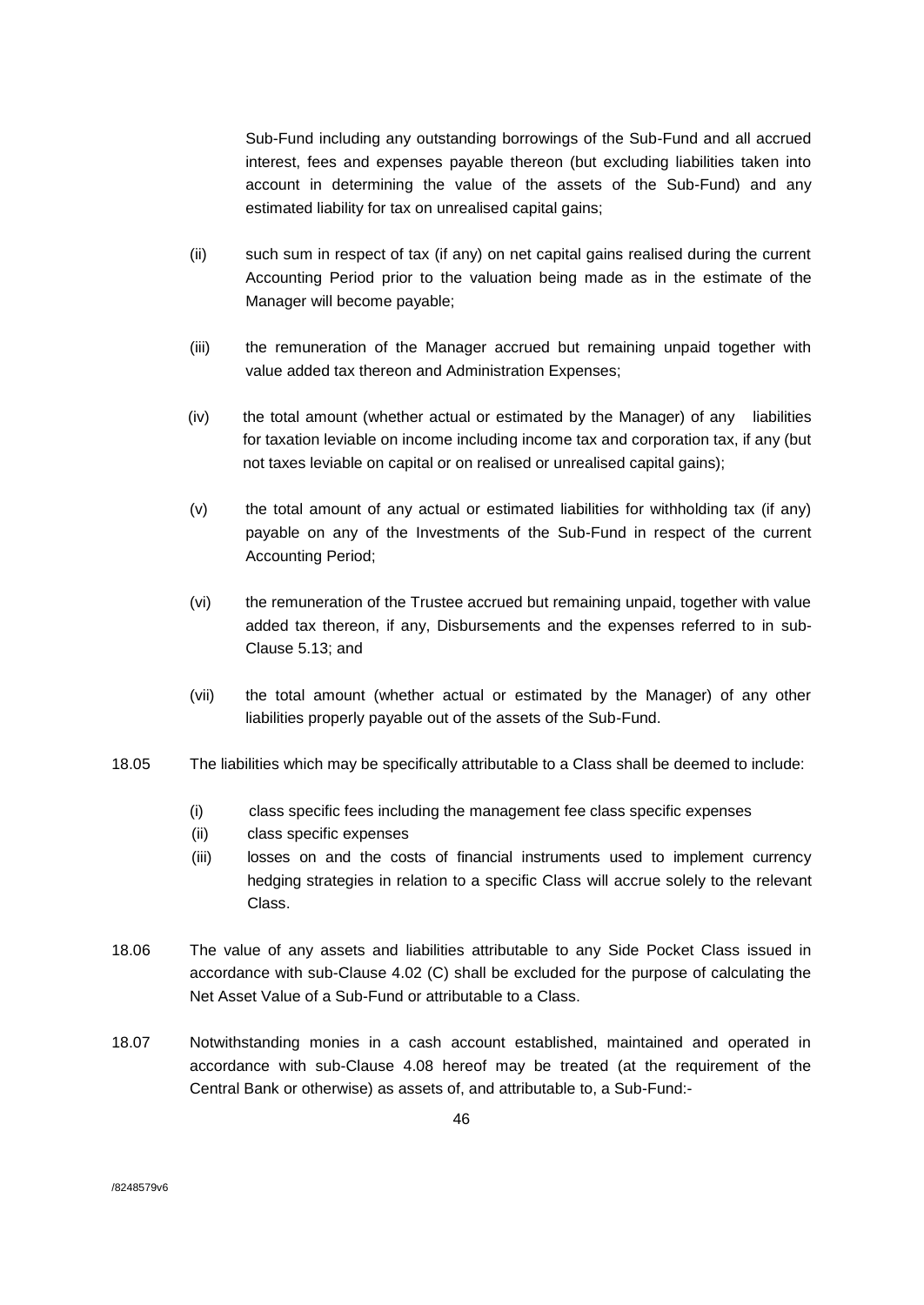- (a) any subscription monies received from an investor prior to the Dealing Day of a Sub-Fund in respect of which an application for Units has been received and held in a cash account pursuant to sub-Clause 4.08 hereof shall not be taken into account when determining the Net Asset Value of that Sub-Fund until the Valuation Day in respect of the Dealing Day as of which Units of the Sub-Fund are agreed to be issued to that investor;
- (b) any redemption monies payable to an investor subsequent to the Dealing Day of a Sub-Fund as of which Units of that investor were redeemed and held in a cash account pursuant to sub-Clause 4.08 hereof shall not be taken into account when determining the Net Asset Value of that Sub-Fund; and
- (c) any dividend amount payable to a Unitholder of a Sub-Fund and held in a cash account pursuant to sub-Clause 4.08 hereof shall not be taken into account when determining the Net Asset Value of that Sub-Fund.

# 19.00 **TRANSFER OF UNITS**

- 19.01 Every Unitholder entered in the Register of a Sub-Fund shall be entitled to transfer the Units or any of the Units held by him to any person by an instrument in writing in any common form approved by the Manager and the Administrator or in such other form as the Manager and the Administrator may from time to time approve.
- 19.02 Every instrument of transfer must be signed by the transferor and the transferor shall be deemed to remain the holder of the Units intended to be transferred until the name of the transferee is entered in the relevant Register in respect thereof. The instrument of transfer need not be a deed and must be accompanied by such confirmations and/or declarations as to status, residence and identity as may be required pursuant to sub-Clause 5.05 hereof, and/ or qualifications of the transferee or otherwise as the Manager may in its absolute discretion determine.
- 19.03 Every instrument of transfer shall be left with the Manager for registration accompanied by the Certificate or Certificates if any relating to the Units to be transferred and such other evidence or documents as the Manager may require to prove the title of the transferor or his right to transfer the Units. The Manager may dispense with the production of any Certificate which shall have become lost, stolen or destroyed upon compliance by the transferor with the like requirements to those arising in the case of an application by him for the replacement thereof.
- 19.04 All instruments of transfer which shall be registered may be retained by the Manager.
- 19.05 A fee not exceeding Euro 25 may be charged by the Manager for the registration of each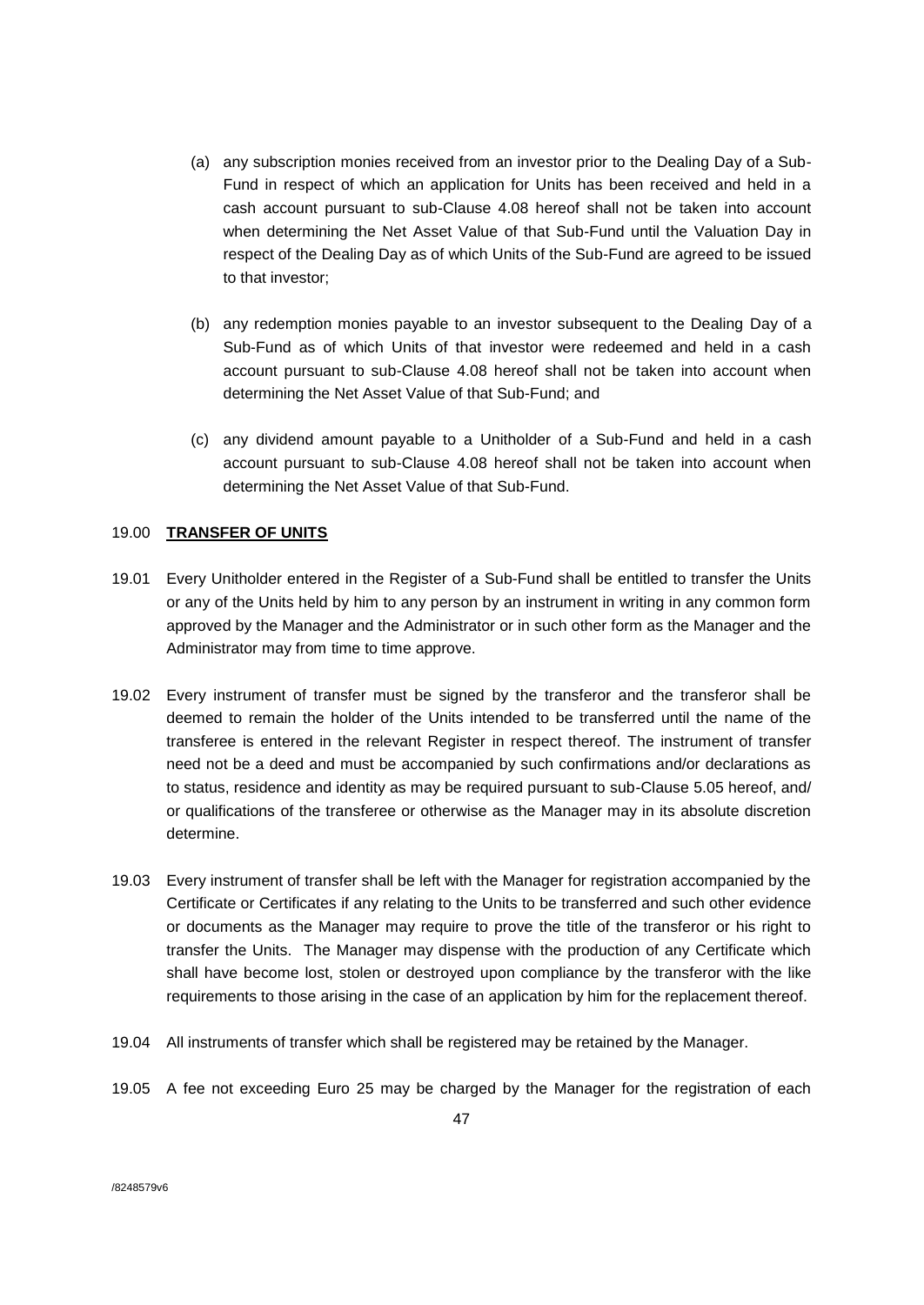transfer and the issue of a new Certificate if requested in the name of the transferee and a balance Certificate, if necessary and requested in the name of the transferor and such fee must, if required by the Manager, be paid before the registration of the transfer. The Manager has the right to request such information as it believes is necessary or sufficient to verify the identity of the transferee and to request such representations and warranties as may appear to the Manager to be appropriate.

- 19.06 No transfer or purported transfer of a Unit represented by an entry in a particular Register other than a transfer made in accordance with this Clause shall entitle the transferee to be registered in respect thereof nor shall any notice of such transfer or purported transfer (other than as aforesaid) be entered in the relevant Register.
- 19.07 The Manager may at its absolute discretion decline to register any transfer of Units if:
	- (i) the transfer is made in contravention of any restrictions on ownership imposed by the Manager or might result in legal, regulatory, pecuniary, taxation or material administrative disadvantage to the Fund, a Sub-Fund or Unitholders; or
	- (ii) in consequence of the transfer, the transferor or the transferee would hold a number of Units less than any Minimum Holding as specified in the Prospectus from time to time; or
	- (iii) all applicable taxes and/or stamp duties have not been paid in respect of the instrument of transfer; or
	- (iv) the instrument of transfer is not delivered to the Manager or its delegate accompanied by such evidence as the Manager may reasonably require to show the right of the transferor to make the transfer and such other information as the Manager may reasonably require from the transferee.
- 19.08 The registration of transfers may be suspended at such times and for such periods as the Manager may from time to time determine, provided always that such registration of transfers shall not be suspended for more than thirty (30) days in any year.
- 19.09 In the case of the death of a Unitholder, the survivors or survivor where the deceased was a joint holder, and the executors or administrators of the deceased where he was a sole or surviving holder, shall be the only person(s) recognised by the Manager as having title to his interest in the Units, but nothing in this Clause shall release the estate of the deceased holder whether sole or joint from any liability in respect of any Unit solely or jointly held by him.

# 20.00 **CANCELLATION OF UNITS AND REDUCTION OF FUND AND SUB-FUNDS**

20.01 The Manager shall have the exclusive right on any Dealing Day (or on any other day to which the Trustee may agree with the Manager) by notice in writing in such form as the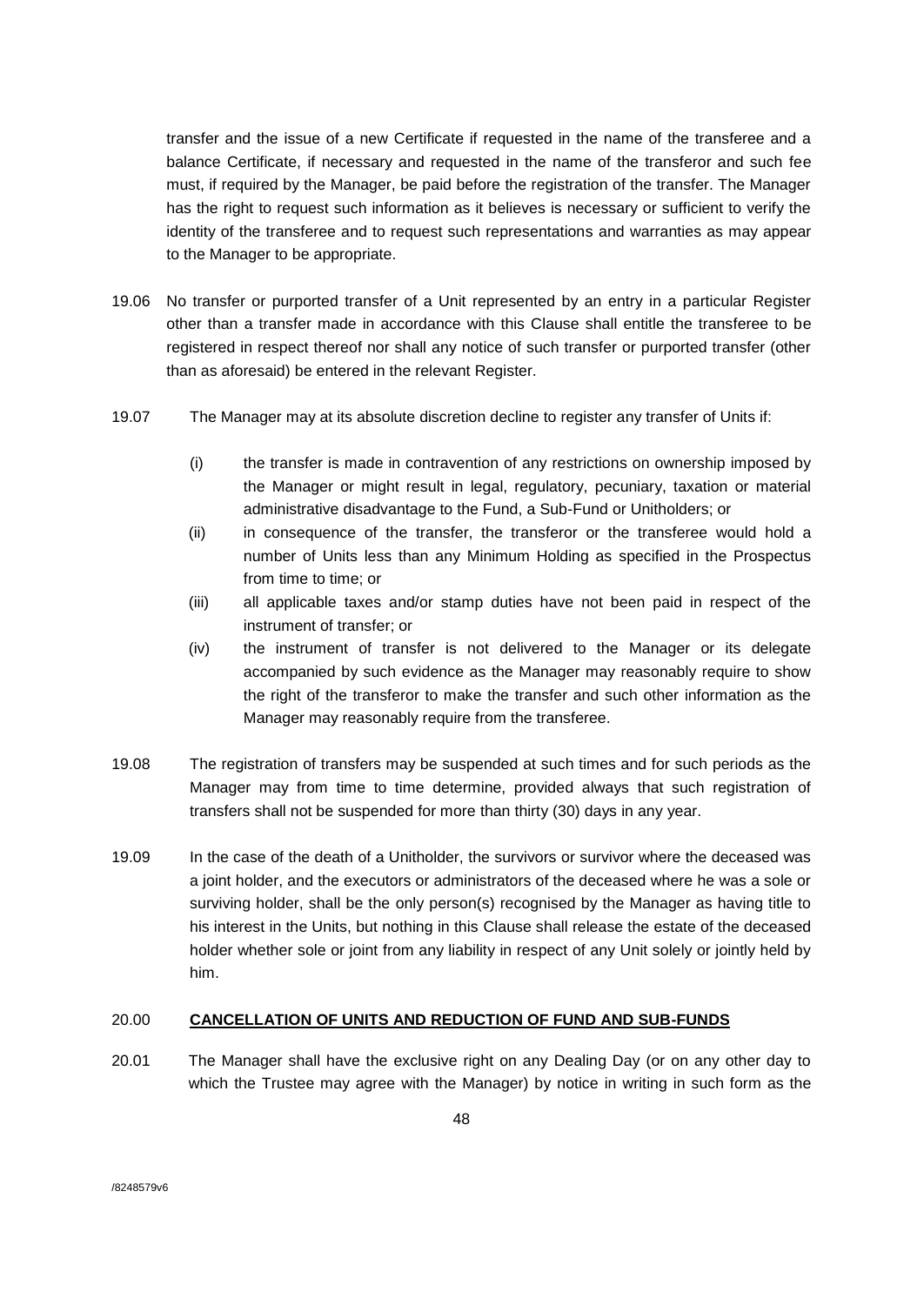Trustee may require delivered to the Trustee to effect reductions of the Fund or of any one or more of its Sub-Funds or Classes where necessary by the surrender of Certificates to the Trustee for cancellation of Units represented thereby or by requiring the Trustee to cancel Units in respect of which no Certificates have been issued. Such notice shall state the number of Units to be cancelled, the Sub-Fund to which they relate and the amount payable to the Manager in respect thereof. Before giving notice to exercise such right it shall be the duty of the Manager to ensure that the relevant Sub-Fund includes (or will upon the completion of the sale of Investments agreed to be sold include) cash at least sufficient to pay the amount payable to the Manager upon such reduction.

- 20.02 In respect of any such cancellation of Units the Manager shall be entitled to receive out of the relevant Sub-Fund an amount per Unit equal to the Net Asset Value per Unit.
- 20.03 The amount referred to in sub-Clause 20.02 shall be payable to the Manager or its designated payee within such period as may be agreed between the parties after the receipt by the Trustee of such notice against surrender to the Trustee of the Certificates (if any) to be cancelled and delivery to the Trustee of particulars of the Units to be cancelled in respect of which no Certificates have been issued. Upon such payment and surrender the Units in question shall ipso facto be cancelled and withdrawn from issue.
- 20.04 The Trustee may but shall not be obliged to check the calculation of the amount payable to the Manager and shall be entitled if it so desires to require the Manager to justify the same.
- 20.05 If the Fund becomes liable to account for tax in any jurisdiction in the event that a Unitholder or beneficial owner of a Unit were to receive a distribution in respect of his/her Units or to dispose (or deemed to have disposed) of his/her Units in any way ("Chargeable Event"), the Manager shall be entitled to deduct from the payment arising on a Chargeable Event an amount equal to the appropriate tax and/or where applicable, to appropriate, cancel or compulsorily repurchase such number of Units held by the Unitholder or such beneficial owner as are required to meet the amount of tax. The relevant Unitholder shall indemnify and keep the Fund indemnified against loss arising to the Fund by reason of the Fund becoming liable to account for tax in any jurisdiction on the happening of a Chargeable Event if no such deduction, appropriation, cancellation or compulsory repurchase has been made.
- 20.06 The Manager may, in accordance with the requirements of the Central Bank, compulsorily redeem and/or cancel such number of Units held by such person as is required to effect a pro-rata reduction in the number of Units held by a Unitholder in order to issue Side Pocket Units in accordance with sub-Clause 4.02(C).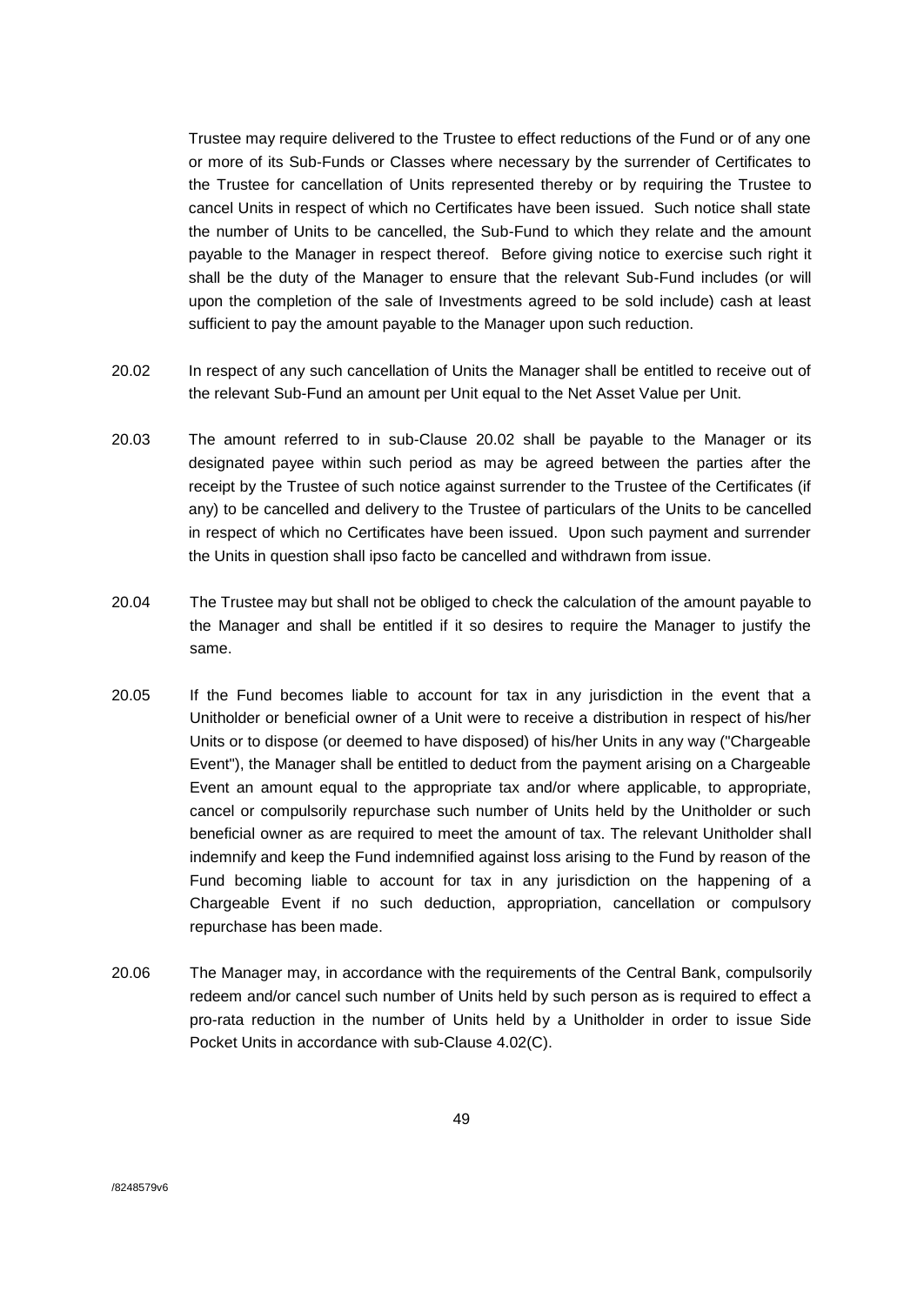### 21.00 **REDEMPTION OF UNITS FROM UNITHOLDERS**

- 21.01 The Manager shall at any time during the term of a Sub-Fund on receipt by the Administrator of a request from a Unitholder redeem on any Dealing Day all or any part of his holding of Units in the relevant Sub-Fund or Class at a price per Unit being equal to the Net Asset Value per Unit of that Sub-Fund or Class less any applicable anti-dilution levy, subject to sub-Clauses 21.02 to 21.08 inclusive. The Manager shall provide redemption facilities for an open-ended Sub-Fund on at least a monthly basis. The Manager may apply a redemption fee of up to 3 percent of the redemption amount to any investor in respect of a Sub-Fund at its discretion. The Manager may, at its sole discretion, waive such redemption fee or differentiate between applicants as to the amount of such fee within the permitted limit. Such fee, if any, shall be disclosed in the Prospectus. The maximum redemption charge relating to the redemption of Units may not be increased without approval on the basis of a majority of votes cast at an Extraordinary General Meeting. In the event of an increase in the redemption charge, a reasonable notification period will be provided by the Manager to enable Unitholders redeem their Units prior to the implementation of the increase.
- 21.02 Unless otherwise determined by the Manager, all requests to redeem under sub-Clause 21.01 must be received by the Administrator at its place of business for the purpose of this Deed by such time as may be specified in the Prospectus. Subject to the Manager's discretion to accept any request to redeem received after the time as aforesaid but before the relevant Valuation Point, any request received after the time aforesaid shall be deemed to be made in respect of the Dealing Day next following the relevant Dealing Day.
- 21.03 On surrender of part only of the Units comprised in a holding the Unitholder shall pay to the Manager any stamp duty and all or any other governmental taxes and charges (if any) arising upon the issue of a new Certificate if requested and thereupon the Manager shall procure such a Certificate to be issued.
- 21.04 The Manager may at its option dispense with the production of any Certificate which shall have become lost, stolen or destroyed upon compliance by the Unitholder with the like requirements to those arising in the case of an application by him for the replacement thereof.
- 21.05 Unless otherwise determined by the Manager, the redemption price shall be payable to the Unitholder, or in the case of joint Unitholders, to the joint Unitholder who actually requested the redemption, within 95 days of the deadline for the receipt of the redemption application for the relevant Units asset out in the Prospectus. Redemption is subject to receipt by the Manager or its authorised entities of the original initial subscription form and the original Certificate or Certificates (if any) representing the Units to be redeemed and, in the case of Certificates, with the endorsement or endorsements thereon duly completed by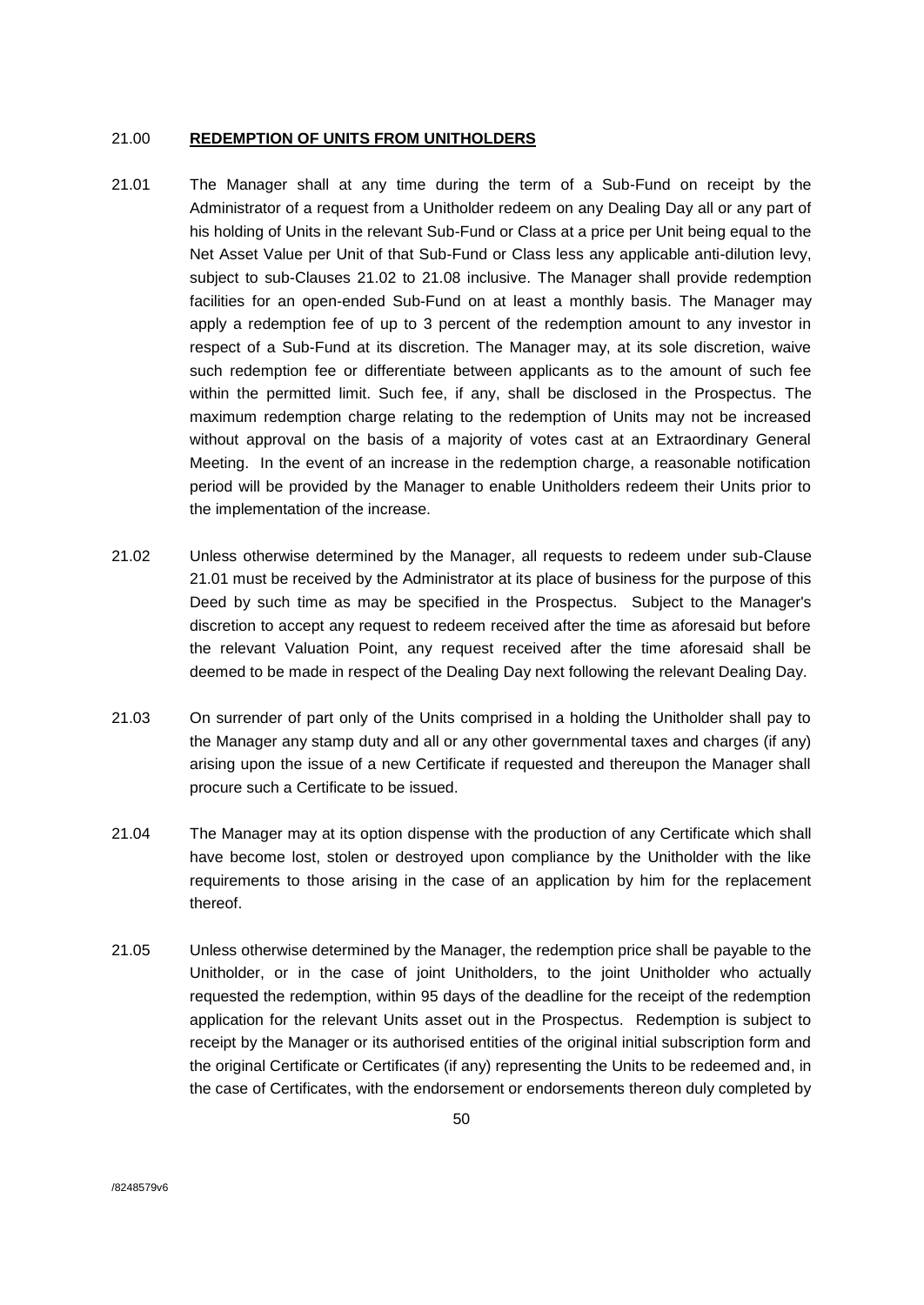the Unitholder or in the case of joint Unitholders by both or all of them. Redemption requests will only be accepted where cleared funds and completed documents are in place from original initial subscriptions. Redemption proceeds will not be paid out until all necessary documentation is in place. Payment of redemption will only be made to the account on record. No third party payments will be made.

- 21.06 The Manager shall on surrender of Units cancel the Certificate or Certificates if any in respect of the Units surrendered and where appropriate remove the name of the Unitholder from the Register in respect of such Units but shall not (unless the Trustee consents to allow the Manager to do so) enter the name of the Manager in the Register as the Unitholder of such Units or issue a Certificate therefor. Such removal shall not be treated for any purposes of this Deed as a cancellation of the Units or as withdrawing the same from issue and such Units may after such surrender be sold by the Manager (subject to the provisions of Clause 9.00) or be registered in its name so long as such Units have not been cancelled pursuant to Clause 20.00. The Manager or its delegate shall on redemption of Units cancel the Units redeemed and update the Register accordingly.
- 21.07 If the number of Units in a Sub-Fund falling to be redeemed on any Dealing Day is equal to one tenth or more of the total number of Units in issue or deemed to be in issue in that Sub-Fund on such Dealing Day, the Manager may in its discretion refuse to redeem any Units in that Sub-Fund in excess of one tenth of the total number of Units in issue or deemed to be in issue in that Sub-Fund as aforesaid and, if the Manager so refuses, the requests for redemption of Units in that Sub-Fund on such Dealing Day shall be reduced rateably and the Units in that Sub-Fund to which each request relates which are not redeemed by reason of such refusal shall be treated as if a request for redemption had been made in respect of each subsequent Dealing Day until all the Units in that Sub-Fund to which the original request related have been redeemed. Requests for redemption which have been carried forward from an earlier Dealing Day shall (subject always to the foregoing limits) be complied with in priority to later requests.
- 21.08 The Manager may, in its discretion satisfy any request for redemption of Units by the transfer in specie to a Unitholder requesting redemption of assets of the relevant Sub-Fund having a value (calculated in accordance with Clause 18.00) equal to the redemption price for the Units redeemed as if the redemption proceeds were paid in cash less any redemption charge and other expenses of the transfer as the Manager may determine PROVIDED THAT the Unitholder requesting redemption consents to such transfer in specie. A determination to provide redemption in specie may be solely at the discretion of the Manager where the redeeming Unitholder requests redemption of a number of Units that represents 5% or more of the Net Asset Value of the relevant Sub-Fund. In this event, the Manager will, if requested, sell any Investments and distribute to such Unitholder the cash proceeds less the costs of such sale which shall be borne by the relevant Unitholder. In all cases, the nature and type of assets to be transferred in specie to each Unitholder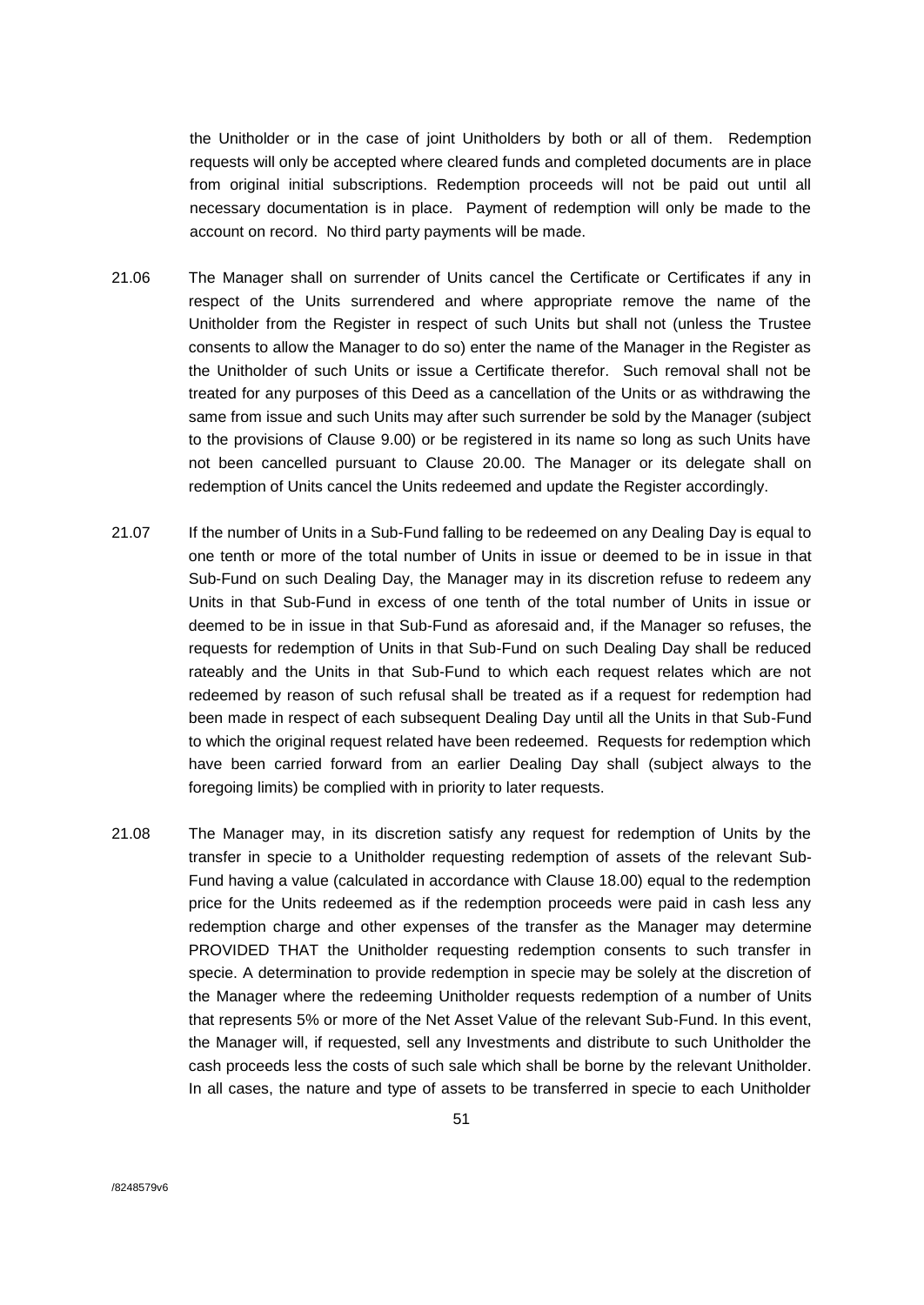shall be determined by the Manager or its delegate (subject to the approval of the Trustee as to the allocation of assets) on such basis as the Manager or its delegate in their discretion shall deem equitable. Where there is a sale of Investments pursuant to this sub-Clause 21.08, (i) the Manager shall forthwith notify the Trustee of that fact and shall arrange for the sale of the Investments that would have otherwise been transferred to the redeeming Unitholder (other than Investments which are cash in the relevant currency for the purposes of the redemption) and (ii) the Trustee shall on receipt of such evidence of title as it may require, pay to the redeeming Unitholder the net proceeds of the sale and any relevant amounts held in cash Investments and distribute to such Unitholder the cash proceeds less the costs of such sale which shall be borne by the relevant Unitholder. The nature and type of assets to be transferred in specie to each Unitholder shall be determined by the Manager on such basis as the Manager in its discretion shall deem equitable and not prejudicial to the interests of the remaining Unitholders in the relevant Sub-Fund or Class.

- 21.09 The right of any Unitholder to require the redemption of Units of any Sub-Fund shall be temporarily suspended during any period when the calculation of the Net Asset Value of the relevant Sub-Fund is suspended by the Manager in circumstances set out in sub-Clause 17.04.
- 21.10 (a) Notwithstanding sub-Clauses 21.01 to 21.09 hereof, the Manager shall redeem Units in Side Pocket Classes only when so determined by the Manager in consultation with the relevant Delegate Investment Manager and in accordance with such procedures as may be determined by the Manager from time to time.
	- (b) Where the Manager in consultation with the relevant Delegate Investment Manager determines that any Side Pocket Units are to be redeemed the Unitholder holding such Side Pocket Units will be paid a price per Side Pocket Unit determined by the Manager in consultation with the relevant Delegate Investment Manager having regard to the actual realisation value of any assets attributable to Side Pocket Units and deducting therefrom a provision for Duties and Charges and any other fees and expenses including without limitation management fees and expenses which have accrued or otherwise have become due and payable in respect of the Side Pocket Units and the assets attributable thereto and rounding the resulting total to such number of decimal places as the Manager may determine.
	- (c) Any amount payable to a Unitholder under this Clause shall be paid in the Base Currency or in such other currencies as the Manager shall have determined as appropriate and shall be dispatched as soon as reasonably practicable following the realisation of the assets attributable to the Side Pocket Units.
	- (d) Nothing herein shall require the Manager to issue a balance certificate in respect of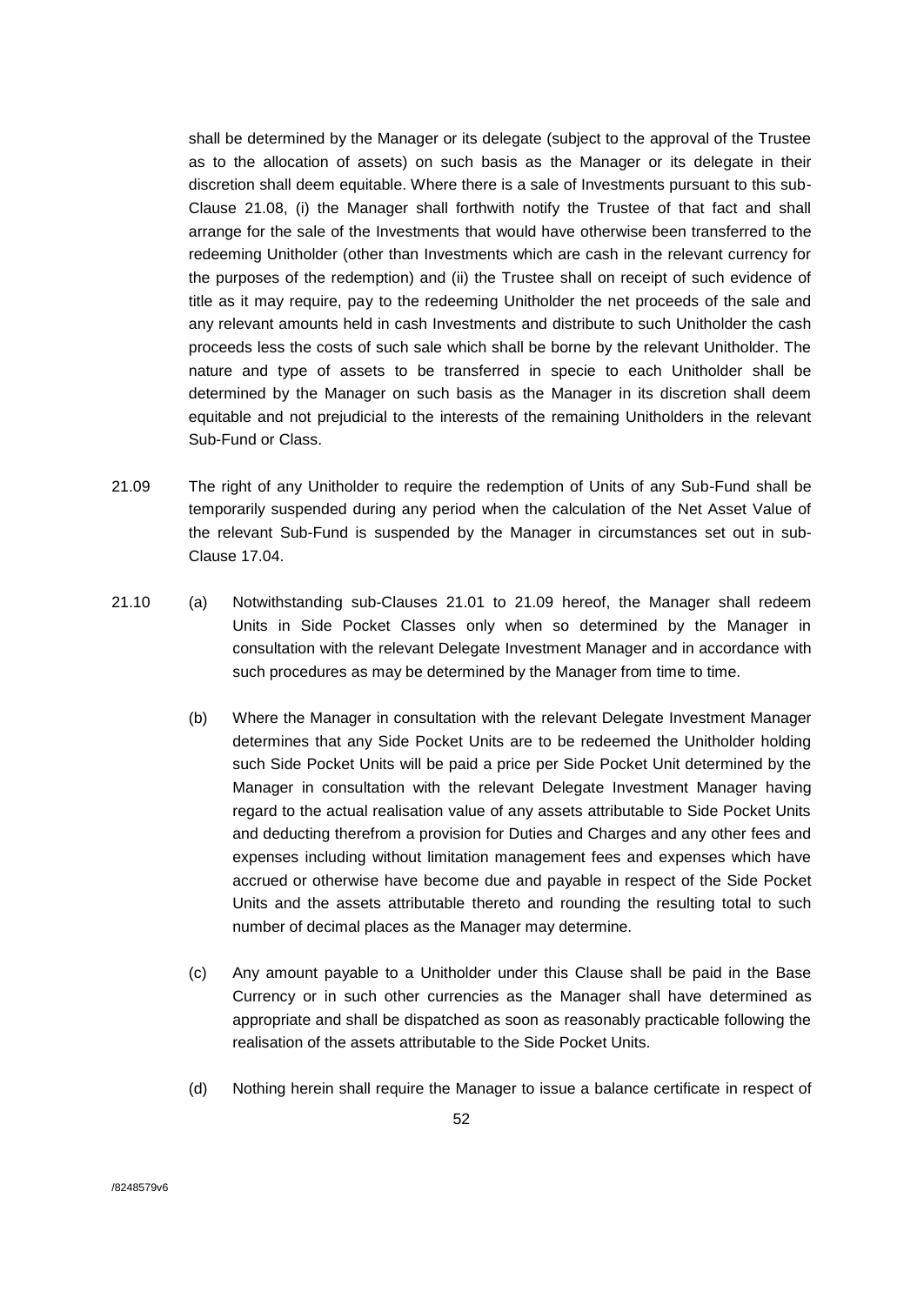Side Pocket Units.

(e) The Manager may satisfy any redemption of Side Pocket Units by the transfer of assets in specie to a Unitholder in accordance with the provisions outlined at sub-Clause 21.08.

## 22.00 **SWITCHING OF UNITS**

- 22.01 The following provisions shall have effect in relation to the switching of Units from one Sub-Fund to another Sub-Fund:-
	- (a) Switching is available but only between Classes of different Sub-Funds and of the same designation distributed by the same Distributor, unless expressly authorised on a case by case basis by the Manager.
	- (b) Subject to the above and to the Units being in issue and being offered for sale and PROVIDED THAT the issue and redemption of Units has not been suspended in accordance with sub-Clause 17.04, Unitholders may, in respect of Units held in one or more Classes (the "Original Units"), apply to switch some or all of such Original Units into Units in one or more other Classes (the "New Units"). Applications for switching should be made (by letter or by facsimile or by such other means as may be prescribed by the Manager and the Administrator from time to time) to the Administrator by completing a switching form in such forms as the Manager and the Administrator may from time to time prescribe, the original of which should be delivered to the Administrator with the time limits set out in the Prospectus. Subject to the Manager's discretion to accept any request to switch received after the time as aforesaid but before the relevant Valuation Point, any request received after the time aforesaid shall be deemed to be made in respect of the Dealing Day next following the relevant Dealing Day.
	- (c) On the Dealing Day next following the receipt of the switching form, the Original Units to be switched shall ipso facto be switched into the appropriate number of New Units. The Original Units shall on that Dealing Day have the same value (the "Switched Amount") as if they were being purchased by the Manager from the Unitholder pursuant to Clause 5.00. The appropriate number of New Units shall be equal to the number of Units in that Class that would be issued on that Dealing Day if the Switched Amount were invested in Units in that Class, PROVIDED THAT, for this purpose, the subscription fee referred to in sub-Clause 5.04 shall not be chargeable.
	- (d) Upon any such switch, there shall be reallocated from the relevant Class or Classes, as the case may be, to which the Original Units belonged, assets or cash equal in value to the Switched Amount to the Class or Classes, as the case may be, to which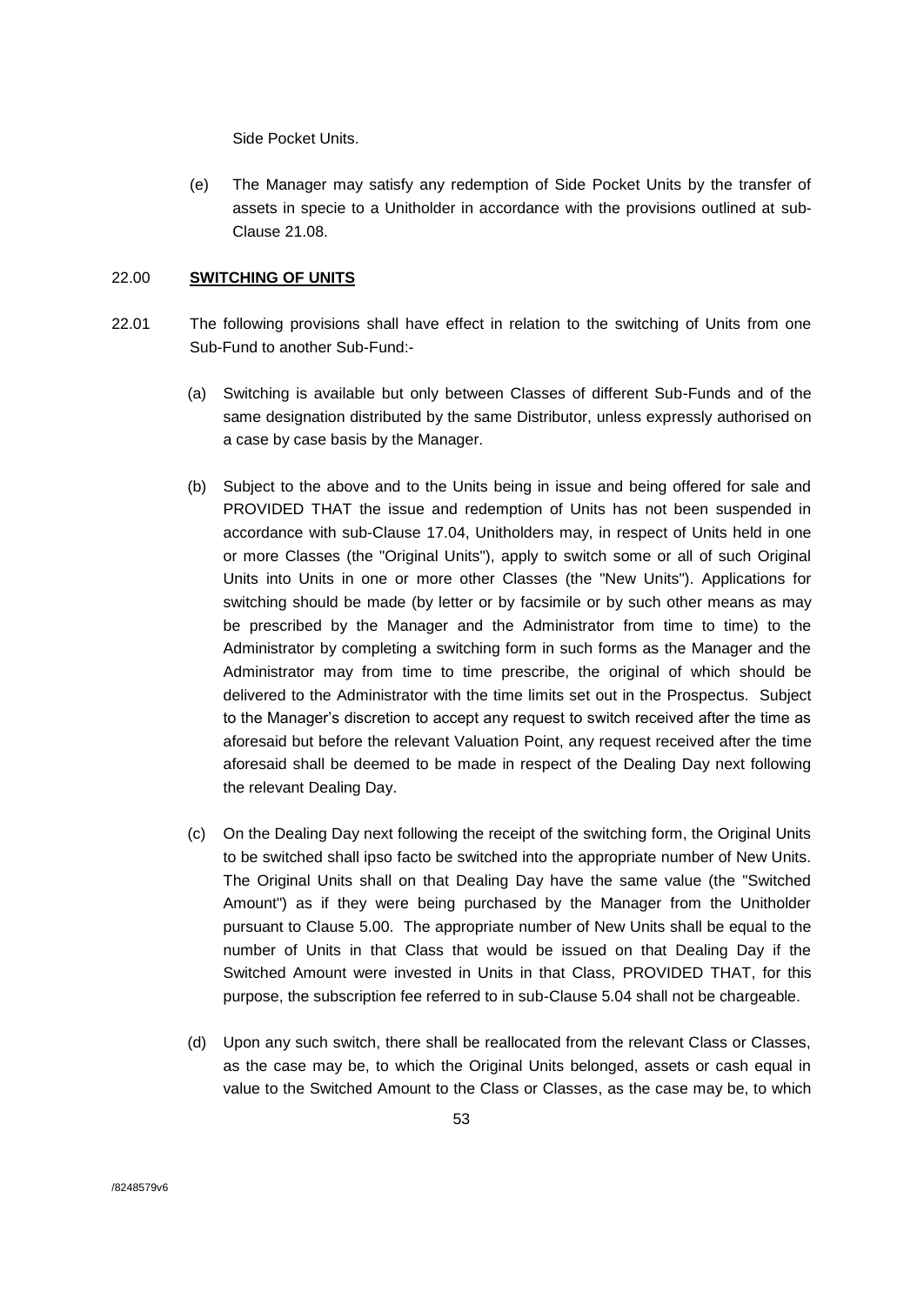the New Units belong.

- (e) Unless specifically requested by the Unitholders concerned so to do within one month after the switch the Trustee shall be under no obligation to check the calculation made pursuant to this Clause but shall be entitled if it so desires to require the Manager to verify the same.
- (f) In respect of each such switch, unless otherwise specified in the Class Information Cards attached to the then current Prospectus, the Unitholder shall pay to the Manager in such manner as the Manager may from time to time determine a fee for each switch in an amount equal to the subscription fee which would be payable if the value of the Original Units being switched was subscribed for New Units. Such fee may be retained by the Manager or by any agent or agents or distributors appointed by the Manager for its or their absolute use or benefit and shall not form part of the Deposited Property of the relevant Class. The Unitholders shall also reimburse to the Manager any fiscal, sale and purchase charges arising out of such switching.
- (g) Upon any such switch, the Manager shall procure that the relevant registers are amended accordingly.
- 22.02 Nothing herein shall compel the Manager to convert Side Pocket Units into Units of any other Class at the request of any Unitholder. Notwithstanding the foregoing, the Manager may in consultation with the relevant Delegate Investment Manager and in accordance with the requirements of the Central Bank, convert Side Pocket Units into Units of another Class either existing or established as provided herein PROVIDED THAT the Side Pocket Units proposed to be converted have not previously been the subject of a request for redemption of Units i.e. before such Units were converted to Side Pocket Units. The number of Units of the new Sub-Fund or Class to be issued on conversion of Side Pocket Units shall be determined by the Manager in accordance with this Clause 22.00 hereof.

# 23.00 **DISTRIBUTIONS**

23.01 The amount available for distribution to "B" Class Unitholders in respect of any Distribution Period shall be a sum equal to the aggregate of (i) the net income received by the Trustee (whether in the form of dividends, interest or otherwise) during the Distribution Period in relation to that proportion of the Net Asset Value of the Sub-Fund attributable to "B" Class Units, and (ii) if considered necessary in order to maintain a reasonable level of dividend distributions, realised and unrealised capital gains less realised and unrealised capital losses made during the Distribution Period on the disposal/valuation of assets arising from that proportion of the Net Asset Value of the relevant Sub-Fund attributable to "B" Class Units subject to such adjustments as may be appropriate under the following headings: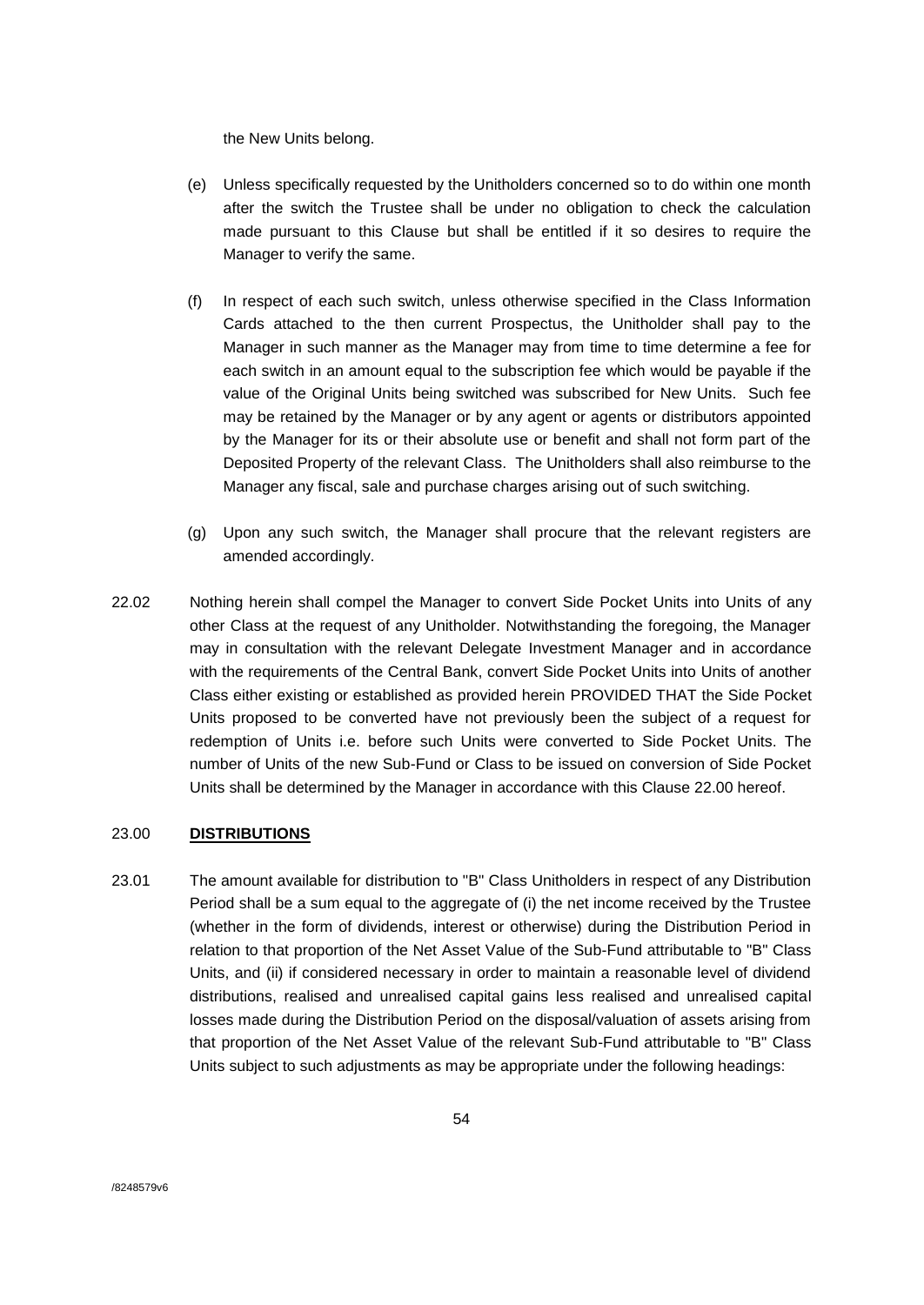- (a) addition or deduction of a sum by way of adjustment to allow for the effect of sales or purchases cum or ex dividend;
- (b) addition of a sum representing any interest or dividends or other income accrued but not received by the Manager at the end of the Distribution Period and deduction of a sum representing (to the extent that an adjustment by way of addition has been made in respect of any previous Distribution Period) interest or dividends or other income accrued at the end of the previous Distribution Period;
- (c) addition of the amount (if any) available for distribution in respect of the last preceding Distribution Period but not distributed in respect thereof, pursuant to sub-Clause 23.03;
- (d) addition of a sum representing the estimated or actual repayment of tax resulting from any claims in respect of income tax relief or double taxation relief or otherwise;
- (e) deduction of the amount of any tax or other estimated or actual liability properly payable out of the income of that proportion of the Net Asset Value of the Sub-Fund attributable to "B" Units;
- (f) deduction of a sum representing participation in income paid upon the cancellation of "B" Class Units during the Distribution Period; and
- (g) deduction of such amount as the Manager or its delegate may certify necessary in respect of any expenses, remunerations or other payments (including without limitation, Administration Expenses, Disbursements and the Management Charge) accrued during the Distribution Period and properly payable out of the income or capital of that proportion of the Net Asset Value of the Sub-Fund attributable to "B" Units.

Provided always that neither the Trustee nor the Manager shall be responsible for any error in any estimates of income tax repayments or double taxation relief expected to be obtained or of any sums payable by way of taxation or of income receivable, and if the same shall not prove in all respects correct they shall ensure that any consequent deficiency or surplus shall be adjusted in the Distribution Period in which a further or final settlement is made of such tax repayment or liability or claim to relief or the amount of any such estimated income receivable is determined, and no adjustment shall be made to any Distribution previously made.

23.02 The Manager may, with the sanction of an Ordinary Resolution of a Sub-Fund, distribute in kind among the Unitholders of such Sub-Fund by way of dividend or otherwise any of the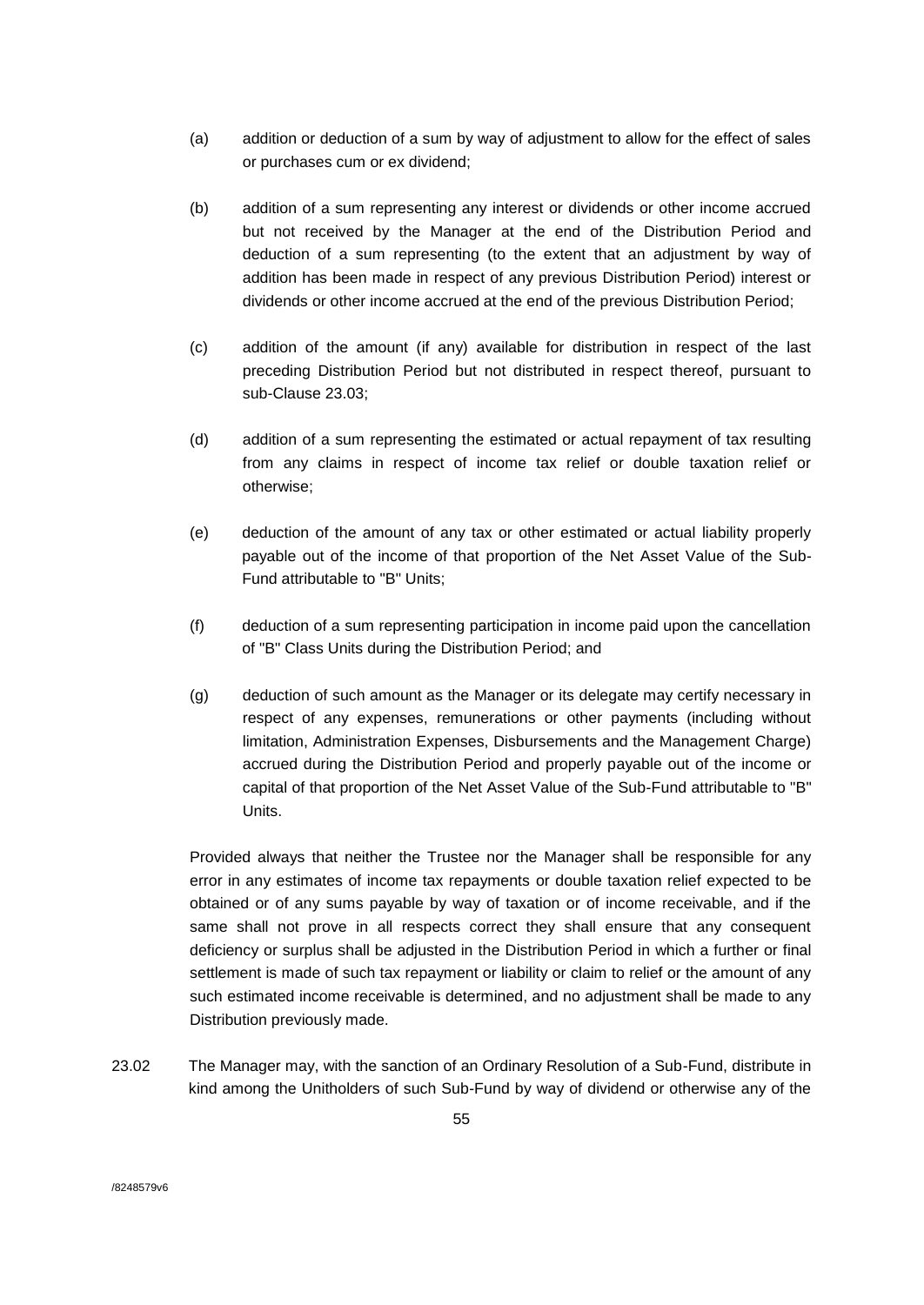assets of the relevant Sub-Fund. The Fund shall sell the assets if requested by such Unitholder (the costs of such sale can be charged to redeeming Unitholders).

- 23.03 The amount, if any, to be distributed in respect of each Distribution Period shall be determined by the Manager (subject as hereinafter provided) within the amount available for distribution PROVIDED THAT any amount which is not distributed in respect of such Distribution Period may be carried forward to the next Distribution Period.
- 23.04 On the Distribution Date the amount of cash required to effect the Distribution shall be transferred from that proportion of the Deposited Property attributable to "B" Class Units to an account to be called "the Distribution Account" and the amount standing to the credit of the Distribution Account shall not for any of the purposes of this Deed be treated as part of the Deposited Property but shall be held by the Trustee upon trust to distribute the same as herein provided.
- 23.05 Should the Manager decide to make a Distribution such Distribution shall be distributed to the persons who were registered in the Register as "B" Unitholders as of the Distribution Date (so that, subject to sub-Clauses 23.08 and 23.09 below, the same amount shall be distributed in respect of every "B" Unit which was in issue as of the Distribution Date and which has not been cancelled).
- 23.06 The Manager shall decide whether a Distribution shall be made or not.
- 23.07 It shall be the duty of the Manager to ensure that the Distribution Account includes or will, upon the completion of the sale of Investments agreed to be sold, include cash at least sufficient to pay the amount so payable to a "B" Unitholder or former "B" Unitholder.
- 23.08 Any moneys payable by the Trustee on the instructions of the Manager to a "B" Unitholder or former "B" Unitholder in respect of any "B" Unit under the provisions of this Deed shall be paid in the Base Currency of the relevant Sub-Fund by bank transfer at the expense of the "B" Unitholder. Every such bank transfer shall be made payable to the order of such "B" Unitholder or, in the case of joint "B" Unitholders, made payable to the order of the first named joint "B" Unitholder on the relevant Register at the risk of such "B" Unitholder or joint "B" Unitholders or in the event of a "B" Unitholder having or in the case of joint "B" Unitholders all of them having given a mandate in writing to the Trustee in such form as the Trustee shall approve for payment to the bankers or other agent or nominee of the "B" Unitholder or "B" Unitholders then the same shall be dealt with in accordance with the instructions in such mandate contained.
- 23.09 Where the amount of any Distribution payable to an individual "B" Unitholder is less than Euro5 (or its foreign currency equivalent), that amount shall not be distributed but shall be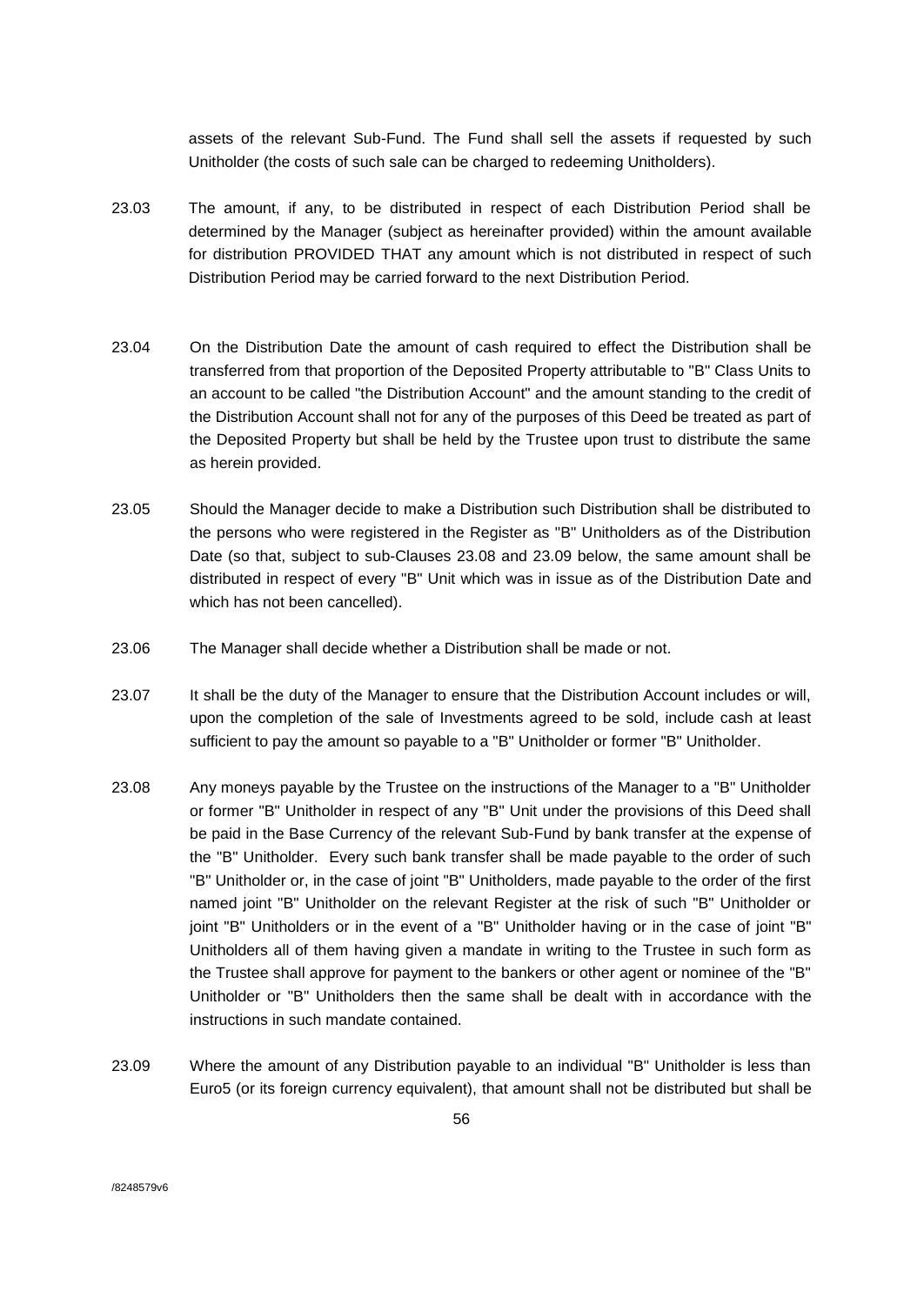retained and reinvested within and for the benefit of that proportion of the relevant Sub-Fund attributable to "B" Units or for the benefit of the relevant Sub-Fund as a whole.

- 23.10 Where the amount of any Distribution payable to an individual "B" Unitholder is less than a certain de minimus amount or amounts, as determined by the Manager from time to time and disclosed in the Prospectus, the Manager at its sole discretion may elect not to make any such Distribution and, in lieu thereof, to issue and credit to the account of the relevant "B" Unitholder the number of "B" Units in the relevant Sub-Fund corresponding to the relevant Euro amount (or its foreign currency equivalent) calculated at the Net Asset Value per "B" Unit pertaining on the relevant Distribution Date. A subscription fee, as provided, for in sub-Clause 5.04 hereof, shall not be deducted from such amount.
- 23.11 Distributions not claimed within six years from their due date will lapse and revert to the Deposited Property.

# 24.00 **ANNUAL REPORT AND HALF-YEARLY REPORT**

- 24.01 In respect of each Accounting Period the Manager shall cause to be audited and certified by the Auditors an annual report relating to the management of the Fund and of each of its Sub-Funds. Such annual report shall be in a form which is in accordance with the requirements of the Central Bank and shall contain such information required under the Act, the AIFMD Regulations and the AIF Rulebook. There shall be attached to such annual report a statement by the Trustee in relation to the Fund and of each of its Sub-Funds in accordance with the requirements of the Central Bank.
- 24.02 The said annual report shall be made available by the Manager to all Unitholders not later than six months after the end of the period to which it relates.
- 24.03 The audit certificate appended to the annual report shall declare that the accounts or statement attached respectively thereto (as the case may be) have been examined with the books and records of the Fund and of the Manager in relation thereto and that the Auditors have obtained all the information and explanations they have required and the Auditors shall report whether the accounts are in their opinion properly drawn up in accordance with such books and records and present a true and fair view of the state of affairs of the Fund, and whether the accounts are in their opinion properly drawn up in accordance with the provisions of this Deed.
- 24.04 The costs and expenses of the audit and the costs and expenses of preparing and providing reports to Unitholders and to the Central Bank shall be payable out of the Deposited Property and, if met by the Trustee or by the Manager shall be reimbursed to them out of the Deposited Property.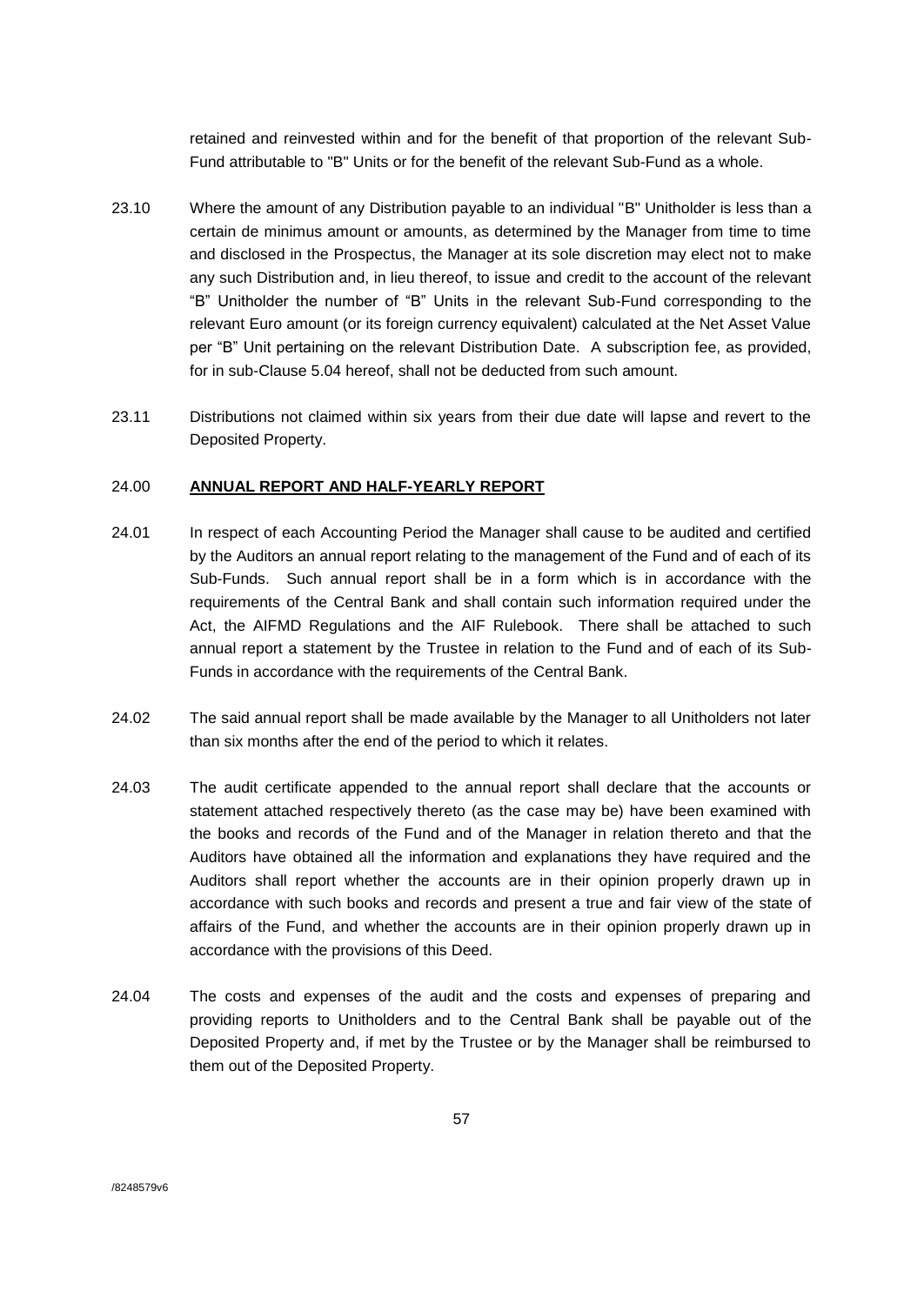- 24.05 The Manager shall prepare an un-audited half-yearly report for the six months immediately succeeding the Accounting Date by reference to which the last annual report of the Fund and of each of its Sub-Funds was prepared. Such half-yearly report shall be in a form approved by the Central Bank and shall contain such information required under the Act.
- 24.06 The said half-yearly report shall be made available by the Manager to all Unitholders not later than two months from the end of the period to which it relates.
- 24.07 The Manager shall provide the Central Bank with any monthly or other reports it may require.

# 25.00 **DUTIES, LIABILITIES, INDEMNITIES, RIGHTS AND POWERS OF TRUSTEE**

## 25.01 **General**

The Trustee shall be responsible for providing the Depositary Services and for performing such other duties as are imposed on it pursuant to this Deed and by the AIFMD Legislation and the requirements of the Central Bank Requirements. The Trustee will perform the Custody Services and Oversight Services in respect of the Investments of the Fund in the manner more particularly described in Schedule F to this Deed and as set out herein.

- 25.02 During the continuance of its appointment, the Trustee shall:
	- (a) at all times act honestly, fairly, professionally, independently and in the best interests of the Fund and the Unitholders of the Fund in its provision of Depositary Services and other duties as are imposed on it under this Deed;
	- (b) not carry out activities with regard to the Fund or the Manager on behalf of the Fund that may create conflict of interests between the Fund, the Unitholders, the Manager and itself unless the Trustee has functionally and hierarchically separated the performance of its depositary tasks from its other potentially conflicting tasks and the potential conflicts of interest are properly identified, managed, monitored and disclosed to the Unitholders;
	- (c) ensure that the sale, issue, conversion, repurchase, redemption, and cancellation of Units effected by or on behalf of the Fund, are carried out in accordance with the AIFMD Legislation, the Central Bank's Requirements and in accordance with this Deed.
	- (d) ensure that the value of Units is calculated in accordance with the AIFMD Legislation, the Central Bank's Requirements, this Deed and the Valuation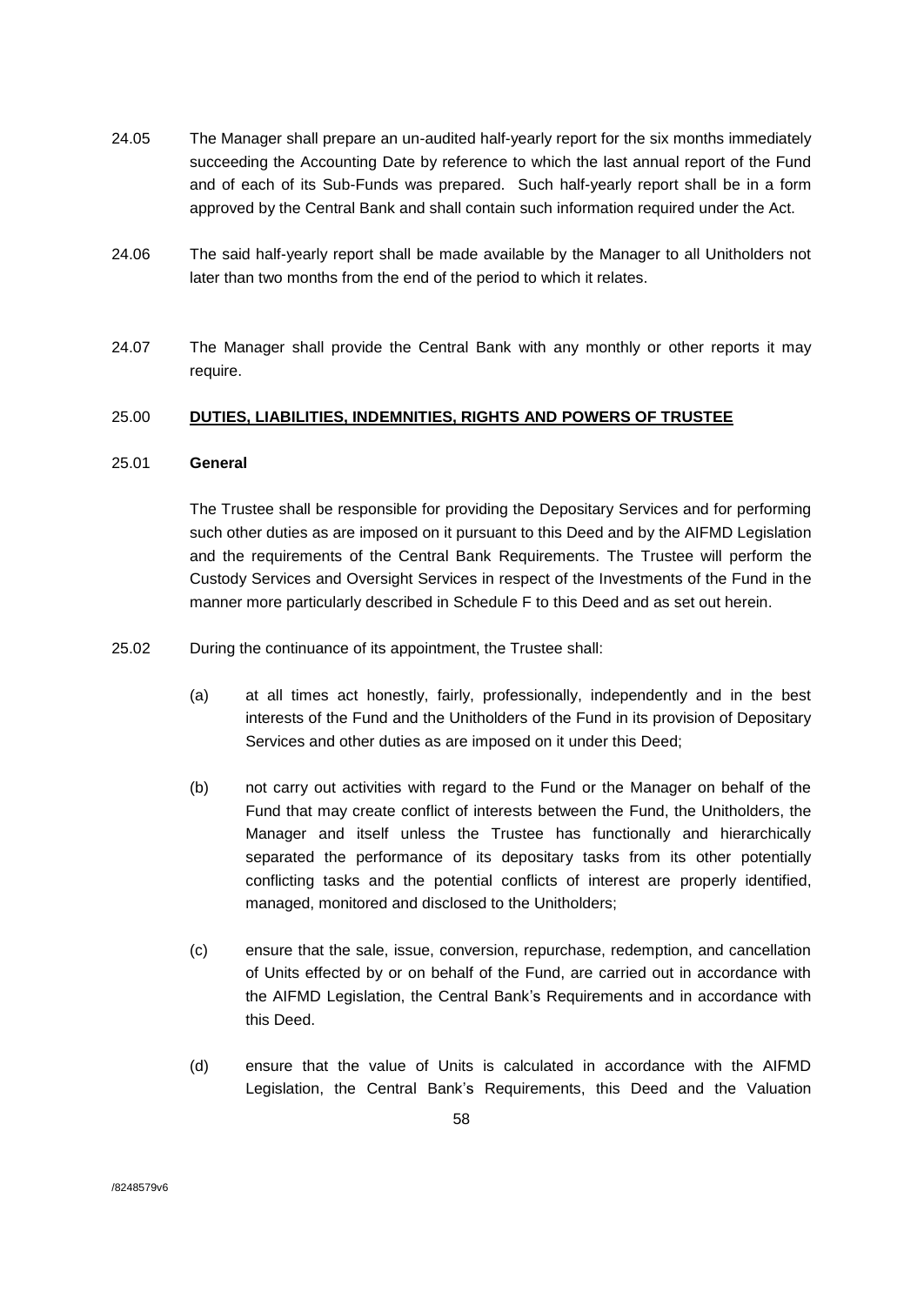Procedures.

- (e) carry out the Proper Instructions of the Manager and, where applicable, the relevant Delegate Investment Manager provided such instructions are Proper Instructions and do not conflict with this Deed, the AIFMD Legislation or the requirements of the Central Bank.
- (f) carry out the instructions of the Manager unless they conflict with the Act or;
- (g) ensure that in transactions involving the Deposited Property any consideration payable in respect of any transaction involving the Deposited Property is remitted to the relevant Sub-Fund within the usual time limits (i.e. the time limits which accord with acceptable market practice in the context of the particular transaction and, where transactions do not take place on a regulated market, within the usual time limits assessed having regard to the conditions attached to the transactions).
- (h) ensure that income is applied in accordance with this Deed, the AIFMD Legislation and the Central Bank Requirements;
- (i) notify the Central Bank promptly of any material breach of the AIFMD Legislation and the Central Bank Requirements or provisions of the Prospectus;
- (j) where any Sub-Fund of the Fund invests more than 50% of the net assets in another collective investment scheme, inform the Central Bank in writing where so required by the Central Bank that:
	- (i) the Manager has procedures in place to ensure that the underlying collective investment scheme meets the Central Bank Requirements; and
	- (ii) the Trustee will regularly review the operation of these procedures to ensure that the underlying collective investment scheme continues to meet the Central Bank's Requirements.
- (k) not permit performance fees to be paid by or on behalf of the Fund unless the calculation of the fee has been verified by the Trustee or a competent person authorised by the Manager and approved for the purpose by the Trustee;
- (l) be satisfied that, in respect of any proposed subscriptions or redemptions on an inspecie basis, the terms of the exchange are not such as are likely to result in any material prejudice to the Unitholders.
- 25.03 The Trustee shall enquire into the conduct of the Manager in relation to the Fund in each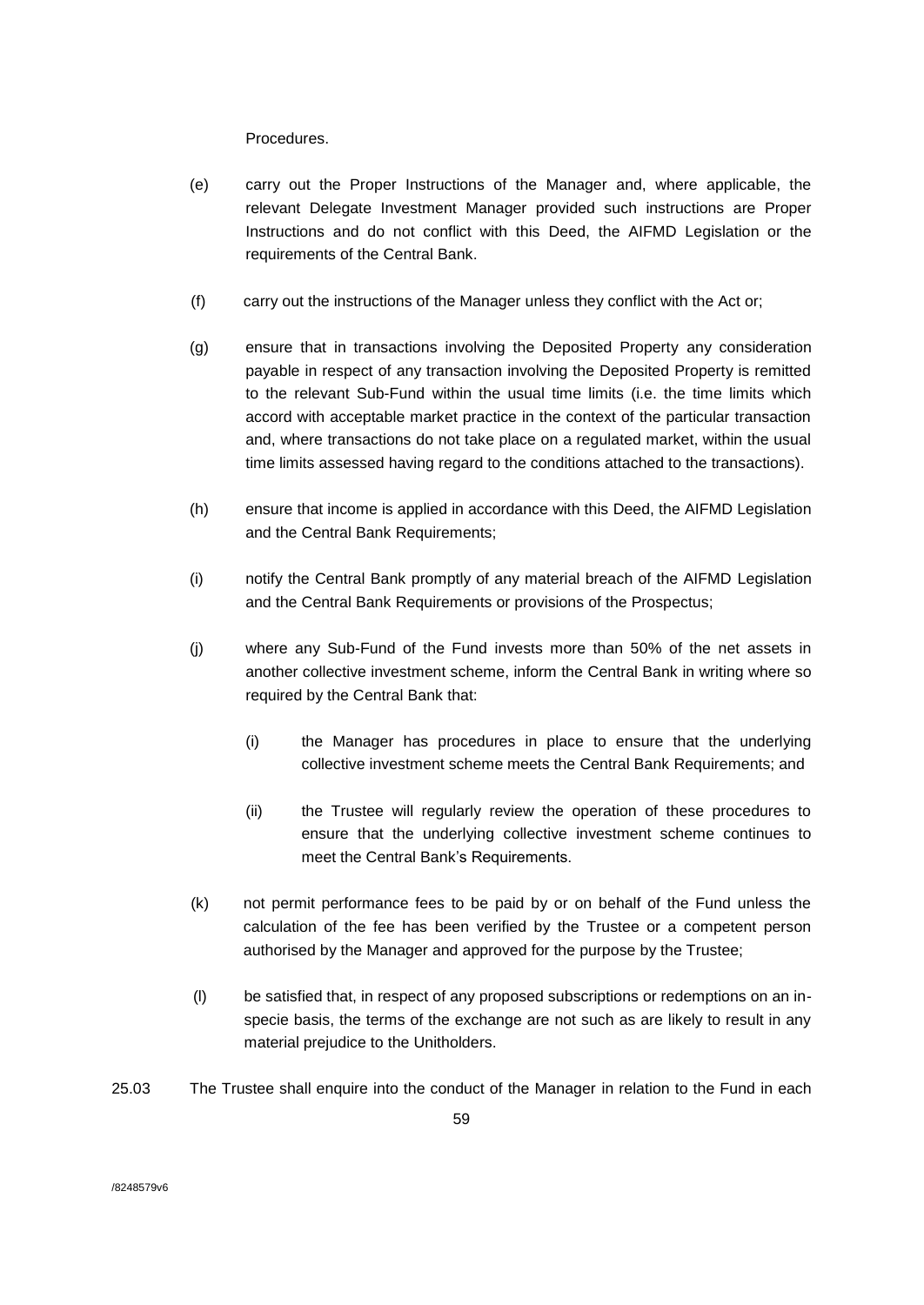annual accounting period and report thereon to the Unitholders. The Trustee's report shall be delivered to the Manager in good time to enable the Manager to include a copy of the report in the Fund's audited annual report. The Trustee's report shall state whether in the Trustee's opinion the Fund has been managed in that period:

- (a) in accordance with the limitations imposed on the investment and borrowing powers of the Fund by the Prospectus, the Trust Deed and the Central Bank Requirements; and
- (b) otherwise in accordance with the provisions of the Trust Deed and the AIFMD Legislation.

If the Manager has not complied with sub-Clauses 25.03(a) or 25.03(b) above, the Trustee shall state why this is the case and outline the steps which the Trustee has taken to rectify the situation.

- 25.04 For the avoidance of doubt, the duties of the Trustee set forth in the AIFMD Legislation (save for those set out in Regulation 22(8) of the AIFMD Regulations) and in sub-Clauses 25.03 and 25.04 above may not be delegated and these must be carried out in Ireland.
- 25.05 Without prejudice to any other provisions of this Deed, the Trustee shall provide to the Manager at least the information specified in Part 2 of Schedule B in accordance with the procedures set out in Part 3 of Schedule B.

### 25.06 **Cash Flow Monitoring**

For the continuance of its appointment hereunder the Trustee in its capacity as depositary of the Fund:

- (a) shall perform the Cash Flow Monitoring Services and shall in particular ensure that all payments made by or on behalf of Unitholders upon the subscription of Units have been received and that all cash of the relevant Sub-Fund has been booked in cash accounts opened (i) in the name of the Trustee acting on behalf of the relevant Sub-Fund at an Eligible Bank (ii) in the name of the Manager at an Eligible Bank or (iii) in the name of the relevant Sub-Fund at an Eligible Bank, PROVIDED THAT such account is subject only to drawings, instructions or orders by the Trustee;
- (b) shall ensure that no cash of the Trustee or the relevant Eligible Bank shall be booked on any cash account opened pursuant to sub-Clause 25.04(a) above and, in connection with its provision of Cash Flow Monitoring Services, the Trustee shall implement effective and proper procedures to reconcile cash flow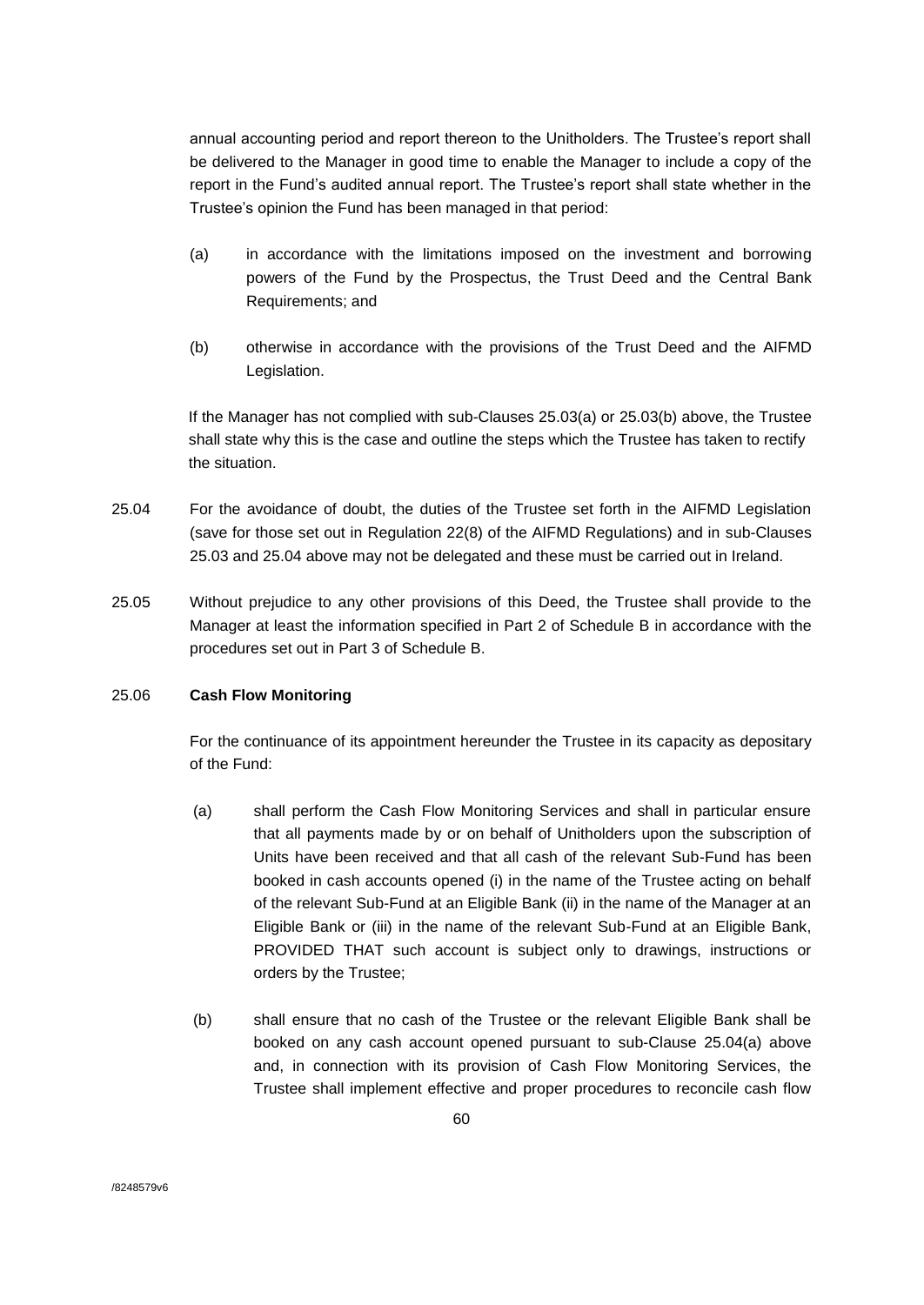movements when such cash flow movements occur;

### 25.07 **Custody Investments**

The Trustee, as depositary of the Fund and each Sub-Fund:

- (a) shall receive and hold:
	- (i) all Custody Investments that can be physically delivered and registered in a Financial Instruments account opened in the Trustee's books; and
	- (ii) for that purpose, the Trustee shall ensure that all those Custody Investments that can be registered in a financial instruments account opened in the Trustee's books are registered in the Trustee's books within segregated accounts in accordance with the principles set out in Article 16 of Directive 2006/73/EC, opened in the name of Fund, so that they can be clearly identified as belonging to the Fund in accordance with applicable law at all times,

in each case so as to be segregated from the proprietary assets of the Trustee and any Sub-Custodian appointed by it pursuant to Clause 26.00;

- (b) shall ensure that the Custody Investments shall not be used to discharge directly or indirectly liabilities or claims against any other undertaking or entity and shall not be available for any such purpose;
- (c) shall ensure that, in the case of Custody Investments held by a nominee or Sub-Custodian of the Trustee or a Securities System, those Custody Investments shall be evidenced by a credit to the relevant Sub-Fund's account in the books of the Trustee;
- (d) shall ensure that Custody Investments in registered form are registered in the name of the relevant Sub-Fund (where registration in the Sub-Fund's name is standard market practice and Custody Investments cannot be assigned, transferred, exchanged or delivered without the prior approval of the Trustee) or in the name of the Trustee or of the Trustee's nominee or Sub-Custodian, or Sub-Custodian's nominee or Securities Systems;

### 25.08 **Other Investments**

The Trustee, in its capacity as depositary of the Fund and of each Sub-Fund, shall verify the relevant Sub-Fund's ownership of any Other Investments and shall maintain, and keep up-to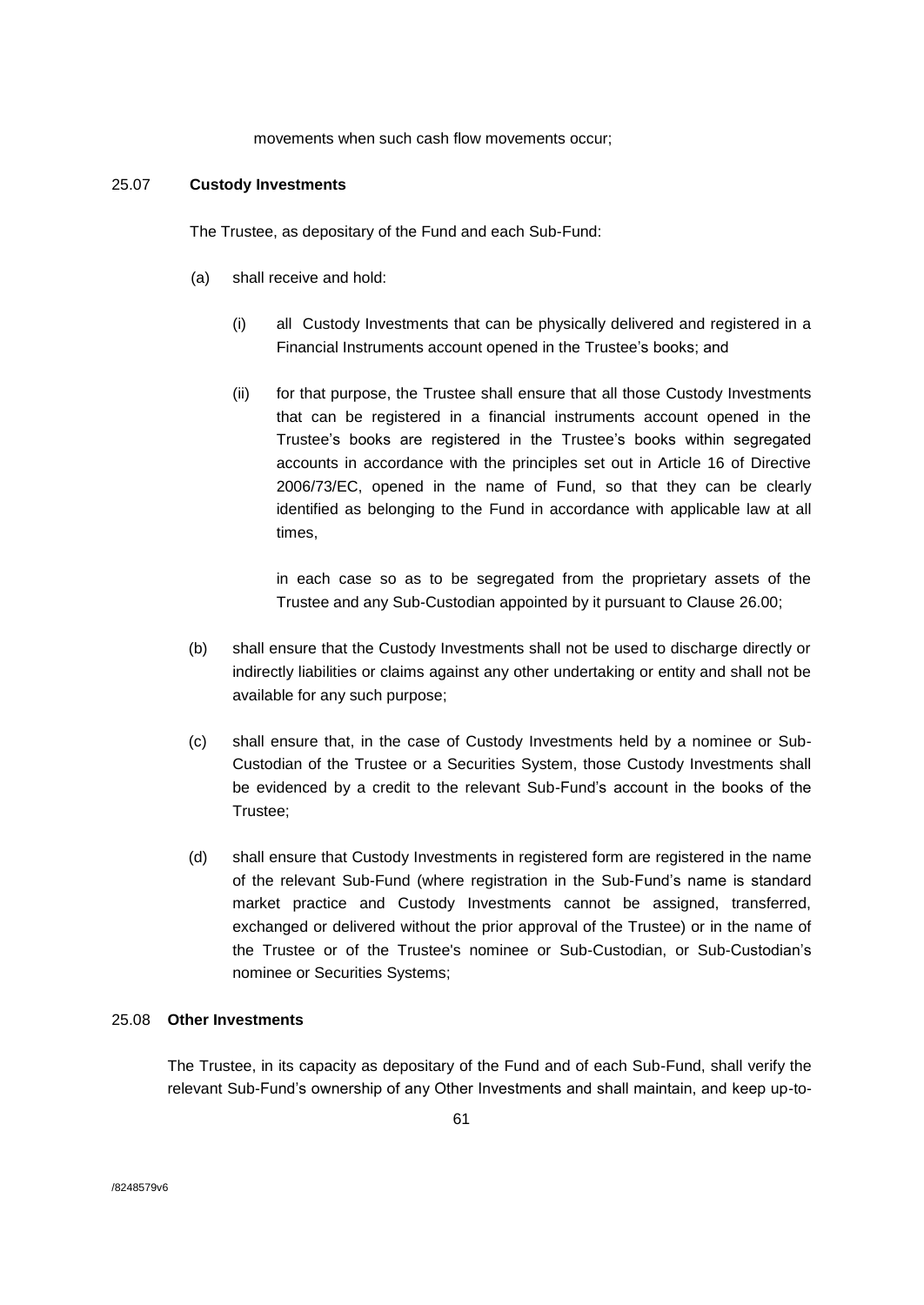date, a record of those Other Investments for which it is satisfied form part of the Deposited Property of that Sub-Fund. The assessment of the relevant Sub-Fund's ownership shall be based on information or documents provided by the Manager and, where available, on external evidence.

## 25.09 **Uninvested Monies**

Subject to sub-Clause 25.07(a) above, the Trustee shall hold for the account of the relevant Sub-Fund, pay out or deal with all uninvested monies of the relevant Sub-Fund on behalf of the such Sub-Fund in such manner as may from time to time be stipulated by Proper Instructions.

# 25.10 **Release, Transfer, Exchange and Deliver**

The Trustee, in its capacity as depositary of the Fund and of each Sub-Fund, shall upon receipt of Proper Instructions, release, transfer, exchange or deliver or authorise the release, transfer, exchange or delivery of Custody Investments forming part of the Deposited Property and held by the Trustee only in the following cases:

- (i) in connection with the sale of such Custody Investments in accordance with prevailing market practice; or
- (ii) in the case of a sale effected through a Securities System, in accordance with the Act or customary practice thereof; or
- (iii) upon conversion of such Custody Investments for any reason other than sale into other securities, assets or cash; or
- (iv) for delivery as collateral in respect of any derivatives contract entered into by the Manager on behalf of a Sub-Fund, PROVIDED THAT the Trustee shall not be responsible pursuant to this Deed for such Custody Investments transferred or delivered to any third party for such purpose where such transfer or delivery is effected on a full title transfer basis and that the value of Custody Investments so delivered is the appropriate amount required by any third party pursuant to the terms on which such contract is entered into by the Manager to secure the relevant Sub-Fund's obligations thereunder and PROVIDED THAT any such transfer and delivery is in accordance with the requirements of the Central Bank; or
- (v) to lenders or their agents or otherwise establish segregated accounts as collateral for borrowings effected by the Manager on behalf of a Sub-Fund but only against receipt of the borrowed amounts; or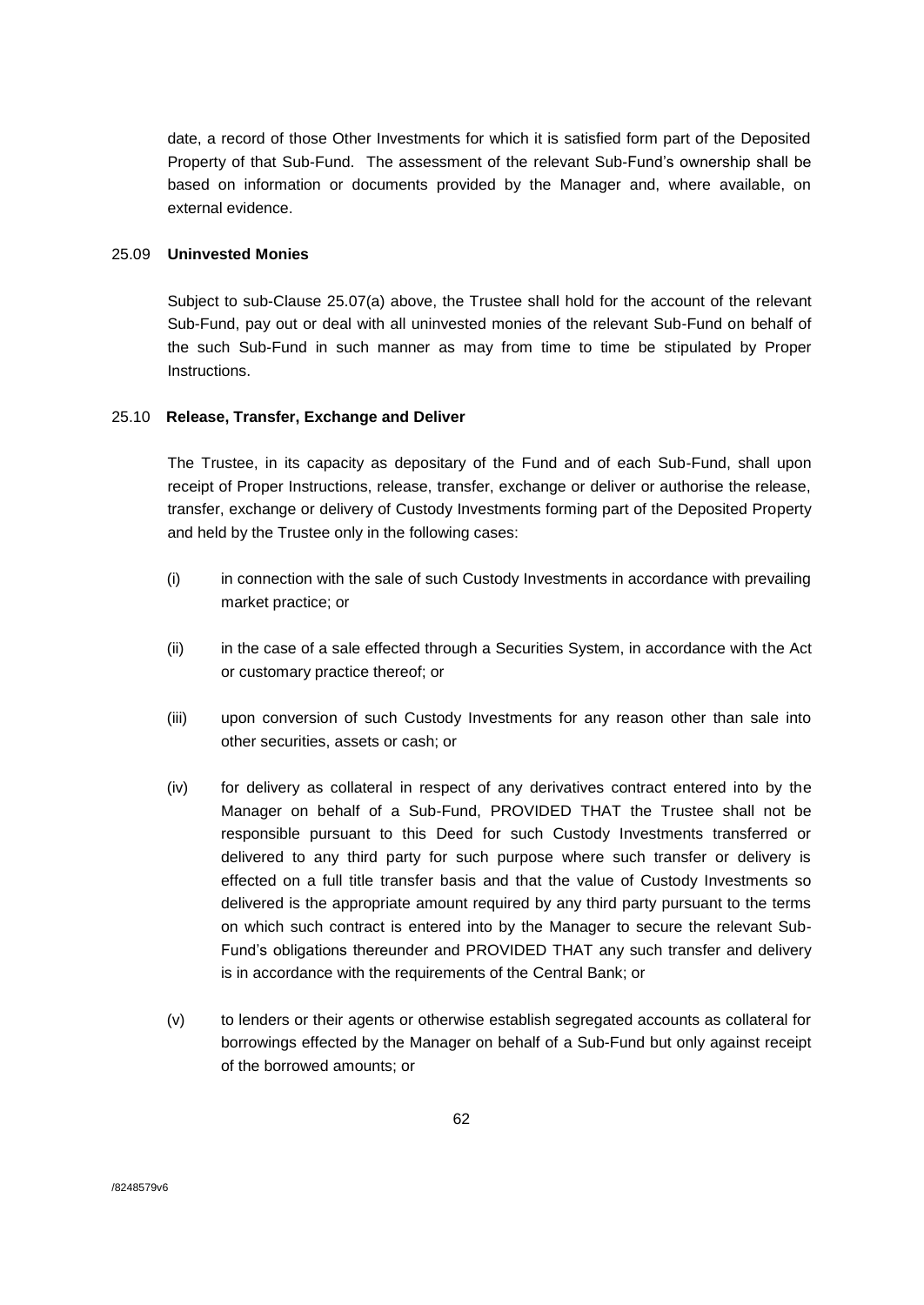- (vi) for the purpose of exercising any Rights with respect to such Custody Investments; or
- (viii) upon receipt of payment in connection with any repurchase agreement or in connection with stock lending transactions entered into for the account of a Sub-Fund; or
- (viii) upon the resignation or removal of the Trustee pursuant to Clause 38 of this Deed to the succeeding trustee (if any) or as directed by the party responsible for the disbursement of assets of the Fund or any Sub-Fund in the event of the winding up of the Fund or any Sub-Fund; or
- (ix) for payment of interest and payment of principal on all borrowings as permitted by the Deed and the Prospectus; or
- (x) in connection with any prime brokerage arrangements entered into by the Manager from time to time.
- (xi) for any other purpose permitted under this Deed where the Proper Instructions specify the Custody Investments to be delivered, set forth the purpose for which such delivery is to be made and name the person or persons to whom the delivery of such securities or instruments should be made.
- (xii) The Trustee will from time to time provide information to the Manager or its delegate via Atlas™ bulletins available through Northern Trust Passport™ relating to the markets where the Fund may invest. The Manager is responsible for any decision taken by it or on its behalf by the Delegate Investment Managers to invest in a particular market or markets.

# 25.11 **Payment of Cash**

- (a) The Trustee in its capacity as depositary of the Fund and of each Sub-Fund, shall, upon receipt of Proper Instructions, and in so far as funds held by it on behalf of the Fund are available for the purpose, pay or cause to be paid out the cash in its custody hereunder only in the following circumstances:
	- (i) upon purchase for the account of the relevant Sub-Fund of Custody Investments and only against delivery of such Custody Investments PROVIDED THAT, in the case of Custody Investments in respect of which payment is required to be made prior to allotment, or in order to comply with prevailing market practice with respect to settlement procedures, payment may be made prior to delivery of the Custody Investments. Subject and without prejudice to sub-Clause 25.02 the Trustee shall not be liable for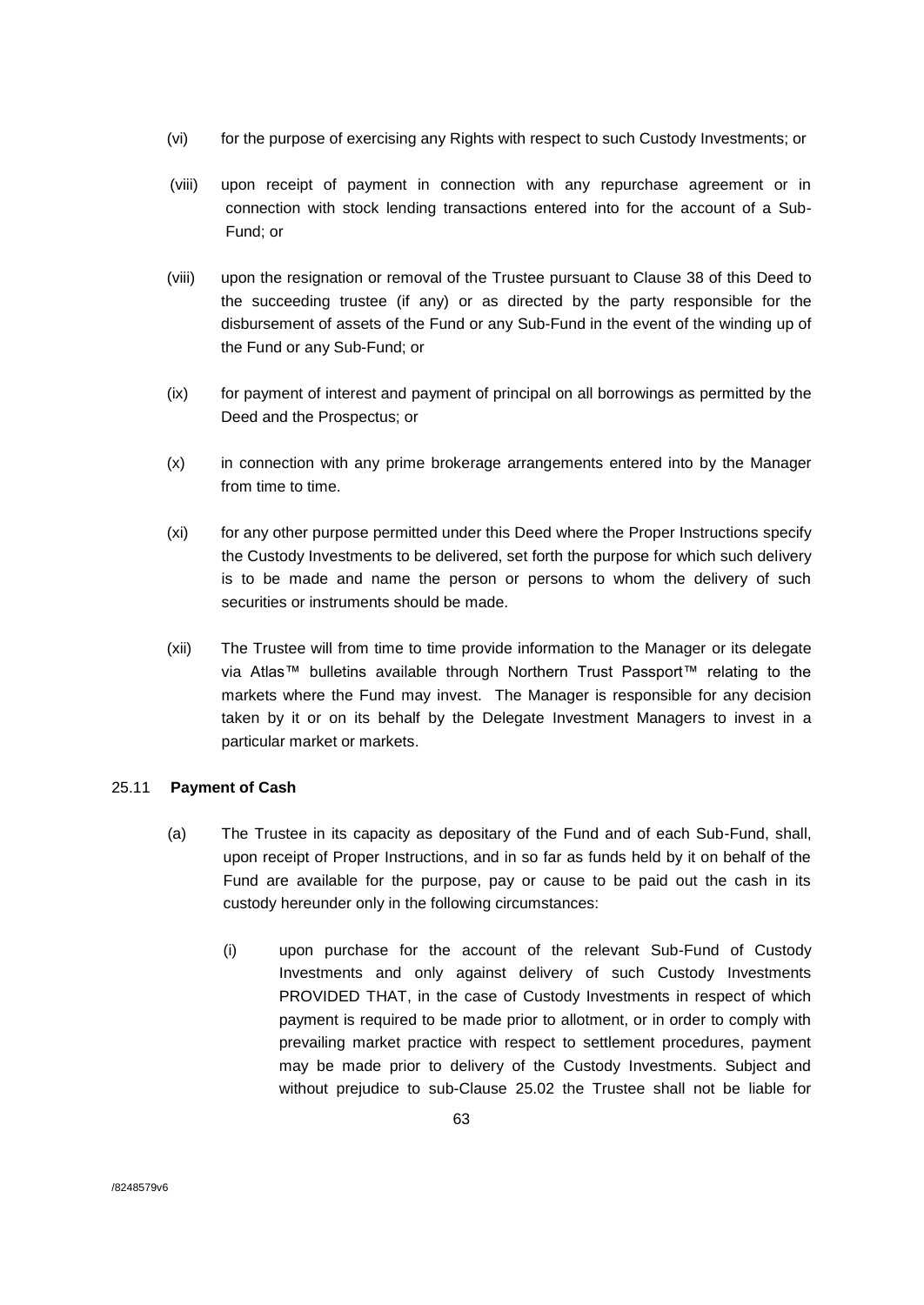losses arising out of effecting delivery or payment against an expectation of receipt, save where such delivery or payment was contrary to market practice; or

- (ii) upon purchase for the account of the relevant Sub-Fund of Other Investments, subject and without prejudice to sub-Clause 25.02 hereof. The Trustee shall not be liable for losses arising out of or effecting free payment against an expectation of receipt by the relevant Sub-Fund of Other Investments in circumstances where such settlement procedures are in accordance with prevailing market practice; or
- (iii) in connection with the subscription for, release, conversion, exchange, tender or surrender of Custody Investments as set forth above; or
- (iv) in the case of a purchase effected through a Securities System, upon receipt of advice from the Securities System that such Custody Investments have been transferred to the account of the Trustee or its authorised agent with the Securities System; or
- (v) as margin deposits in respect of options, futures or other financial derivatives contracts entered into by the Manager on behalf of a Sub-Fund, PROVIDED THAT the Trustee and its authorised agents shall be under no responsibility for cash transferred or delivered to any third party for such purpose; or
- (vi) for the payment of any management fees, performance fees or any other disbursements owed by a Sub-Fund in connection with the management of that Sub-Fund; or
- (vii) for the making of any disbursements for the account of a Sub-Fund or the payment of any expense or liability of any Sub-Fund; or
- (viii) for deposit to the account of a Sub-Fund with such Eligible Bank or in connection with making time deposits in such banks or other financial institutions and in such amounts as shall be notified to the Trustee by Proper Instructions PROVIDED THAT any amounts so held by such Eligible Bank shall represent a debt due by such Eligible Bank to the relevant Sub-Fund and the Trustee will not be responsible for any loss suffered by the Sub-Fund as a result of the default of such Eligible Bank; or
- (ix) for payments in connection with any stock lending transactions or repurchase agreements entered into for the account of a Sub-Fund; or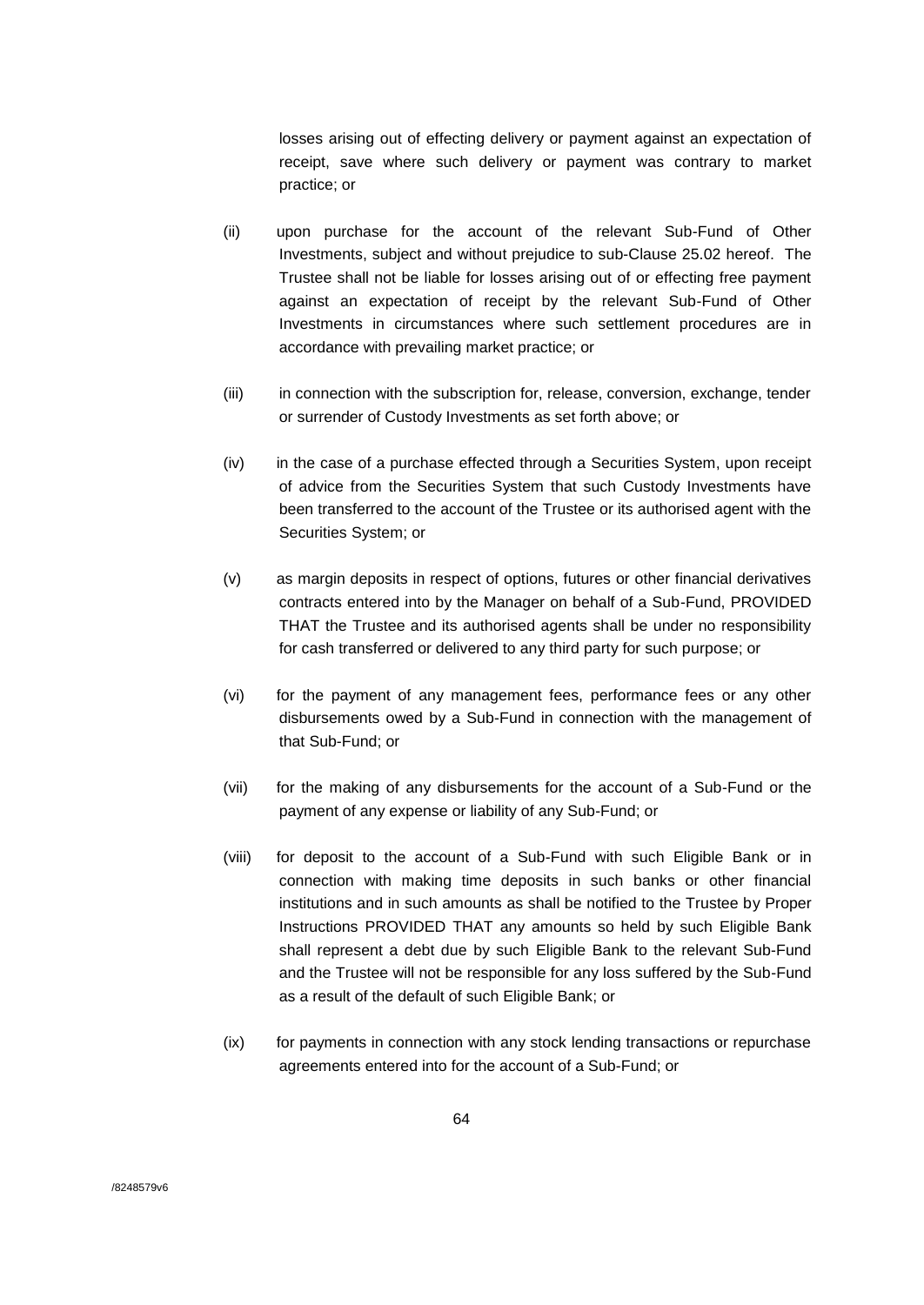- (x) upon the resignation or removal of the Trustee pursuant to Clause 38 of this Deed to the succeeding trustee (if any) or as directed by the party responsible for the disbursement of assets of the Fund or any Sub-Fund in the event of the winding up of the Fund or any Sub-Fund; or
- (xi) in connection with any prime brokerage arrangements entered into by the Manager on behalf of a Sub-Fund from time to time.

## 25.12 **Income**

The Trustee, in its capacity as depositary of the Fund and of each Sub-Fund, shall collect, receive and transfer as directed by Proper Instructions to such account held in the name of the relevant Sub-Fund or in the name of the Trustee on behalf of the relevant Sub-Fund, and in the absence of Proper Instructions as determined by the Trustee in its absolute discretion, all income and other payments of whatever kind accruing to the account of the relevant Sub-Fund in respect of the Investments and, at the request of the Manager in respect of Custody Investments, the Trustee shall execute or procure the execution of appropriate ownership and other certificates and affidavits in connection with the collection of such income, setting forth if required in any such certificates or affidavits the name of the relevant Sub-Fund as beneficial owner of such Custody Investments and, subject to Clause 26, do or instruct its agent to do all other things reasonably necessary or proper in connection with the collection, receipt and deposit of such income, including the presentation for payment of all coupons and other items as appropriate, the presentation for payment of all Custody Investments which may be called, redeemed, withdrawn or otherwise become payable and endorsing for collection in the name of the relevant Sub-Fund cheques, drafts or other negotiable or transferable instruments;

### 25.13 **Payment of Repurchase Monies**

The Trustee in its capacity as depositary of the Fund and of each Sub-Fund, shall on receipt from the Manager or its delegate of a statement of repurchase of Units specifying the number of Units to be repurchased, the relevant repurchase price(s), the total amount payable and the currency or currencies in which the relevant payments are to be made, pay the amount due in the relevant currency (on behalf of the relevant Sub-Fund) to the persons entitled thereto at the direction of the Administrator or to the Administrator to pay to those persons entitled thereto out of the monies held in the name of and on behalf of the relevant Sub-Fund PROVIDED THAT the Trustee shall then be holding sufficient cash for the account of such Sub-Fund;

#### 25.14 **Books and Records**

The Trustee, in its capacity as depositary of the Fund and of each Sub-Fund, shall keep or cause to be kept such books, records and statements as may be reasonably necessary to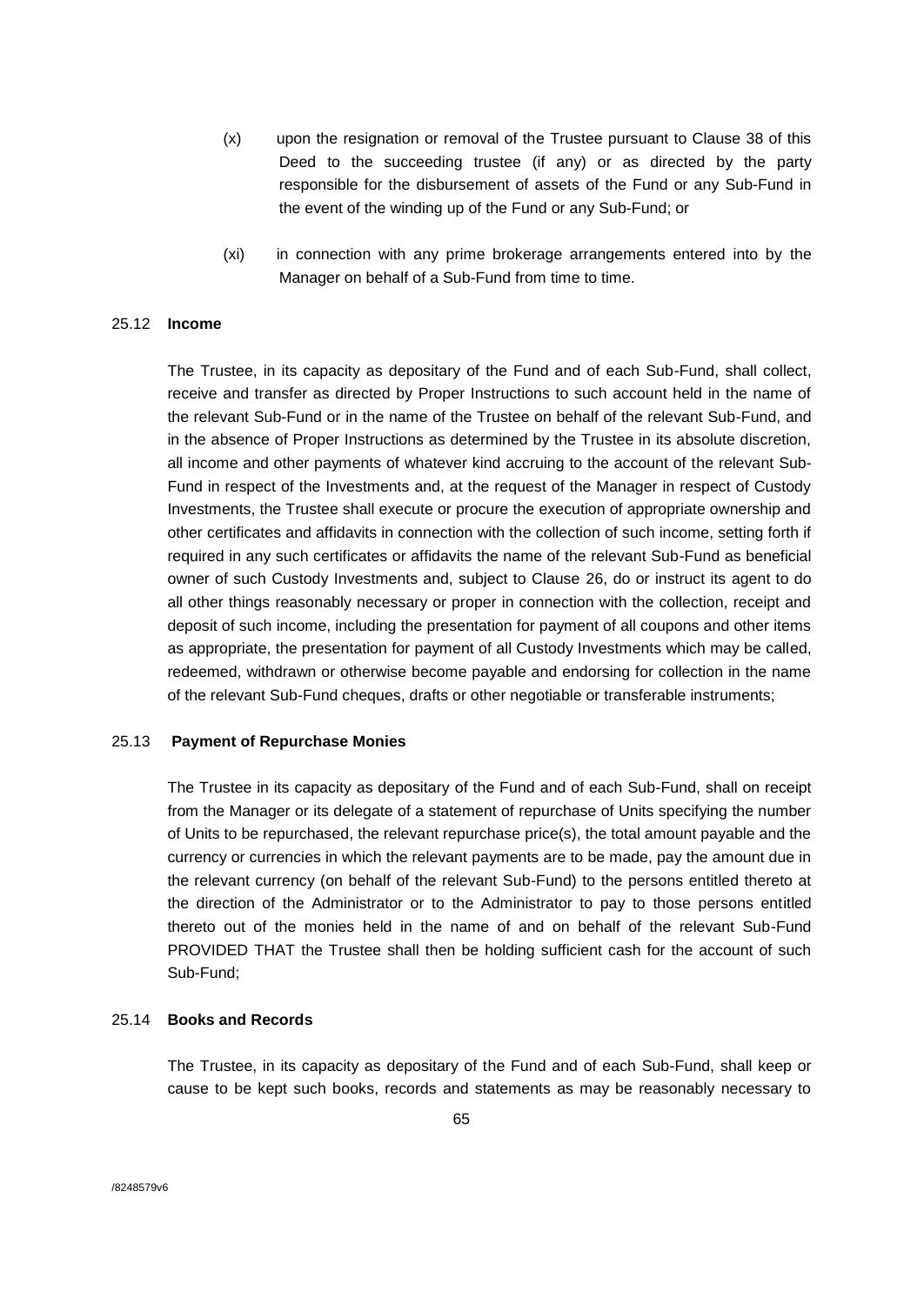give a complete record of all the cash, Custody Investments and documents held and transactions carried out by it on behalf of each Sub-Fund and a record of Other Investments held by or on behalf of the Sub-Fund, and otherwise keep such records as are necessary otherwise to enable it to comply with the AIFMD Legislation to the extent applicable to the Sub-Fund and to demonstrate that such compliance has been achieved. The Trustee shall permit the Manager or the Administrator or the Auditors to inspect such books, records and statements at all reasonable times. The Trustee shall respond in a timely manner to all reasonable queries and requests from the Auditors in respect of the cash and Custody Investments in connection with the preparation of the Fund's annual accounts.

### 25.15 **Rights**

The Trustee shall on receipt of any prior notice or documentation relating to any of the Investments and Rights relating thereto forthwith forward the same to the Manager or, in the case of Custody Investments, deal with the same in accordance with Proper Instructions given by the Manager from time to time.

### 25.16 **Banking Facilities**

The Trustee may, on receipt of Proper Instructions, procure the provision of banking facilities or procure an Affiliate to act as banker and provide banking facilities (including foreign exchange transactions both at spot and on a forward basis as required) for the Fund.

### 25.17 **Tax Charges and Reliefs**

The Trustee shall, if so instructed by Proper Instructions, pay or claim any tax charges or reliefs as the Trustee has been advised by the Manager in advance in writing are payable or available to be claimed on behalf of a Sub-Fund, PROVIDED THAT, in the case of any payment so required, the Trustee shall then be holding sufficient cash for the account of the Sub-Fund.

#### 25.18 **Fungible**

Custody Investments held pursuant to this Deed may be treated as fungible with all other securities of the same type and issue so that the Trustee on behalf of the relevant Sub-Fund shall have no right to any specific Custody Investments but will instead be entitled to an amount of Custody Investments that is equivalent to the amount of such Custody Investments credited to the relevant Sub-Fund's account with the Trustee, and the Trustee's obligation with respect to such Sub-Fund will be limited to effecting such entitlement.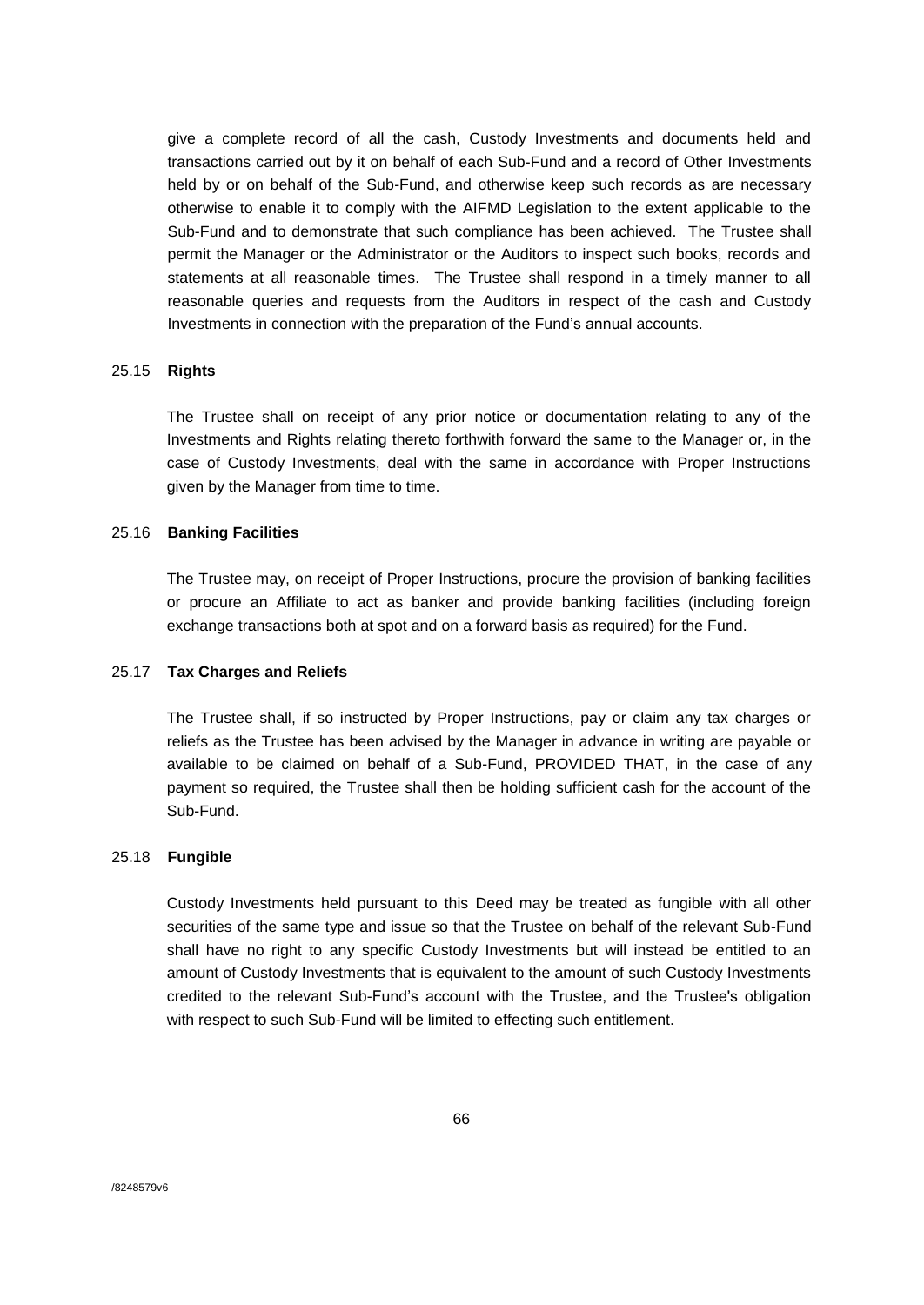# 25.19 **Deliveries and Payments permitted without express instructions**

The Trustee may without seeking Proper Instructions but subject to Proper Instructions to the contrary:-

- (a) release, surrender or exchange Custody Investments in temporary form or interim receipts for Investments in definitive form;
- (b) endorse for collection, on behalf of a Sub-Fund, cheques, drafts and other negotiable instruments;
- (c) in general, attend to all non-discretionary details in connection with the sale, exchange, substitution, purchase, transfer and other dealings with Custody Investments, except as directed by the Manager;
- (d) make payments to itself or others for all reasonable expenses of handling Investments or otherwise relating to its duties under this Deed including but not limited to payments in respect of transaction charges, brokerage fees, local taxes and commissions, PROVIDED THAT all such payments shall be accounted for to the Sub-Fund; and
- (e) execute or instruct the appropriate Sub-Custodian to execute on behalf of the relevant Sub-Fund such ownership and other certificates as may be required to obtain payment or exercise any Rights in respect of any Custody Investments and accept and open all mail directed to the Manager in the care of the Trustee or such Sub-Custodian and arrange for the prompt onward submission of such mail to the Manager.

## 25.20 **Refusal to Act**

In performing his duties hereunder, the Trustee may be entitled to refuse to effect any investment, realisation or other transaction of whatsoever nature on behalf of the Fund if in the reasonable opinion of the Trustee:

- (a) such investment, realisation or other transaction would contravene the investment policies or restrictions adopted by the Manager on behalf of a Sub-Fund for the time being, the Deed or the Prospectus or would be unlawful; or
- (b) liabilities to be incurred in the course of such investment, realisation or other transaction may not be adequately covered by the cash and Custody Investments of the relevant Sub-Fund held for the time being by the Trustee on its behalf; or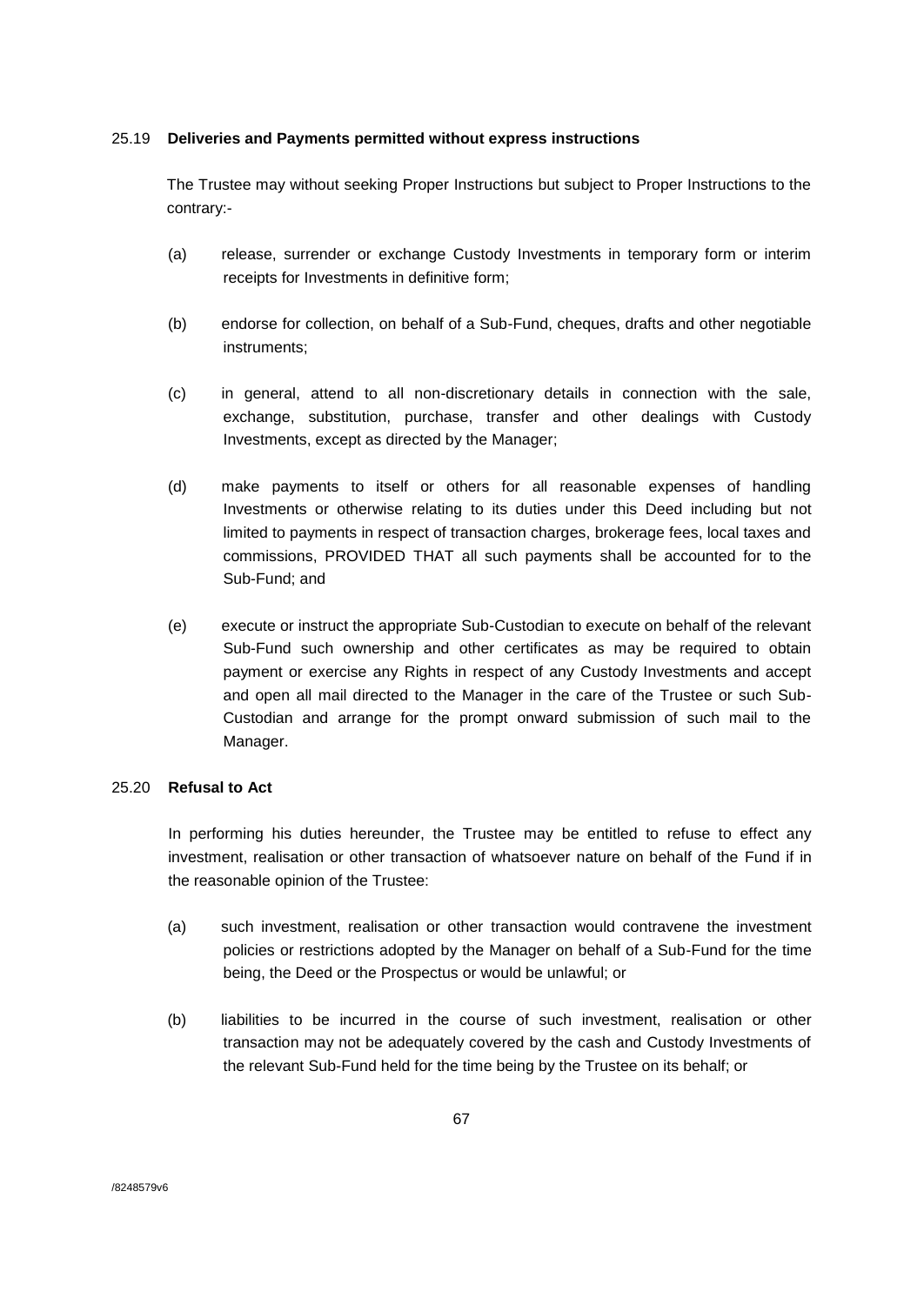- (c) personal liability may be incurred by the Trustee pursuant to such investment, realisation or other transaction; or
- (d) Proper Instructions given to effect such transaction either (i) are inadequate, (ii) are unclear, (iii) do not make fully apparent the intention of the Manager, or (iv) are not communicated to the Trustee prior to any dealing deadlines agreed between the parties from time to time.

PROVIDED THAT the Trustee will notify the Manager as soon as reasonably practicable of a refusal to effect any transaction pursuant to this Clause and the reasons therefor.

The Trustee shall forthwith notify the Manager of any of the foregoing transactions.

# 25.21 **Acquisition or Disposal of Investments**

Forthwith after each acquisition or disposal of Investments for the account of a Sub-Fund, the Manager shall cause the Trustee to be given Proper Instructions for the transmission of funds or the receipt or delivery of the documents of title to or evidencing ownership of the assets in question specifying such information as may be agreed between the Manager and the Trustee from time to time. Such Proper Instructions as aforesaid shall be given without delay and in the event of a delay or the Trustee having to obtain clarification or unclear or incomplete Proper Instructions the Trustee, shall subject to sub-Clause 27.02, not be liable for any consequence arising therefrom PROVIDED THAT the Trustee shall as soon as practicable seek such clarification upon it becoming aware that such Proper Instructions were inadequate for the purposes for which they were intended.

- 25.22 Where the Trustee has been instructed by the Manager or its delegate to effect an acquisition of shares or units in an underlying collective investment scheme for the account of a Sub-Fund, such transaction will be carried out by the Trustee subject to the terms of sub-Clause 27.10 below.
- 25.23 The Manager may, in its discretion, engage the Trustee or an Affiliate to execute foreign exchange transactions for the account of a Sub-Fund. The Manager hereby acknowledges and accepts that when the Trustee or its Affiliate is so engaged, it may be dealing as principal with the Fund, or acting as agent for the counterparty as well as for the Fund, and that the Trustee or an Affiliate may be remunerated, or make profits from those activities. When the Trustee or an Affiliate acts as agent it may levy charges for such service as set forth in its operating guidelines and instructions. When the Trustee or an Affiliate acts as principal it may provide such service at rates established in its discretion having regard to rates available in the foreign exchange market on the applicable global trading day. The Trustee or an Affiliate is authorised to enter into master netting agreements with respect to any such foreign exchange transactions upon such terms and conditions as are deemed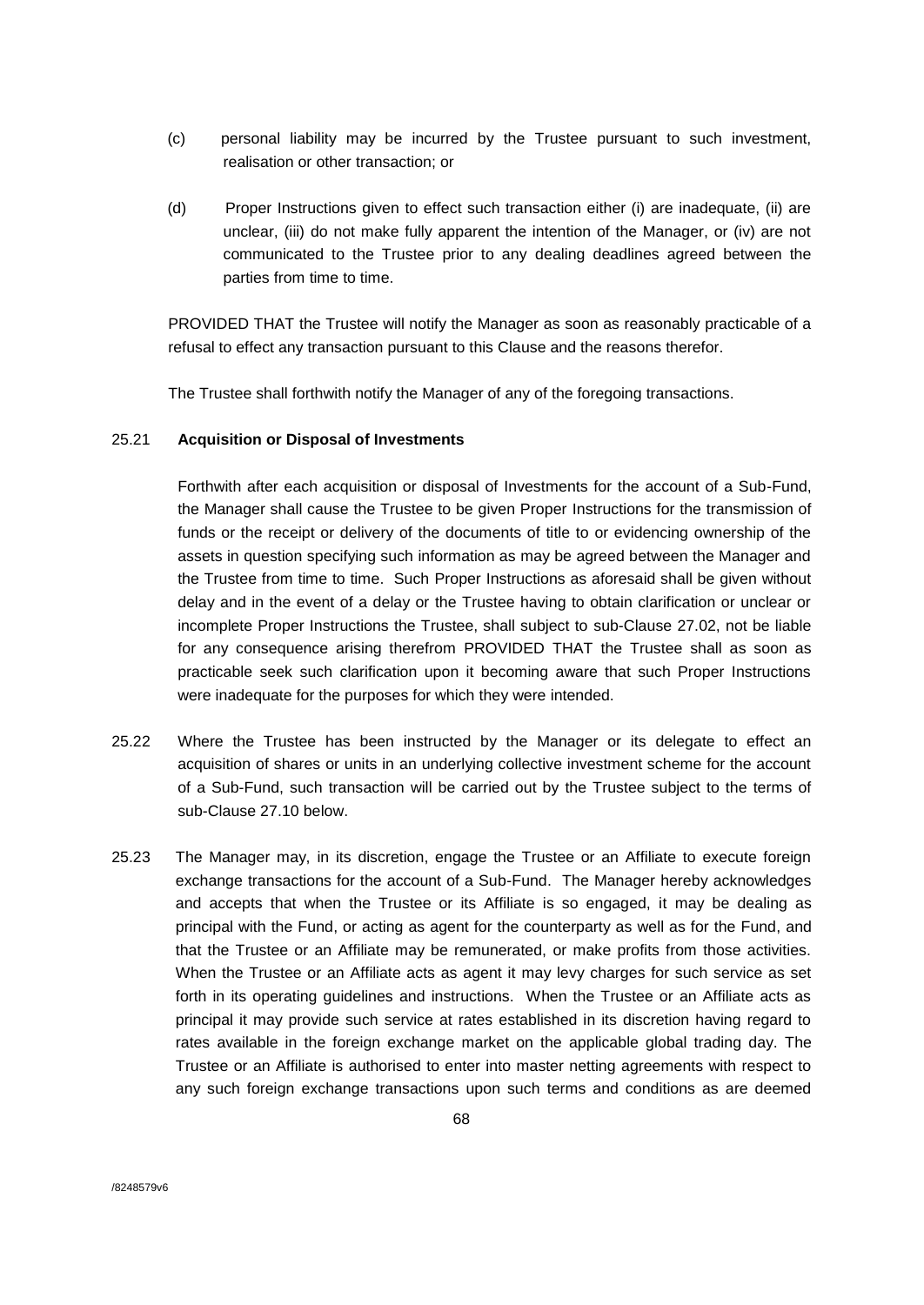acceptable by the Trustee or such Affiliate. In the event that the Trustee or its Affiliate determines that the Investments of the Funds are insufficient to provide adequate coverage in connection with any outstanding foreign exchange transactions on behalf of the Fund, the Trustee hereby agrees that upon written notice from the Trustee or such Affiliate, it shall deliver to the Trustee or its Affiliate immediately available funds or other assets in such amounts as the Trustee deems acceptable and necessary to provide such coverage. Any transaction carried out pursuant to this Clause shall be subject to the provisions of sub-Clause 27.02 of this Agreement.

# 25.24 **Compliance with Regulations**

In performing its duties hereunder, the Trustee shall observe and comply with the AIFMD Legislation and any requirements or conditions imposed on the Trustee by the Central Bank relating to the Fund and, in particular, relating to the Oversight Services of the Trustee.

# 25.25 **Escalation Procedures**

The Trustee has established and implemented Escalation Procedures in respect of:

- (a) actual or suspected breaches of investment restrictions, leverage limits and applicable laws and regulations and this Deed or other issues, anomalies or potential irregularities detected by the Trustee in its performance of Asset Verification Services and Oversight Services; and
- (b) such other matters as are required by the AIFMD Legislation.
- 25.26 Where the Trustee has notified the Manager in writing that remedial action is required pursuant to the Escalation Procedures, the Manager shall take such remedial action as may be required in accordance with the requirements set out in Schedule D.

## 25.27 **Anti-Money Laundering**

Each party acknowledges and agrees that responsibility for its compliance with anti-money laundering and counter terrorist financing requirements under applicable law and regulation will at all times remain with that party and that each party will carry out the tasks and responsibilities hereunder pursuant to its own anti-money laundering and terrorist financing policy.

### 25.28 **Right of Re-use**

Neither the Trustee nor any Sub-Custodian appointed by it has any right of re-use in respect of the Custody Investments without the prior consent of the Manager.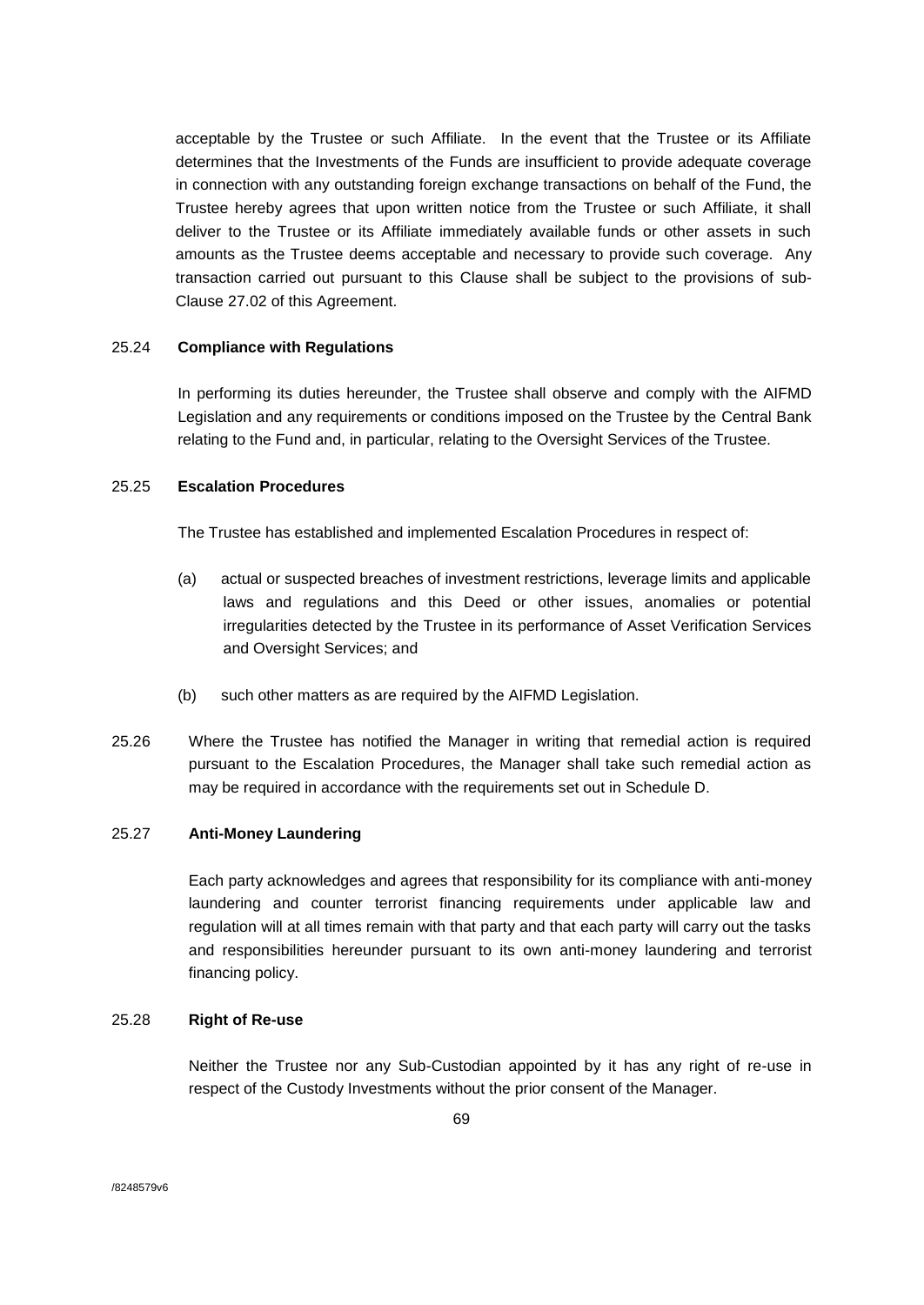## 25.29 **Exercise of Rights**

For the avoidance of doubt, the Trustee shall be entitled to exercise at any time all the rights and powers conferred upon it as depositary of the Fund by the AIFMD Legislation and by this Deed.

The Trustee shall make available to the Central Bank on request all information which it has obtained while performing its duties hereunder and that may be necessary for the Central Bank.

# 25.30 **Corporate Action and Proxies**

Save where restrictions may be imposed by law, local market regulations or the issuer of the relevant Custody Investments, the Trustee will use all reasonable means to notify the Manager or the Delegate Investment Manager (as appropriate) of any Rights communicated to the Trustee or its Sub-Custodian which may be derived from the Investments. In the absence of Proper Instructions from the Manager or the Delegate Investment Manager (as appropriate), the Trustee or such Sub-Custodian will take no action.

- 25.31 The Trustee shall not be required to make payment in respect of any Rights or otherwise except out of assets held by the Trustee for the account of the relevant Sub-Fund.
- 25.32 If any fractional entitlement arises in relation to any Custody Investment held by the Trustee for the account of a Sub-Fund, the Trustee shall sell such fraction unless otherwise directed pursuant to Proper Instructions.
- 25.33 In respect of Custody Investments held in any country for which the Trustee provides a proxy voting service, the Trustee or such Sub-Custodian shall forward any proxies to the Manager or the Delegate Investment Manager (as appropriate) or any other party notified by the Manager or the Delegate Investment Manager (as appropriate) to the Trustee or such Sub-Custodian from time to time.
- 25.34 In respect of Investments held in any country for which the Trustee does not provide a proxy voting service, the Trustee shall not vote any proxies relating to such Custody Investments.
- 25.35 The Manager acknowledges that, in certain circumstances, the Manager or the relevant Delegate Investment Manager may be prohibited or restricted from exercising a Sub-Fund's Rights in respect of Custody Investments. Such circumstances include the following (without limitation):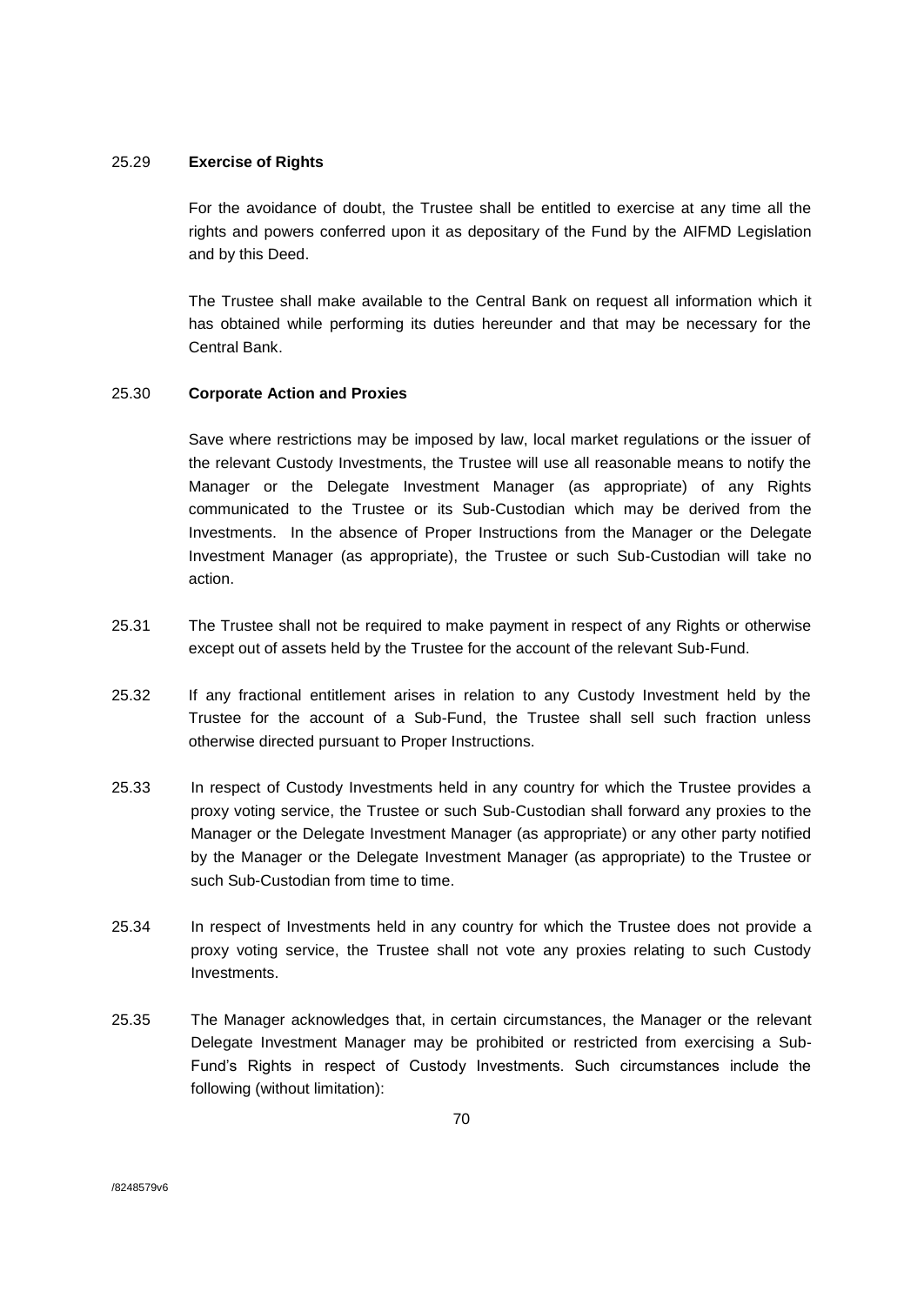- (a) where the Custody Investments are out on loan as part of any stock lending programme entered into by the Manager on behalf of such Sub-Fund (pursuant to a full transfer of title arrangement);
- (b) where title to the Custody Investments is pending registration; and
- (c) in circumstances where restrictions are imposed by law, local market regulations, or the issuer;
- 25.36 The Manager hereby agrees to and shall execute such representations, disclaimers or warranties as the Trustee, any Sub-Custodian, or issuer may reasonably require, or which may otherwise be required pursuant to any law, regulation or local market requirement in connection with any matter relating to any Right in respect of the Investments.
- 25.37 In the event the Manager or any Delegate Investment Manager instructs the Trustee via Proper Instructions to sell any rights attaching to Custody Investments, the Manager acknowledges and agrees that the Trustee's responsibility shall be limited to transmitting the Manager's or the Delegate Investment Manager's order to the relevant broker for execution and advising the Manager on a timely basis of settlement issues that may arise.

## 25.38 **Fund Order Processing Services**

The Trustee will, upon receipt of Proper Instructions, process purchases and sales of shares or units in an underlying collective investment scheme (the "**Securities**") via the technical platform provided by the Trustee or its agent. The Manager hereby appoints the Trustee as its agent for the purposes of the Trustee giving instructions to and communicating with the issuer of any Securities or any Securities System through which such Securities are held by the Trustee for the account of a Sub-Fund.

The Trustee may permit the Manager to give instructions directly to a Securities System for the purchase or sale of Securities held by the Trustee with the Settlement System for the account of a Sub-Fund. In such event, the Manager will adhere to the terms and conditions of the relevant Securities System which are freely available and accessible via the website of such Securities System.

The Manager acknowledges that in appointing the Trustee as its agent for this fund order processing service, the Manager (or its duly appointed delegates) is subject to the terms and conditions described in the "Northern Trust Passport® Online Services Terms and Conditions" available on the Trustee's web site ("**Passport Terms**"). In the event of any inconsistency between this Deed and the Passport Terms, the terms of this Deed shall prevail.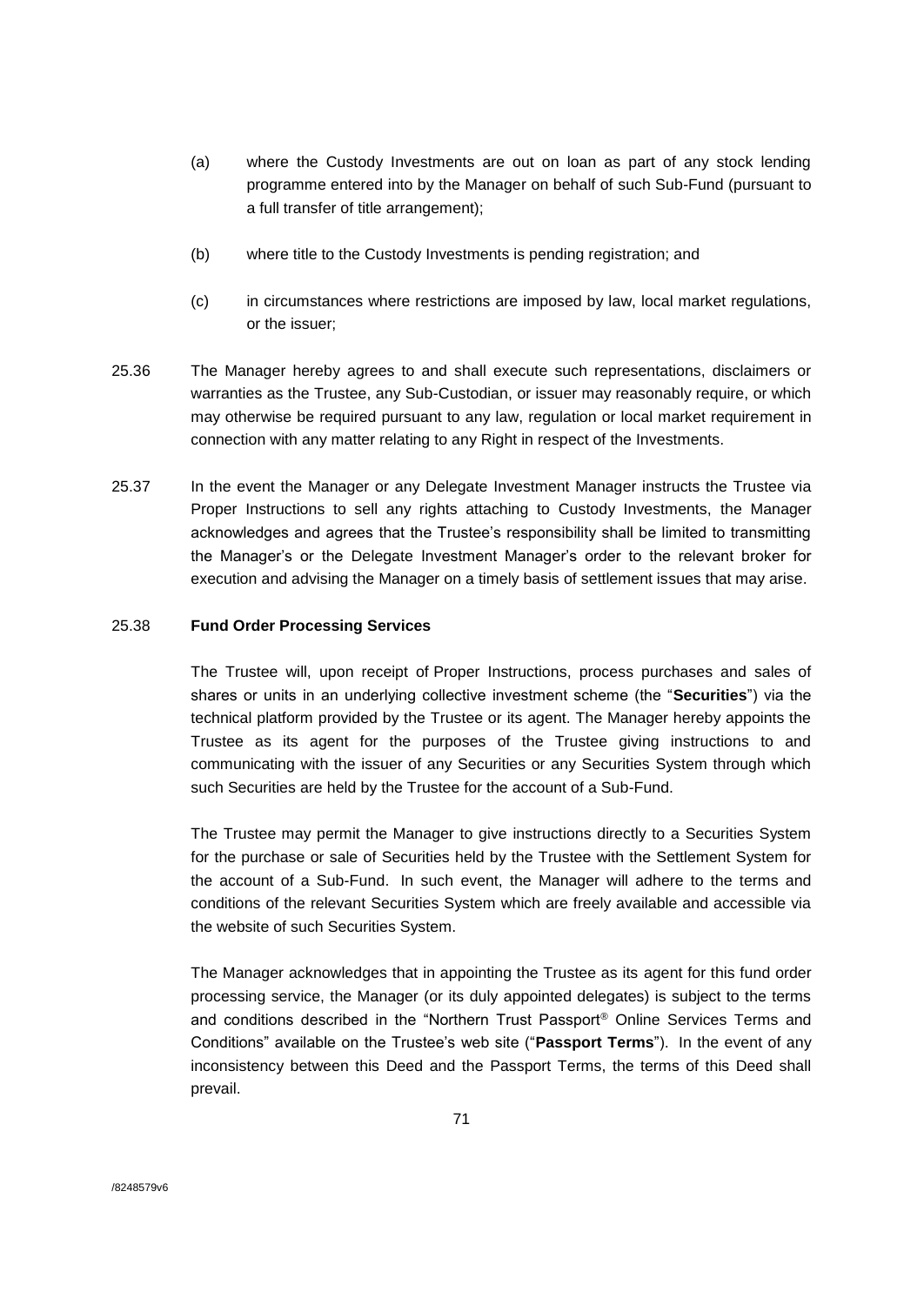Subject and without prejudice to sub-Clause 27.02, the Trustee shall not be liable to the Manager or the Fund for any loss resulting from any of the events specified in this subsection.

## 26.00 **DELEGATION**

- 26.01 The Trustee may only delegate all or part of the Custody Services or Asset Verification Services subject to the provisions of this Clause, the Delegation Criteria and the AIFMD Legislation. The Trustee may not delegate its Oversight Services.
- 26.02 The Trustee in performing its duties hereunder may hold securities through Euroclear, Clearstream or any similar clearing system and shall have full power, subject to compliance with the Delegation Criteria and this Clause 26, to delegate the whole or any part of the Custody Services or the Asset Verification Services hereunder to any person, firm or company PROVIDED THAT;
	- (a) any bank to which subscription monies are paid by the Trustee pursuant to specific Proper Instructions which are accepted as an Investment of a Sub-Fund shall not while it holds such subscription monies be a Sub-Custodian, nominee, agent or delegate of the Trustee for such purposes;
	- (b) except in the case of Custody Investments transferred on a basis other than a full title transfer, any clearing broker with which contract and/or margin or premia on options or similar monies or other Investments are deposited in respect of any currency futures contracts or any other hedging contracts shall not be a Sub-Custodian, nominee, agent or delegate of the Trustee for such purposes; and
	- (c) any Securities System through which the securities are delivered shall not be a delegation by the Trustee of its Custody Services for such purposes.
- 26.03 Subject to and in accordance with Regulation 22 of the AIFMD Regulations and the Delegation Criteria, the Trustee may use Sub-Custodians for the safekeeping of such Custody Investments PROVIDED THAT liability of the Trustee will not be affected by the fact that it has entrusted to any such Sub-Custodian some or all of such Investments in its safekeeping unless such liability is discharged in accordance with sub-Clause 27.04 of this Deed and in accordance with the AIFMD Legislation.
- 26.04 Each party shall notify the other promptly of any person to whom it intends delegating functions (or to whom functions have been sub-delegated) and, promptly upon request, provide the other with such information as it may reasonably request with respect to such delegation (including without limitation the criteria used to select such third party and the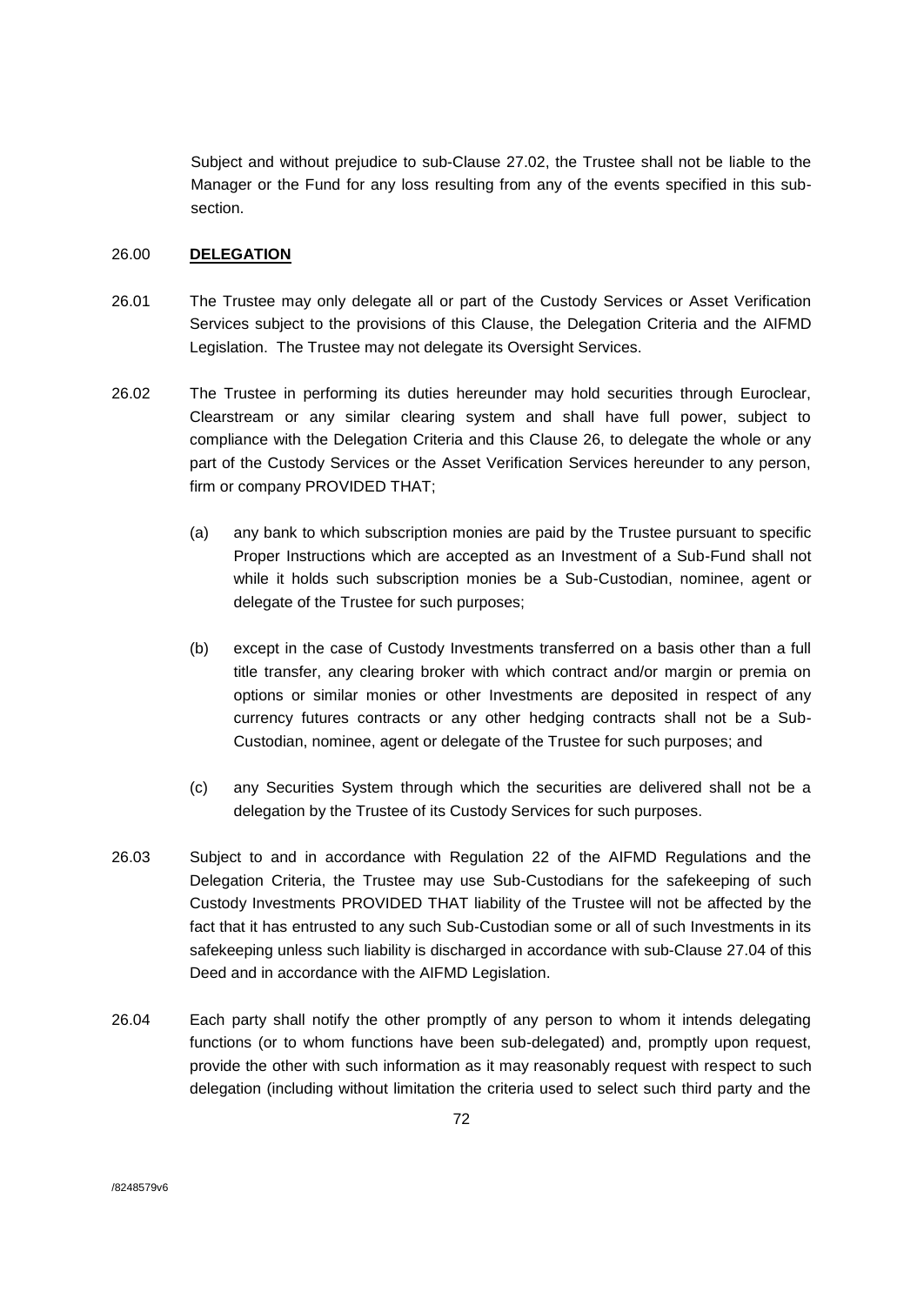steps envisaged to monitor the activities of such person). The Trustee will make available at all times the details of all of its delegates via the Atlas bulletins available on NT Passport.

- 26.05 Where the Manager requires further information about a particular market or a particular Sub-Custodian or agent appointed by the Trustee to hold assets of the Trust the Trustee shall, following a written request from the Manager detailing the information that the Manager requires, make arrangements for the Manager (or its agents) to have all necessary and reasonable access to the personnel and relevant files of the Trustee for the purpose of allowing the Manager to obtain the information it has requested. Where requested by the Manager in writing, the Trustee will request its Sub-Custodians to provide access for the Manager or its agents to the personnel and files of such Sub-Custodian, however, the Manager acknowledges that the Sub-Custodians will be under no obligation to comply with such request and the Trustee shall not be responsible for any such refusal.
- 26.06 All or part of the Custody Services and Asset Verification Services delegated under this Clause 26 may be sub-delegated by the relevant Sub-Custodian to the extent permitted by the AIFMD Legislation and the Prospectus and this Deed, PROVIDED THAT the Trustee shall require the relevant Sub-Custodian to comply with the AIFMD Legislation when subdelegating. The Manager acknowledges that the Trustee may in some circumstances have no directly enforceable rights against the ultimate delegate for example where the law of the jurisdiction in which the Sub-Custodian is located does not recognize third party rights of action.
- 26.07 To the extent that Custody Investments are required, under applicable law of a third country, to be held by a local Sub-Custodian and no local Sub-Custodians are:
	- (a) subject to effective prudential regulation, including minimum capital requirements and supervision in their jurisdiction; and
	- (b) subject to an external periodic audit to ensure that the relevant Custody Investments are in their possession. The Manager hereby instructs the Trustee to delegate to such a local Sub-Custodian and confirms in so doing that this Deed expressly allows for the Trustee to discharge its liability for loss of Custody Investments pursuant to sub-Clause 26.06. The Manager undertakes in such circumstances to inform the relevant Portfolio's Unitholders prior to investment that such delegation is required due to legal constraints under the laws of the third country and of the circumstances justifying such delegation. The Trustee will only make such delegation to the extent required by the law of the third country and only for as long as there are no local entities that satisfy the criteria specified in (a)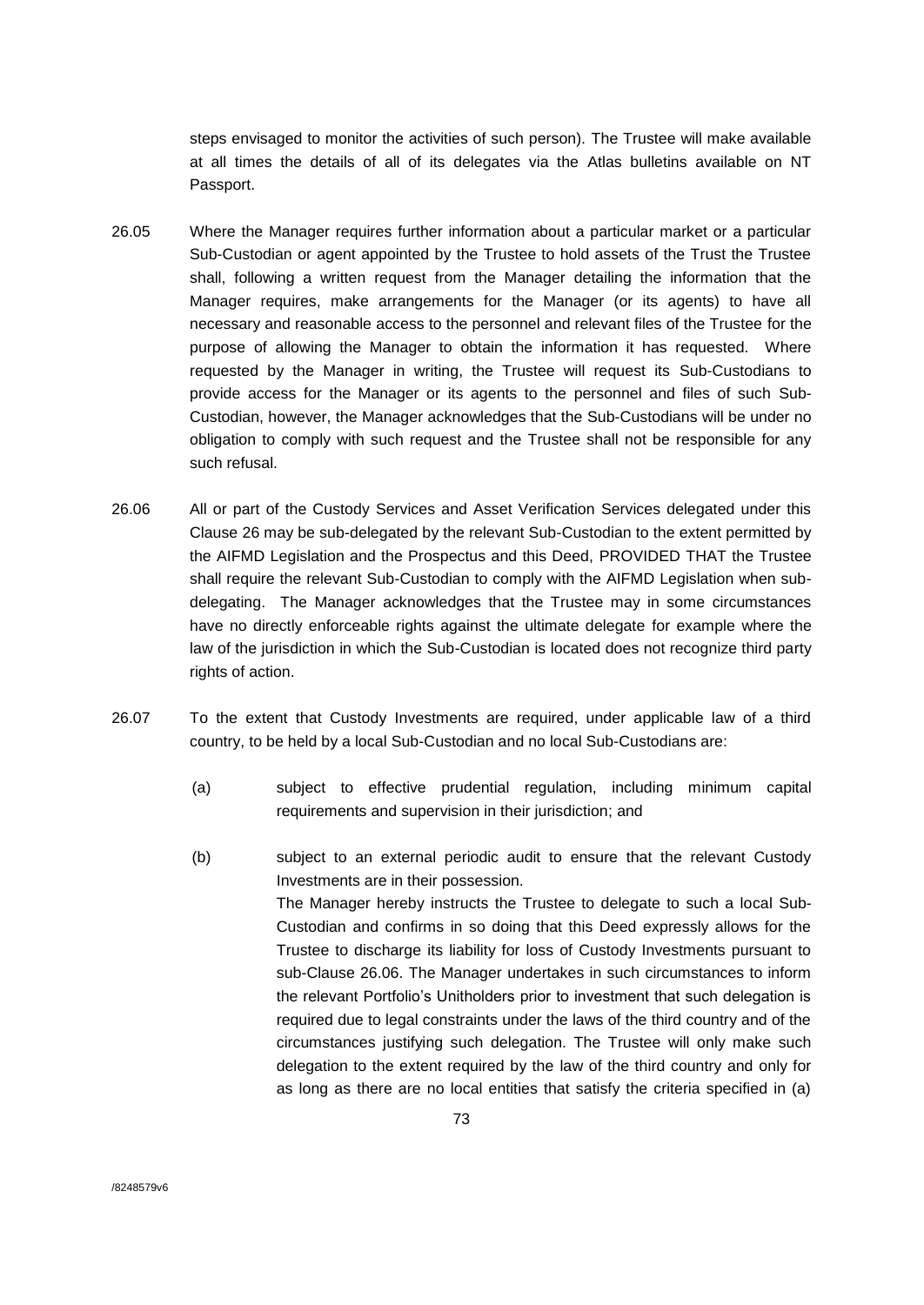and (b) above but subject to the relevant local entity satisfying all the other Delegation Criteria. In providing the said instruction, the Manager further undertakes to inform the Unitholders in advance of the discharge of liability contemplated by the relevant Discharge Agreement.

26.08 The Trustee will notify the Manager in writing promptly upon becoming aware that the segregation of assets is not, or is no longer, sufficient to ensure protection from the insolvency of a particular Sub-Custodian.

# 27.00 **LIABILITY OF THE TRUSTEE**

### **General**

- 27.01 In discharging its duties and responsibilities under this Deed, the Trustee shall exercise the level of care and skill expected of a professional depositary available for hire.
- 27.02 The Trustee shall be liable to the Manager, the Fund and the Unitholders for:
	- (i) any Loss of Custody Investments by the Trustee or a Sub-Custodian; and/or
	- (ii) any loss (other than Loss of Custody Investments) suffered by them as a result of the Trustee's negligence or intentional failure to properly fulfil the Trustee's obligations under this Deed and pursuant to its obligations under the AIFMD Legislation and the Central Bank Requirements.

In the event of a loss of a Custody Investments, the Trustee shall return financial instruments of identical type or the corresponding amount to the Fund or to the Manager on behalf of the Fund, without undue delay.

- 27.03 Subject and without prejudice to sub-Clause 27.02, the Trustee shall not be liable to the Manager or the Unitholders for any indirect, special or consequential loss arising out of or in connection with this Deed.
- 27.04 Notwithstanding sub-Clause 27.02 above, the Trustee shall not be liable for Loss of Custody Investments by a Sub-Custodian in circumstances where the Trustee can prove that:
	- (i) the Trustee has complied with the Delegation Criteria in its appointment of such Sub-Custodian; or
	- (ii) the Trustee has appointed a Sub-Custodian in accordance with sub-Clause 26.06 of this Deed;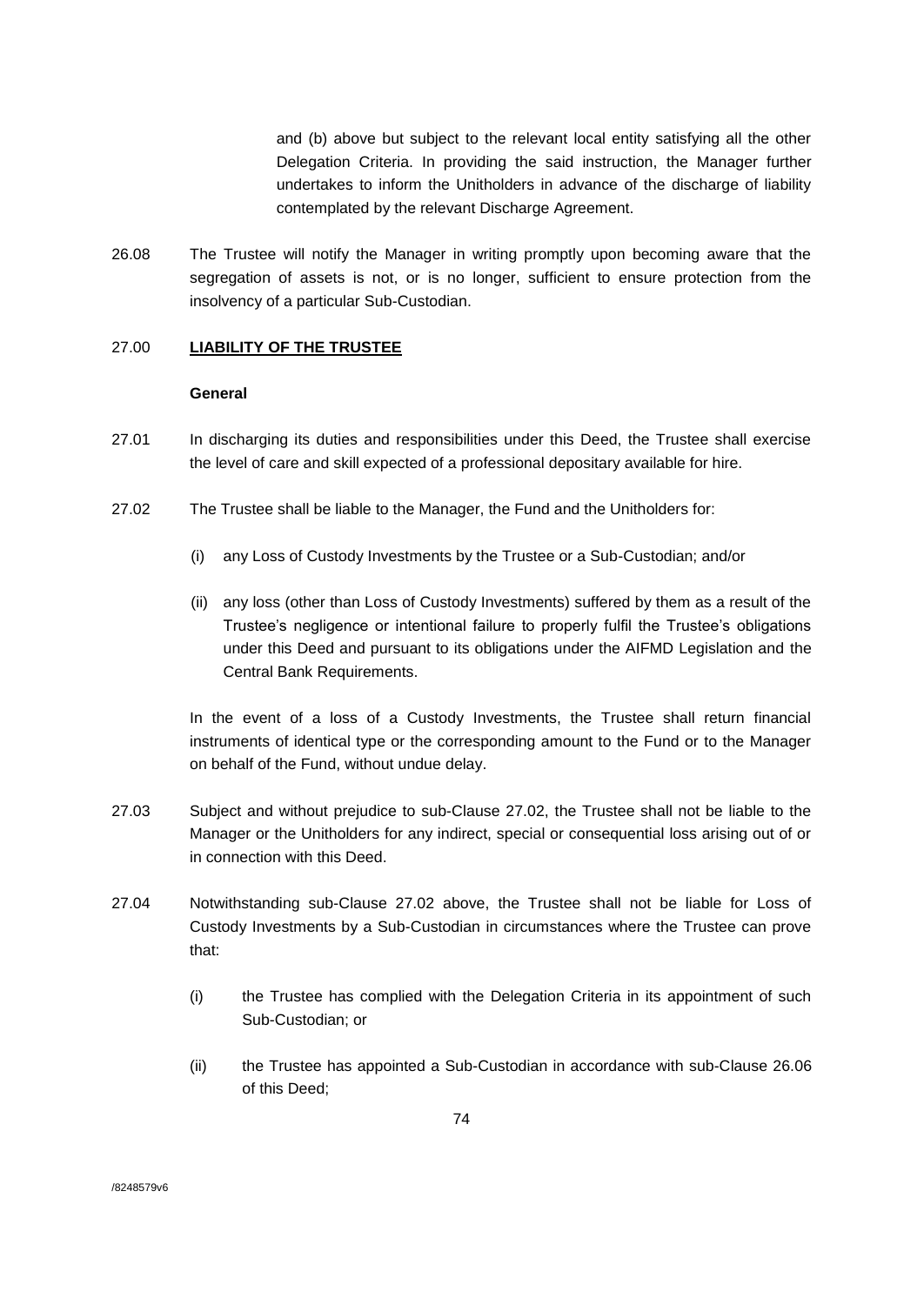and in each case where the Trustee, the Manager and the relevant Sub-Custodian have entered a written agreement (a "**Discharge Agreement**") pursuant to which:

- (i) the liability of the Trustee to the Fund or Unitholders for any Loss of Custody Investments is expressly transferred to the Sub-Custodian so that it is possible for the Manager to make a claim against the Sub-Custodian in respect of the Loss of Custody Investments or for the Trustee to make a claim on the Manager's behalf; and
- (ii) the Manager agrees to the discharge of the Trustee's liability;

In addition, in the circumstances set forth in paragraph (a) above, the Manager shall acknowledge in the Discharge Agreement the objective reason to contract such a discharge.

Save where otherwise agreed between the Trustee and the Manager, the Discharge Agreement shall not constitute the relevant Sub-Custodian Agreement between the Trustee and the relevant Sub-Custodian. Notwithstanding anything in this Deed to the contrary, any proposed discharge of liability to be effected pursuant to this sub-Clause 27.04 shall, in the context of any delegation by a Sub-Custodian hereof, be subject to and in accordance with the provisions of the AIFMD Legislation.

# 27.05 **Indemnity**

The Trustee (and each of its directors, officers and employees) shall be entitled to be indemnified and held harmless out of the assets of the relevant Sub-Fund(s) from and against any and all third party actions, proceedings, claims, costs, demands and expenses which may be brought against suffered or incurred by the Trustee other than as a result of (i) the Trustee's fraud, willful default, bad faith, recklessness or negligence or (ii) any loss for which the Trustee is liable in accordance with sub-Clause 27.02 hereof.

Any indemnity expressly given to the Trustee in this Deed shall be in addition to, and without prejudice to, any indemnity to which the Trustee may be entitled at law. The Trustee may extend the benefit of the indemnity provided for in this Clause to any Sub-Custodian, nominee, agent or Securities System appointed or used by it.

#### 27.06 **Proper Instructions**

Subject and without prejudice to sub-Clause 27.02, the Trustee shall be absolutely entitled to rely on and shall not incur any liability in respect of any act or omission in reliance upon Proper Instructions delivered in accordance with sub-Clause 27.19 or upon any document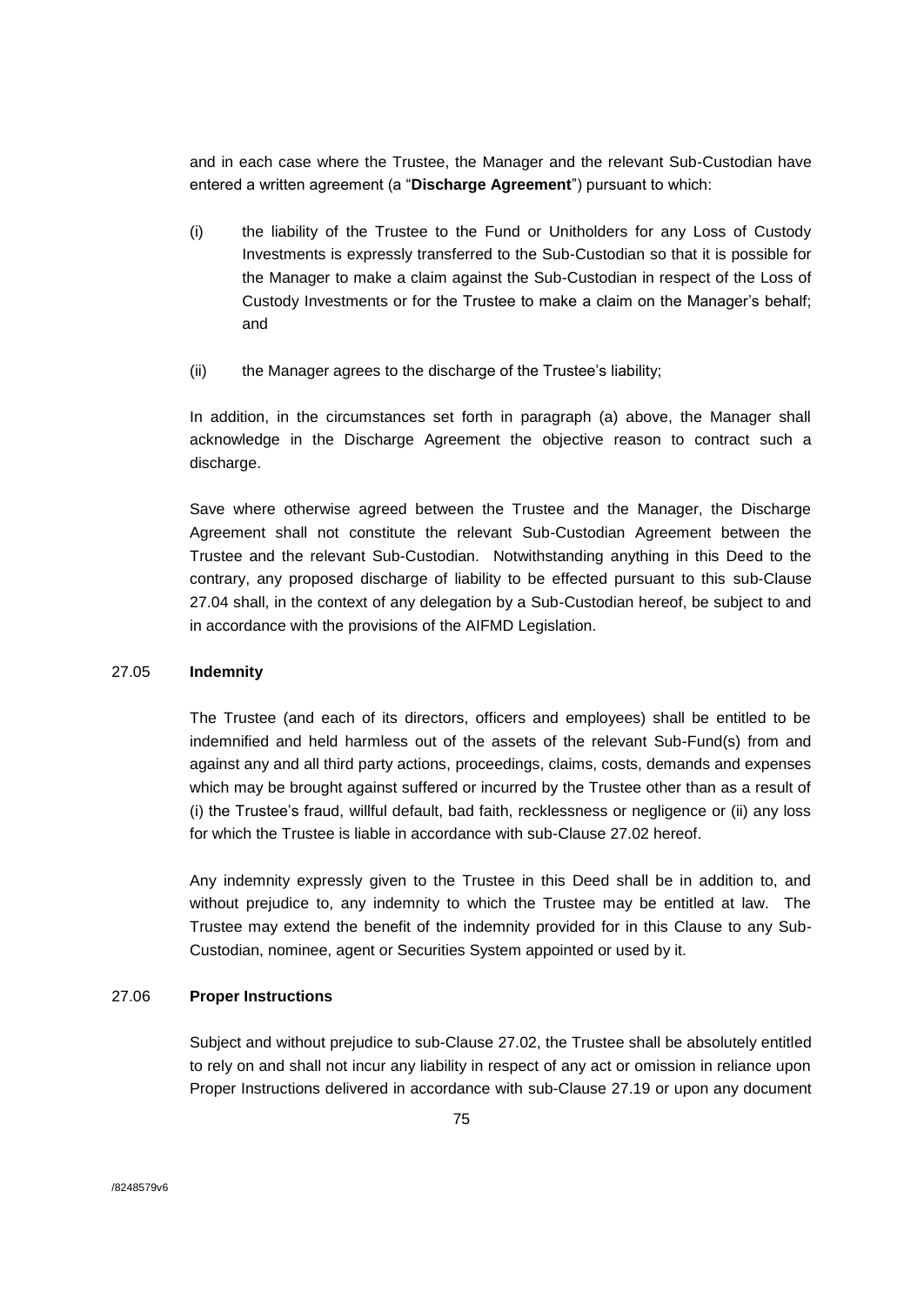or electronic communication believed in good faith by the Trustee to be genuine or, in the absence of manifest error, upon all information supplied to it by the Manager, the Administrator, or their respective agents or delegates.

### 27.07 **Litigation**

The Trustee shall not be required to take any legal action by the Manager on its behalf or otherwise, however the Trustee will provide reasonable assistance to the Manager in relation to any dispute, claim or litigation (whether threatened or actual) brought by or against the Manager. In the event that the Trustee is unwilling to institute or defend legal proceedings or take or defend any other action arising out of or in connection with the Investments, the Trustee shall take reasonable action to subrogate any rights which it would have in such cases to the Manager. The Trustee agrees to forward to the Manager, all notices, claims, summonses or writs which it receives from third parties in relation to the affairs of the Fund and no liability of any kind shall be admitted and no undertaking given nor shall any offer, promise or payment be made, or legal expenses incurred by the Trustee in relation to any such claim commons or writ without the consent of the Manager. The Manager agrees to reimburse the Trustee on a time spent basis for any properly vouched costs or expenses reasonably incurred by the Trustee in providing such assistance to the Manager.

#### 27.08 **Transfers of Cash**

The Trustee may be instructed by Proper Instructions to transfer cash to third party banks or institutions on an unsecured basis, whether on a time basis or on a current account. Where the Trustee is instructed via specific Proper Instructions to transfer cash to a third party bank or institution, it shall not be responsible for any default of such third party bank or institution. For the avoidance of doubt, margin, premia on options and similar monies or Investments deposited on behalf of the Fund as margin assets with a counterparty, futures and options exchange or other party are, where they consist of cash or of Custody Investments transferred on a full title transfer basis, not the responsibility of the Trustee. Accordingly, the relevant Sub-Fund bears the risk in such circumstances for the default of any counterparty, futures and options exchange or other party in respect of such margin, premia on options or similar monies or Investments or for sums deducted from such margin, premia on options or similar monies or Investments deposited as collateral.

#### 27.09 **Securities Systems**

The Trustee is not responsible for any loss directly or indirectly caused by the failure of a Securities System in the performance of the Securities System's obligations. For the avoidance of doubt, references in this Clause to a Securities System are not intended to include the participants in such systems.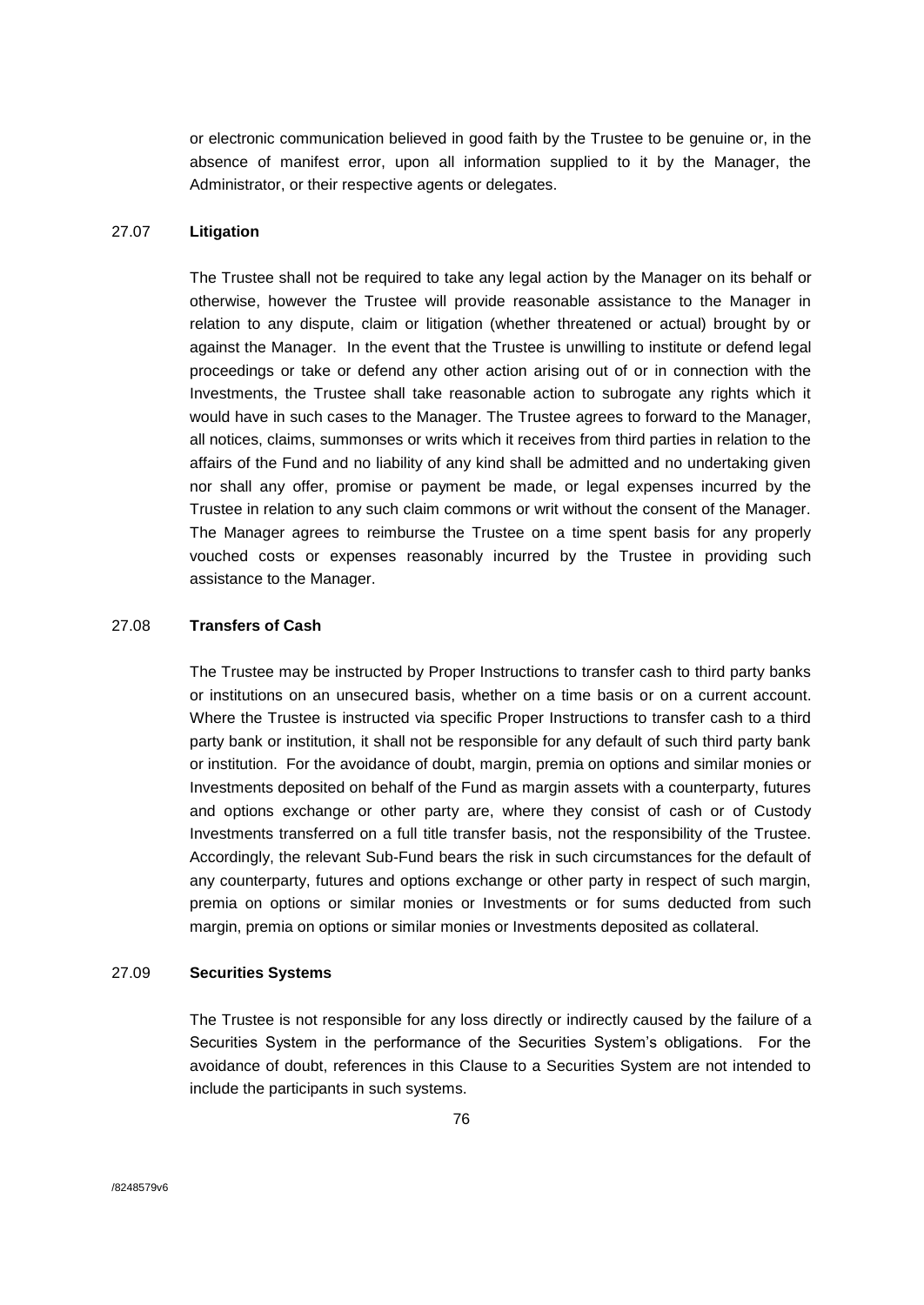### 27.10 **Investor Documentation**

The Trustee shall be responsible for the execution of subscription documentation in connection with the purchase of units or shares on behalf of a Sub-Fund in collective investment schemes or limited partnership agreements, deeds of adherence or deeds of assignment in connection with the purchase of limited partnership interests on behalf of such Sub-Fund ("**investor documentation**"). The Trustee shall not be responsible for modifications made to any investor documentation made by the Manager or any Delegate Investment Manager. The Trustee or its nominee shall execute such investor documentation pursuant to Proper Instructions solely in its capacity as Trustee of the Fund and, subject and without prejudice to sub-Clause 27.02, shall incur no personal liability arising out of any such investment in the relevant collective investment scheme or limited partnership nor any liability for any representation or warranty given by the Trustee or its nominee on behalf of the Fund to such collective investment scheme or limited partnership pursuant to the provisions of the investor documentation nor any modifications made to any investor documentation made by the Manager or any Delegate Investment Manager, in the absence of fraud, negligence or willful default in the performance of the Trustee's specifically allocated responsibilities under the terms of this Deed. To the extent that the Manager or any Delegate Investment Manager has requested modifications on any investor documentation, the Trustee shall deliver such documentation executed in a form that includes such modifications to the collective investment scheme or limited partnership. If the collective investment scheme or limited partnership objects or questions any requested modification, the Trustee shall refer such objections or questions to the Manager or the Delegate Investment Manager for appropriate resolution, and shall act on the Manager's or the Delegate Investment Manager's instructions with respect to any resolution. Furthermore, the Trustee and its nominee shall be indemnified and held harmless out of the Deposited Property for any loss, damage, claims, costs and expenses that may accrue to the Trustee as a consequence of its execution of any such investor documentation on the Fund's behalf other than in circumstances where the Trustee is or would be liable pursuant to sub-Clause 27.02 or due to the fraud, negligence or willful default in the performance of the Trustee's specifically allocated responsibilities under the terms of this Deed. Subject and without prejudice to sub-Clause 27.02, any indemnity provided by the Trustee or its nominee on behalf of a Sub-Fund in any subscription documentation of a collective investment scheme or limited partnership in which such Sub-Fund proposes to invest shall be met out of the assets of that Sub-Fund and not by the Trustee's or the nominee's own personal assets or any other assets that it holds in custody for other clients. The Manager will provide all necessary assistance to the Trustee in completing any such subscription documentation to ensure that any representation or warranty to be given by the Trustee or its nominee on behalf of the Fund is accurate.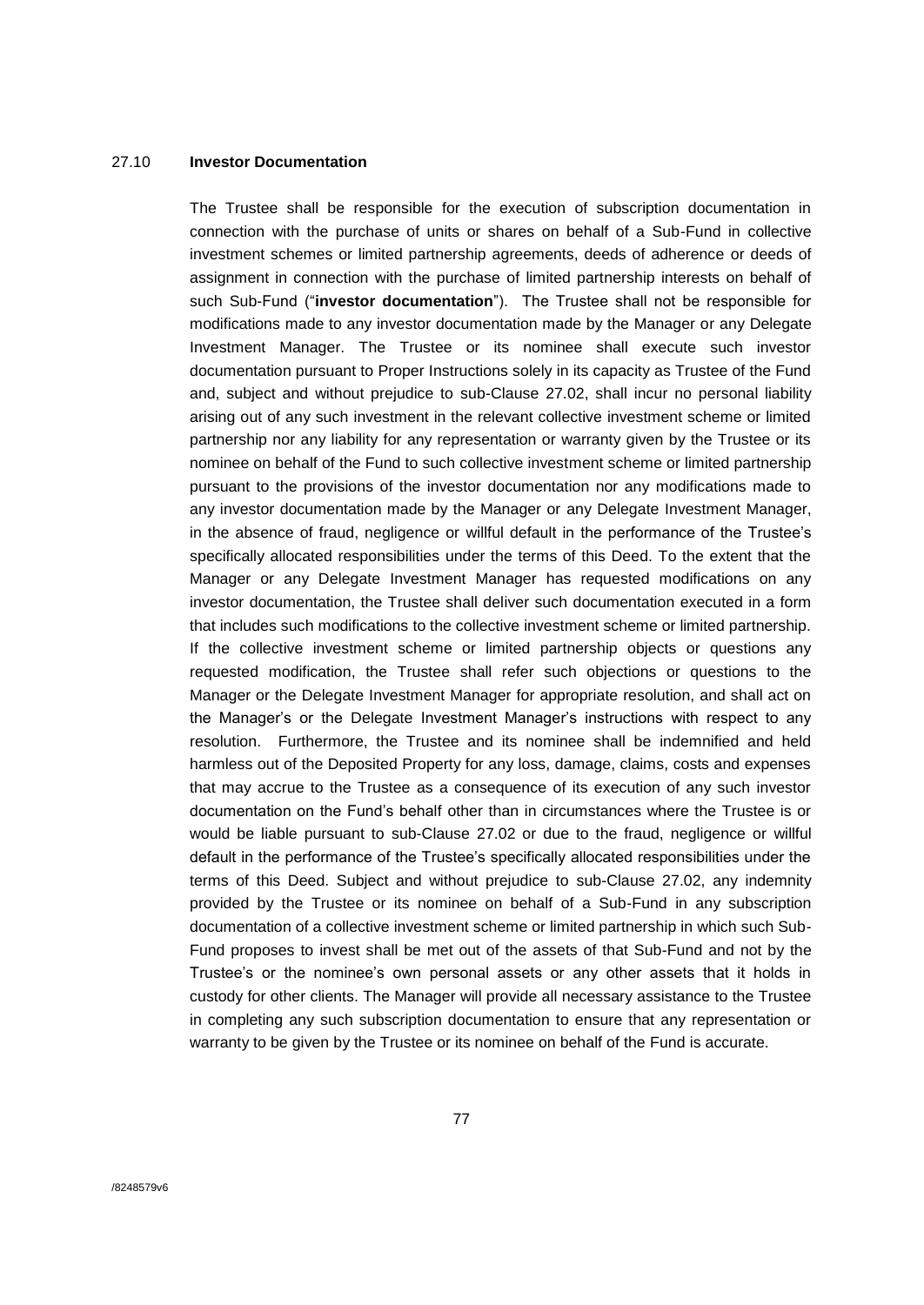### 27.11 **Advisers**

If the Trustee shall at any time be in doubt as to any action to be or not to be taken by it, it may, with the prior written consent of the Manager obtain advice from a reputable professional adviser competent to give such advice, at the expense of the Fund (provided such expense is reasonable) and may, but shall not be required to, act thereon. The Trustee shall be entitled to rely on, and may act upon the advice of, such professional advisers (which may be the professional advisers of the Manager) in relation to matters of law, regulations or market practice and, subject and without prejudice to sub-Clause 27.02, shall not be liable to the Manager for any action reasonably taken or omitted pursuant to such advice, save to the extent that the Trustee is able to recover from such professional advisers in respect of negligent advice given.

#### 27.12 **Foreign Currency and Investment Risks**

The Fund shall bear all risks of investing in securities or holding cash denominated in any currency. Without limiting the foregoing, the Fund shall bear the risks that rules or procedures imposed by Securities Systems, exchange controls, asset freezes, nationalisation, expropriation or other laws or regulations shall prohibit or impose burdens or costs on the transfer to, by or for the account of the Fund of securities or cash held or the conversion of cash from one currency into another currency. The Trustee shall not be obliged to substitute another currency for a currency whose transferability, convertibility or availability has been affected by such law, regulation, rule or procedure or by any market conditions which prevent the orderly execution of securities transactions. Subject and without prejudice to sub-Clause 27.02, the Trustee shall not be liable to the Fund for any loss resulting from any of the events specified in this sub-section.

## 27.13 **No Advice or Supervision**

The Trustee is not under any duty to provide the Manager with investment advice or, save as provided pursuant to this Deed hereof, to supervise its Investments.

## 27.14 **Fraudulent, forged or invalid securities**

Subject and without prejudice to sub-Clause 27.02, the Trustee shall have no liability for losses incurred by the Manager, the Fund or any other person as a result of the receipt or acceptance or delivery to or on behalf of the Trustee of fraudulent, forged or invalid securities (or securities which are otherwise not freely transferable or deliverable without encumbrance in any relevant market) or for vouching good title of any such securities. If the Trustee becomes aware of any defect in title or forgery of any security, the Trustee shall promptly notify the Manager.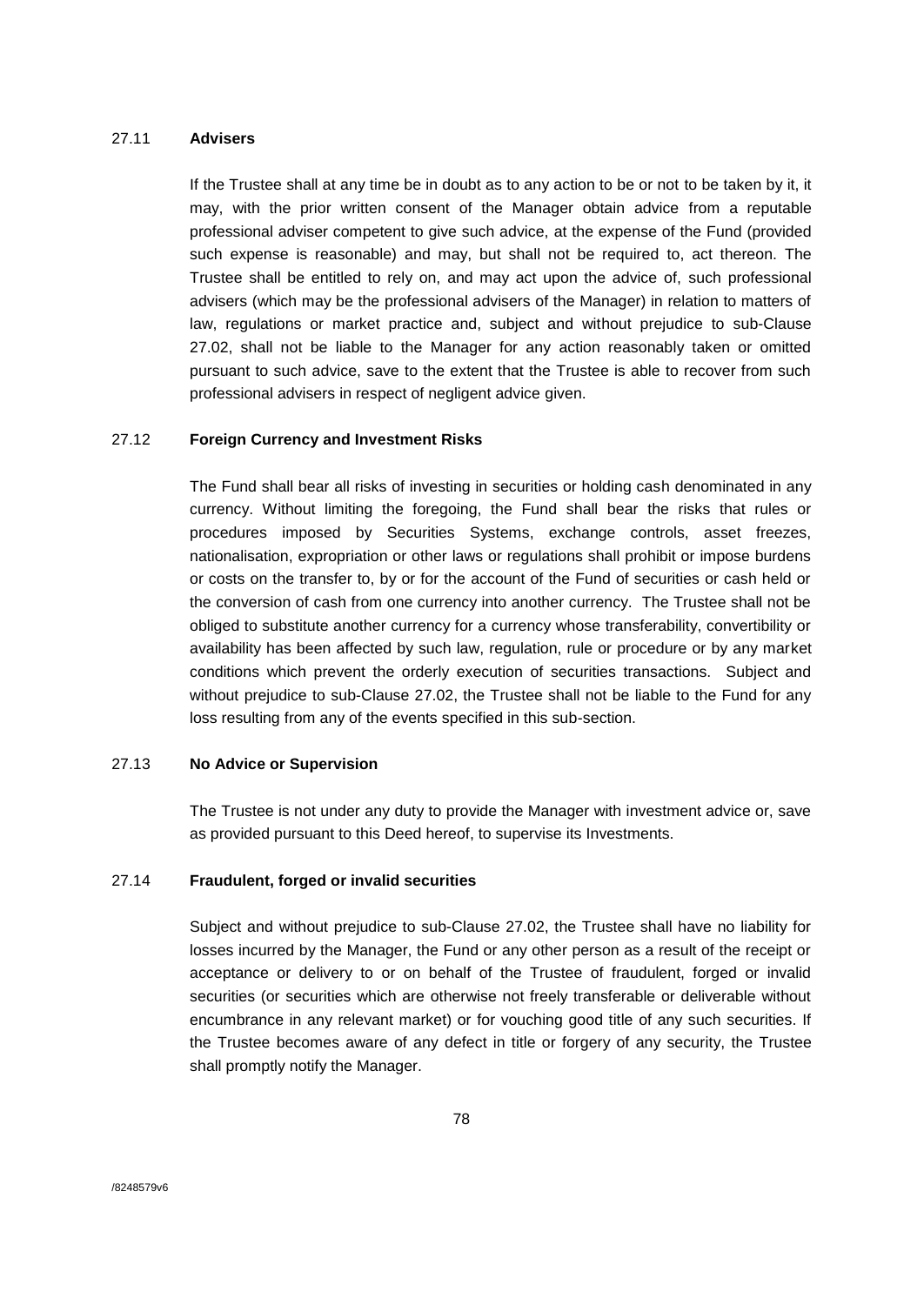### 27.15 **Acts of Delegates**

Subject and without prejudice to sub-Clause 27.02, the Trustee has no responsibility whatsoever for any loss or damage which the Manager, the Fund or any Unitholders may sustain as a result of the acts or omissions of the Administrator or the Manager.

# 27.16 **Errors or Omissions**

Where an error or omission has occurred under this Deed, the Trustee may take such remedial action as it considers appropriate under the circumstances and, PROVIDED THAT the affected party is put in the same or equivalent position as it would have been in if the error or omission had not occurred, any consequences of the Trustee's remedial action shall be solely for the account of the Trustee, without any duty to report to the affected party any loss assumed or benefit received by it as a result of taking such action.

## 27.17 **Appointment of Sub-Custodians**

The Trustee's liability shall not be affected by the appointment of any Sub-Custodian under Clause 26 unless such liability is discharged in accordance with sub-Clause 27.04 above and the AIFMD Legislation.

# 27.18 **Invoking Liability**

The Trustee hereby acknowledges and agrees that nothing herein shall have the effect of denying any Unitholder a right to invoke the liability of the Trustee either directly or indirectly through the Manager should Irish law recognise such a right.

For the avoidance of doubt it is hereby agreed and declared that references to the Trustee in this Clause shall be deemed to include references to the officers, employees and Sub-Custodians of the Trustee (PROVIDED THAT such Sub-Custodians are appointed in accordance with Clause 27.02 hereof).

### 27.19 **Proper Instructions**

The Trustee shall be entitled to act on Proper Instructions received in accordance with this sub-Clause 27.19 in relation to the Investments.

The Trustee shall accept Proper Instructions and shall act on them on the basis and provided as follows:-

(a) unless otherwise specified, Proper Instructions shall continue in full force and effect until cancelled or superseded;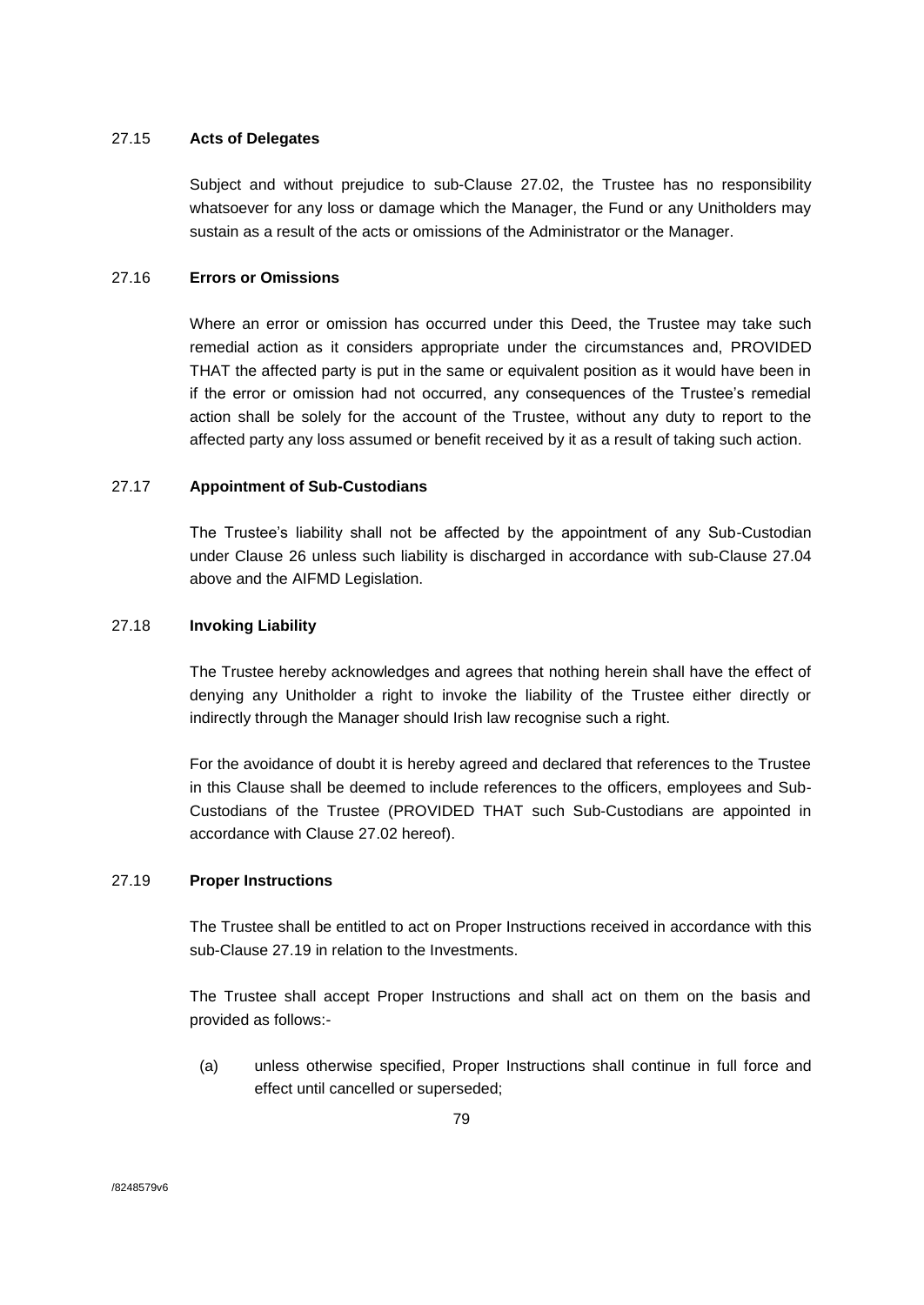- (b) the Trustee may treat any apparent Proper Instructions as new Proper Instructions unless they are clearly indicated to be confirmations of earlier Proper Instructions;
- (c) if any Proper Instructions are incomplete, unclear, in conflict with other Proper Instructions or are not given in the form consistently used by the Manager, subject and without prejudice to sub-Clause 27.02 hereof, the Trustee may in its absolute discretion and without any liability on its part, refuse to act on such Proper Instructions until any incompleteness, lack of clarity, conflict or inconsistency has been resolved to its satisfaction. In such circumstances, the Trustee shall as soon as practicable seek such clarification upon it becoming aware that such Proper Instructions were unclear, incomplete or inadequate for the purposes for which they were intended;
- (d) proper Instructions shall be carried out subject to the rules, operating procedures and market practice of any relevant stock exchange or market, Securities System ("**Rules**"), summary details of which will be made available to the Manager via the Northern Trust Passport™ online custody platform. The Trustee may refuse to carry out Proper Instructions if in the Trustee's reasonable opinion they are contrary to any Rules or any applicable law, or other regulatory or fiscal requirements but it is under no duty to investigate whether any such Proper Instructions comply with any Rules or any applicable law, or other regulatory or fiscal requirements. Nonetheless the Trustee shall be entitled in its absolute discretion, provided it acts reasonably, to make non-material amendments to Proper Instructions so that they comply with applicable Rules and provided no such amendment alters the overall intention or investment decision conveyed in such Proper Instruction;
- (e) any Proper Instructions (notwithstanding any error in the transmission thereof or that such Proper Instructions may not be genuine), shall, be conclusively deemed to be valid Proper Instructions from the Manager to the Trustee if reasonably believed by the Trustee to be genuine, PROVIDED HOWEVER the Trustee may in its discretion decline to act upon any Proper Instructions where the Trustee has reasonable grounds for concluding that the same are not genuine. The Manager is responsible for any loss, claim or expense incurred by the Trustee for following or attempting to follow the Proper Instructions;
- (f) all Proper Instructions, regardless of whether they are to be carried out by the Trustee or a Sub-Custodian on its behalf, shall be sent directly to the Trustee; and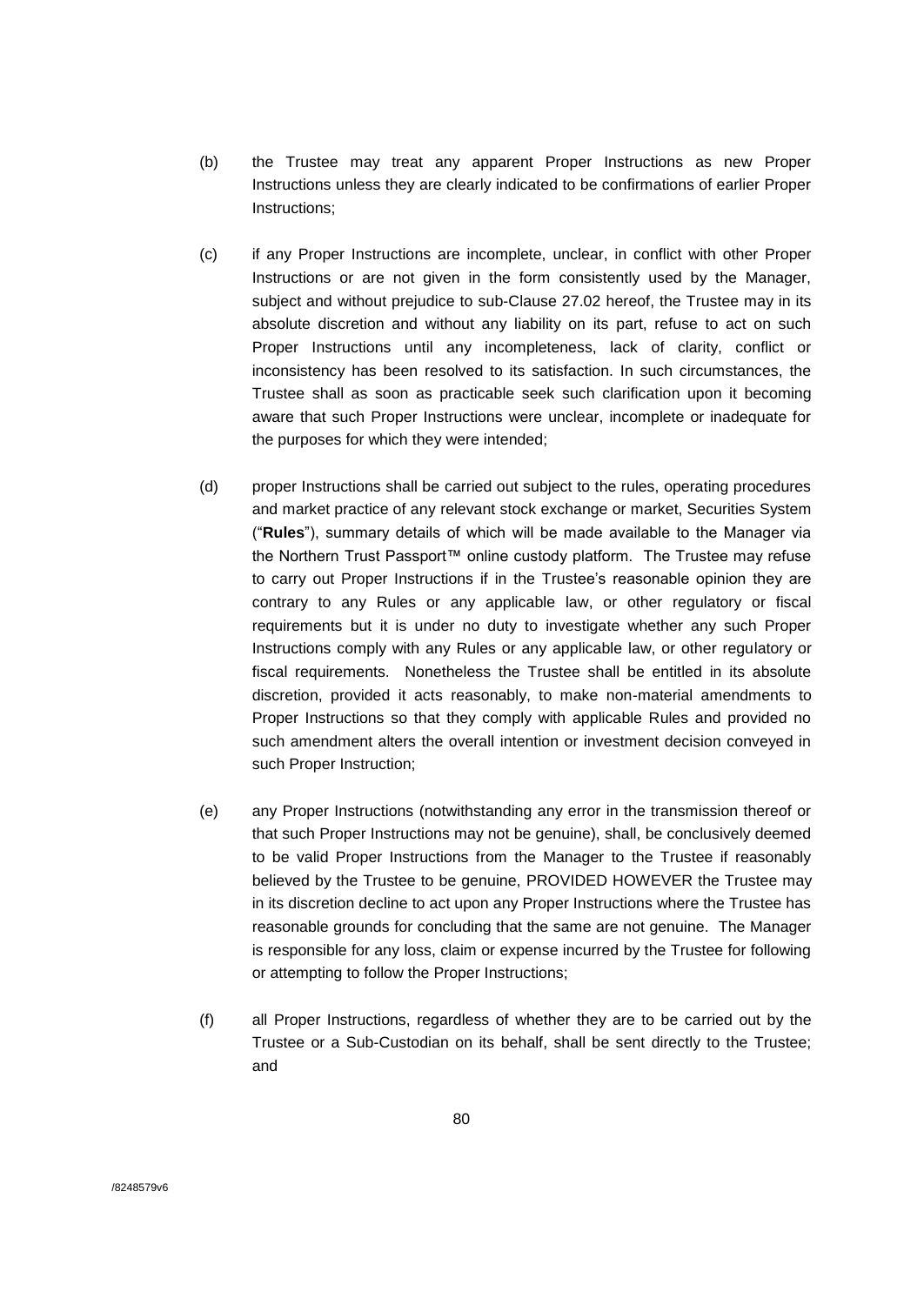(g) the Trustee shall be under no duty to challenge or make any enquiries concerning valid Proper Instructions or apparently valid Proper Instructions.

### 27.20 **Force Majeure and Business Continuity**

The Trustee shall not be liable under sub-Clause 27.01(a) for any Loss of Custody Investments where it can prove that it was caused by an External Event.

The Trustee shall not be liable under sub-Clause 27.02(b) for any loss (other than a Loss of Custody Investments) or for any failure to fulfil its duties hereunder if such loss or failure shall be caused by or directly or indirectly due to a Force Majeure Event.

As soon as possible after the commencement of the Force Majeure Event or External Event, (save where the Trustee has already advised the Manager through the Escalation Procedures of that Force Majeure Event or External Event, as applicable and of the matters set out in this sub-Clause 27.20), the Trustee shall notify the Manager in writing of the occurrence of the Force Majeure Event or External Event, the date of commencement of the Force Majeure Event or External Event and the effect of the Force Majeure Event or External Event on its ability to perform its obligations under this Agreement.

If the Trustee is prevented, hindered or delayed from or in performing any of its obligations under this Agreement by a Force Majeure Event or External Event then:

- (a) its obligations under this Agreement shall be suspended for so long as the Force Majeure Event or External Event continues and to the extent the Trustee is so prevented, hindered or delayed;
- (b) as soon as possible after the cessation of the Force Majeure Event or External Event, the Trustee shall notify the Manager in writing of the cessation of the Force Majeure Event or External Event and shall resume performance of its obligations under this Agreement.

The Trustee shall establish, implement and maintain a business continuity policy aimed at ensuring, in the case of an interruption to its systems and procedures, the preservation of essential data and functions, and the maintenance of services and activities. The Trustee periodically tests its business continuity policies and procedures and maintains a log of all business continuity events and shall make an annual presentation to the Manager thereon. In the event that a business continuity event occurs that causes or, in the reasonable opinion of the Trustee, is likely to cause a material disruption to its provision of services, the Trustee shall advise the Manager as soon as practicable of such event and the steps proposed to deal with any such interruption.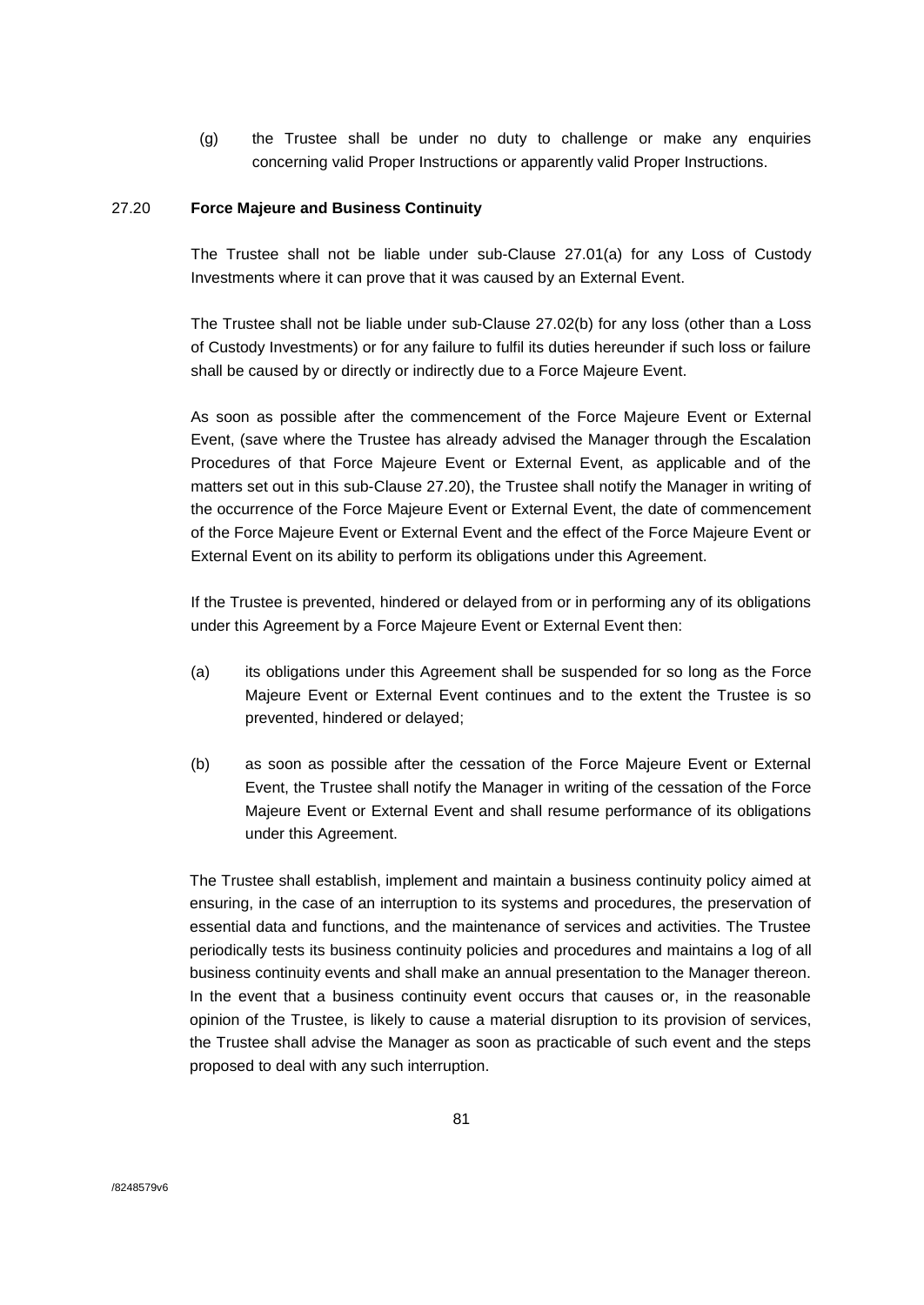For the avoidance of doubt, it is hereby agreed and declared that references to the Trustee in this sub-Clause 27.20 shall be deemed to include references to the delegates of the Trustee.

#### 28.00 **SECURITY**

The Trustee may, upon receipt of Proper Instructions from the Manager and in accordance with the requirements of the Central Bank, create security interests in the Investments whether by way of but not limited to one or more fixed or floating charges over or mortgages of the Investments in order to secure financing or borrowings in favour of such party as the Manager directs and may take all steps necessary to facilitate the perfection of such security interest PROVIDED THAT any security to be provided hereunder by the Trustee shall be given only on terms which limit the recourse of the beneficiary of such security to the assets of the relevant Sub-Fund. The rights set out in this Clause shall not extend to cash held within the cash accounts established in accordance with sub-Clause 4.08 hereof.

#### 29.00 **INDEMNITY OF THE MANAGER AND DELEGATION**

- 29.01 The Manager shall not be held liable for any actions, costs, charges, losses, damages or expenses borne by the Fund or of any of its Sub-Funds, a Unitholder or the Trustee on behalf of the Fund or of any of its Sub-Funds arising as a result of the activities of the Manager hereunder unless the same arise as a result of the Manager's negligence, bad faith, fraud, wilful default or recklessness hereunder or failure to comply with its obligations as set out herein or in AIF Rulebook. The Manager shall not be held liable for any error or misjudgement or for any loss suffered by the Fund or by any of its Sub-Funds, the Trustee on behalf of the Fund or by any of its Sub-Funds, a Unitholder or any person claiming under him as a result of the acquisition, holding or disposal of any Investment in the absence of the Manager's negligence, bad faith, fraud, wilful default or recklessness hereunder or failure to comply with its obligations as set out herein or in the AIF Rulebook.
- 29.02 The Manager shall (in accordance with requirements of the Central Bank) be entitled to delegate to any person, firm or corporation (the "**Administrator**") upon such terms and conditions as it may think fit all or any of its powers and discretions in relation to the administration of the affairs of the Fund and of its Sub-Funds and Classes, the keeping and maintenance of the Registers and in relation to any such other matters as the Manager may deem fit. The Manager's liability toward the Fund and each Sub-Fund shall not be affected by the fact that the Manager has appointed an Administrator to administer the affairs of the Fund and its Sub-Funds.
- 29.03 The Manager shall (in accordance with the requirements of the Central Bank) be entitled to delegate to any persons, firms or corporations (the "**Delegate Investment Managers**")

/8248579v6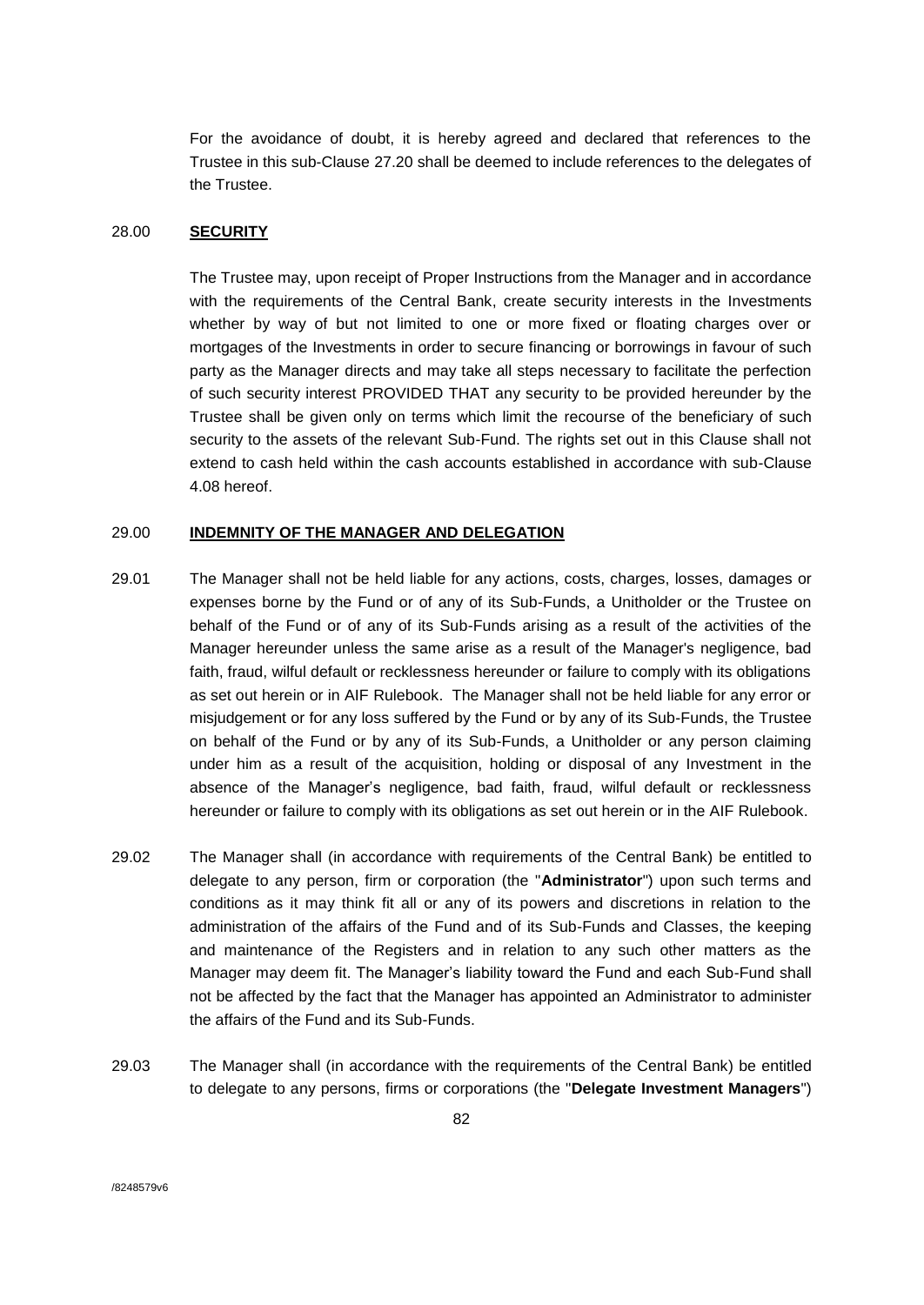upon such terms and conditions as it may think fit all or any of its powers and discretions in relation to the selection, acquisition, holding and realisation of Investments and the application of any moneys forming part of the Deposited Property. The Manager's liability toward the Fund and each Sub-Fund shall not be affected by the fact that the Manager has appointed a Delegate Investment Manager to manage the assets of the Fund and its Sub-Funds.

- 29.04 The Manager shall (subject to and in accordance with the provisions of the AIFMD Regulations and the Delegated Regulation) be entitled to appoint an External Valuer upon such terms and conditions as it sees fit. Any External Valuer so appointed shall be independent from the Fund, the Manager and any other persons with close links to the Fund or the Manager. The liability of the Manager to the Fund and its Unitholders shall not be affected by the fact that it has appointed an External Valuer however the External Valuer shall remain liable to the Manager for any losses suffered by it as a result of the External Valuer's negligence or intentional failure to perform its tasks.
- 29.05 Subject as herein provided, the Manager shall be indemnified and secured harmless out of the Deposited Property from and against all actions, costs, charges, losses, damages and expenses which the Manager may incur or sustain (other than by reason of the Manager's negligence, bad faith, fraud, wilful default or recklessness hereunder or failure to comply with its obligations as set out hereunder or in the AIF Rulebook) in the proper performance of its duties.
- 29.06 In any agreement appointing an Administrator, a Delegate Investment Manager, External Valuer or any other delegate, the Manager (as agent of the Trustee on behalf of the Fund and of its Sub-Funds) shall be entitled to extend the indemnity contained in sub-Clause 29.05 to any Administrator, Delegate Investment Manager, External Valuer or any other delegate as if references to the "Manager" were references to the Administrator, Delegate Investment Manager, External Valuer or any other delegate.
- 29.07 The Manager will exercise care and diligence in choosing and appointing any delegates (including the Delegate Investment Managers), so as to ensure that the relevant delegate has and maintains the expertise, integrity and adequacy of financial resources to discharge the responsibilities concerned. The Manager shall maintain an appropriate level of ongoing supervision over the delegates, shall monitor the performance of any delegate appointed by it and make appropriate enquiries from time to time to confirm that the obligations of the delegates continue to be properly discharged. The Manager shall review on an ongoing basis the services provided by each delegate appointed and each subdelegate appointed and the Manager shall use its reasonable endeavors to ensure that any person to whom it delegates its functions in accordance with this Deed or to whom such functions are sub-delegated at all times comply with the provisions of this Deed (insofar as they are applicable) and all applicable legal requirements and other rules and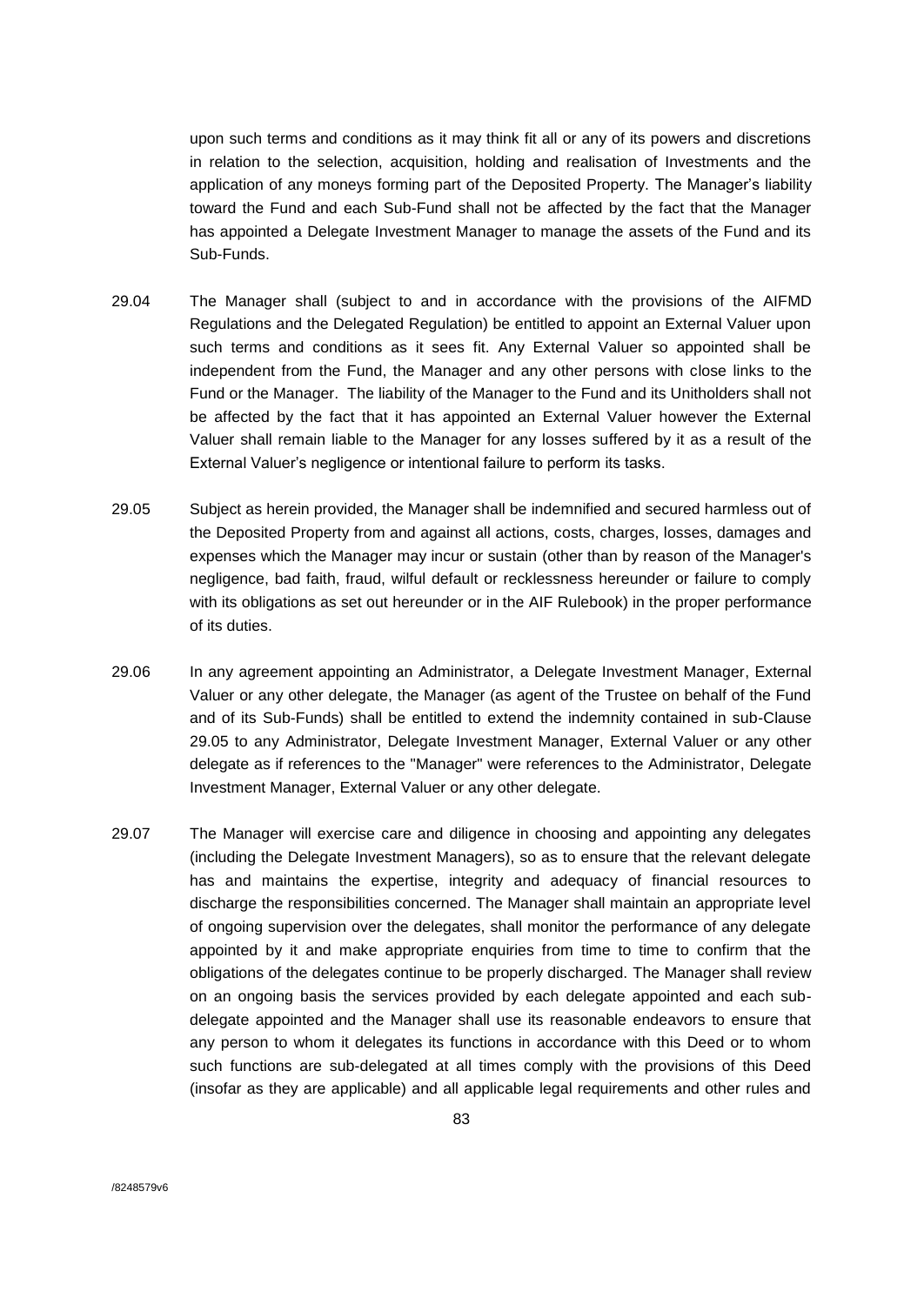regulations for the time being in force. The Manager shall implement a regular reporting process in accordance with its obligations under the AIFM Legislation.. The Manager shall not delegate its functions to the extent that it can no longer be considered to be the AIFM of the Fund and to the extent that it becomes a letter box entity within the meaning of the AIFM Legislation and any delegation by the Manager shall be in accordance with the Central Bank Requirements, Regulation 21 of the AIFM Regulations and Articles 75-82 of the Delegated Regulation. The Manager shall ensure that the agreement with any delegate complies with and contains, inter alia, certain provisions as required by the AIFM Legislation. The Manager will withdraw such delegation with immediate effect where to do so is in the best interests of the Fund and the Unitholders.

### 30.00 **OTHER TRUSTS**

Nothing herein contained shall be construed to prevent the Manager and the Trustee in conjunction or the Manager or the Trustee separately from establishing or acting as Manager or Trustee for trusts separate and distinct from the Fund.

### 31.00 **REMUNERATION OF TRUSTEE**

- 31.01 The Trustee (and separately any Administrator appointed by the Manager) shall receive by way of remuneration for their respective services payable out of the Deposited Property, such fees and expenses in relation to each Sub-Fund as may from time to time be agreed in writing with the Manager (together with VAT, if any, thereon). The Manager will disclose in the Prospectus the fees and expenses payable to the Trustee and to its delegates. The Trustee shall be entitled to be repaid all Disbursements. Such repayment of Disbursements shall be in addition to any sums the Trustee may be entitled to receive or retain pursuant to any other provision hereof.
- 31.02 The Trustee shall have a continuing lien over the Deposited Property equivalent to the amount of indebtedness of the relevant Sub-Fund to the Trustee as security for the payment of its remuneration and Disbursements under sub-Clause 31.01.

## 32.00 **REMUNERATION OF MANAGER**

32.01 The Manager shall be entitled by way of remuneration for its services to receive a Management Charge (together with VAT, if any, thereon) as set out in the Prospectus which shall accrue at each Valuation Point and be payable monthly in arrears. In addition to such remuneration the Manager shall be entitled to be repaid all of its Administration Expenses which shall be repaid to it from the Deposited Property. Such remuneration and repayment of Administration Expenses shall be in addition to any sums the Manager may be entitled to receive or retain pursuant to any other provision hereof.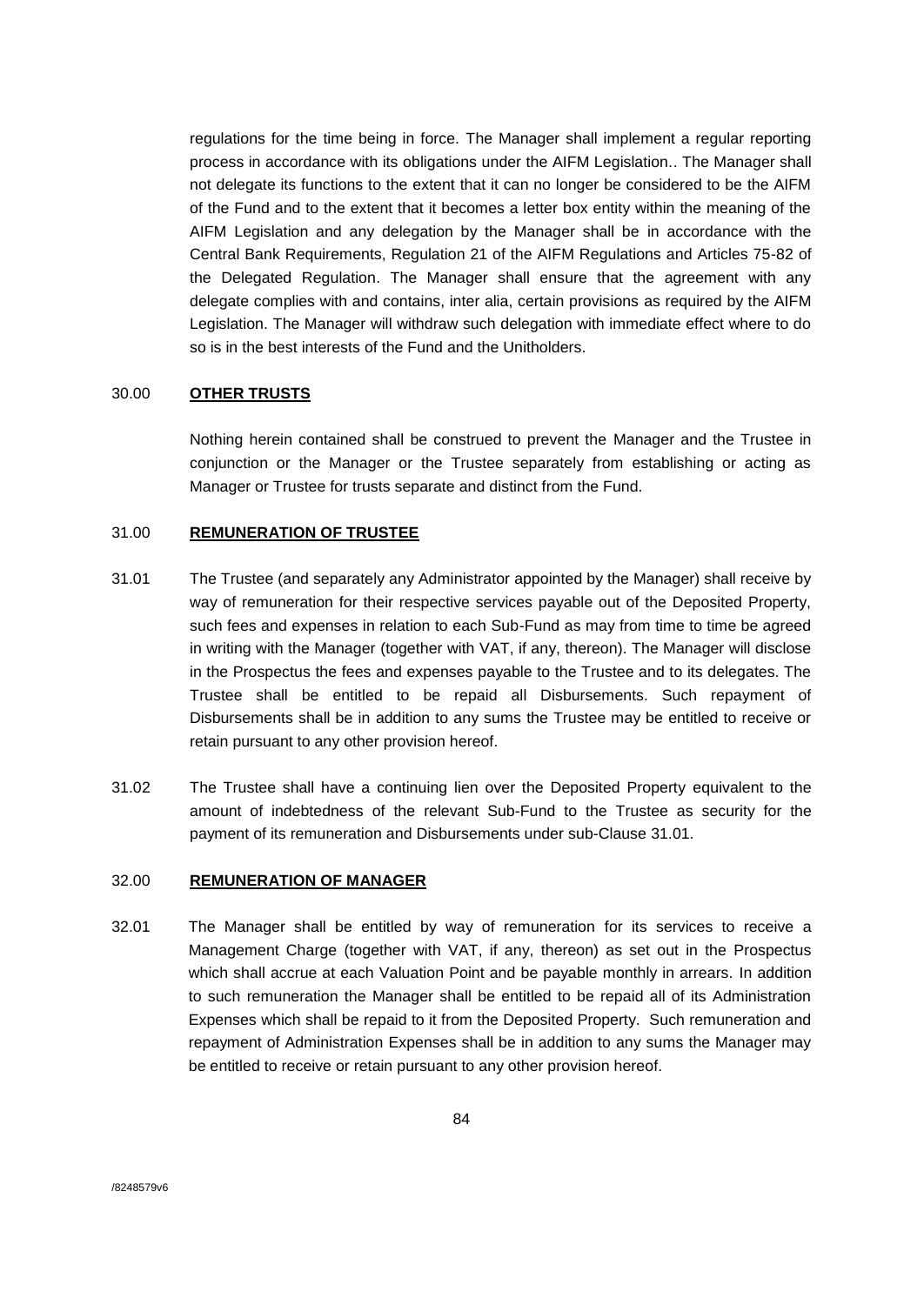The Manager shall also be entitled to receive out of the Deposited Property such performance fee or fees (plus value added tax, if any) as may be specified in the Prospectus.

The Manager shall also be entitled to receive out of the Deposited Property such fees in respect of investment management services (plus value added tax, if any), as may be specified in the Prospectus.

The Manager shall also be entitled to receive out of the Deposited Property such fees in respect of cash management services (plus value added tax, if any), as may be specified in the Prospectus.

The Manager may waive some or all of its Management Charge and/or investment management/performance fee for one or more Classes for such periods as may be determined by the Manager from time to time.

Subject to sub-Clause 46.02, the Management Charge and/or investment management/performance fee to which the Manager is entitled may not be increased without the prior approval of Unitholders given on the basis of a majority of votes cast in a general meeting or with the written approval of all of Unitholders of the relevant Sub-Fund or Sub-Funds. In the event of an increase in the maximum Management Charge and/or investment management/performance fee payable to the Manager a reasonable notification period shall be provided to enable Unitholders to redeem their Units prior to the implementation of the increase.

- 32.02 The Manager shall ensure that any fee, commission or non-monetary benefit paid or provided to or by the Manager or a person acting on behalf of the Manager shall comply with the requirements relating to "Inducements" as set out in the European Communities (Markets in Financial Instruments) Regulations 2017, as amended and as may be further amended or replaced from time to time.
- 32.03 If the Manager shall fail to perform any of its covenants under Clause 33.00, the Trustee may retain the Management Charge or so much thereof as the Trustee shall from time to time reasonably consider necessary.
- 32.04 The fees of any Delegate Investment Manager, portfolio manager or cash manager appointed to the Fund/Sub-Fund(s) may be payable out of the assets of the Fund or relevant Sub-Fund(s), as may be specified in the Prospectus. Any maximum fees specified in the Prospectus may not be increased without the prior approval of Unitholders given on the basis of a majority of votes cast in a general meeting or with the written approval of all Unitholders of the relevant Sub-Fund or Sub-Funds. In the event of an increase in such maximum fees payable to any Delegate Investment Manager, portfolio manager or cash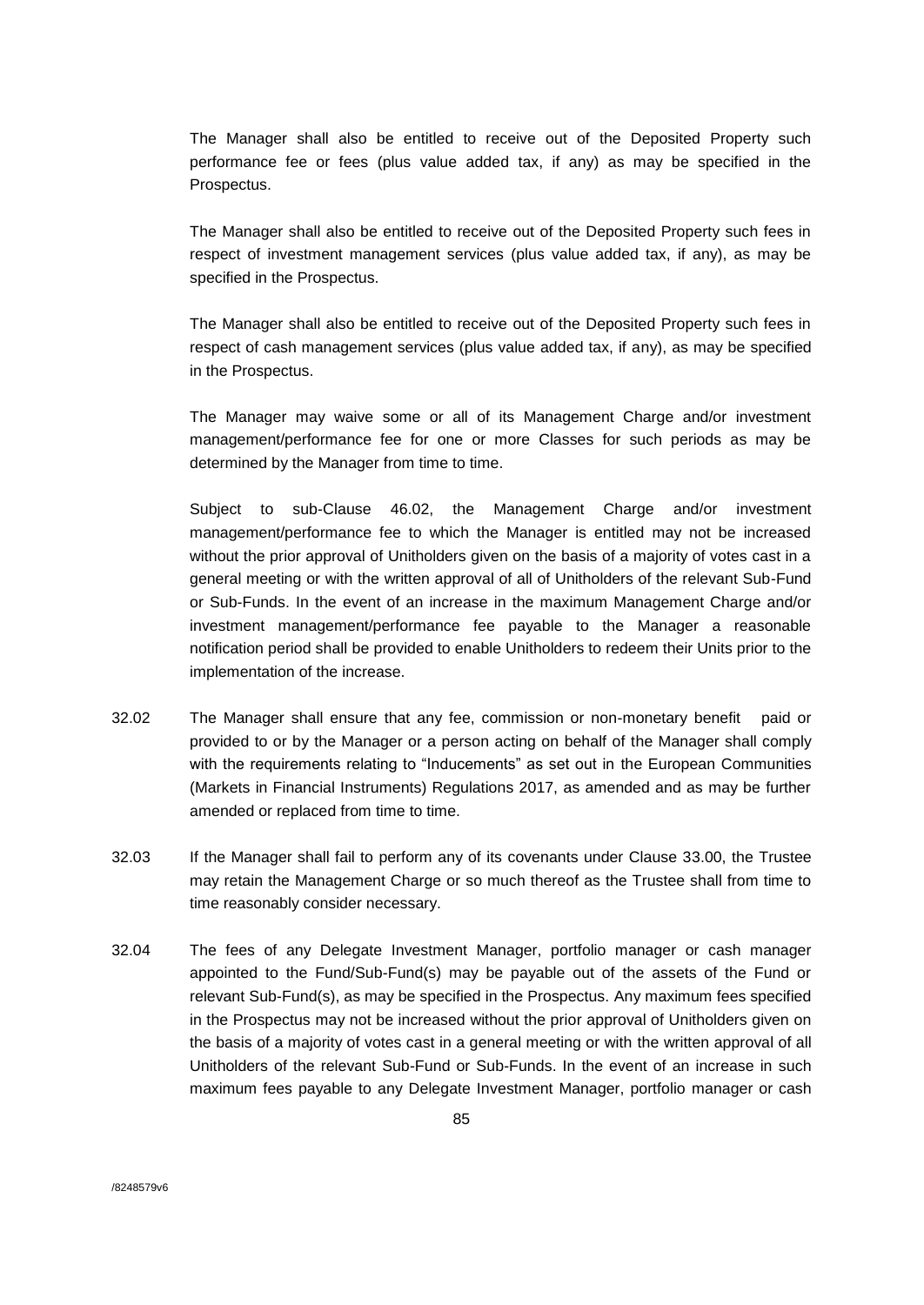manager a reasonable notification period shall be provided to enable Unitholders to redeem their Units prior to the implementation of the increase.

32.05 The Manager shall also be entitled to receive from each relevant Unitholder an annual administrative charge and which is calculated as follows. A fee of Euro 10 (gross of any relevant taxes) per Class in which a Unitholder holds less than 25 Units. The appropriate number of Units of each such Unitholder will be automatically redeemed to pay these administrative charges. If a Unitholder holds a number of Units in any Class with a value of less than Euro 10 (gross of any relevant taxes), then his/her entire holding in that Class shall be automatically redeemed and paid to the Manager. This administrative charge shall be adjusted periodically in accordance with the Eurostat All Items Harmonised Index of Consumer Prices (HICP). The date in each year upon which this fee is chargeable shall be set out in the Prospectus. The Manager may, from time to time and at its sole discretion waive or reduce this administrative charge in any particular case.

### 33.00 **DUTIES, POWERS, COVENANTS AND LIABILITY OF MANAGER**

- 33.01 The Manager hereby covenants with the Trustee that it will carry out and perform the duties and obligations on its part as the Manager of the Fund and of its Sub-Funds in accordance with the provisions of the AIFMD Legislation and the Requirements of the Central Bank. PROVIDED HOWEVER that the Manager shall not be responsible or held liable (in the absence of fraud, bad faith, negligence, wilful default or recklessness) where it acts bona fide on the basis of advice or recommendations from the Administrator or the Delegate Investment Managers, as the case may be, except to the extent that the Manager successfully recovers from the Administrator or the Delegate Investment Managers, as the case may be, without any obligation on the part of the Manager to initiate or prosecute any action against the Administrator or the Delegate Investment Managers, as the case may be.
- 33.02 The Manager also hereby covenants with the Trustee that it will not issue any Unit at a price in excess of the price computed in accordance with the provisions of Clause 5.00 at the time of issue of such Unit and will on demand by any subscriber for a Unit furnish him without charge with a statement showing how the price of such Unit was made up.
- 33.03 The Manager hereby covenants with the Trustee that the Manager will continue to be authorised by the Central Bank. The Trustee hereby covenants with the Manager that the Trustee will endeavour to continue to be authorised by the Central Bank. The Trustee and the Manager further covenant that they will endeavour to procure that any successor to the Manager or Trustee will covenant that throughout the life of the Fund and its Sub-Funds it will also operate in a manner that satisfies this sub-Clause 32.03.
- 33.04 The Manager shall: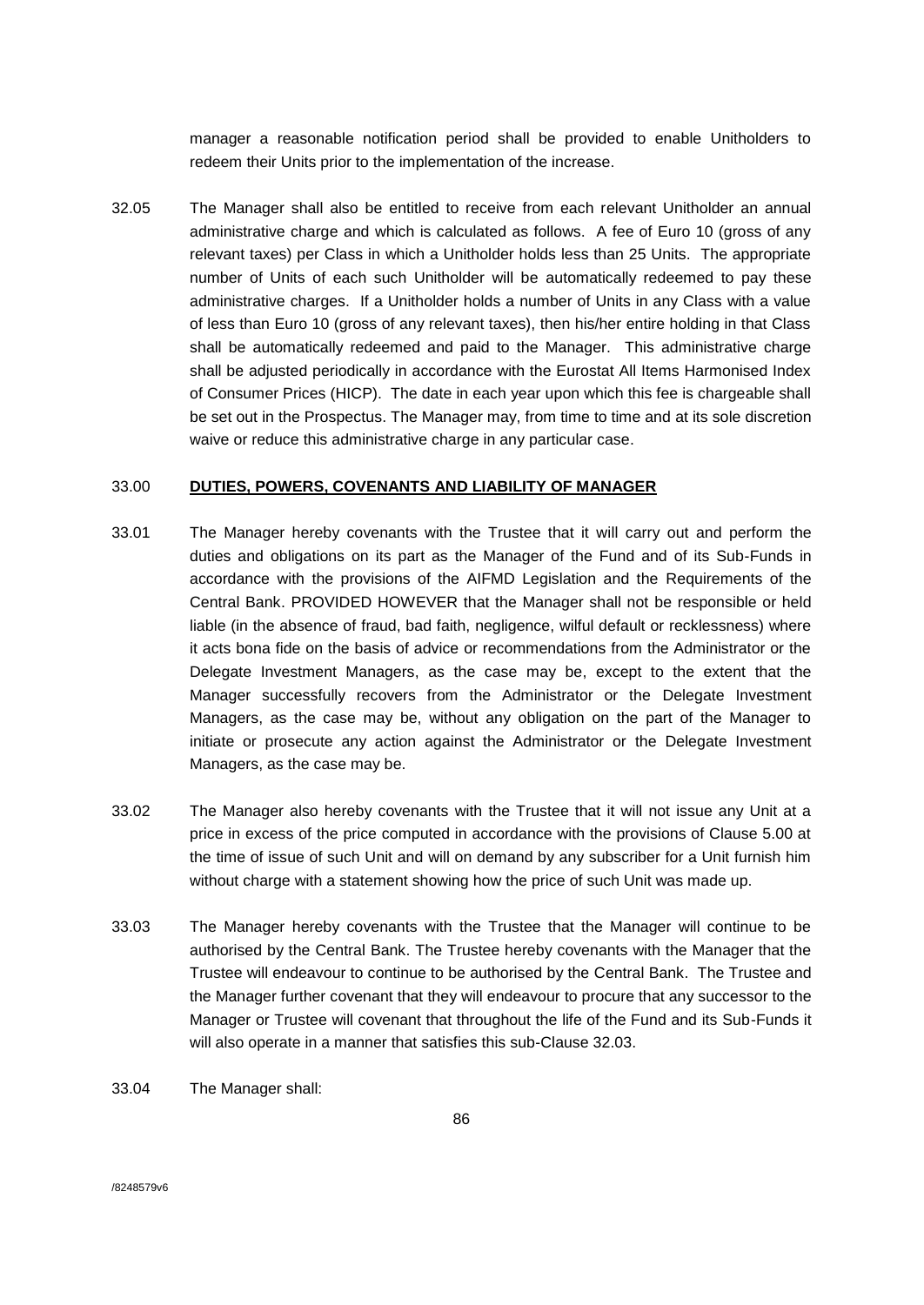- (a) provide the Trustee with:
	- (i) copies of the Prospectus and any other document relevant to the Depositary Services (where such document is reasonably requested by Northern Trust); and
	- (ii) copies of any document relevant to the Valuation Procedures.
- (b) provide the Trustee with reasonable notice of:
	- (i) any proposed amendment to the Prospectus or any other document relevant to the Depositary Services provided to Northern Trust in accordance with sub-Clause 33.04 (a) above;
	- (ii) any change to any Delegate Investment Manager appointed by the Manager
	- (iii) any change to the Auditors;
	- (iv) changes to expenses, Trustees or charges to be paid out of the Deposited Property where such changes require Unitholder approval;
	- (v) termination of unit class or Sub-Fund;
	- (vi) any matter that would reasonably be considered material in connection with the performance by the Trustee of its duties hereunder, and
	- (vii) provide the Trustee with a current copy of the Prospectus or other document, as applicable, promptly following such change.
- 33.05 The Manager shall:
	- (a) deliver, or procure the delivery of, all sums representing the subscription monies for Units to the account of the relevant Sub-Fund;
	- (b) deliver to the Trustee any management letter prepared by the Auditors;
	- (c) ensure the Prime Broker makes available to the Trustee a written statement which shall include the information set out in Article 91 of the Delegated Regulation and in any Central Bank Requirements.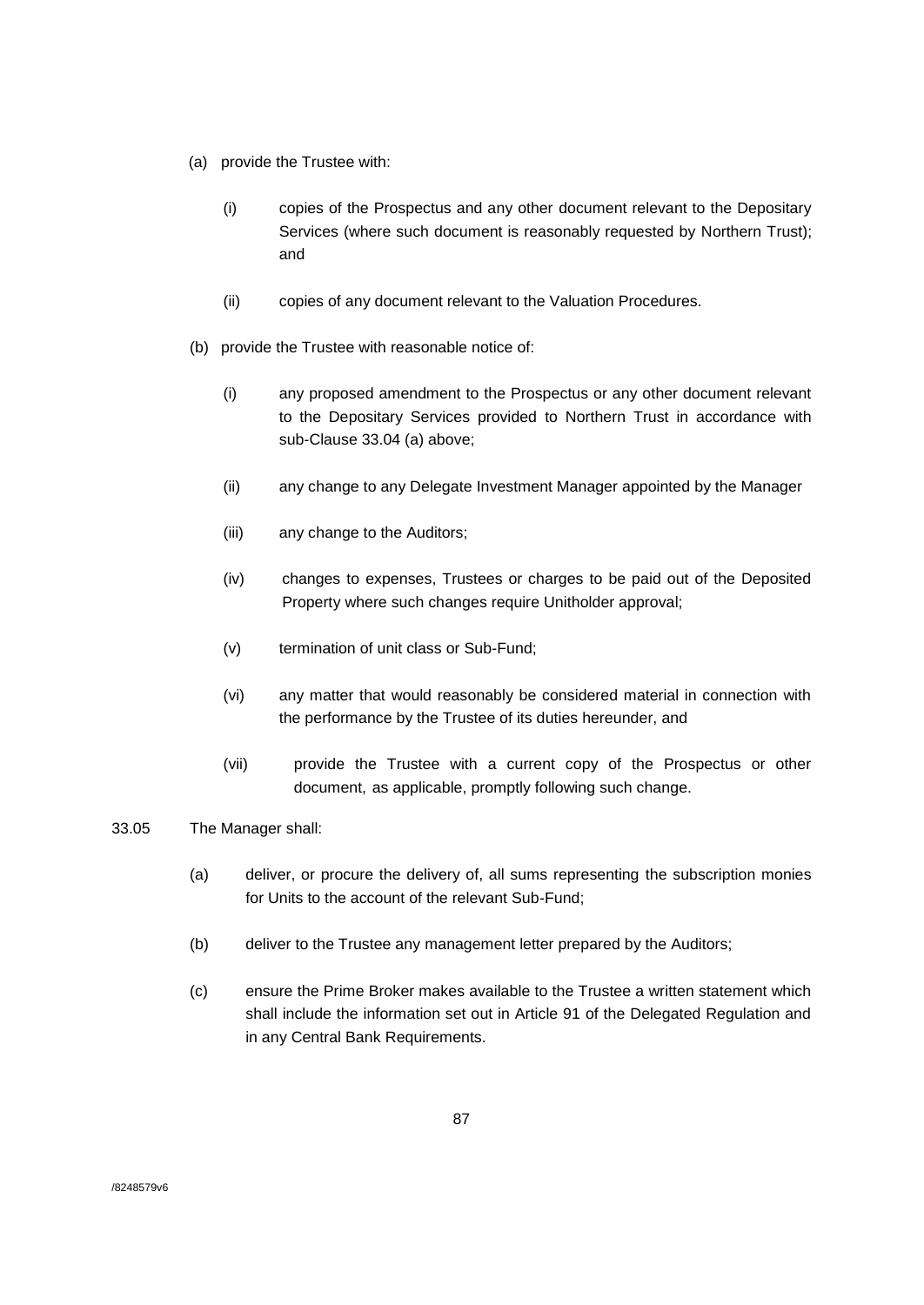- (d) provide the Trustee (or procure the provision of) such access to the papers, records, books and premises and all other information the Trustee may reasonably require to enable it to carry out its functions under this Deed, including information the Trustee requires from other parties appointed by the Manager in the manner outlined in Schedule B;
- (e) provide the Trustee with copies of notices of and resolutions passed at board meetings, general meetings and class meetings of the Fund which relate to or are necessary for the discharge of the Trustee's duties hereunder; and
- (f) notify the Trustee as soon as reasonably practicable upon becoming aware of any actual breach of the Prospectus or Deed or any other documents relevant to the Depositary Services.
- 33.06 Schedule C sets out details of all Third Party Cash Accounts opened on behalf of the Fund as at the date of this Deed. The Manager shall give the Trustee reasonable prior notice in writing of any new or further Third Party Cash Accounts, and shall procure that any persons with whom they are held provide the Trustee with such information as it may reasonably require in respect of those Third Party Cash Accounts. The procedures for notifying the Trustee of any additional cash accounts to be opened on behalf of the Fund in respect of each of its Sub-Funds are set out in Schedule C.
- 33.07 The information to be provided by the Manager under this Clause 33.00 shall include at least the items specified in Part 1 of Schedule B in accordance with the procedures set out in Part 3 of Schedule B. The Trustee shall make available to the Central Bank on request all information which it has obtained while performing its duties hereunder and that may be necessary for the Central Bank.
- 33.08 Subject to Clause 6.00 and sub-Clauses 29.03, 29.05, 29.06 and 29.07 of this Deed, the Manager shall or shall procure that it delegate, including any Delegate Investment Manager, shall for the purpose of achieving the investment objectives and policies for the time being of each of the Sub-Funds, provide the Fund with the investment management and other services as set out in this Deed, including but not limited to Schedule G to this Deed and as may be agreed in writing from time to time, in accordance with the AIFMD Regulations, AIF Rulebook, the Fund Management Company Guidance, as applicable, the Prospectus, any internal guidelines established in respect of a Sub-Fund and any other applicable laws and regulations.
- 33.09 In the provision of its services to the Fund, the Manager shall:
	- (a) act honestly, with due skill, care and diligence and fairly in conducting its activities;
	- (b) act in the best interests of the Fund, the Sub-Funds and the Unitholders;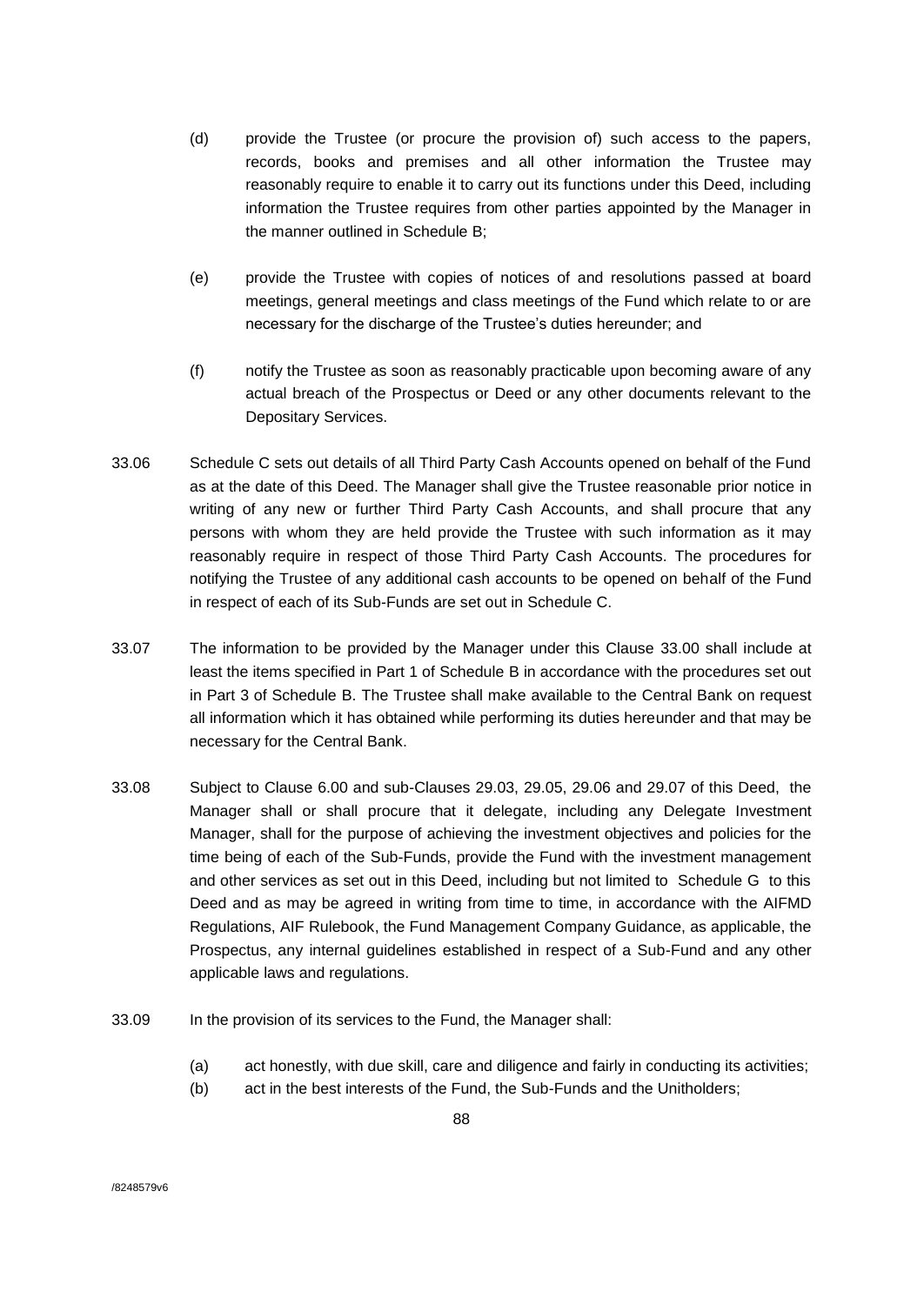- (c) have and employ effectively the resources and procedures that are necessary for the proper performance of its business activities;
- (d) comply with all regulatory requirements applicable to the conduct of its business activities so as to promote the best interests of the Sub-Funds and the Unitholders; and
- (e) shall ensure that Unitholders of a Sub-Fund are treated fairly.
- 33.10 The Manager shall establish, implement and maintain such policies and procedures as required to be put in place under applicable law/regulation or any guidance or rules issued thereto, as applicable (the "**Policies and Procedures**") and such Policies and Procedures shall accurately represent the procedures and processes actually followed by the Manager and sought to be applied to its delegates, as appropriate.
- 33.11 The Manager shall maintain or procure that its delegates shall maintain in readily accessible form records relating to services performed hereunder, such records shall be retained for a minimum of six years and shall be accessible for inspection at the registered office of the Manager or its delegate by the Central Bank or the Trustee at any time during normal business hours subject to prior written notice. The Manager shall or shall procure that its delegates shall provide to the auditors of the Fund such information and documentation as may reasonably be requested from time to time in connection with the annual audit of the books and records of the Fund and shall otherwise cooperate with the auditors as necessary in connection with such audit.
- 33.12 The Manager shall ensure that it has policies and procedures for the adequate maintenance, security, privacy and preservation of such records so that they are reasonably safeguarded against loss, unauthorised access, alteration or destruction.
- 33.13 The Manager shall establish, implement and maintain an adequate business continuity policy aimed at ensuring, in the event of an interruption to its systems and procedures, the preservation of essential data and functions, and the maintenance of services and activities, or, where that is not possible, the timely recovery of such data and functions and the timely resumption of its services and activities.
- 33.14 The Manager shall establish, implement and maintain an adequate and appropriate disaster recovery plan which enables it to recover from and resume provision of services to the Fund on a timely basis in the event of a disaster or emergency situation.
- 33.15 The Manager shall promote and market the sale of Units of the Fund in accordance with the AIFMD Legislation, the Prospectus and any other applicable laws and regulations in each relevant jurisdiction.
- 33.16 The Manager shall identify the potential target market for each Sub-Fund and specify the

/8248579v6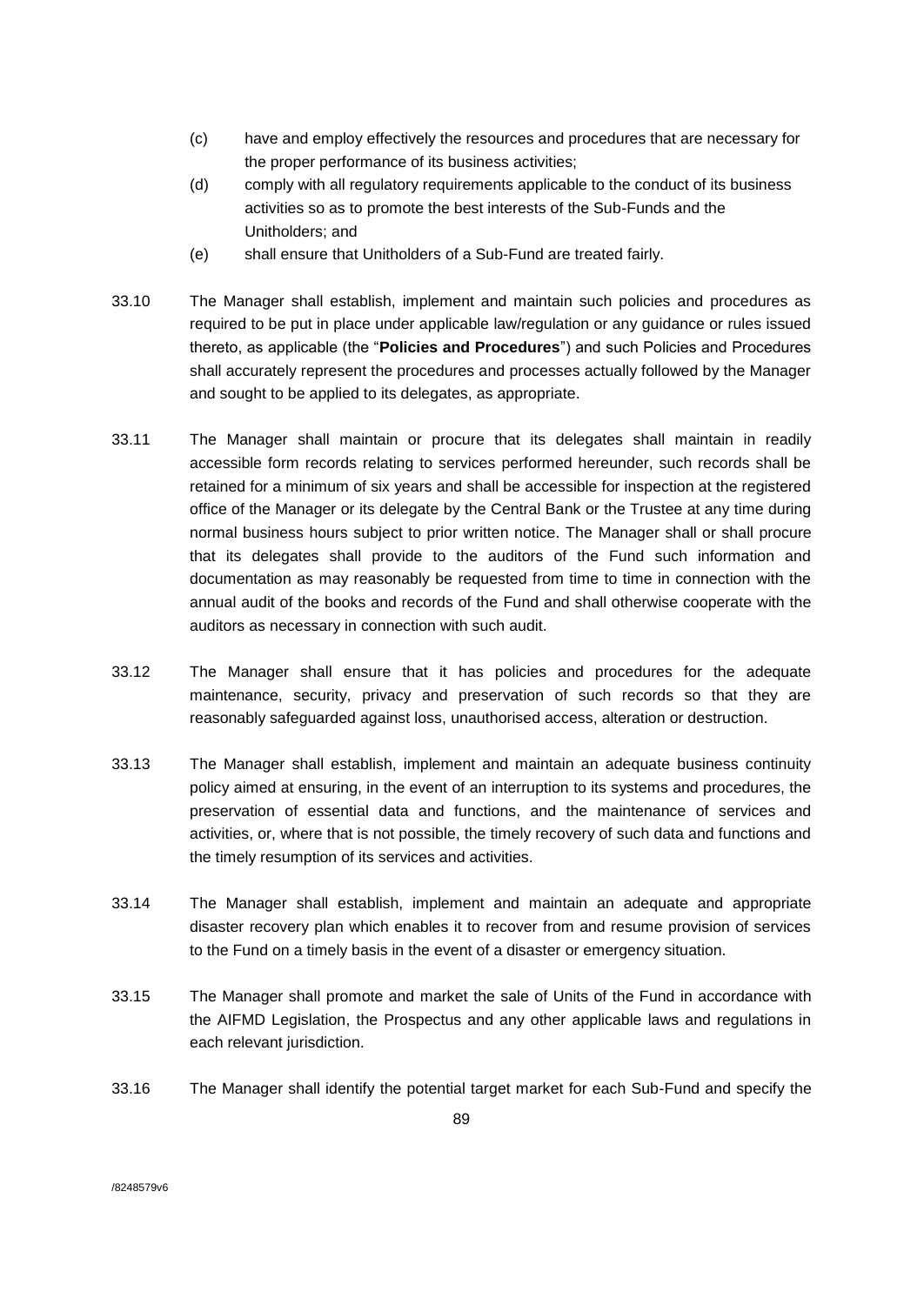type or types of client for whose needs, characteristics and objectives the relevant Sub-Fund is compatible and the Manager shall agree on an investment approach and distribution strategy for each Sub-Fund which shall address at least the matters identified in paragraphs 24 and 29 of Part I of the Fund Management Company Guidance, respectively.

#### 34.00 **COVENANTS OF TRUSTEE**

The Trustee hereby covenants that it will carry out and perform its duties and obligations as herein provided.

#### 35.00 **DEALINGS AT REQUEST OF UNITHOLDERS**

Notwithstanding anything herein contained neither the Trustee nor the Manager nor any other party shall be required to effect any transaction or dealing with any Certificate or with any part of the Investments or of the Deposited Property on behalf or for the benefit or at the request of any Unitholder unless such Unitholder shall first have paid in cash to the Trustee or to the Manager or to any such party as otherwise provided to their or its satisfaction as the case may be for any necessary stamp duty which may have become or may be payable in respect of or prior to or upon the occasion of such transaction or dealing provided always that the Trustee or the Manager or such other party shall be entitled if they or it (as the case may be) so think fit to pay and discharge all or any of such stamp duty on behalf of the Unitholder and to retain the amount so paid out of any moneys or property to which such Unitholder may be or become entitled in respect of his Units or otherwise howsoever hereunder.

# 36.00 **MANAGER TO PREPARE ALL CHEQUES ETC**

Notwithstanding anything hereinbefore contained it shall be the duty of the Manager to prepare all cheques, warrants, accounts, summaries, declarations, offers, statements or transfers of Investments and despatch them on the day they ought to be despatched. It shall be the duty of the Trustee to sign or execute the same.

### 37.00 **CONTINUANCE OR RETIREMENT OF MANAGER**

- 37.01 Save as in this Clause 37.00 provided, the Manager shall so long as the Fund subsists continue to act as the Manager thereof in accordance with the terms of this Deed.
- 37.02 The Manager for the time being shall be subject to removal by notice in writing given by the Trustee to the Manager in any of the following events: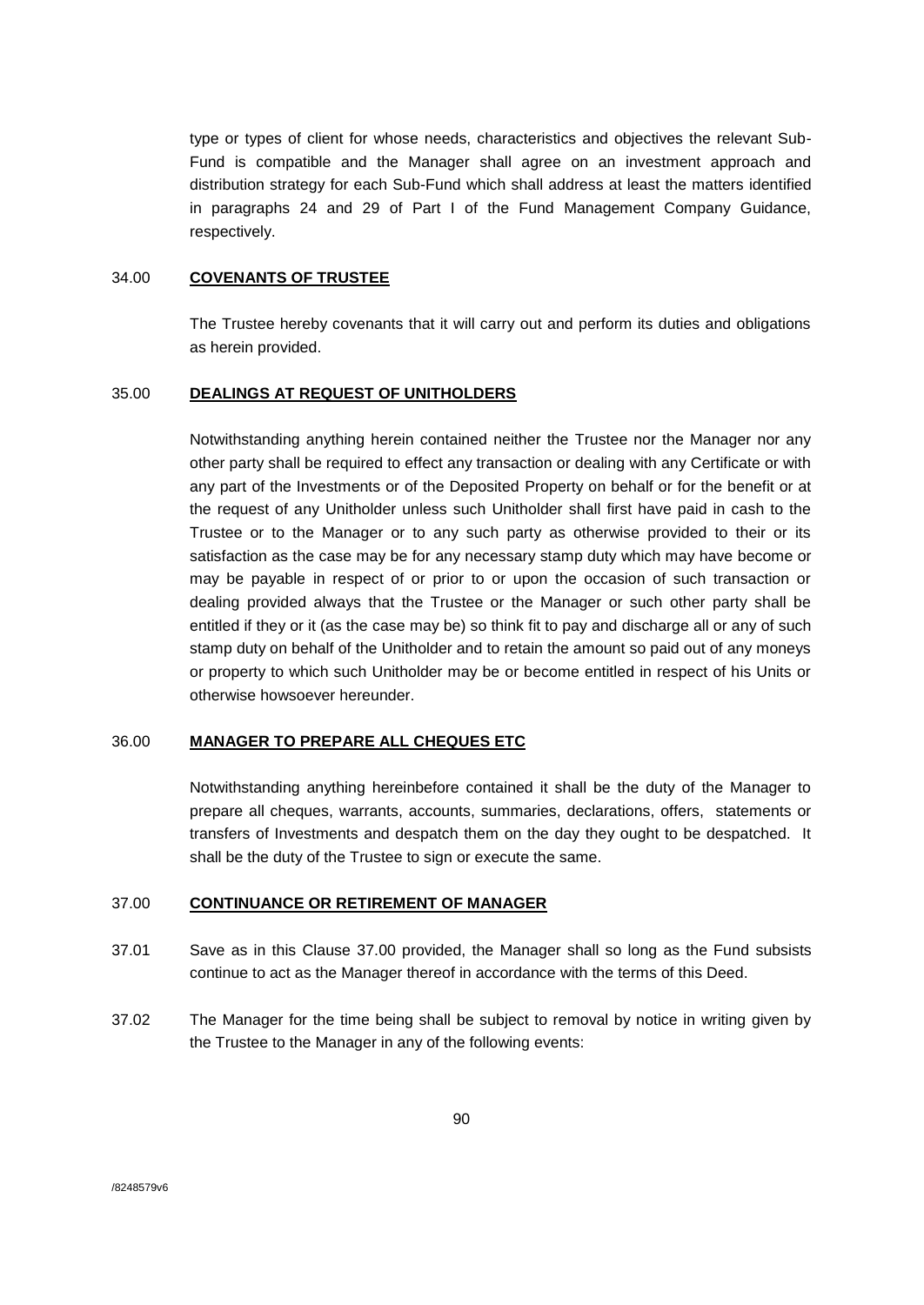- (a) if the Manager shall go into liquidation (except a voluntary liquidation for the purpose of reconstruction or amalgamation upon terms previously approved in writing by the Trustee) or if a receiver is appointed over any of their assets;
- (b) if a Meeting of the Unitholders by Extraordinary Resolution determines that the Manager should retire.

In the case of (a) aforesaid the Manager for the time being shall upon notice by the Trustee as aforesaid ipso facto cease to be the Manager and in the case of (b), the Manager for the time being shall upon notice by the Trustee as aforesaid and after the expiration of three (3) months cease to be the Manager and the Trustee shall with the approval of the Central Bank by writing under its seal appoint some other corporation (approved by the Central Bank) to be the Manager of the Fund upon and subject to such corporation entering into such deed or deeds as the Trustee may be advised is or are necessary or desirable to be entered into by such corporation in order to secure the due performance of its duties as Manager; but this provision shall not prejudice the right of the Trustee herein contained to terminate the Fund or any one or more of its Sub-Funds on the occurrence of any of the events herein specified whereupon the right of terminating the Fund or any one or more of its Sub-Funds is vested in the Trustee.

- 37.03 The Manager shall have power on the giving of one hundred and twenty (120 days) written notice to the Trustee and with the approval of the Central Bank to retire in favour of some other corporation approved by the Trustee and the Central Bank upon and subject to such corporation entering into such deed or deeds mentioned in sub-Clause 35.02.
- 37.04 The Manager shall also be entitled to immediately retire in favour of some other corporation approved by the Trustee and the Central Bank upon and subject to such corporation entering into such deed or deeds mentioned in the following circumstances:
	- (a) in the event of the winding up of, or the appointment of an administrator, examiner or receiver to the Trustee or upon the happening of a like event at the direction of an appropriate regulatory agency or court of competent jurisdiction; or
	- (b) if the Trustee shall commit any material breach of the provisions of this Deed and shall (if such breach is capable of remedy) not have remedied the same within 30 days after the service of notice requiring it to be remedied;
	- (c) if fraud is proven against the Trustee in a Court of competent jurisdiction; or
	- (d) if the continued performance of this Deed shall for any reason cease to be lawful.

/8248579v6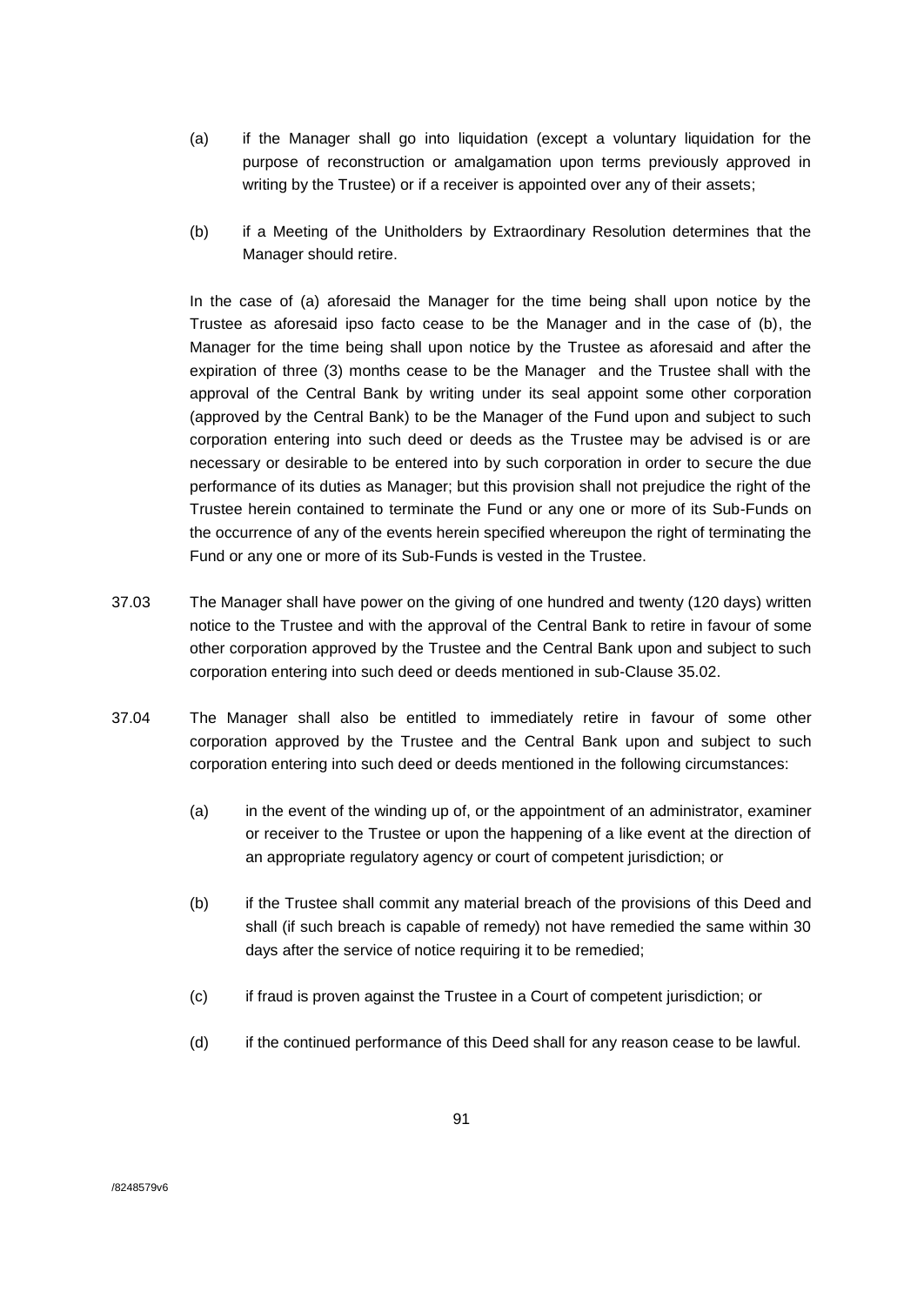- 37.05 On termination of the appointment of the Manager under the provisions of sub-Clause 37.02, the Manager shall:-
	- (a) be entitled to receive all fees and other monies accrued up to the date of such termination and costs reasonably and necessarily incurred in giving effect to this sub-clause, (save where such costs are incurred in circumstances where termination of the appointment of the Manager is as a result of a material breach of a provision of this Deed by the Manager);
	- (b) at the reasonable expense of the Fund deliver, cause or procure to be delivered to any succeeding manager approved by the Central Bank (if any) all books of account, records (electronic or manual), registers, correspondence, documents and other assets exclusively relating to the affairs of or belonging to the Fund in the possession of or under the control of the Manager.
- 37.06 The Central Bank may also replace the Manager with another manager in accordance with the terms of the Act.

## 38.00 **RETIREMENT OR REMOVAL OF TRUSTEE**

- 38.01 The Trustee may retire voluntarily by the issue of a notice in writing delivered or posted, postage pre-paid, to the Manager, such termination to take effect not sooner than one hundred and twenty (120) days (or such shorter notice period as such other party may agree to accept) after the date of such delivery or posting;
- 38.02 Subject and without prejudice to sub-Clause 38.04, the Trustee may at any time immediately retire:-
	- (a) in the event of the winding up of or the appointment of an administrator, examiner or receiver to the Manager or upon the happening of a like event at the direction of an appropriate regulatory agency or court of competent jurisdiction;
	- (b) if the Manager shall commit any material breach of the provisions of this Deed and shall (if such breach is capable of remedy) not have remedied the same within 30 days after the service of notice requiring it to be remedied;
	- (c) if fraud is proven against the Manager in a court of competent jurisdiction; or
	- (d) if the continued performance of this Deed shall for any reason cease to be lawful.
- 38.03 On the retirement of the Trustee under the provisions of sub-Clauses 38.01 or 38.02 the Trustee shall: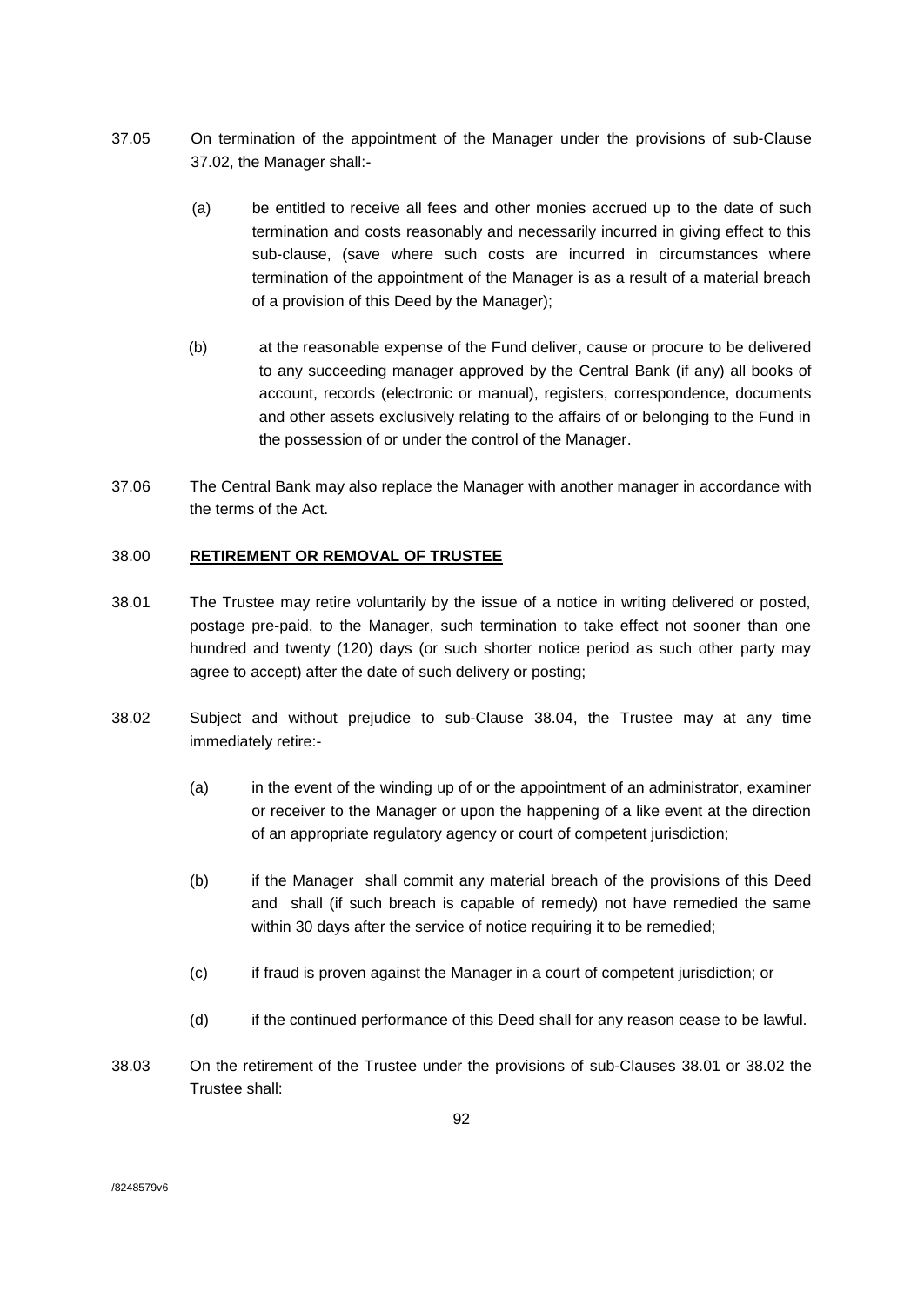- (a) be entitled to receive all fees and other moneys accrued up to the date of such retirement and costs reasonably and necessarily incurred in giving effect to this sub-clause (save where such costs are incurred in circumstances where the Trustee is liable under sub-Clause 38.02 hereof); and
- (b) at the reasonable expense of the Fund deliver or cause or procure to be delivered to or to the order of any succeeding depositary approved by the Central Bank (if any), in the event of the winding up of the Fund, the Custody Investments and all the documents of title to or evidencing ownership of the Custody Investments then held in pursuance of this Agreement duly endorsed or otherwise in requisite form for transfer together with all books of account, records (electronic or manual), registers, correspondence, documents and other assets exclusively relating to the affairs of or belonging to the Fund in the possession of or under the control of the Trustee.
- 38.04 For the avoidance of doubt and subject to sub-Clause 38.05, in order to ensure the protection of Unitholders, the retirement of the Trustee pursuant to sub-Clause 38.01 or 38.02 shall not take effect unless and until:-
	- (a) a successor depositary approved for such purpose by the Central Bank shall have been appointed by the Manager; or
	- (b) the authorisation of the Fund by the Central Bank has been revoked

The Central Bank may also replace the Trustee with another depositary in accordance with the terms of the Act.

- 38.05 In the event that no succeeding depositary approved by the Central Bank is appointed by the Manager within ninety days either (a) following the expiry of a notice served pursuant to sub-Clause 38.01 or (b) following service of a notice pursuant to sub-Clause 38.02 the Manager shall:-
	- (a) apply to the Central Bank for the revocation of the Fund's authorisation under the Act; and
	- (b) in conjunction with the Trustee make a joint application to the High Court for an order to wind up the Fund.
- 38.06 The Trustee for the time being shall be subject to removal by the Manager by giving not less than three months' notice in writing to the Trustee PROVIDED HOWEVER that the Trustee shall continue in office until a successor trustee approved by the Central Bank is appointed.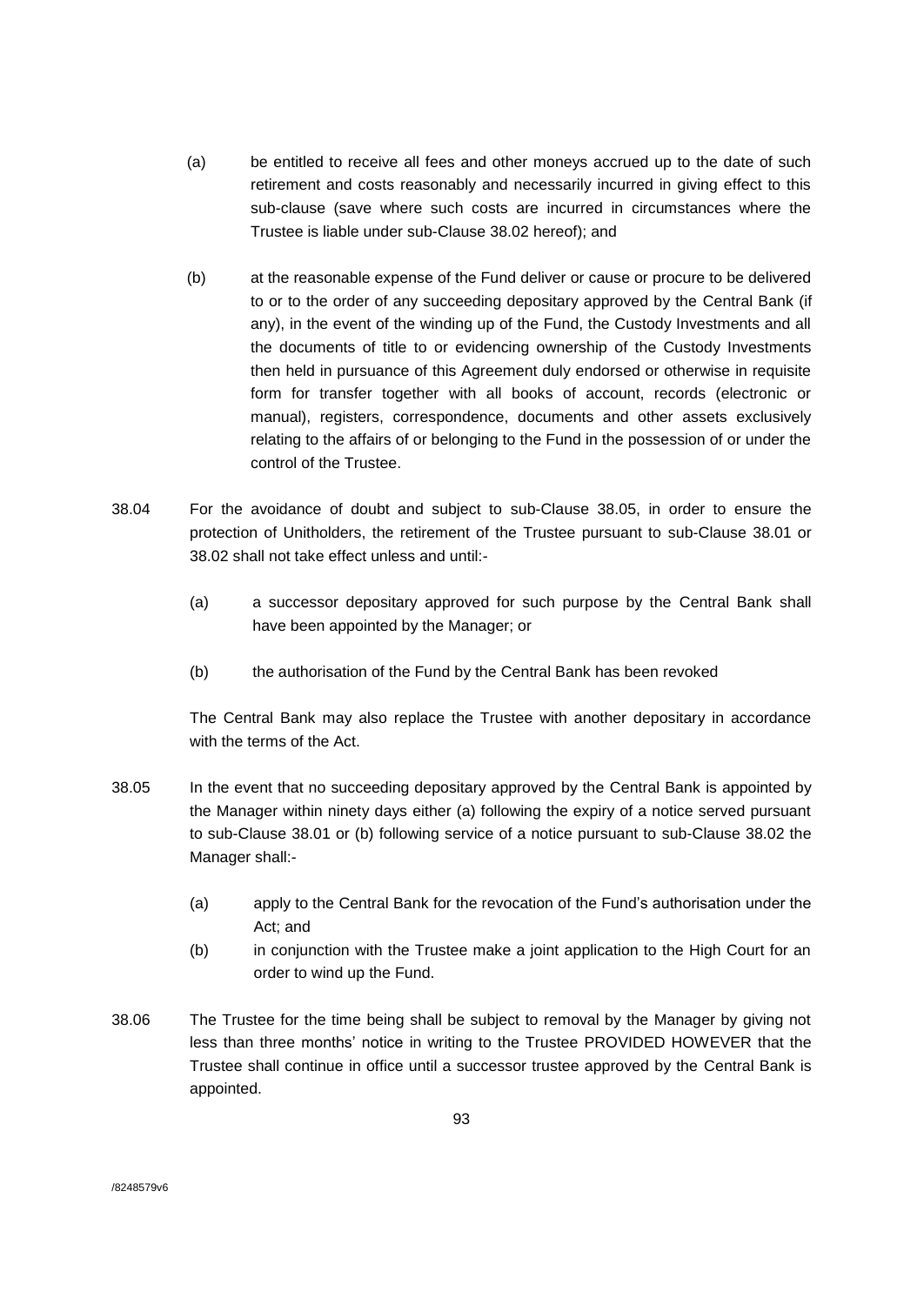## 39.00 **ADVERTISEMENTS**

- 39.01 Every advertisement, circular or other document of that nature containing any statement with reference to the issue price of Units or the yield therefrom or containing any invitation to buy Units shall comply with the requirements of the Act and shall conform to the laws of any country in which the Units are marketed.
- 39.02 In all letters, circulars, advertisements or other publications referring to the issue or sale of Units reference shall be made to the Trustee only in terms previously approved by the Trustee. For the avoidance of doubt both parties agree that the name of the Trustee may be used in circumstance where it is used solely to identify the Trustee as the trustee of the Fund.

## 40.00 **DURATION AND TERMINATION OF FUND AND SUB-FUNDS**

- 40.01 The Fund or any of its Sub-Funds may be terminated by the Trustee by notice in writing as hereinafter provided upon the occurrence of any of the following events, namely:
	- (a) if the Manager shall go into liquidation (except a voluntary liquidation for the purpose of reconstruction or amalgamation upon terms previously approved in writing by the Trustee) or ceases business or becomes (in the reasonable judgment of the Trustee) subject to the de facto control of some corporation or person of whom the Trustee does not reasonably approve or if a receiver is appointed over any of their assets;
	- (b) if the Fund shall cease to be an Authorised Unit Trust under the Act or if any of its Sub-Funds shall cease to be approved by the Central Bank;
	- (c) if in the reasonable opinion of the Trustee the Manager shall be incapable of performing its duties;
	- (d) if any law shall be passed which renders it illegal to continue the Fund or any of its Sub-Funds or Classes;
	- (e) if within a period of twelve months from the date of the Trustee expressing in writing to the Manager its desire to retire the Manager shall have failed to appoint a new Trustee under the terms of Clause 38.00 hereof; or
	- (f) the Central Bank may replace the Trustee under the Act in the interest of Unitholders.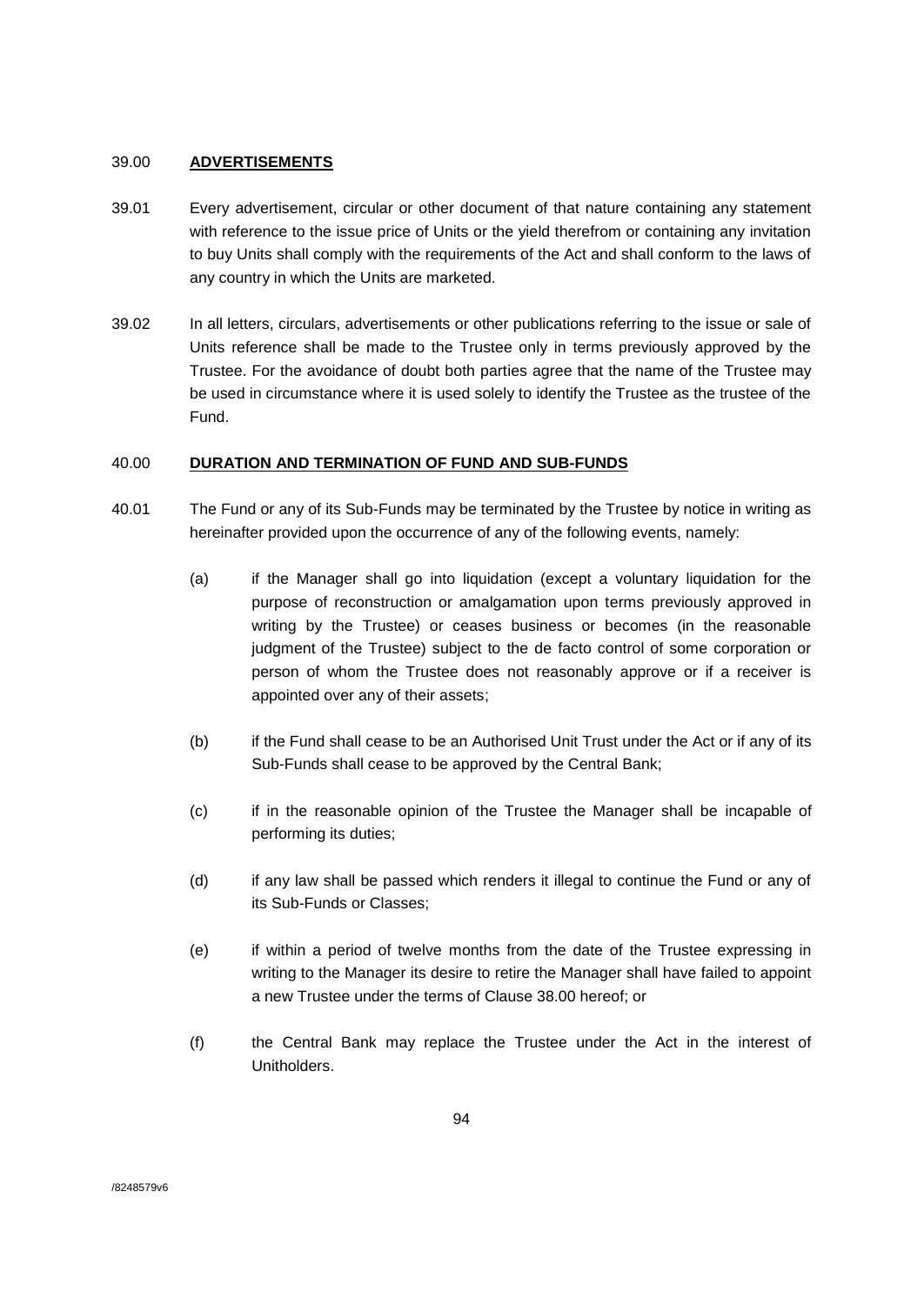The decision of the Trustee in any of the events specified in this sub-Clause 40.01 shall subject as provided in this Clause 40.00 be final and binding upon all the parties concerned and the Trustee shall, in the absence of its negligence, bad faith, fraud, wilful default, recklessness or failure to comply with its obligations hereunder, be under no liability on account of any failure to terminate the Fund pursuant to this Clause 40.00 or otherwise. The Manager for the time being shall accept the decision of the Trustee and relieve the Trustee of any liability to the Manager therefor and hold it harmless from any claims whatsoever on the part of the Manager for damages or for any other relief.

- 40.02 The Fund or any of its Sub-Funds or Classes may be terminated by the Manager in its absolute discretion by notice in writing as hereinafter provided in any of the following events, namely:
	- (a) if one year from the date of the first issue of Units or on any Dealing Day thereafter the Net Asset Value of any Sub-Fund shall be less than 15 million Euros or the Net Asset Value of the Fund shall be less than 15 million Euros multiplied by the number of Sub-Funds;
	- (b) if the Fund shall cease to be an Authorised Unit Trust under the Act or if any of its Sub-Funds shall cease to be approved by the Central Bank;
	- (c) if any law shall be passed which renders it illegal or in the reasonable opinion of the Manager impracticable or inadvisable to continue the Fund or any of its Sub-Funds;
	- (d) if within a period of three months from the date of the Manager expressing in writing to the Trustee its desire to retire, a replacement Manager shall not have been appointed.
- 40.03 The party terminating the Fund or a Sub-Fund shall give notice thereof to the Unitholders in the manner herein provided and by such notice fix the date on which such termination is to take effect which date shall not be less than two months after the service of such notice.
- 40.04 The Fund or any of its Sub-Funds may at any time be terminated by Extraordinary Resolution of a Meeting of the Unitholders duly convened and held in accordance with the provisions contained in the Schedule hereto and such termination shall take effect from the date on which the said Resolution is passed or such later date (if any) as the said Resolution may provide.

# 41.00 **PROVISIONS ON TERMINATION OF FUND AND SUB-FUNDS**

41.01 Not later than two months before the termination of the Trust Period or Sub-Fund Period,

/8248579v6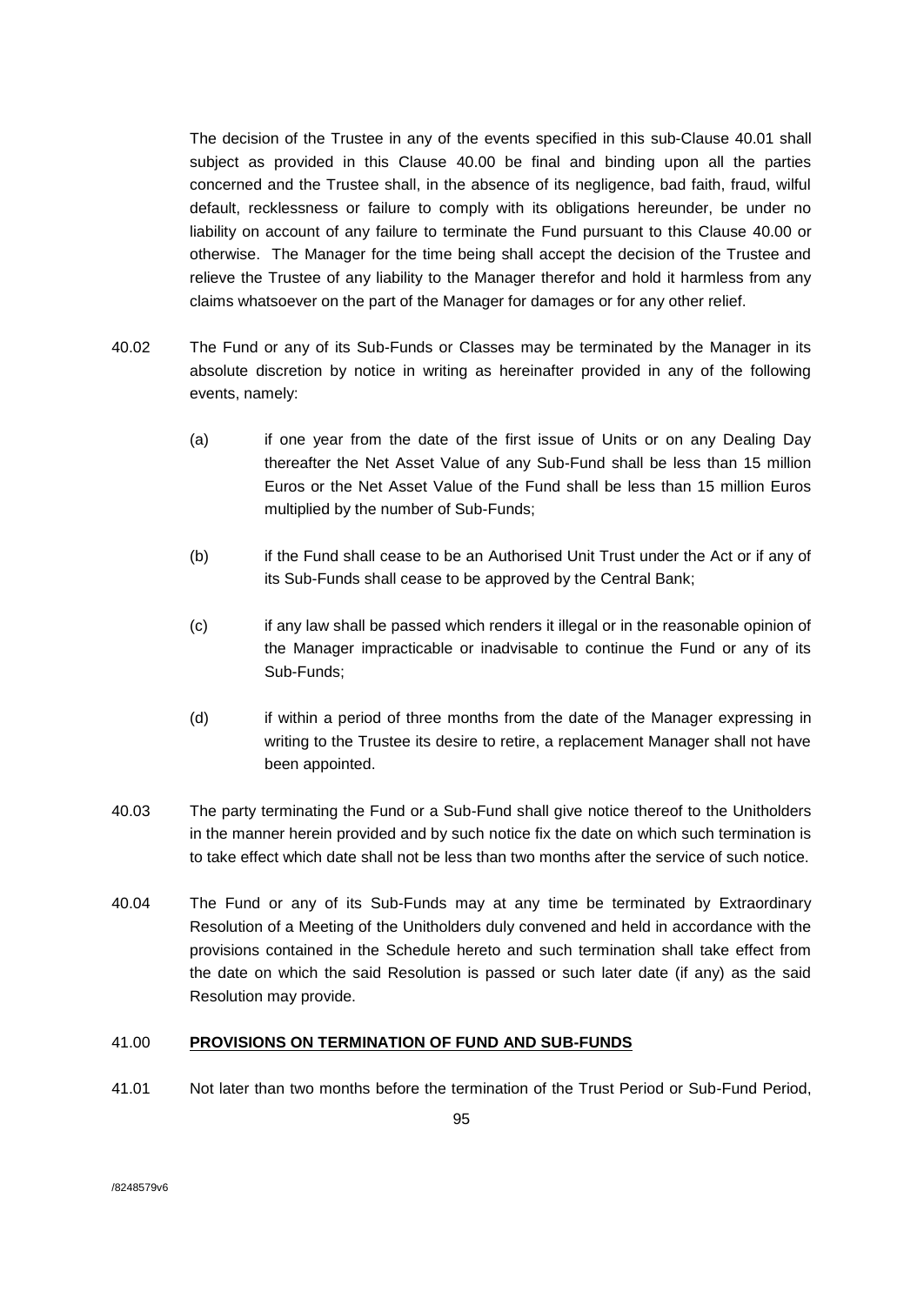as the case may be, under any of the relevant terms of this Deed the Manager shall (if practically possible) give notice to the Unitholders advising them of the impending distribution of the Deposited Property.

- 41.02 After the giving of notice of such termination the Manager shall procure the sale of all Investments then remaining in the hands of the Trustee or of the Trustee's nominee as part of the Deposited Property and such sale shall be carried out and completed in such manner and within such period before or after the termination of the Fund or of the Sub-Fund as the Manager and the Trustee think desirable.
- 41.03 The Manager shall at such time or times as it shall deem convenient and at its entire discretion procure the distribution to the Unitholders, in accordance with the latest available allocation of the Net Asset Value of the Sub-Fund between the Class Units pursuant to sub-Clause 17.03 and then pro rata to the number of Class Units of each Sub-Fund held by them respectively, all net cash proceeds derived from the realisation of the Investments of the relevant Sub-Fund and any cash then forming part of the relevant Sub-Fund so far as the same are available for the purpose of such distribution. Every such distribution shall be made only after the Certificates relating to the Units in respect of which the same is made shall have been lodged with the Manager together with such form of request for payment and receipt as the Manager shall in its absolute discretion require PROVIDED THAT:
	- (a) the Manager shall be entitled to retain out of any moneys in the Trustee's hands under the provisions of this Clause 41.00 full provision for all costs, charges, expenses, claims, liabilities and demands relating to the relevant Sub-Fund for which the Manager is or may become liable or incurred, made or expended by the Manager in connection with the liquidation of the Fund or of the Sub-Fund, as the case may be, and out of the moneys so retained to be indemnified and saved harmless against any such costs, charges, expenses, claims and demands; and
	- (b) any unclaimed net proceeds or other cash held by the Trustee under the provisions of this Clause may at the expiration of twelve months from the date on which the same were payable be paid into court subject to the right of the Trustee to deduct therefrom any expenses it may incur in carrying out this provision.

#### 42.00 **STOCK EXCHANGE PRACTICES**

At all times and for all purposes of this Deed the Trustee and the Manager may rely upon the established practice or rulings of any Recognised Exchange or any committees and officials thereof in determining what shall constitute usual settlement practice or good delivery and any similar matters and such practice and rulings shall be conclusive and binding upon all persons under the Deed.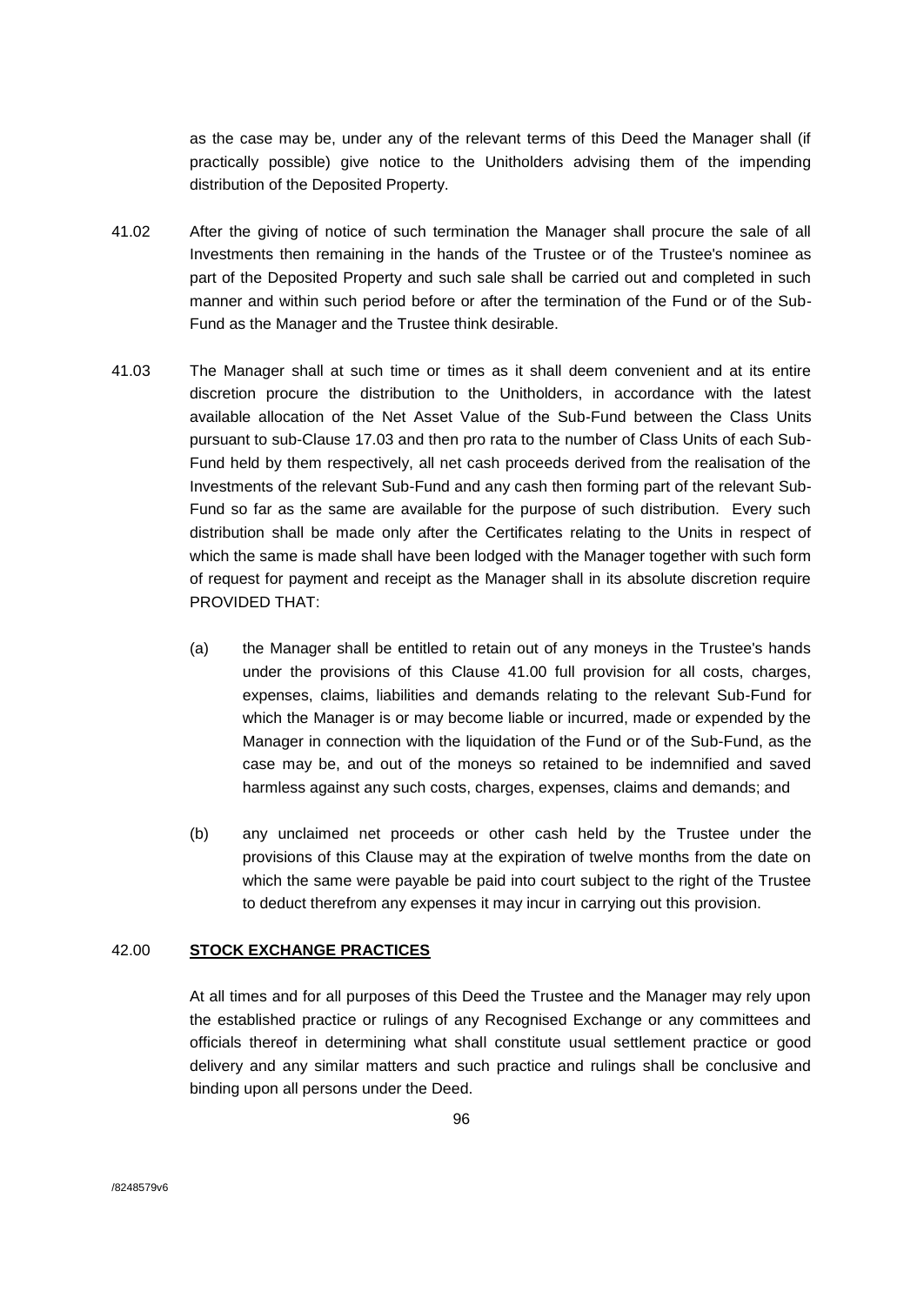## 43.00 **QUALIFIED UNITHOLDERS**

- 43.01 No Units shall be issued to or transferred to or beneficially owned by any US Person. Each subscriber for Units in any Sub-Fund shall be required to certify that he is not, nor is he acquiring such Units on behalf of or for the benefit of a US Person, and that such subscriber will not sell or offer to sell or transfer such Units to an US Person. No transfer of Units shall be recorded on the relevant Register unless the purchaser shall certify to the Trustee that it is not, nor is it acquiring such Units on behalf of or for the benefit of a US Person. The Manager shall have power (but shall not be under any duty) to impose such restrictions (other than a restriction on transfer which is not expressly referred to herein) as it may think necessary for the purpose of ensuring that no Units in any Sub-Fund are acquired or held by any person in breach of the law or requirements of any country or governmental authority including without limitation of the foregoing any exchange control regulations applicable thereto or by a US Person or by any person in the circumstances described in paragraph (c) of sub-Clause 43.04.
- 43.02 The Manager may upon an application for Units or at any other time and from time to time require such evidence to be furnished to it in connection with the matters stated in sub-Clause 43.01 as the Manager in its discretion deem sufficient.
- 43.03 If a person becomes aware that he is holding or owning Units in contravention of sub-Clause 43.01 he shall forthwith sell his Units to the Manager or to a person duly qualified to hold the same.
- 43.04 If it shall come to the notice of the Manager or if the Manager shall have reason to believe that any Units are owned directly or beneficially by:-
	- (a) any person in breach of any law or requirement of any country or governmental or by virtue of which such person is not qualified to hold such Unit;
	- (b) any person who is, or has acquired such Units on behalf of or for the benefit of a US Person;
	- (c) any person or persons in circumstances (whether directly or indirectly affecting such person or persons and whether taken alone or in conjunction with any other person or persons whether connected or not, or any other circumstances appearing to the Manager to be relevant) which in the opinion of the Manager might result in the Fund or any of its Sub-Funds incurring any liability to taxation or suffering pecuniary disadvantages which the Fund or any of its Sub-Funds might not otherwise have incurred or suffered; or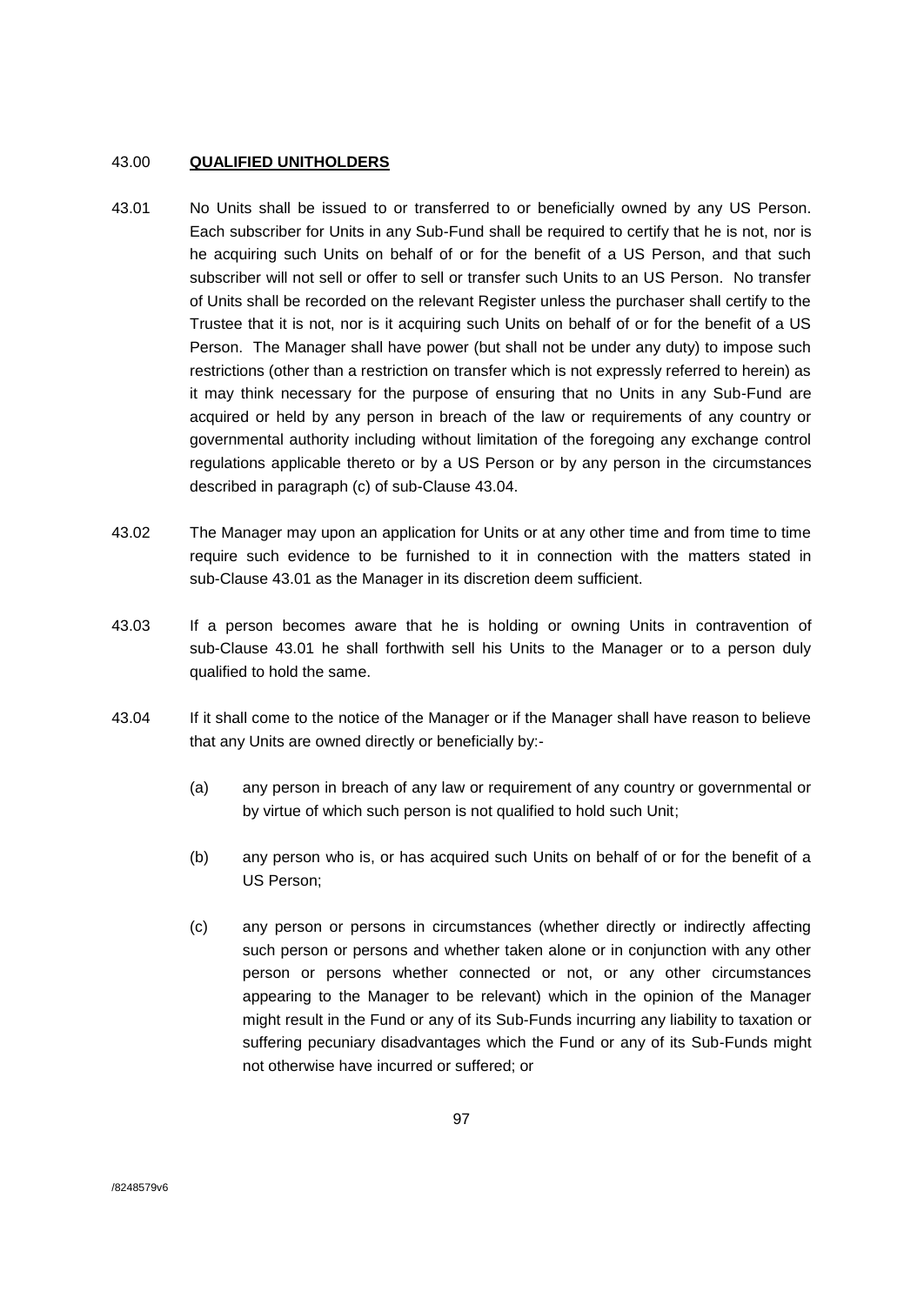(d) any person who does not supply any information or declarations as may be required by the Manager pursuant to sub-Clause 5.05 hereof within seven days of a request to do so;

the Manager shall be entitled to (i) give notice (in such form as the Manager may deem appropriate) to such person requiring him to (a) transfer such Units to a person who is qualified or entitled to own the same and whose ownership will not result in the Fund incurring any liability to taxation or suffering any pecuniary disadvantage which the Fund might not otherwise have incurred or suffered or (b) request in writing the redemption of such Units in accordance with Clause 21.00 hereof and/or (ii) appropriate, compulsorily redeem and/or cancel such number of Units held by such person as is required to discharge any may apply the proceeds of such compulsory redemption in the discharge of any taxation or withholding tax arising as a result of the holding or beneficial ownership of Units by such person including any interest or penalties payable thereon or (iii) compulsorily redeem that person's Units. The Manager may charge any such Unitholder any legal, accounting or administration costs associated with such compulsory redemption. In the event of a compulsory redemption, the redemption price will be determined as at the Valuation Day for the relevant Dealing Day specified by the Manager in its notice to the Unitholder. The proceeds of a compulsory redemption shall be paid in accordance with Clause 21.00 hereof.

43.05 If any such person upon whom such a notice is served as aforesaid does not within 14 days after such notice transfer such Units or request the Manager to redeem such Units as aforesaid, he shall be deemed forthwith upon the expiration of 14 days to have requested the Manager to redeem his Units and to have appointed the Manager as his attorney for the purpose of redeeming his Units and he shall be bound to deliver his Certificate or Certificates to the Manager forthwith and the Manager shall be entitled to appoint any person to sign on his behalf such documents as may be required for the purposes of the redemption of the said Units by the Manager.

### 44.00 **NOTICES**

44.01 Any notice or other document required to be served upon or sent to a Unitholder shall be given in the case of Unitholders entered on the Register of a relevant Sub-Fund if sent by pre-paid post or facsimile or left at his address as appearing on the Register and in the case of joint Unitholders if so sent to or left at the address of the first named Unitholder on the Register or if issued or published in such manner as the Manager shall determine subject to the approval of the Trustee. Any notice sent by post as provided in this Clause shall be deemed to have been duly given 7 Business Day after posting and any notice sent by facsimile or left as stated in this Clause shall be deemed to have been duly given on receipt of a positive transmission and reception receipt, on receipt of an answerback or on the Business Day on which it was so left, only if the notice has been left during usual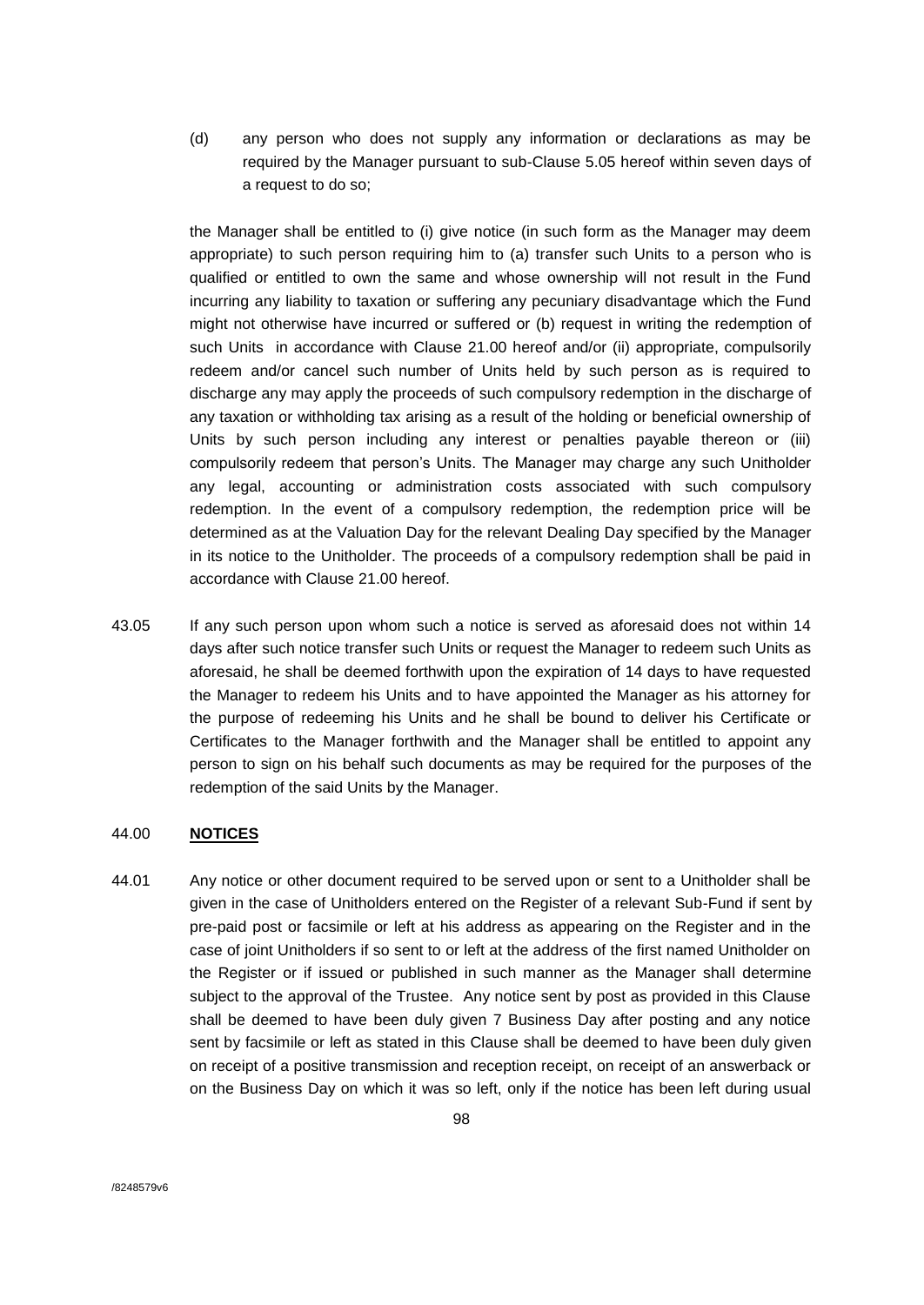business hours on such Business Day, and if the notice is left outside usual business hours, it shall be deemed to have been left on the next following Business Day. Evidence that the notice was properly addressed, stamped and put into the post shall be conclusive evidence of posting. Any notice given by email shall be deemed to have been duly given when transmitted to the electronic information system designated by the Unitholder for the purpose of receiving electronic communications. Any notice issued or published shall be deemed to have been duly given on the date of such notice's first issue or publication.

- 44.02 Service of a notice or document on any one of several joint Unitholders entered in the Register of a relevant Sub-Fund shall be deemed effective service on himself and the other joint Unitholders entered in the Register.
- 44.03 Any notice or document served in accordance with such sub-Clause 44.01 shall notwithstanding that such Unitholder be then dead or bankrupt and whether or not the Trustee or the Manager has notice of his death or bankruptcy be deemed to have been duly served or sent and such service shall be deemed a sufficient service on or receipt by all persons interested (whether jointly with or as claiming through or under him) in the Units concerned.
- 44.04 Any Certificate or notice or other document which is sent by post, telex, fax or by electronic means (such as email) or left at the registered address of the Unitholder entered in the Register of a relevant Sub-Fund named therein or despatched by the Manager or the Trustee in accordance with any Unitholder's instructions shall be so sent left or despatched at the risk of such Unitholder.

# 45.00 **REGISTRATION AND COPIES OF TRUST DEED**

 A copy of this Deed and of any deeds supplemental hereto shall be deposited with the Central Bank pursuant to the Act and shall at all times during usual business hours be made available by the Manager and by the Trustee at their respective registered offices in Ireland for inspection by Unitholders and any Unitholder shall be entitled to receive from the Manager a copy of such deeds as aforesaid on production of his Certificate and making request therefor to the Manager and on payment to the Manager of the sum of Euro 12 (or such greater sum as the Trustee may certify in writing to be reasonable) for each copy document required and the Manager shall on demand and at the expense of the Manager supply to the Trustee such copies of such deeds as it may from time to time require. Instead of supplying copies of this Deed and any deeds supplemental hereto the Manager shall be entitled to supply copies of this Deed as amended by such deeds supplemental hereto.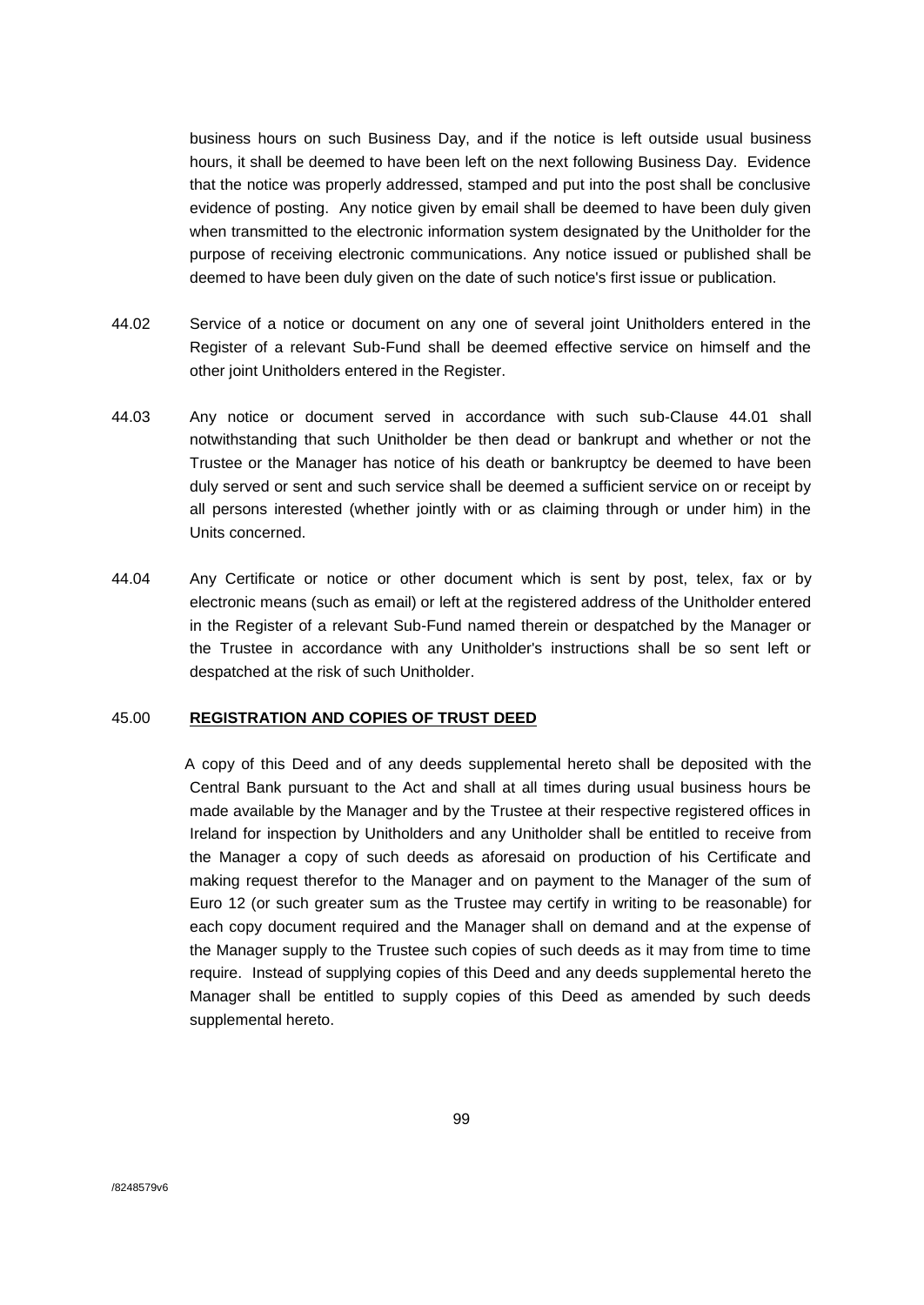# 46.00 **MODIFICATION OF TRUST DEED**

- 46.01 The Trustee and the Manager shall be entitled, by deed supplemental hereto, to modify, alter or add to the provisions of this Deed, in such manner and to such extent as they may consider necessary or expedient, for any purpose (other than one which would cause the Fund to cease to be an Authorised Unit Trust or one which would impose upon any Unitholder any obligation to make any further payment in respect of their Units or to accept any liability in respect thereof) where:
	- a) the prior approval of the Central Bank has been obtained or otherwise in accordance with the requirements of the Central Bank or self-certification by the Trustee of the amendments being in compliance with the AIFMD Regulations; and
	- b) The sanction of an Extraordinary Resolution of Unitholders, or Unitholders of the relevant Sub-Fund has been obtained in a duly convened meeting of Unitholders that was held in accordance with the provisions contained in the Schedule hereto;

# UNLESS

- (i) the Trustee shall certify in writing that in its opinion such modification, alteration or addition;
	- does not prejudice the interests of the Unitholders, or Unitholders of the relevant Sub-Fund, or any of them; and
	- does not operate to release the Trustee or the Manager from any responsibility to the Unitholders, or Unitholders of the relevant Sub-Fund.
- (ii) Such modification, alteration or addition is required by virtue of any regulation made by the Central Bank under the Act

in which case the modification, alteration or addition shall not be subject to (b) above i.e. Unitholder approval.

- 46.02 The Trustee and the Manager shall together be entitled by deed supplemental hereto to modify or increase the maximum amount of the subscription fee referred to in sub-Clause 5.04 hereof and the Management Charge referred to in Clause 32.00 and the remuneration of the Trustee referred to in Clause 31.00 hereof in the following circumstances:
	- (a) in accordance with the requirements of the Central Bank at any time; and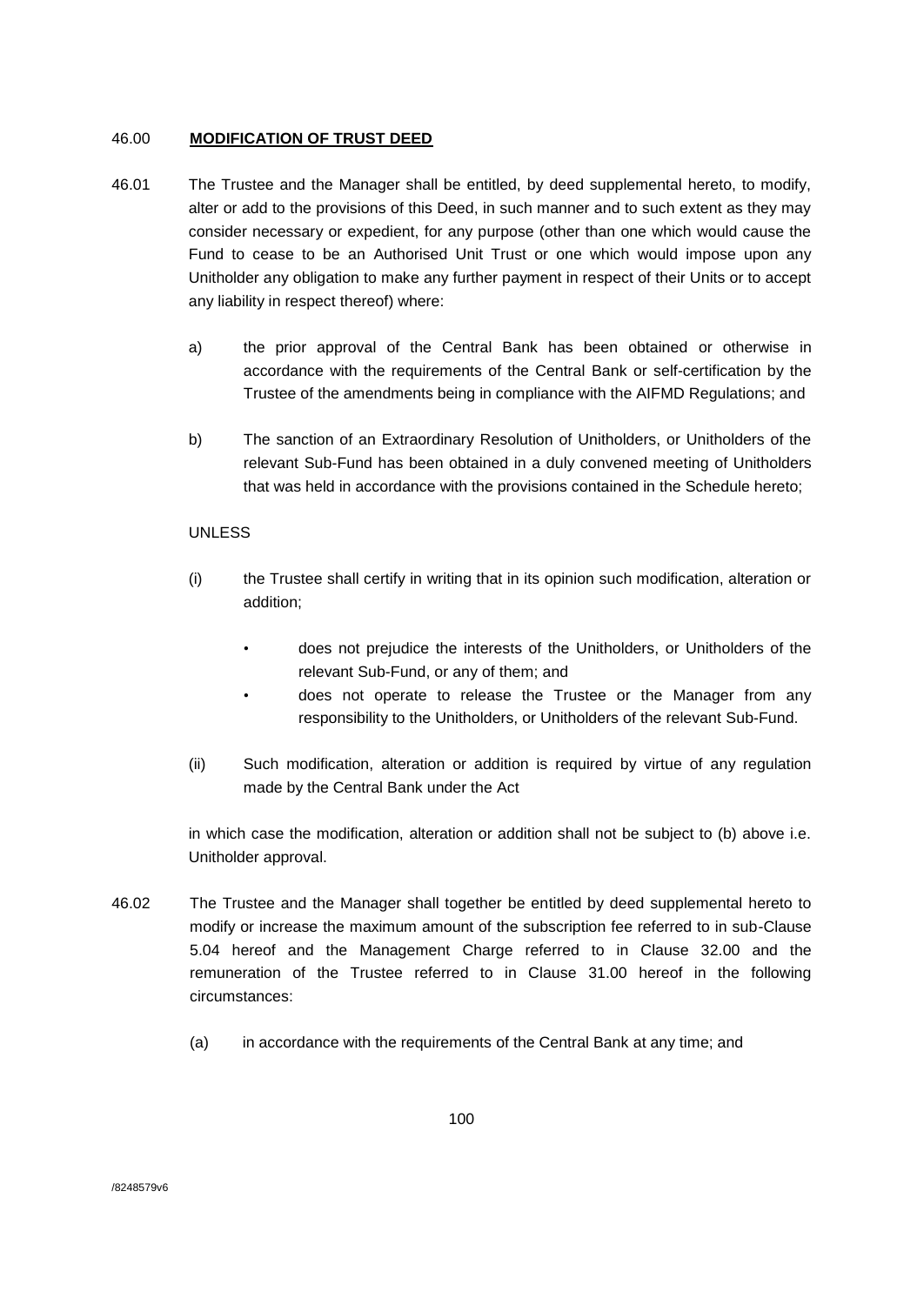- (b) when any limit on such subscription fee or Management Charge as the case may be ruling at the date of this Deed or subsequently made applicable is modified or increased by statute or any regulation pursuant to statutory authority.
- 46.03 In the event of any such modification, alteration or addition as aforesaid in the provisions of this Deed, the Manager shall, within 21 days of the execution of such supplemental deed, deposit with the Central Bank a copy of this Deed as so modified, altered or added to, or containing the said modifications, alterations or additions.

# 47.00 **CONFLICTS OF INTEREST**

- 47.01 The Trustee agrees that it will implement and maintain an effective conflicts of interest policy pursuant to which the Trustee endeavours to identify and manage any conflicts of interest which may arise in relation to services provided under this Deed.
- 47.02 The Trustee will disclose to the Manager the procedures to be adopted by it in order to manage such conflicts of interest in order to minimise the risks of any damage to the Manager, the Fund or to the Unitholders by such conflicts and by disclosure of such conflicts or potential conflicts to the Unitholders, where appropriate.

## 48.00 **INFORMATION TECHNOLOGY AND CYBER SECURITY RISK MANAGEMENT**

- 48.01 The Trustee shall comply with its Information Security and Technology Risk Policy which aligns to industry guidelines, such as those issued by the NIST Cyber Security Framework, ISO 27002 and COBIT 5.0 (the "**IS Policy**"). A summary of the IS Policy shall be available to the Manager from time to time upon request.
- 48.02 Any successful breach of the Trustee's systems or any substantial attack or IT incident relating to cyber security, in each case which has an adverse and non-trivial operational impact on its ability to provide the services (that is, not an impact that can be and is often mitigated as part of the Trustee's normal business as usual operations) shall be reported to the Manager as soon as is reasonably practical. In such a scenario, the Trustee agrees to correspond regularly with the Manager and provide reasonable assistance to the Manager in mitigating the impact of such a breach. For the avoidance of doubt, it is agreed that for these purposes, the assistance to be provided by the Trustee shall be limited to advisory services.

### 49.00 **CONFIDENTIALITY**

49.01 Neither of the parties hereto shall (except to such an extent as may be agreed between the parties or as may be required by law or regulation, any stock exchange or regulatory or self-regulatory organisation or Securities System or any order or decree of any court or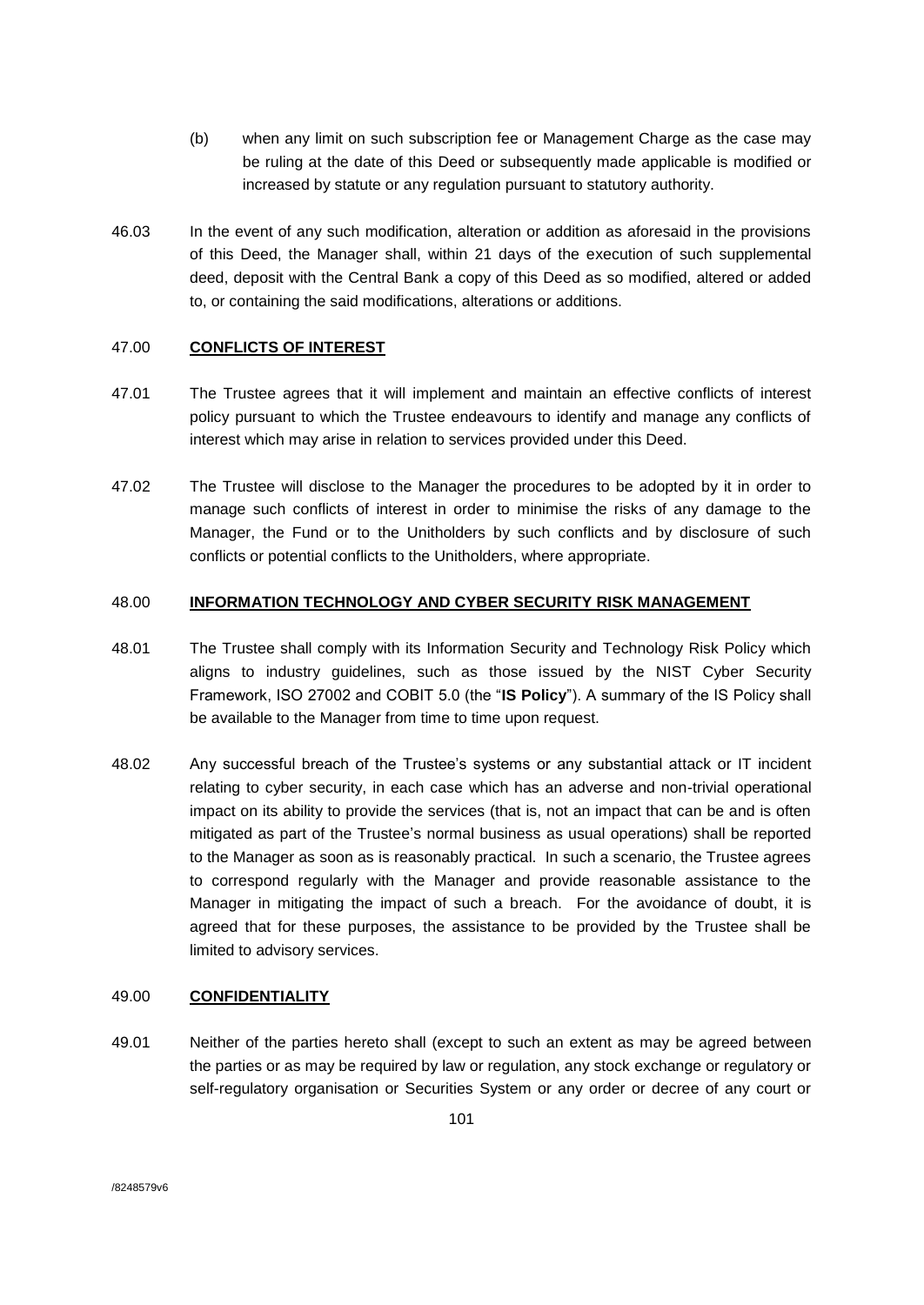administrative body to which (i) the disclosing party; or (ii) any Affiliate or (iii) any Sub-Custodian or (iv) a Securities System or (v) the terms of the organisational documents of the issuer of any security or (vi) the terms of issue of any security itself, is subject) either before or after the termination of this Deed disclose to any person not authorised by the other party to receive the same any Confidential Information relating to such other party or to the affairs of such party of which the party disclosing the same shall have become possessed during the period of this Deed and each party shall use all reasonable endeavours to prevent any such disclosure by its officers, employees or agents.Furthermore, the provisions of this Clause shall not apply to:

- (i) disclosures to relevant employees, servants, and agents;
- (ii) disclosures to Unitholders in the Fund and to the Auditors;
- (iii) any information in the public domain otherwise than by breach of this Deed;
- (iv) information in the possession of the receiving party thereof before divulgence as aforesaid;
- (v) information required to be disclosed by a court of competent jurisdiction or regulatory authority (including without limitation the Central Bank) in accordance with whose requirements the relevant party is obliged or accustomed to act;
- (vi) information obtained from a third party who is free to divulge the same;
- (vii) any information provided to their respective professional advisers in relation to the Fund or its administration; or
- (viii) any information provided to an Affiliate of either party in relation to the Fund or its administration.
- 49.02 Neither party shall knowingly do or suffer any act or matter or thing which would or might reasonably be expected to prejudice materially or bring into disrepute the business or reputation of the other party.
- 49.03 The Trustee shall establish, implement and maintain systems and procedures that are adequate to safeguard the security, integrity and confidentiality of information relating to the Fund, the Manager and investors in the Fund, taking into account the nature of information in question.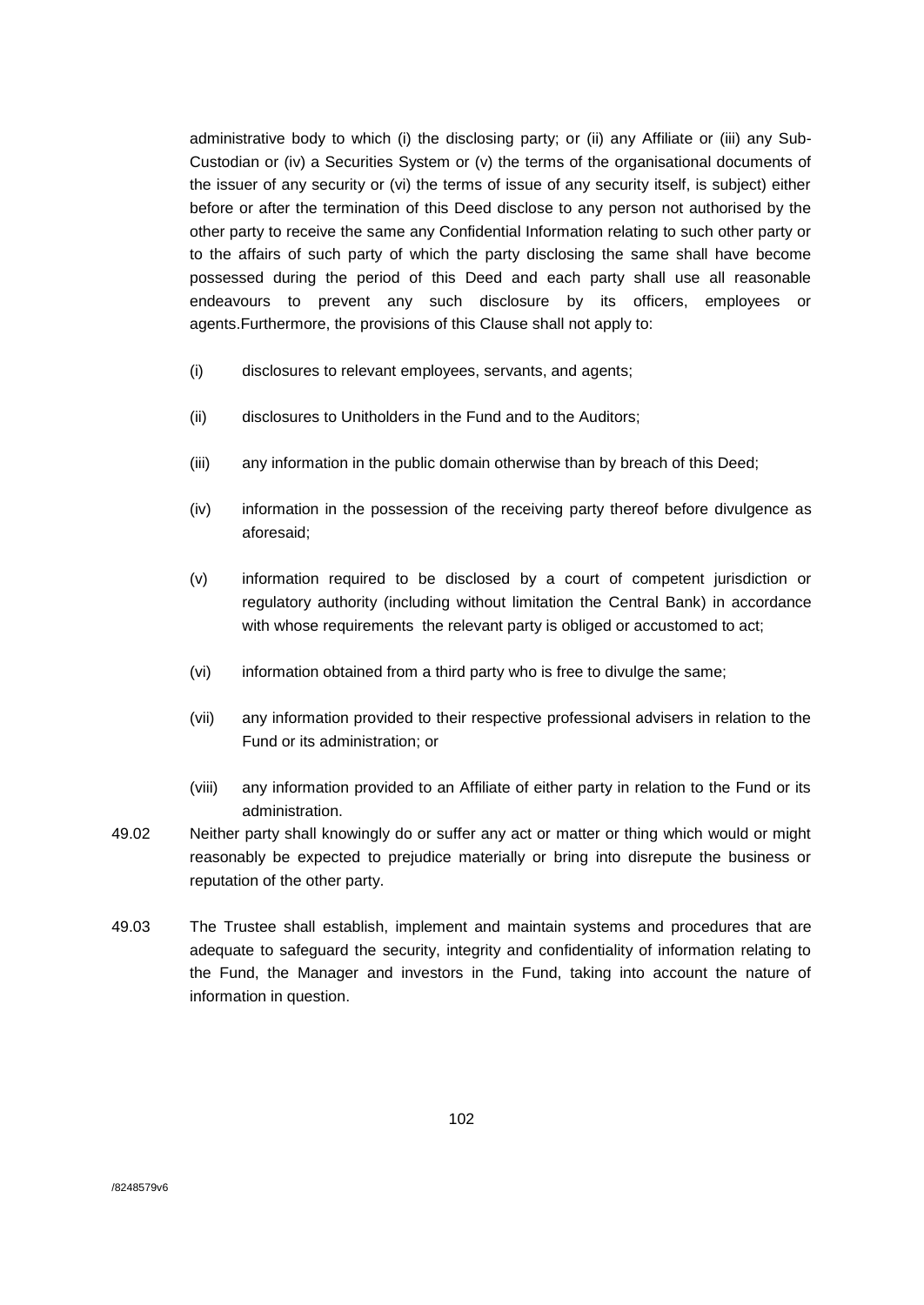# 50.00 **DATA PROTECTION**

- 50.01 The Parties agree that the Trustee acts as a data controller within the meaning of Data Protection Law in respect of Personal Data supplied to it by or on behalf of the Manager or any Affiliate pursuant to this Trust Deed or any other Related Agreement. It is further agreed that the Manager acts as a data controller within the meaning of the Data Protection Law in respect of Personal Data supplied to it by or on behalf of the Trustee or any Affiliate.
- 50.02 Each Party shall:
	- (i) be responsible for and control any Personal Data which it processes in relation to or arising out of this Deed or any Related Agreement;
	- (ii) comply with any Data Protection Laws applicable to the collection and processing of the Personal Data;
	- (iii) take appropriate technical and organisational measures against unauthorised or unlawful processing of Personal Data and against accidental loss or destruction of, or damage to, the Personal Data in accordance with its obligations under the Data Protection Laws;
	- (iv) agree respective responsibilities with the other Party if required for exercising of data subject rights and providing notice to data subjects as set out in the notices referred to in sub-Clause 50.06.
- 50.03 Where Personal Data is shared by the Manager with the Trustee, or shared by the Trustee with the Manager, each Party shall ensure that it uses reasonable endeavours to ensure that its disclosure or transfer of the Personal Data to the other Party is in accordance with its obligations under Data Protection Law. Notwithstanding the foregoing, each Party represents and warrants on a continuous basis in respect of its disclosure or transfer of Personal Data to the other Party that:
	- (i) in the case of the Trustee, it shall only process such Personal Data for the following purposes and on the following lawful grounds:
		- (a) for its legitimate interests in providing the Depositary Services;
		- (b) reporting tax related information to tax authorities in order to comply with a legal obligation; or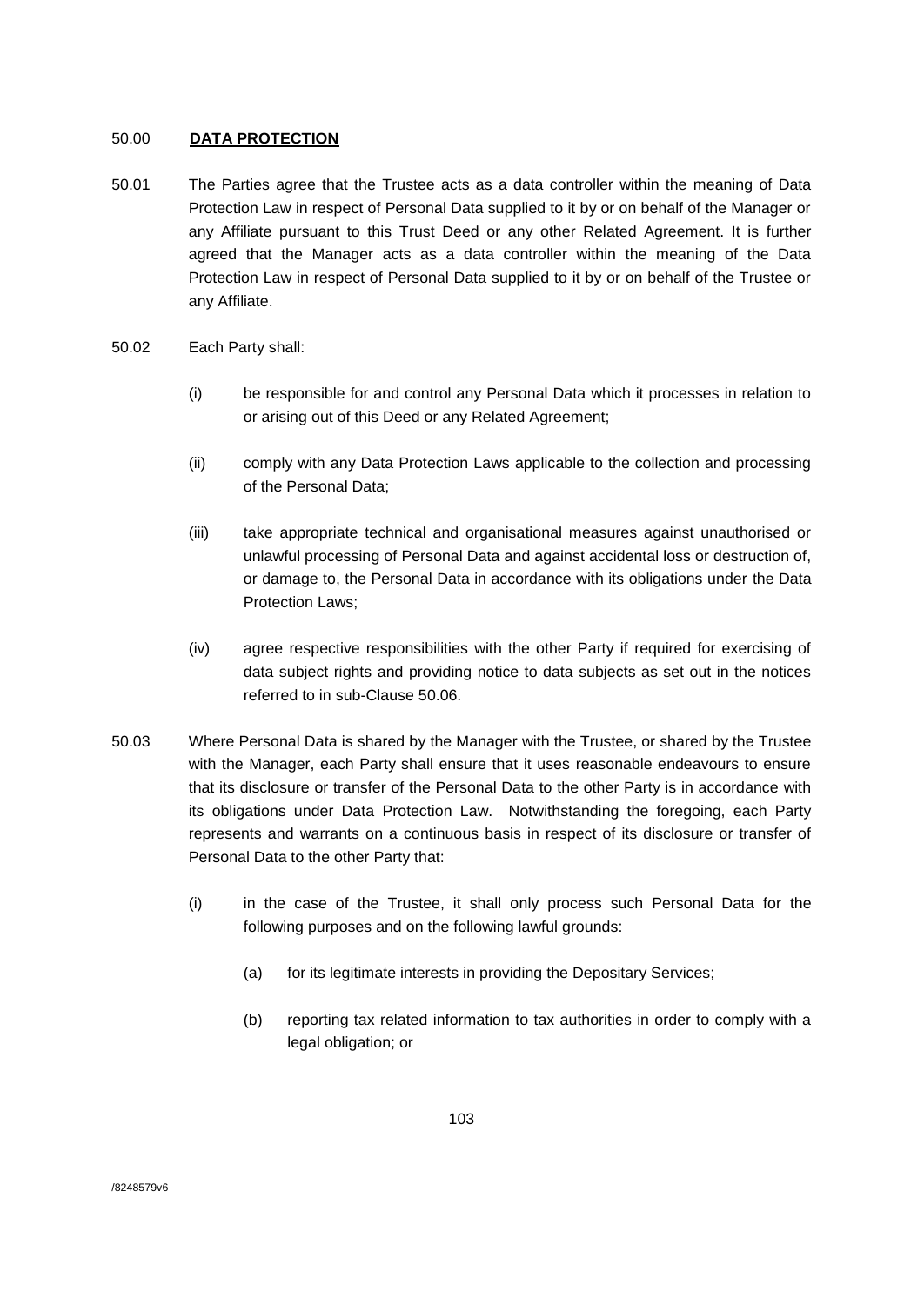- (c) complying with its obligations under applicable legislation to combat money laundering, terrorist financing, bribery, corruption and tax evasion; and
- (ii) in the case of the Manager, it shall only process such Personal Data for pursuing its legitimate interests in complying with its own contractual obligations with the Unitholders and other service providers.
- 50.04 Subject to the other Party's compliance with its obligations under sub-Clause 50.06, where Personal Data is shared by a Party, it shall ensure that its use and processing of the Personal Data complies with Data Protection Law.
- 50.05 The Manager acknowledges that the Trustee may transfer the Personal Data to a country outside of the European Economic Area (EEA), including the United States in accordance with the EU Commission's approved model clauses or other available data transfer mechanisms as may be agreed in writing between the Parties and are in accordance with the Data Protection Law.
- 50.06 If either Party passes Personal Data of any of its or its Affiliates' representatives, office holders, employees, beneficial owners, agents or subcontractors to the other Party, the Party passing such Personal Data will use commercially reasonable efforts to provide adequate notice to such representatives, office holders employees, beneficial owners, agents or subcontractors of the processing by the other Party in its capacity as data controller of such Personal Data and to the transfer of such Personal Data outside the EEA as required by Data Protection Law, provided always that any such transfer shall only be effected by either Party in accordance with the requirements of Article 45, 46 or 47 of Chapter V of the GDPR.
- 50.07 Notwithstanding the provisions of sub-Clause 27.02 of this Deed, the Trustee shall be liable to the Manager, the Fund and Unitholders for losses suffered directly by it or them as a result of the Trustee's negligence or wilful default in the discharge of its obligations under Clause 50.00 of this Deed. Notwithstanding the provisions of sub-Clause 27.05 of this Deed, the Trustee shall not be entitled to be indemnified by the Manager out of the assets of the relevant Sub-Fund for any loss that it suffers as a result of its negligent or wilful default in the discharge of its obligations under Clause 50.00 of this Deed.
- 50.08 The Manager acknowledges that the Trustee may process sensitive special categories of Personal Data as part of its sanctions screening activities obligations conducted pursuant to the Criminal Justice (Money Laundering and Terrorist Financing) Act, 2010.
- 50.09 It is hereby agreed that the provisions of Clause 50.00 of this Deed shall survive termination this Deed.

/8248579v6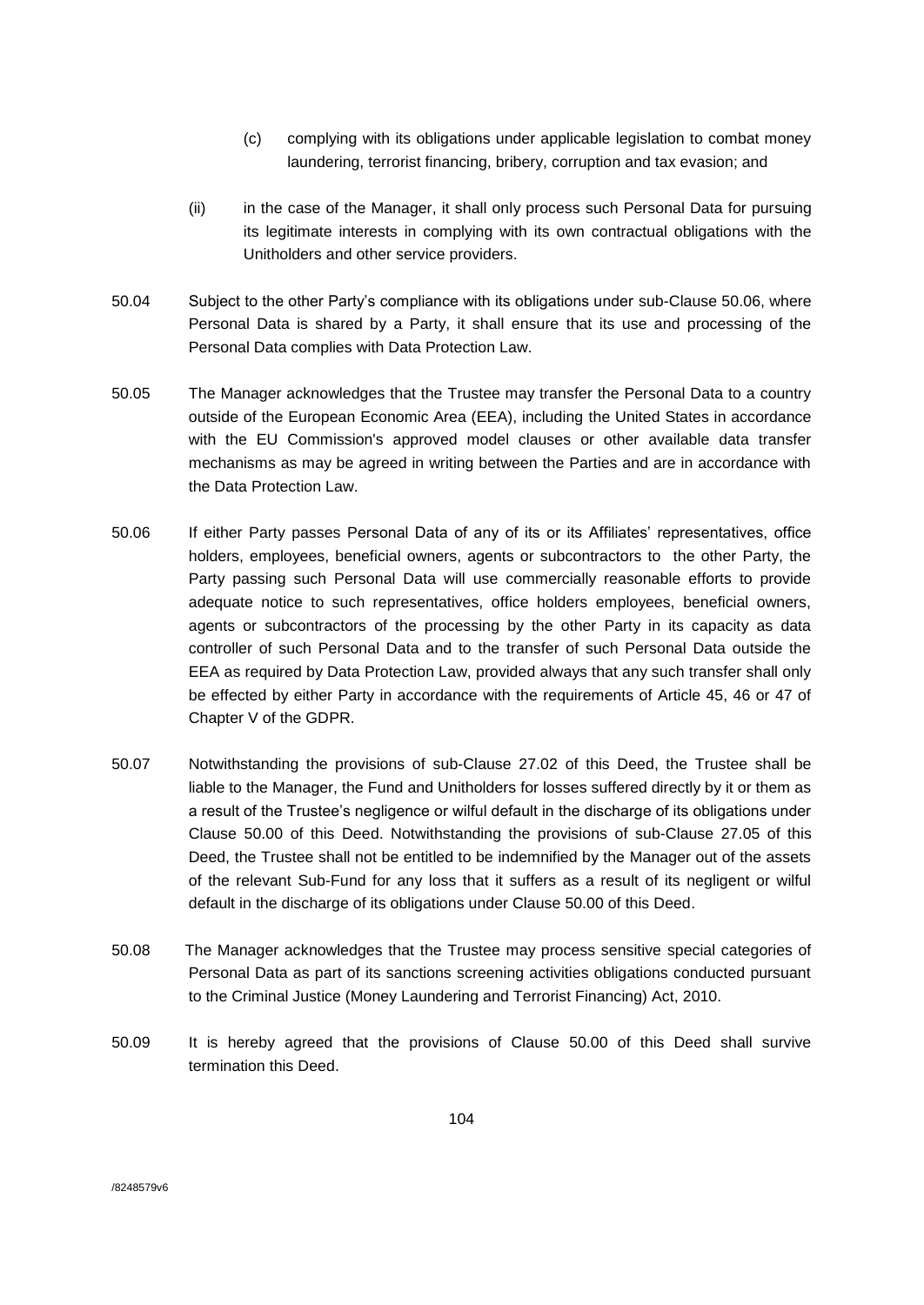### 51.00 **PERSONAL ACCOUNT DEALING**

The Trustee confirms that it has rules covering all personal dealings in securities by members of staff together with the requirements regarding confidential information acquired by members of staff in the course of their employment and certain other related matters (the "NT Rules"). The NT Rules extend in certain circumstances to persons described therein as "Connected Persons". Members of staff are responsible for ensuring that Connected Persons or members of their households that may have an investment in a private company, trust, limited partnership or otherwise, are informed about the NT Rules and comply with the sections that refer to them. The Trustee shall ensure that all staff are made aware of the NT Rules. It is a requirement of all employees of the Trustee that they comply with personal share dealing requirements as set out in the NT Rules. A summary of the NT Rules will be provided to the Manager on request.

## 52.00 **COMPLAINTS HANDLING**

The Trustee has procedures in place to ensure that complaints from customers are properly handled and that any appropriate remedial action is taken promptly on a timely basis. All complaints relating to the Trustee are notified to its compliance officer in accordance with its complaints procedures. A full register of complaints made by a Unitholder against the Trustee is maintained by the compliance department and is available for inspection, if required by the Central Bank and the Auditors. In the event that the Trustee receives a complaint from a Unitholder, it shall immediately notify the Manager acting on behalf of the Fund, of the complaint.

## 53.00 **RECORD KEEPING**

- 53.01 The Manager, or any of its delegates, may from time to time instruct the Trustee to prepare reports, statements and other information relating to the Fund and to transmit these via electronic mail. The Trustee agrees to send such reports to the Manager or any of its delegates via electronic mail PROVIDED THAT the recipient(s) of such reports provides to the Trustee in writing details of the relevant email address to which such report should be sent. The Manager agrees that, where any such reports are to be received by multiple recipients, the Manager or its delegates will supply the Trustee with a single "group" email address and the Trustee will have fully discharged its reporting responsibilities pursuant to this Clause where it has sent such report to this address.
- 53.02 Subject and without prejudice to sub-Clause 27.02, the Trustee will not be liable for any direct or indirect loss, damages, claims or expenses suffered by the Manager as a result of the transmission of any report via electronic mail.

/8248579v6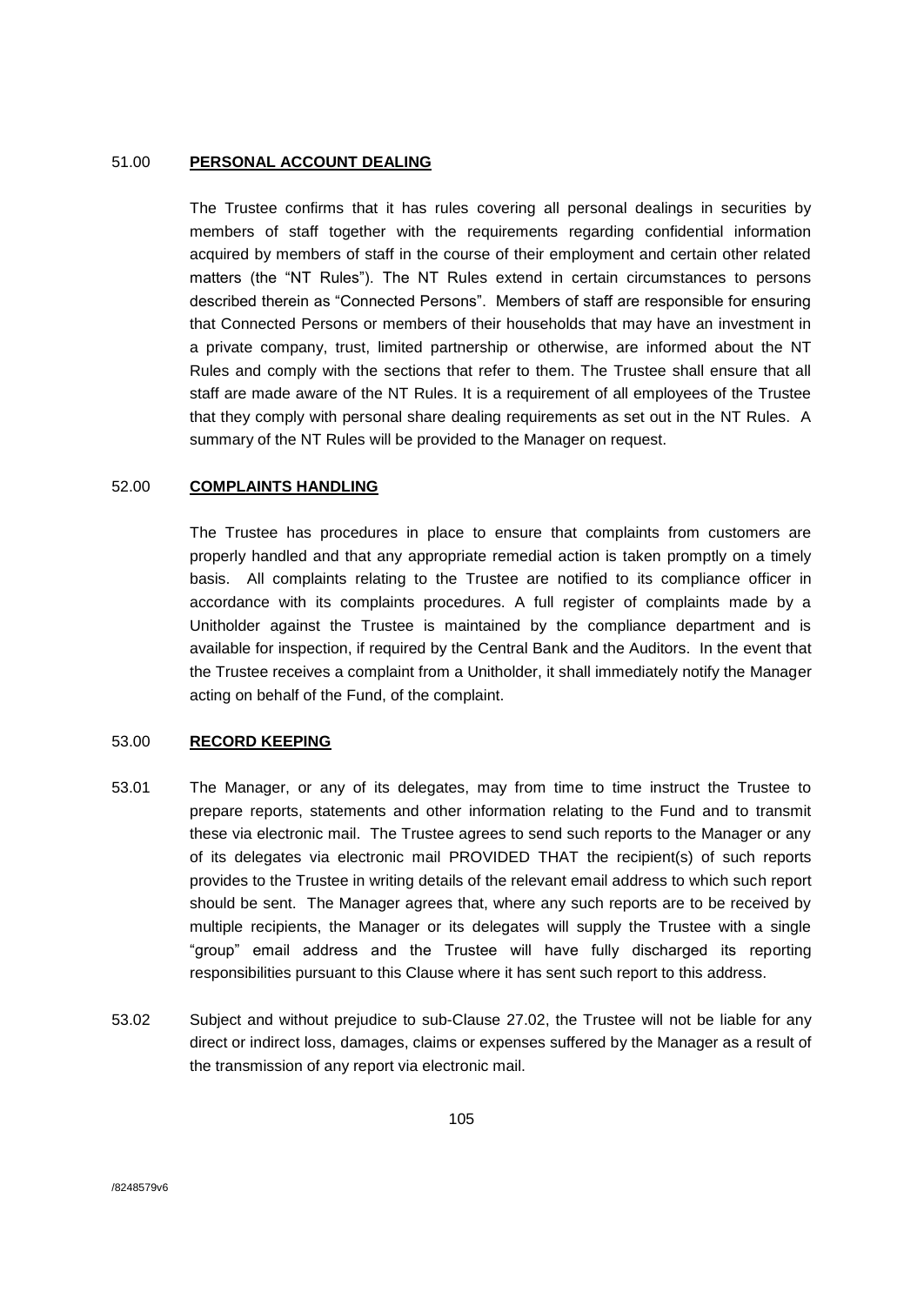- 53.03 The Trustee shall retain, in a readily accessible form, for a period of at least six years, all records, reports, logs and other documentation as required under the terms of this Deed. Original documentation should be retained where appropriate and the records must be retained in a medium that allows the storage of information in a way accessible for future reference by the Central Bank. At the request of the Manager, the Trustee shall supply copies of such records to the Manager for inspection by the Central Bank within a reasonable period of time (or make such records available for inspection directly by the Central Bank). Where such records are not retained in legible form, such records must be capable of being reproduced in that form. In the event of the termination of the Fund's authorisation by the Central Bank, the Trustee shall be required to retain the records for the outstanding term of the six year period. The Trustee must have adequate procedures for the maintenance, security, privacy and preservation of records and working papers relating to the Manager and the Fund so that they are reasonably safeguarded against loss, unauthorised access, alteration or destruction.
- 53.04 The Trustee shall make appropriate and sufficient arrangements for suitable electronic systems as to permit the timely and proper recording on its records of each portfolio transaction in the relevant Sub-Fund. The Trustee shall ensure that a standard of security consistent with its standard of care as set out in sub-Clause 27.01 shall apply during the electronic data processing relating to such transactions and shall maintain the integrity and confidentiality of the recorded information.

### 54.00 **RECONSTRUCTION AND AMALGAMATION**

With the prior approval of the Central Bank and upon the following conditions being satisfied namely:-

- (a) that the Manager has, subject to the satisfaction of the Trustee, approved the terms and conditions of a scheme of reconstruction and amalgamation to be entered into with the manager(s) and the trustee(s) of some other collective investment scheme(s);
- (b) that the Unitholders have been circulated with particulars in a form approved by the Manager, subject to the satisfaction of the Trustee, and an Extraordinary Resolution has been passed approving the said scheme;

then the said scheme shall take effect upon such conditions being satisfied or upon such later date as the scheme may provide whereupon the terms of such scheme shall be binding upon all the Unitholders who shall be bound to give effect thereto accordingly and the Manager and the Trustee shall do all such acts and things as may be necessary for implementation thereof.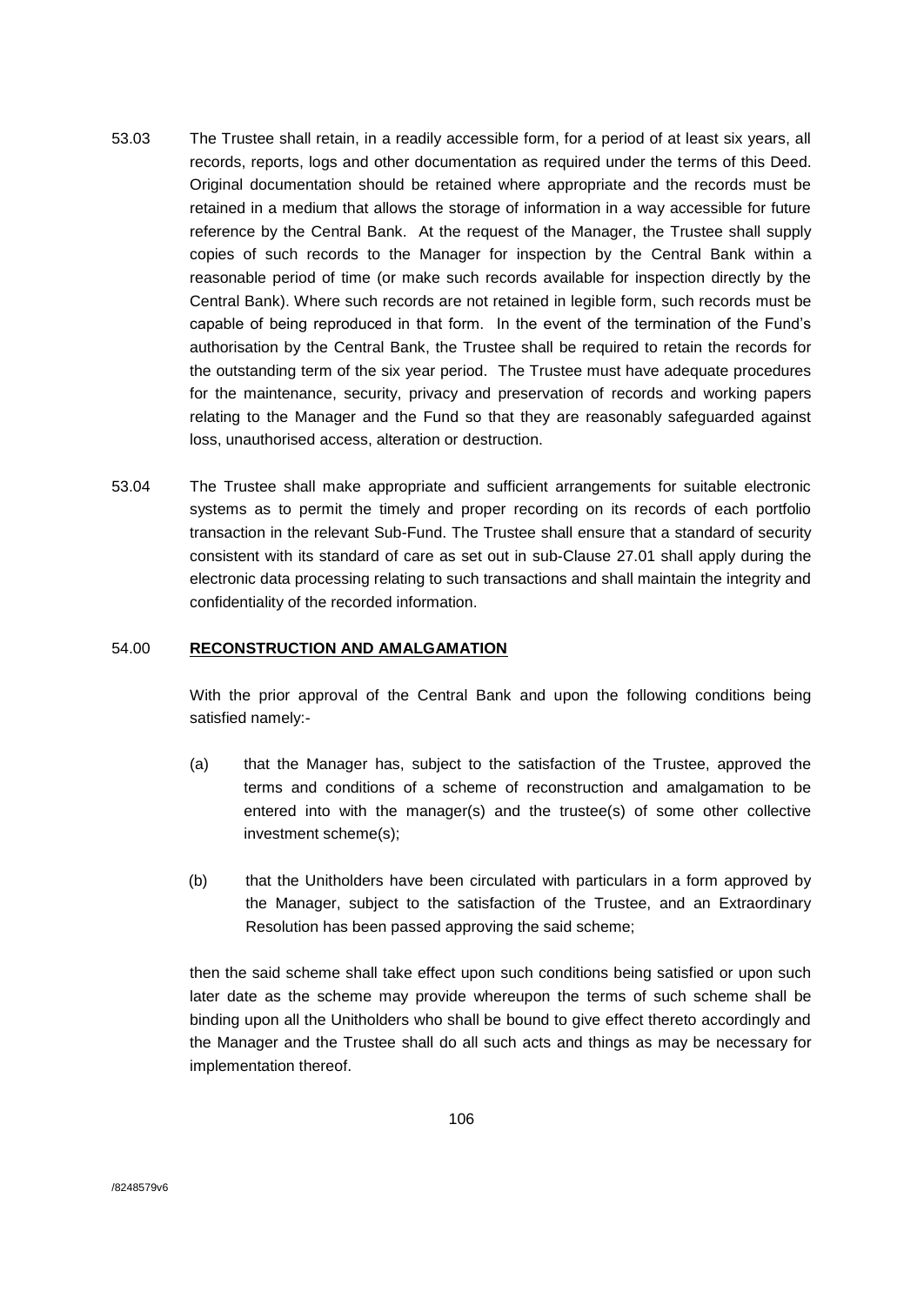# 55.00 **ASSIGNMENT**

This Deed may not be assigned by either party hereto without the prior consent in writing of the other party hereto and otherwise in accordance with the requirements of the Central Bank.

# 56.00 **COUNTERPARTS**

This Deed may be executed in any number of counterparts all of which taken together shall constitute one and the same instrument. Any party to this Deed may enter into the Deed by signing any such counterpart.

# 57.00 **GOVERNING LAW**

This Deed shall be governed by and construed in accordance with the laws of Ireland.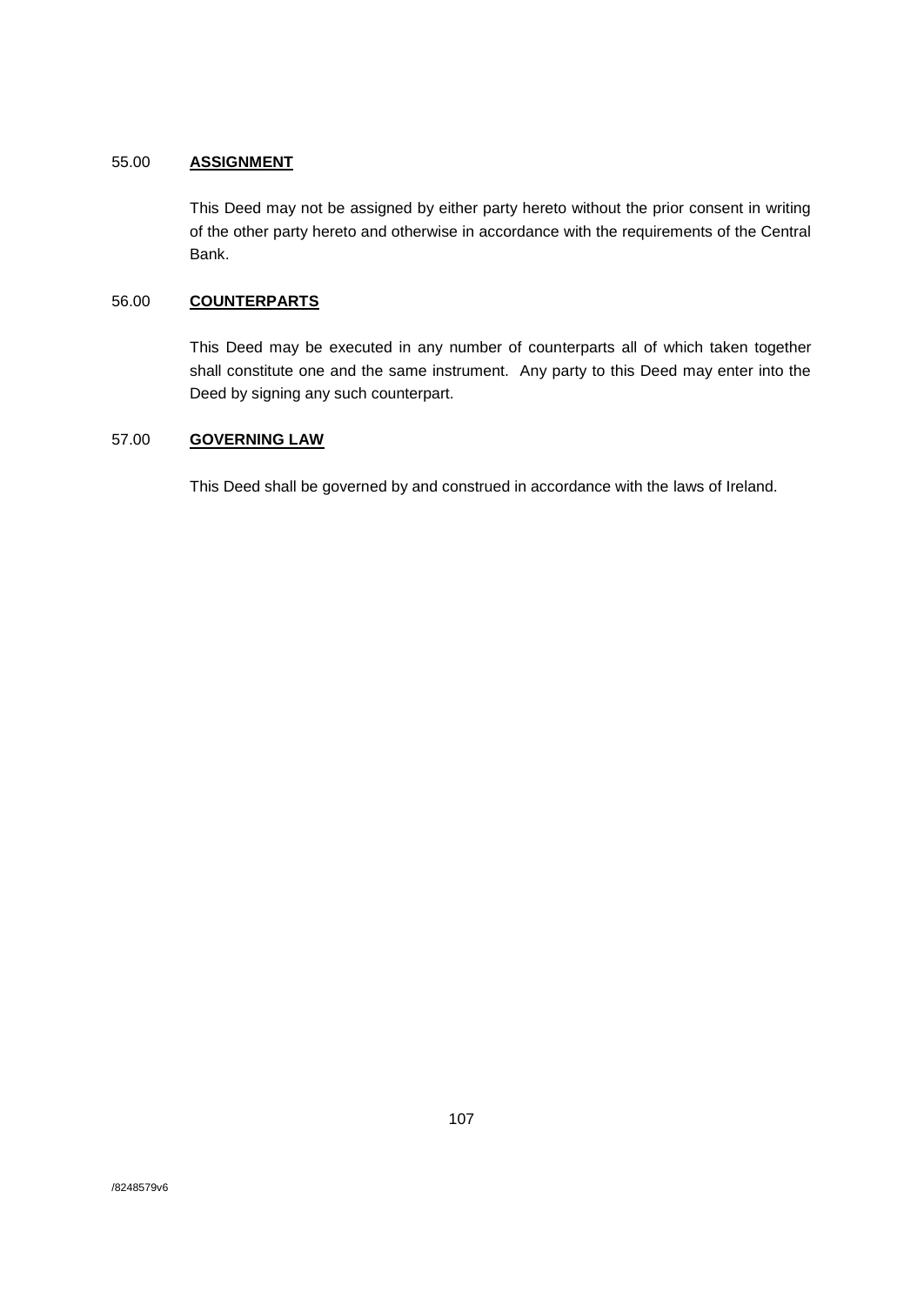**IN WITNESS** whereof the parties hereto have executed this Deed the day and year above referred to.

**PRESENT** when the Common Seal of **MEDIOLANUM INTERNATIONAL FUNDS LIMITED** was affixed hereto:-

**PRESENT** when the Common Seal of **NORTHERN TRUST FIDUCIARY SERVICES (IRELAND) LIMITED** was affixed hereto:-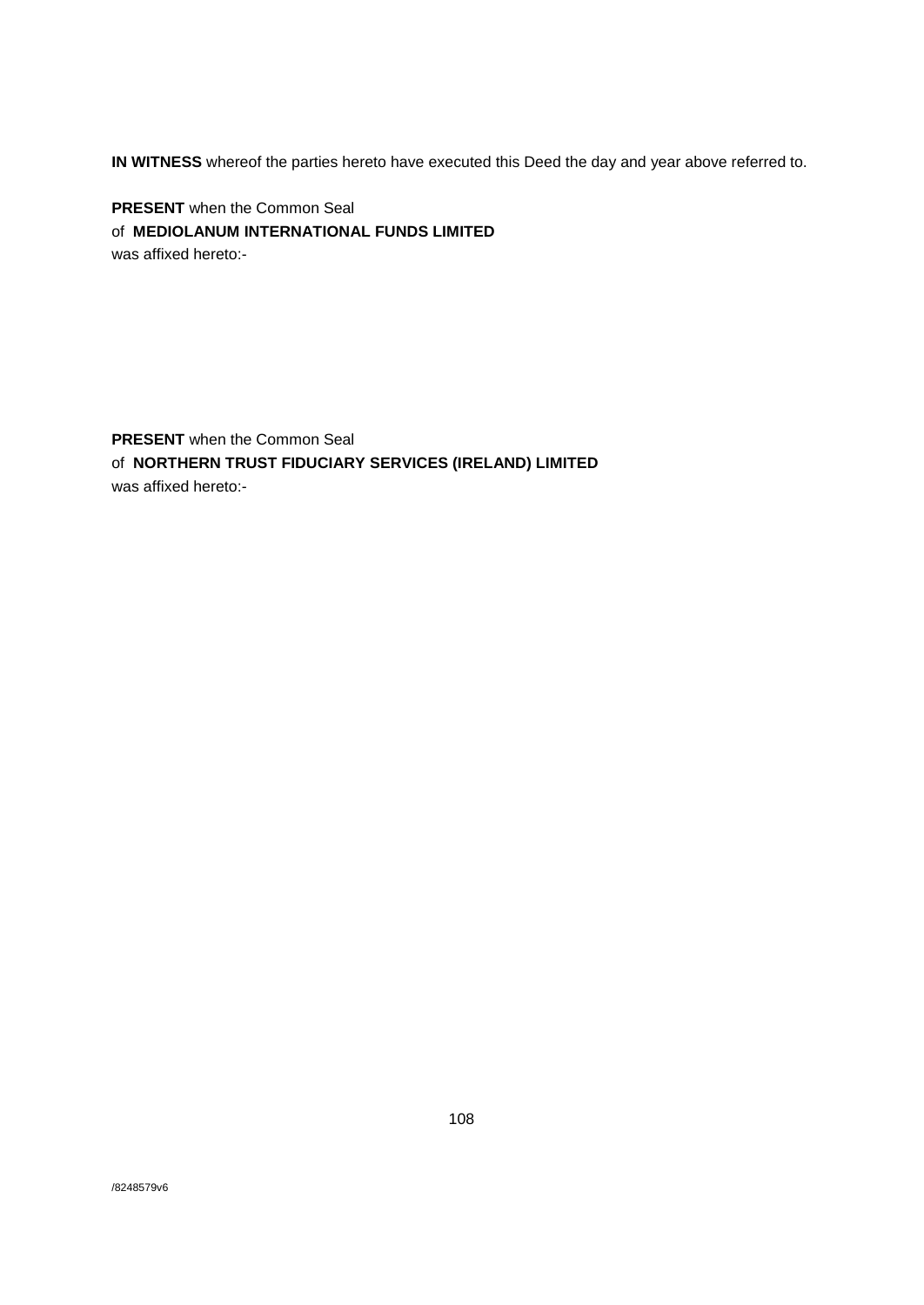### **SCHEDULE A**

#### **MEETINGS OF UNITHOLDERS**

- 1. The Trustee or the Manager may, and the Manager shall, at the request in writing of Unitholders together holding not less than 15 percent in aggregate of the Units (excluding Units held by the Manager) in respect of which Unitholders are then registered, at any time convene a meeting of Unitholders at such time and place (subject as hereinafter provided) as may be thought fit and the following provisions of this Schedule shall apply thereto. The Manager shall be entitled to receive notice of, attend and speak at any meeting. The Trustee shall be entitled to attend and speak at any meeting.
- 2. A meeting of Unitholders duly convened and held in accordance with the provisions of this Schedule shall be competent by Extraordinary Resolution to sanction any modification, alteration or addition to the provisions of the foregoing Trust Deed which shall be agreed by the Trustee and the Manager as provided in Clause 46.00 of the said Trust Deed or to determine that the Manager shall retire as provided for in sub-Clause 37.02(c) of the said Trust Deed or to terminate the Fund as provided in sub-Clause 40.04 of the said Trust Deed, or, subject to the prior approval of the Central Bank, to sanction any scheme for the reconstruction of the Fund and any modification, alteration or addition to the investment objective and policies or the investment restrictions set out in the Prospectus issued in respect of the Fund and all amendments and supplements thereto, which shall be agreed by the Trustee and the Manager, but shall not have any further or other powers.
- 3. Fourteen days' notice at the least (inclusive of the day on which the notice is served or deemed to be served and of the day for which the notice is given) of every meeting shall be given to the Unitholders in the manner provided in the foregoing Trust Deed. The notice shall specify the place, day and hour of meeting and the terms of the resolution to be proposed. A copy of the notice shall be sent by post to the Trustee unless the meeting shall be convened by the Trustee. A copy of the notice shall be sent by post to the Manager unless the meeting shall be convened by the Manager. The accidental omission to give notice to or the non-receipt of notice by any of the Unitholders shall not invalidate the proceedings at any meeting.
- 4. The quorum shall be Unitholders present in person or by proxy holding or representing at least 5 percent in number of the Units for the time being in issue. No business shall be transacted at any meeting unless the requisite quorum is present at the commencement of business.
- 5. If within half an hour from the time appointed for the meeting a quorum is not present, the meeting shall stand adjourned to such day and time not being less than fifteen days thereafter and to such place as may be appointed by the Chairman; and at such adjourned meeting the

/8248579v6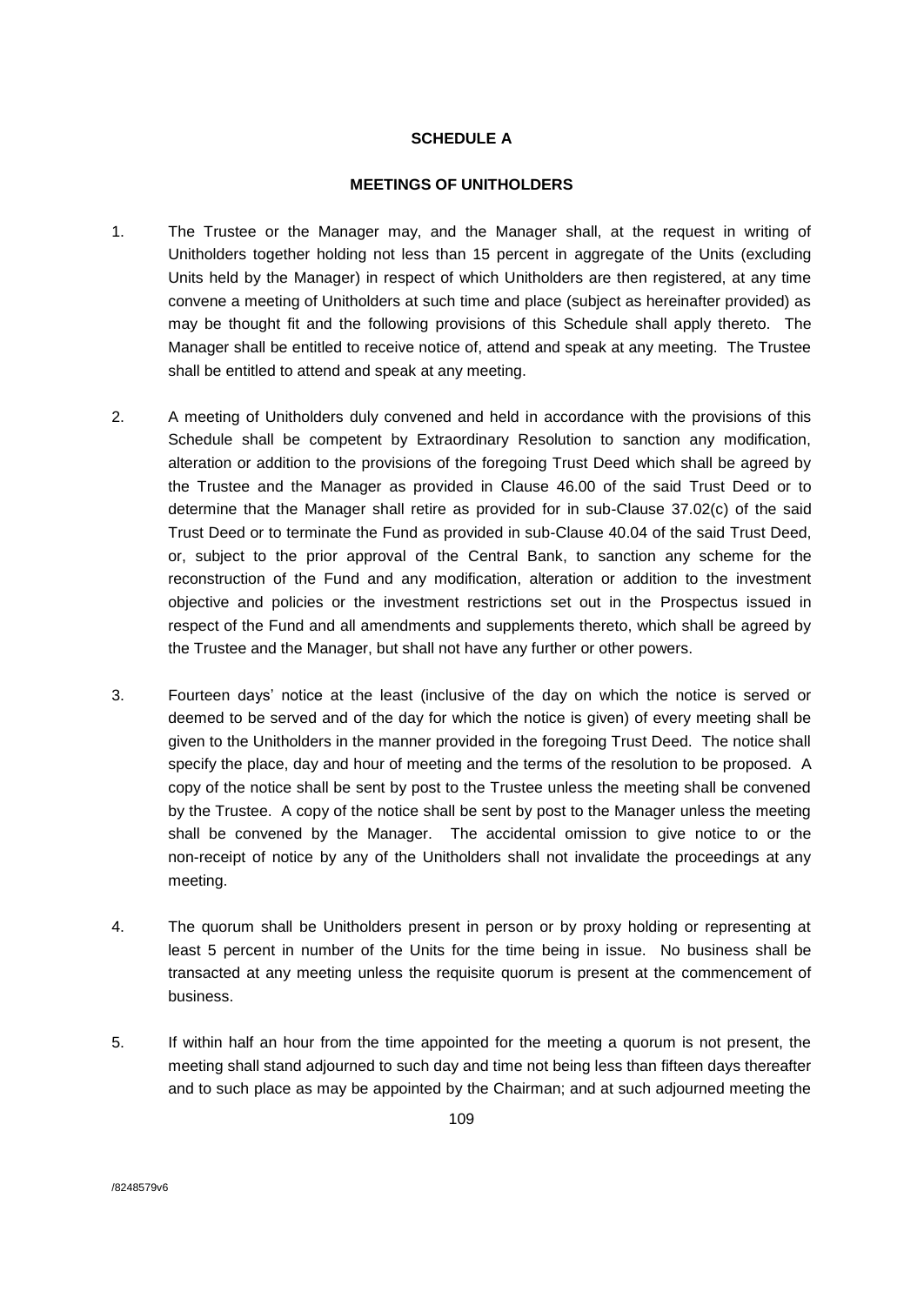Unitholders present in person or by proxy shall be a quorum. Notice of any adjourned meeting of Unitholders shall be given in the same manner as for an original meeting; PROVIDED THAT such notice shall state that the Unitholders present at the adjourned meeting whatever their number and the number of Units held by them, will form a quorum.

- 6. Some person (who need not be a Unitholder or a representative of a Unitholder) nominated in writing by the Manager shall preside at every meeting and if no such person is nominated or if at any meeting the person nominated shall not be present within fifteen minutes after the time appointed for holding the meeting the Unitholders present shall choose one of their number to be Chairman.
- 7. The Chairman may with the consent of any meeting at which a quorum is present and shall if so directed by the meeting adjourn the meeting from time to time and from place to place but no business shall be transacted at any adjourned meeting except business which might lawfully have been transacted at the meeting from which the adjournment took place.
- 8. At any meeting an Extraordinary Resolution put to the vote of the meeting shall be decided on a show of hands unless a poll is (before or on the declaration of the result of the show of hands) demanded by the Chairman or by one or more Unitholders present in person or by proxy and holding or representing one-twentieth of the number of the Units for the time being in issue. Unless a poll is so demanded a declaration by the Chairman that a resolution has been carried or carried unanimously or by a particular majority or lost shall be conclusive evidence of the fact without proof of the number or proportion of the votes recorded in favour of or against such resolution.
- 9. If a poll is duly demanded, it shall be taken in such a manner as the Chairman may direct and the result of a poll shall be deemed to be the resolution of the meeting at which the poll was demanded.
- 10. A poll demanded on the election of a Chairman or on a question of adjournment shall be taken forthwith. A poll demanded on any other question shall be taken at such time and place as the Chairman directs.
- 11. The demand for a poll shall not prevent the continuance of a meeting for the transaction of any business other than the question on which the poll has been demanded.
- 12. On a show of hands every Unitholder who is present in person or by a proxy shall have one vote. On a poll every Unitholder who is present in person or by proxy shall have one vote for every Unit of which he is the Unitholder. A person entitled to more than one vote need not use all his votes or cast them the same way.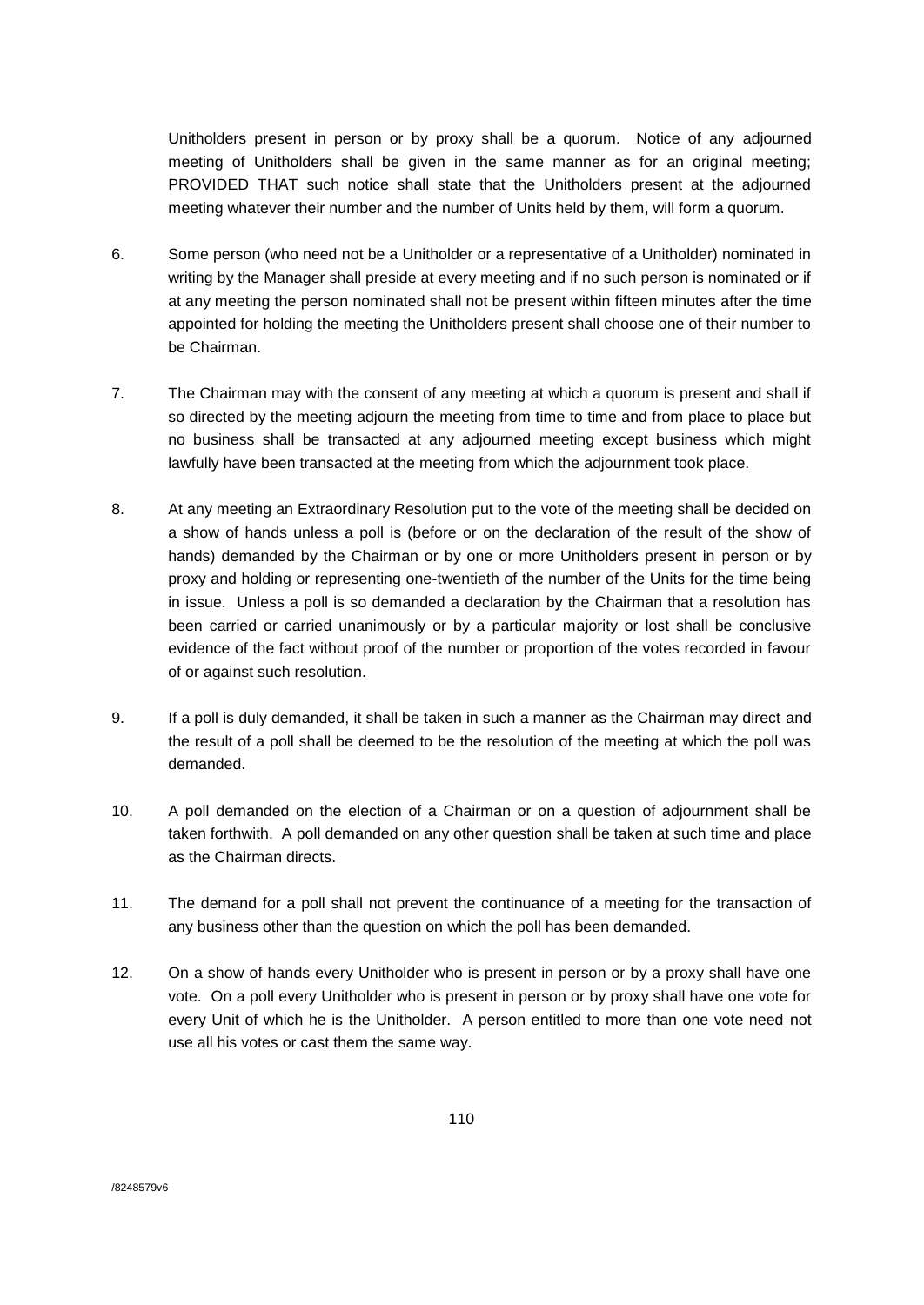- 13. In the case of joint Unitholders entered in the Register of a relevant Sub-Fund the vote of the senior who tenders a vote whether in person or by proxy shall be accepted to the exclusion of the votes of such other joint Unitholders and for this purpose seniority shall be determined by the order in which the names stand in the Register of the relevant Sub-Fund.
- 14. Votes may be given either personally or by proxy.
- 15. The instrument appointing a proxy shall be in writing under the hand of the appointor or of his attorney authorised in writing or if the appointor is a corporation either under the common seal or under the hand of an officer or attorney so authorised. A person appointed to act as a proxy need not be a Unitholder.
- 16. The instrument appointing a proxy and the power of attorney or other authority (if any) under which it is signed or a notarially certified copy of such power or authority shall be deposited at such place as the Manager with the approval of the Trustee may in the notice convening the meeting direct or if no such place is appointed then at the Registered Office of the Manager not less than forty-eight hours (or such other period as the Manager, with the consent of the Trustee, may specify from time to time) before the time appointed for holding the meeting or adjourned meeting (or in the case of a poll before the time appointed for the taking of the poll), at which the person named in the instrument proposes to vote and in default the instrument of proxy shall not be treated as valid. No instrument appointing a proxy shall be valid after the expiration of twelve months from the date named in it as the date of its execution.
- 17. An instrument of proxy may be in the following form or in any other form which the Manager shall approve:

A resolution in writing signed by all the Unitholders for the time being entitled to attend and vote on such resolution at a meeting (or being bodies corporate by their duly appointed representatives) shall be as valid and effective for all purposes as if the resolution had been passed at a meeting duly convened and held.

## **"MEDIOLANUM FUND OF HEDGE FUNDS"**

"I/We of being (a) holder(s) of Units in [Name of Sub-Fund] of the above-named Fund, hereby appoint of or failing him of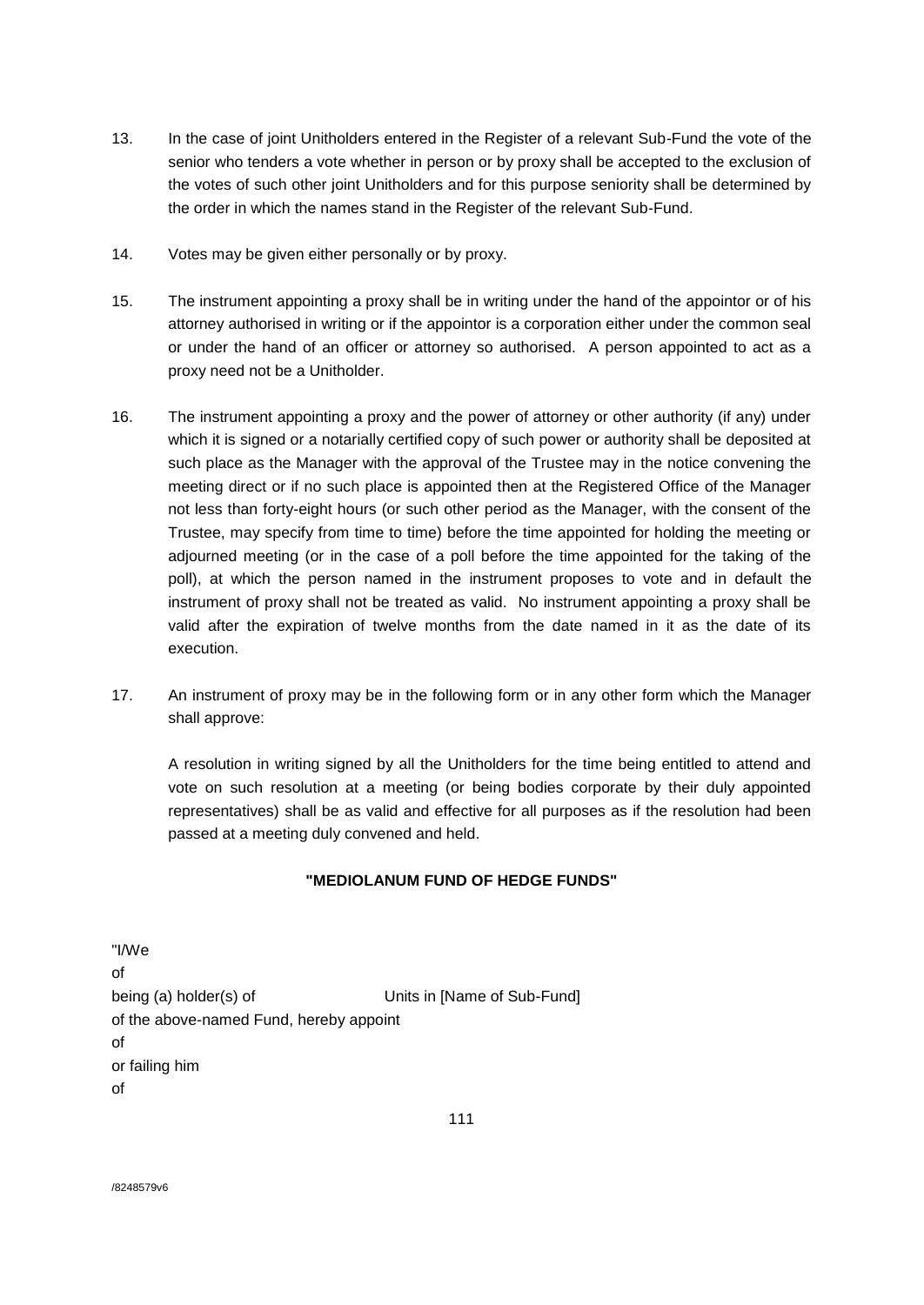as my/our proxy to vote for me/us and on my/our behalf at the meeting of Unitholders of the said Fund to be held on the day of and at any adjournment thereof.

As witness my hand this day of 20.

Note: A person appointed to act as a proxy need not be a Unitholder."

- 18. A vote given in accordance with the terms of an instrument of proxy shall be valid notwithstanding the previous death or insanity of the principal or revocation of the proxy or of the authority under which the proxy was executed or the transfer of the Units in respect of which the proxy is given PROVIDED THAT no intimation in writing of such death, insanity, revocation or transfer shall have been received by the Manager before the commencement of the meeting or adjourned meeting at which the proxy is used.
- 19. Minutes of all resolutions and proceedings at every meeting shall be made and duly entered in books to be from time to time provided for that purpose by the Manager at the expense of the Manager and any such minutes as aforesaid if purporting to be signed by the Chairman of the meeting shall be conclusive evidence of the matters therein stated and until the contrary is proved every such meeting in respect of the proceedings of which minutes have been made shall be deemed to have been duly held and convened and all resolutions passed thereat to have been duly passed.
- 20. For the purpose of this Schedule an Extraordinary Resolution means a Resolution proposed and passed as such by a majority consisting of seventy-five percent or more of the total number of votes cast for and against such Resolution.
- 21. A resolution in writing signed by all the Unitholders for the time being entitled to attend and vote on such resolution at a meeting (or being bodies corporate by their duly appointed representatives) shall be as valid and effective for all purposes as if the resolution had been passed at a meeting duly convened and held.
- 22. With regard to the respective rights and interests of Unitholders appearing in the Register and Unitholders of Units in different Sub-Funds, the foregoing provisions of this Schedule shall have effect subject to the following modifications:-
	- (a) a resolution which in the opinion of the Manager affects one Sub-Fund only of Units shall be deemed to have been duly passed if passed at a separate meeting of the Unitholders of the Units of that Sub-Fund;
	- (b) a resolution which in the opinion of the Manager affects more than one Sub-Fund of Units but does not give rise to a conflict of interests between the Unitholders of the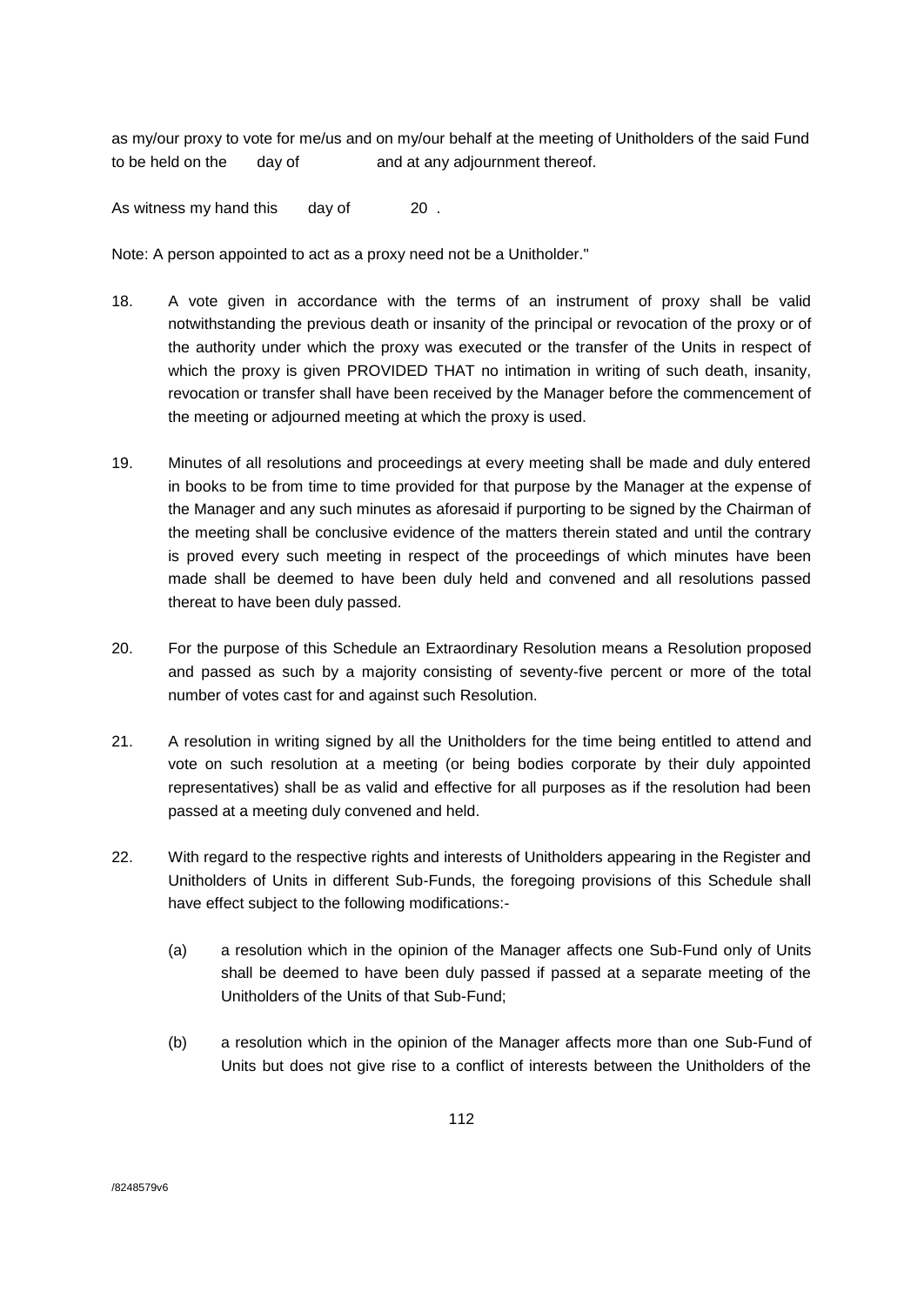Units of the respective Sub-Funds shall be deemed to have been duly passed if passed at a single meeting of the Unitholders of the Units of those Sub-Funds;

- (c) a resolution which in the opinion of the Manager affects more than one Sub-Funds of Units and gives or may give rise to a conflict of interests between the Unitholders of Units of the respective Sub-Funds shall be deemed to have been duly passed only if, in lieu of being passed at a single meeting of the Unitholders of the Units of those Sub-Funds, it shall be passed at separate meetings of the Unitholders of Units of those Sub-Funds; and
- (d) to all such meetings as aforesaid all the provisions of this Schedule shall, mutatis mutandis, apply as though references herein to Units and Unitholders were references to the Units of the class or designation in question and to the Unitholders for the time being of such Units respectively.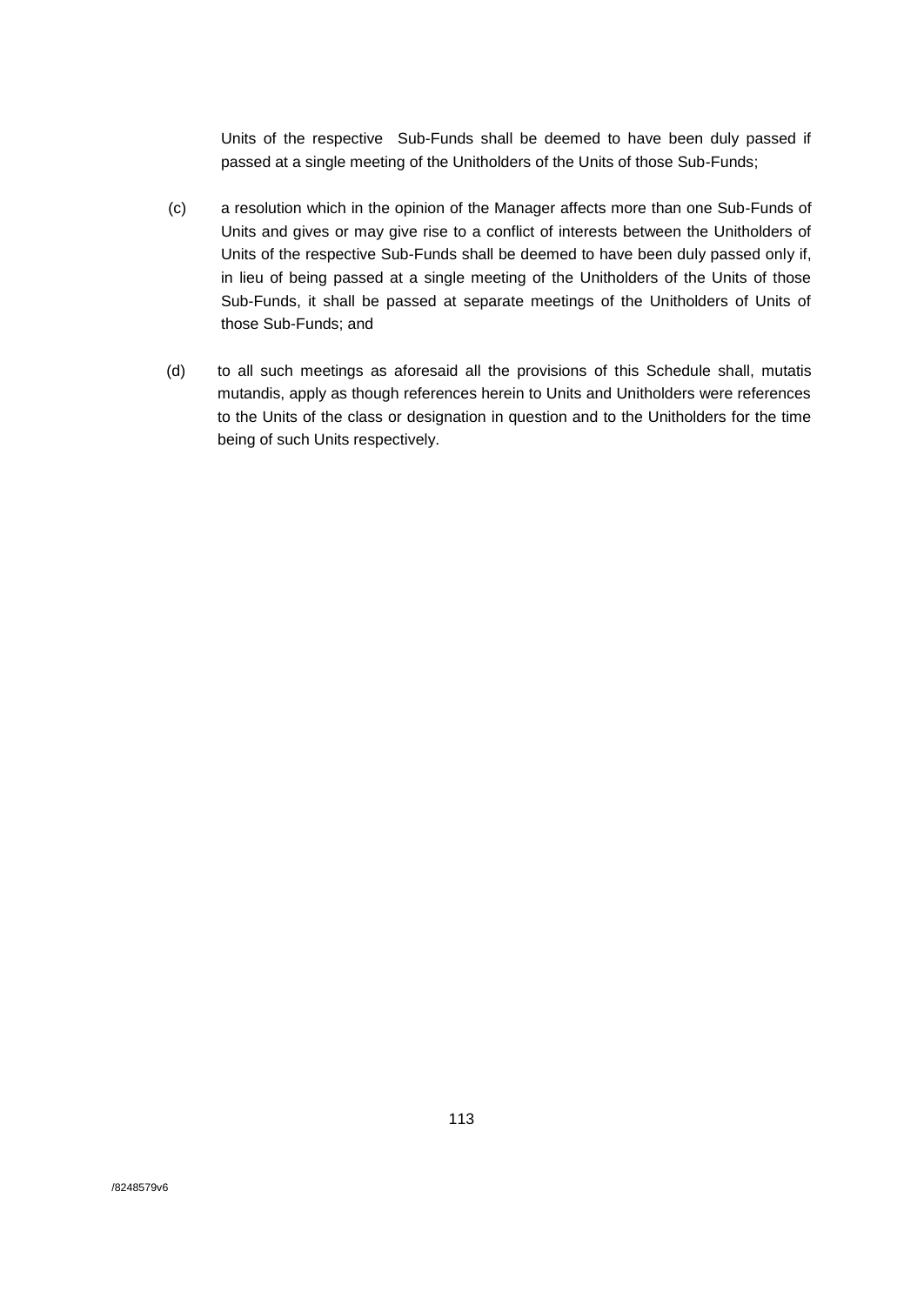## **SCHEDULE B**

## **INFORMATION REQUIREMENTS**

## **Part 1 – Information to be provided to the Trustee**

- 1. The Manager shall ensure that the Administrator provides the Trustee with information about payments made by or on behalf of investors upon the subscription for Units of the Fund at the close of each Dealing Day.
- 2. The Manager shall ensure that the Administrator provides the Trustee with the relevant information it needs to make sure that subscription payments are booked into the eligible cash accounts.
- 3. The Manager shall ensure that the Administrator provides the Trustee with summary subscriptions and redemption schedules each dealing day.
- 4. The Manager shall ensure that the Administrator provides the Trustee with reconciliation information in respect of all investor activity.
- 5. The Manager shall ensure that the Administrator provides the Trustee with details of late trades or inconsistent cash flows.
- 6. The Manager shall permit and shall ensure that the Administrator and any other service provider permits the Trustee to conduct reviews of its premises and have access to all of its books and records.
- 7. The Manager shall provide the Trustee, at the time of its appointment, with the information required to assess the nature scale and complexity of the Manager's strategy and the Manager's organisation.
- 8. The Manager shall ensure that the Administrator provides the Trustee with the information it requires to check the completeness and accuracy of the Fund's dividend payments, if any.
- 9. The Manager shall ensure that the Administrator provides the Trustee with details of Units in issue in the Fund's accounts.
- 10. The Manager shall ensure that the Administrator provides the Trustee with access to the Unitholder register, Unitholders' documentation and the records of Unitholders' transactions.
- 11. The Manager shall ensure that the Administrator provides the Trustee with the information it reasonably requires to perform its Oversight Services.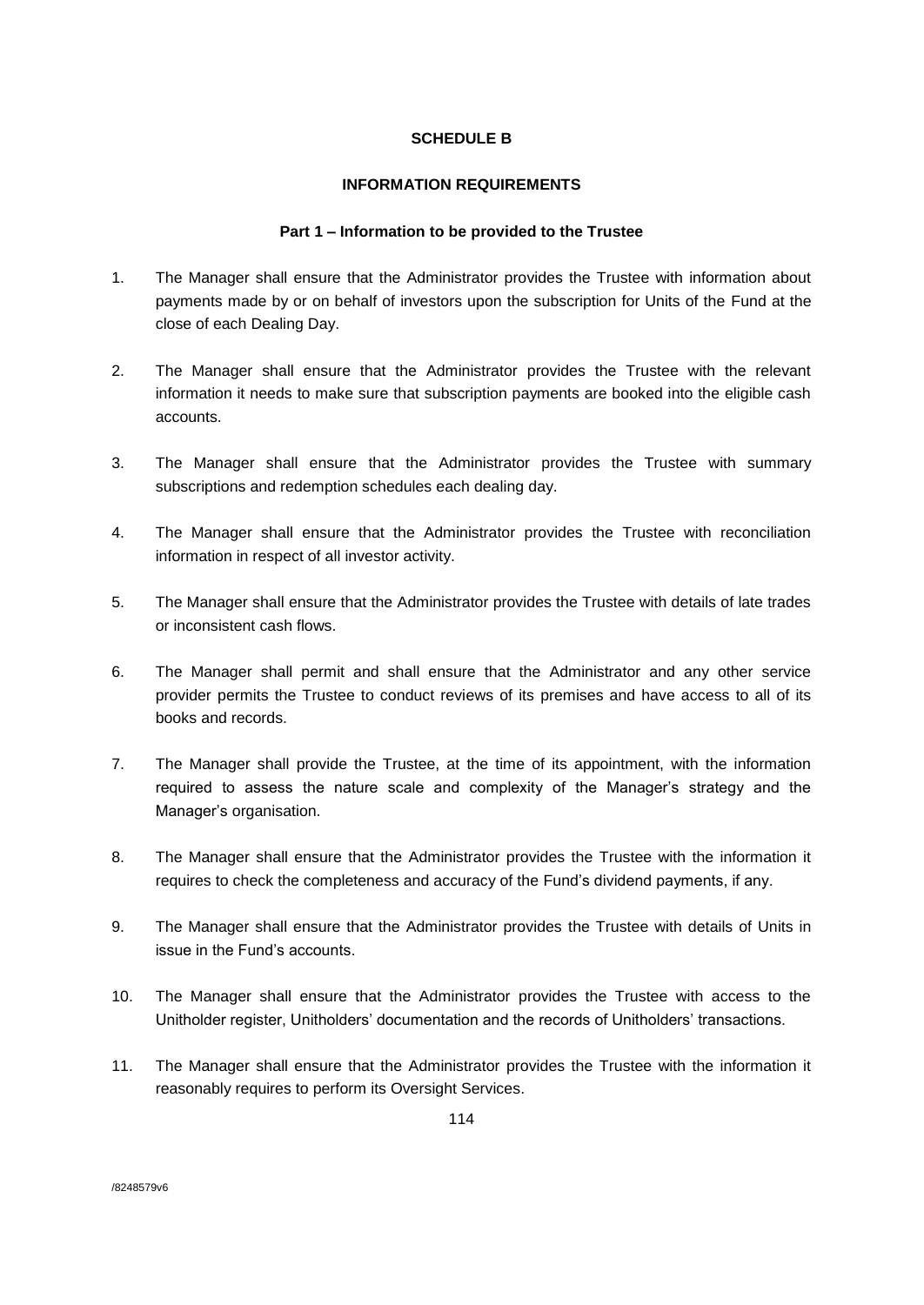- 12. The Manager shall ensure that the Trustee is provided with all relevant information in relation to bank accounts including account statements, that it requires to perform the Cash Flow Monitoring Services and Oversight Services.
- 13. The Manager shall ensure that the Trustee is informed of the opening of any new bank accounts for the account of the Fund.
- 14. The Manager shall ensure that the Administrator provides the Trustee with details of the cash and position reconciliations undertaken relating to each Sub-Fund. This includes a summary of all reconciling items and explanatory narrative.
- 15. The Manager shall ensure that the Administrator provides the Trustee with the information it requires to verify performance fees payable by the Fund.
- 16. The Manager shall ensure the Trustee has access to such information required to perform its ownership and Custody Services and Asset Verification Services.
- 17. The Manager will ensure that the Trustee receives such periodic confirmations it requires in respect of the ownership of Other Investments as agreed between the parties hereto.
- 18. The Manager shall provide the Trustee with all reasonable information requested to ensure that the Fund is managed in accordance with this Deed and the Central Bank Requirements.
- 19. The Manager is required to notify the Trustee of all breaches of the Trust Deed or the Central Bank Requirements that come to its attention.
- 20. Upon becoming aware of the same, the Manager will immediately notify the Trustee where it has discretionary management authority over assets which, when aggregated with the Trust's own investment in an undertaking would constitute a controlling interest in that undertaking within the meaning of Article 1 of Directive 83/349/EEC. Further, the Manager shall provide the Trustee with all operational due diligence carried out by the Manager in such undertaking.
- 21. The Manager shall ensure that the Administrator advises the Trustee of all pricing errors. The notification to the Trustee should be in writing, providing a detailed explanation of the error together with the corrective measures taken to prevent the error from reoccurring.
- 22. The Manager shall ensure that the Administrator advises the Trustee on receipt of a complaint from a Unitholder or from another party in relation to the Fund.

### **Part 2 – Information to be provided by the Trustee**

1. The Trustee will provide reporting to the Manager. Such reports will provide a summary of the Trustee's duties in respect of Cash Flow Monitoring Services, subscriptions, redemptions,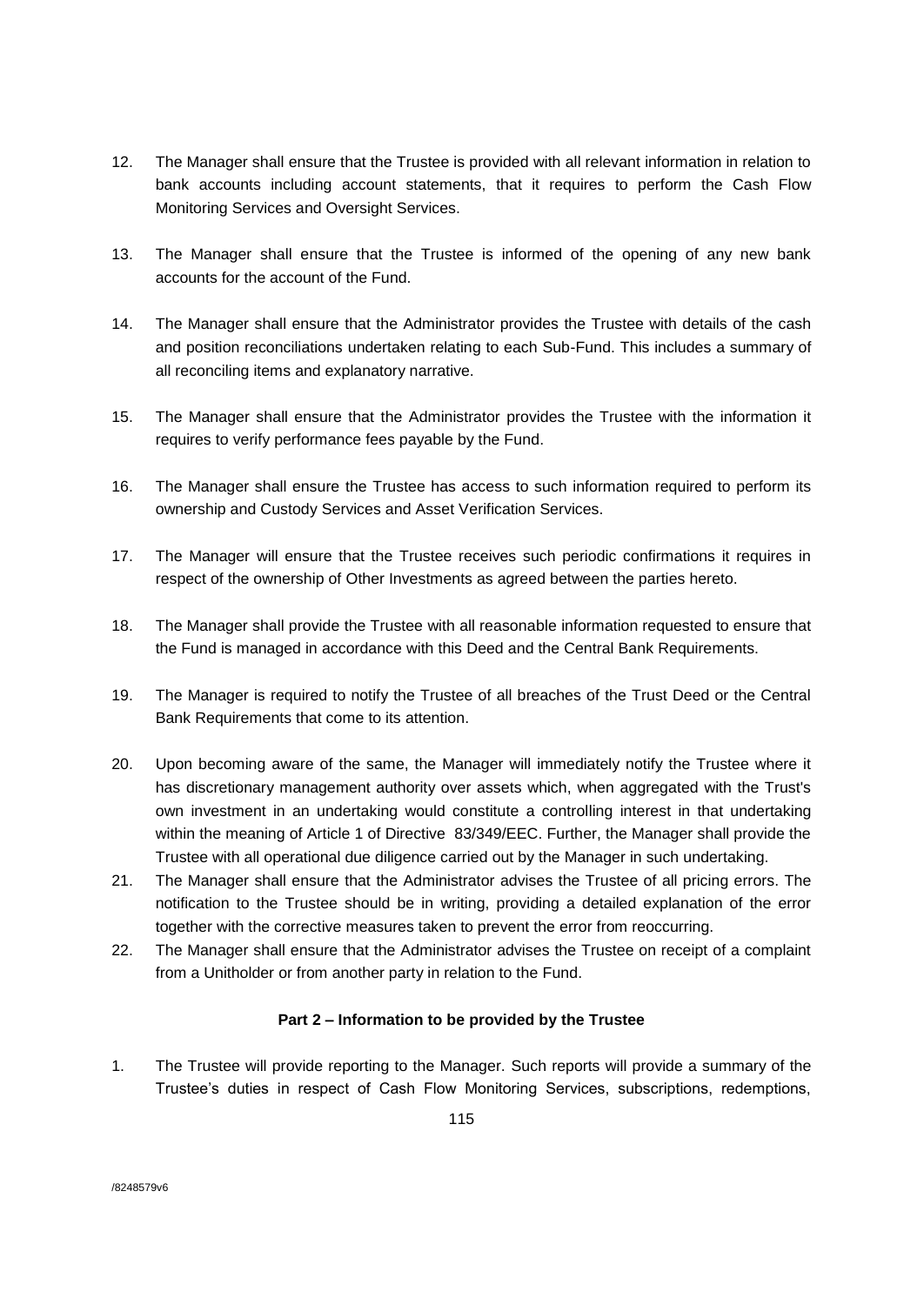income distributions, valuation of Shares, Asset Verification Services, Oversight Services, timely settlement of transactions and due diligence. In addition the Trustee shall provide such other reports and information as the Manager may reasonably request, from time to time, to allow the Manager to review the Trustee's performance of its obligations under this Agreement.

- 2. The Trustee will inform the Manager, where appropriate, of any inconsistent cash flows it identifies. Further, the Trustee will notify the Manager, where appropriate, where it considers that the income calculation has not been performed in accordance with this Deed or applicable law.
- 3. The Trustee will inform the Manager if there are any unresolved differences between the Shares in issue on the Shareholder register against the fund accounting records maintained by the Administrator.
- 4. The Trustee will inform the Manager of any investment restriction or leverage breaches identified
- 5. The Trustee will respond to all reasonable requests for information from the Manager in respect of the Oversight Services and Cash Flow Monitoring Services.
- 6. The Trustee will provide the Manager with all reasonable information it requests in respect of the Custody Services and Asset Verification Services.
- 7. The Trustee will advise the Manager of any material issues it identifies in the conduct of the Oversight Services.
- 8. The Trustee will provide the Manager with information relating to its review of performance fees by a Sub-Fund as agreed between the parties hereto.
- 9. The Trustee will advise the Manager of any communication it has with the Central Bank of Ireland in respect of pricing errors or investment restriction breaches in respect of the Fund.
- 10. The Trustee will adhere to the escalation procedures outlined in Schedule D.
- 11. The Trustee will advise the Manager of any material adverse change in the custody risks associated with the Manager's decision to invest in a particular market.

### **Part 3 – Procedure for provision of Information**

1. The Manager will ensure that the Trustee is provided with the information required by the Trustee, to complete its Cash Flow Monitoring Services, Oversight Services, Custody Services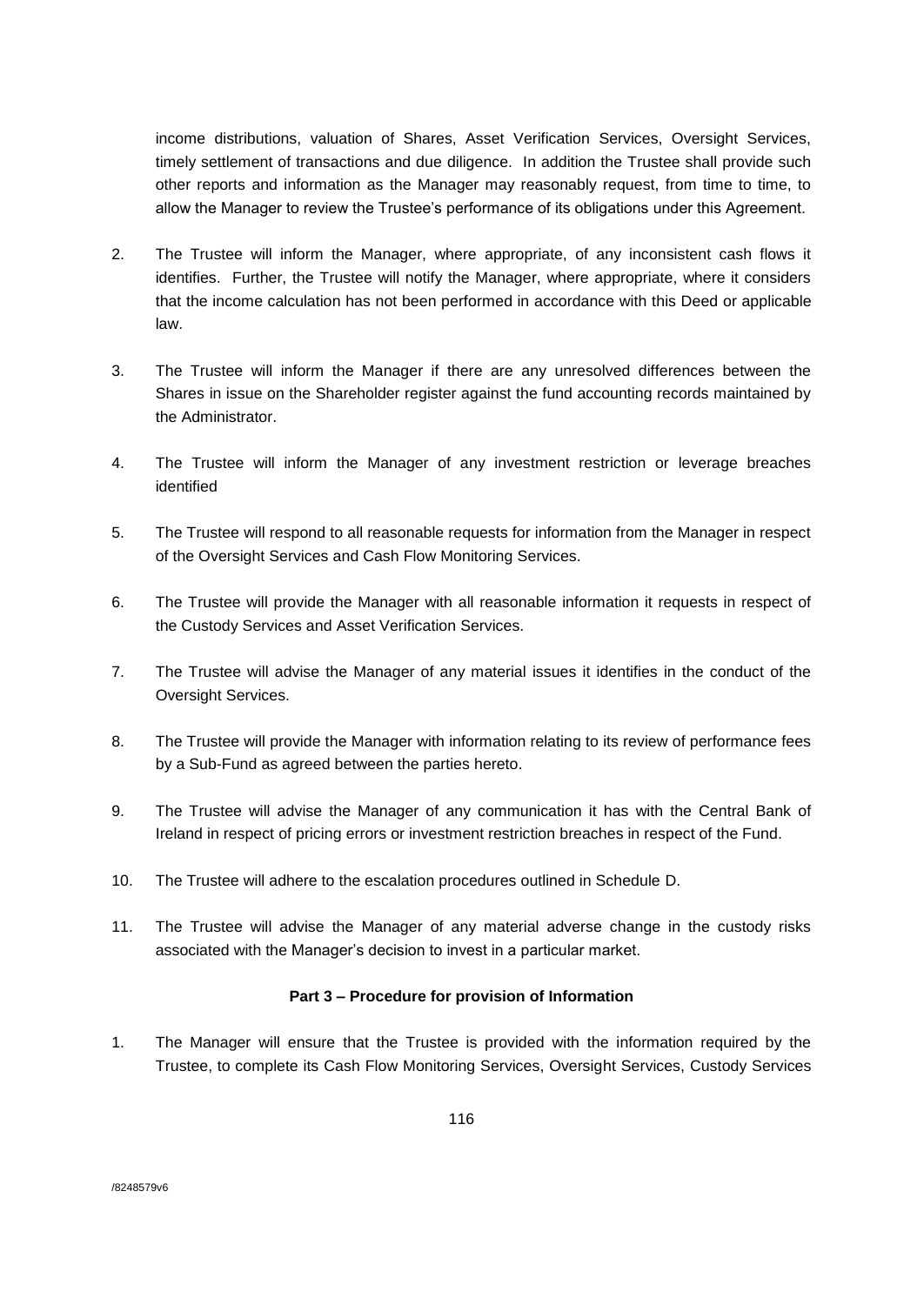and Asset Verification Services, from its appointed service providers, independent valuers, financing counterparties and brokers.

- 2. The Manager will ensure that it's and/or the Fund's service providers facilitate the transfer of data electronically to the Trustee to facilitate the cash monitoring and investment restriction oversight requirements.
- 3. The Manager will pursue service providers, independent valuers, financing counterparties and brokers that are not providing information in the required format and / or on a timely basis.
- 4. The Trustee will advise the Manager of material or significant issues that it is advised of or identifies as part of its Oversight Services.
- 5. On identification of a breach, the Trustee will inform the Manager (and if requested a designated Director of the Manager who has been appointed as responsible for Compliance matters) of identified breaches. The Trustee will request a comment from the Manager on why the breach arose and the steps that will be taken to rectify the breach. The Manager will outline the timeline for returning the Fund to compliance in the best interests of Unitholders.
- 6. All reports and other relevant information to be provided by the Trustee, or to the Trustee (including where such reports or information are provided by persons other than the Manager) will be transmitted via email (in accordance with sub-Clause 53.01), in client meetings or through Passport or by any other means as agreed by the Manager and the Trustee from time to time. Any requests for information (as referred to above) should be provided for in writing (including email) or in person to the relevant contact person in the Manager or the Trustee.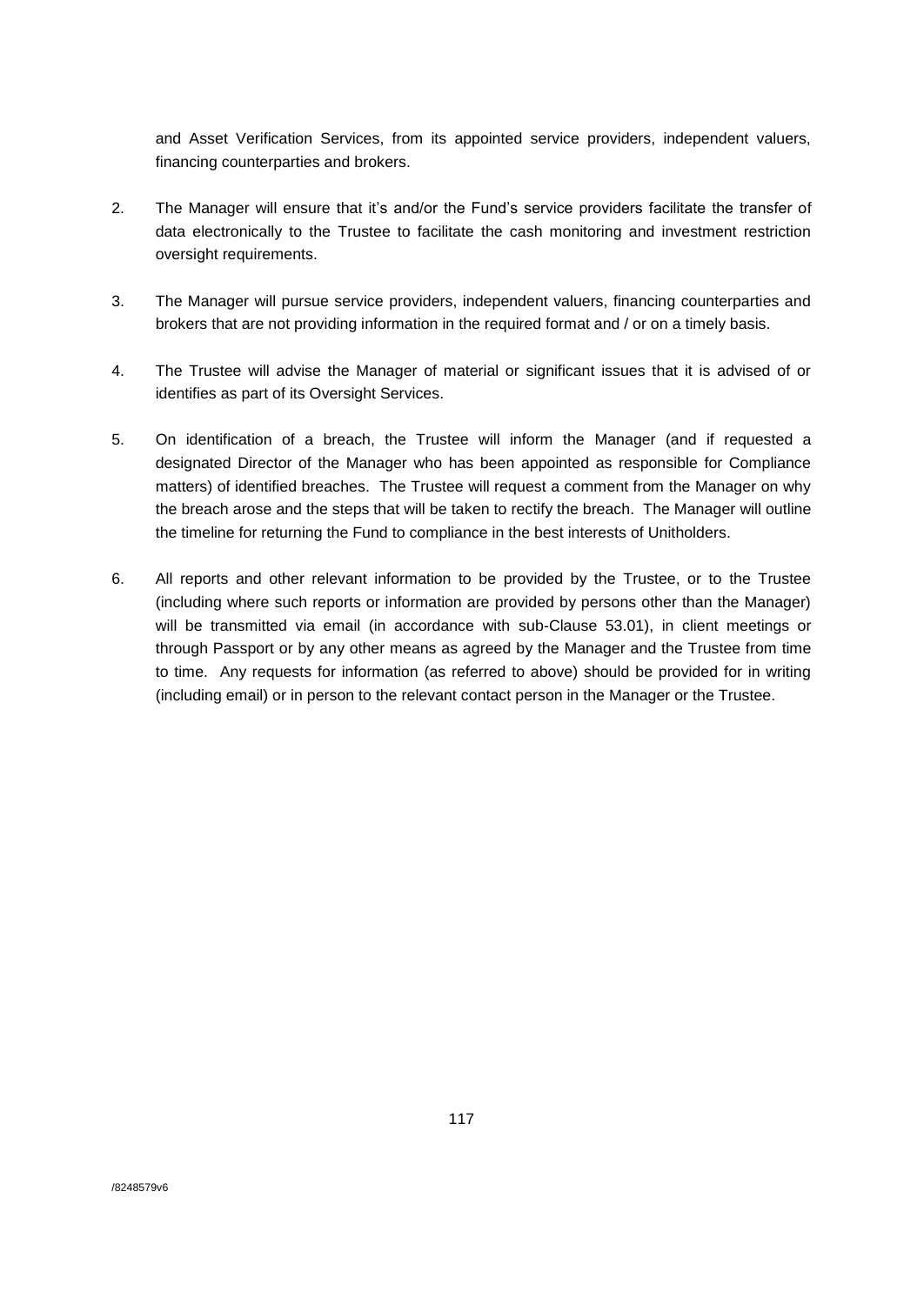## **SCHEDULE C**

## **THIRD PARTY CASH ACCOUNTS**

## **PART I**

#### **(As at the date of the Trust Deed there are no Third Party Cash Accounts)**

## **PART II**

- 1. The Trustee will oversee the cash reconciliation process on a daily basis. The Trustee will review any unexplained differences. The Trustee will also focus on material differences and aged reconciling items.
- 2. The Trustee will receive reports from the Administrator to confirm that subscription proceeds are booked in cash accounts opened in the name of the Trustee on behalf of the relevant Sub-Fund.
- 3. The Trustee will receive reports from the transfer agent in respect of late trades and dealing activity considered inconsistent with the objectives of the relevant Sub-Fund.
- 4. The Trustee will monitor all the Fund's cashflows on a daily basis. The cashflows will be checked against parameters designed to identify significant and inconsistent cashflow activity.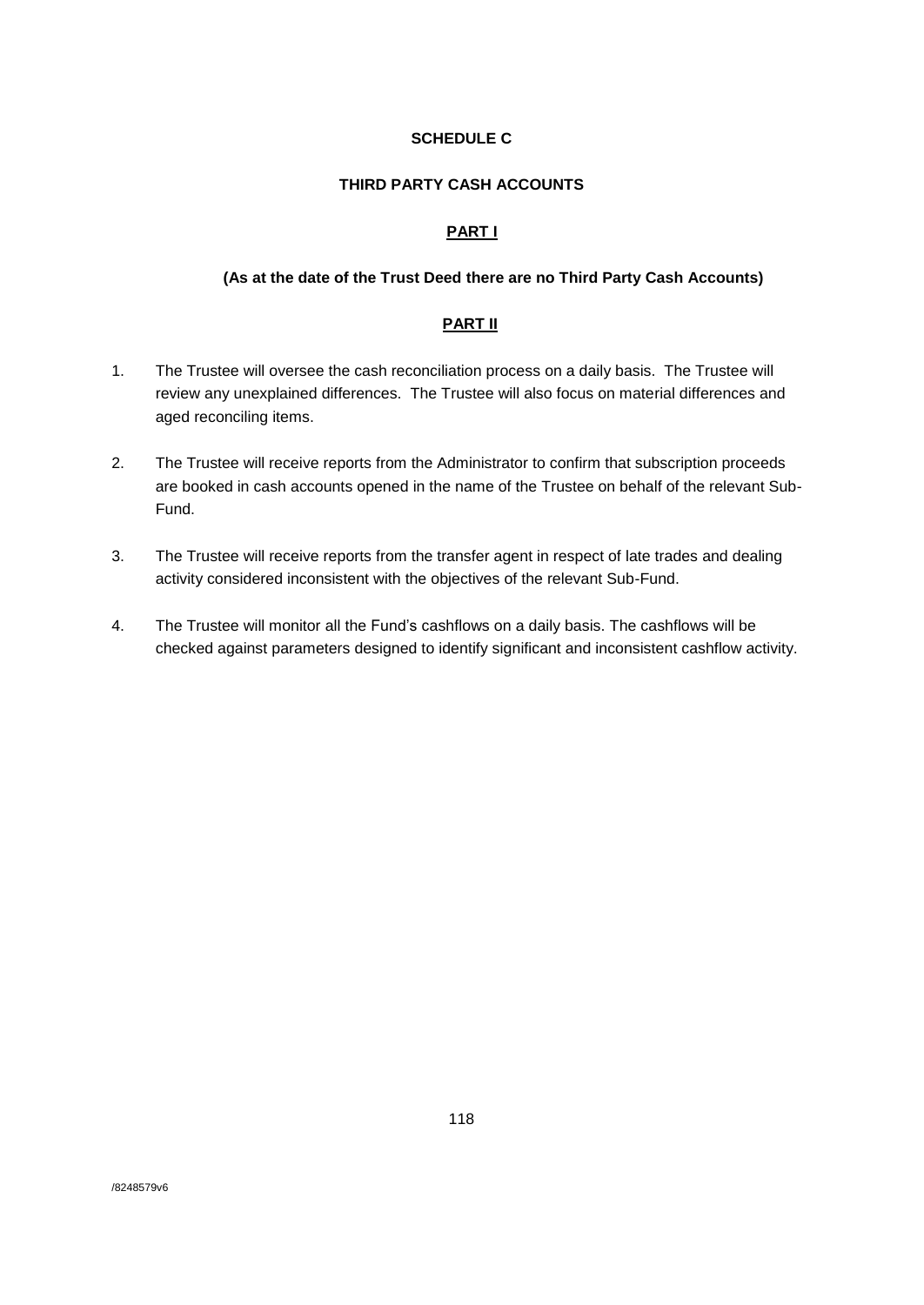## **SCHEDULE D**

## **ESCALATION PROCEDURES**

- 1. In the event that the Trustee identifies any matter falling within sub-Clause 25.25(a) or (b) of this Deed in relation to the management of the Fund (a "**Management Issue**") which the Trustee, believes, acting in good faith and at all times in the best interests of the Unitholders, requires explanation and/or remedial action, the Trustee shall provide written notification of the details of the Management Issue, including, but not necessarily limited to:-
	- 1.1 a summary of the circumstances giving rise to the matter in question;
	- 1.2 details of why the Trustee believes the relevant matter requires the attention of the Manager or its duly appointed agents; and
	- 1.3 where appropriate, a recommendation regarding any remedial action that the Trustee believes should be taken to remedy such matter.
- 2. The written notification shall be provided in the first instance to the Manager. The Manager shall have two (2) Business Days after initial notification (or such longer period as the Trustee may agree) in which to advise the Trustee of any necessary remedial action (the "Action Plan") to be taken by the Manager. The Trustee may provide its comments on the Action Plan no later than two (2) Business Days after it has received a copy of the Action Plan. The Manager shall then complete and implement the Action Plan as soon as possible but in any event on or before five (5) Business Days (or such longer period as the Trustee may agree) from the date of receipt of the Trustee's comments on the Action Plan developed pursuant to this paragraph 2. Full details of the Action Plan shall be provided to the Directors of the Manager at the next succeeding board meeting following such event.
- 3. In the event that the Management Issue has not been resolved by the Manager within the time frame specified in Clause 2 above, the Trustee shall formally notify the board of Directors of the Manager by providing it with a copy of the Action Plan previously provided by the Manager pursuant to paragraph 1 above and requiring completion of the Action Plan within a further five (5) Business Days (or such longer period as the Trustee may agree).
- 4. In such a situation, the Directors of the Manager shall be responsible for addressing the Management Issue to the complete satisfaction of the Trustee and within such reasonable time-frame as is specified by the Trustee in the notice given under paragraph 3 above.
- 5. If the Management Issue is not resolved pursuant to paragraph 4 above to the reasonable satisfaction of and within the time-frame specified by the Trustee, the Trustee shall be entitled to write to Unitholders to inform them of the failure of the Manager to resolve the Management

/8248579v6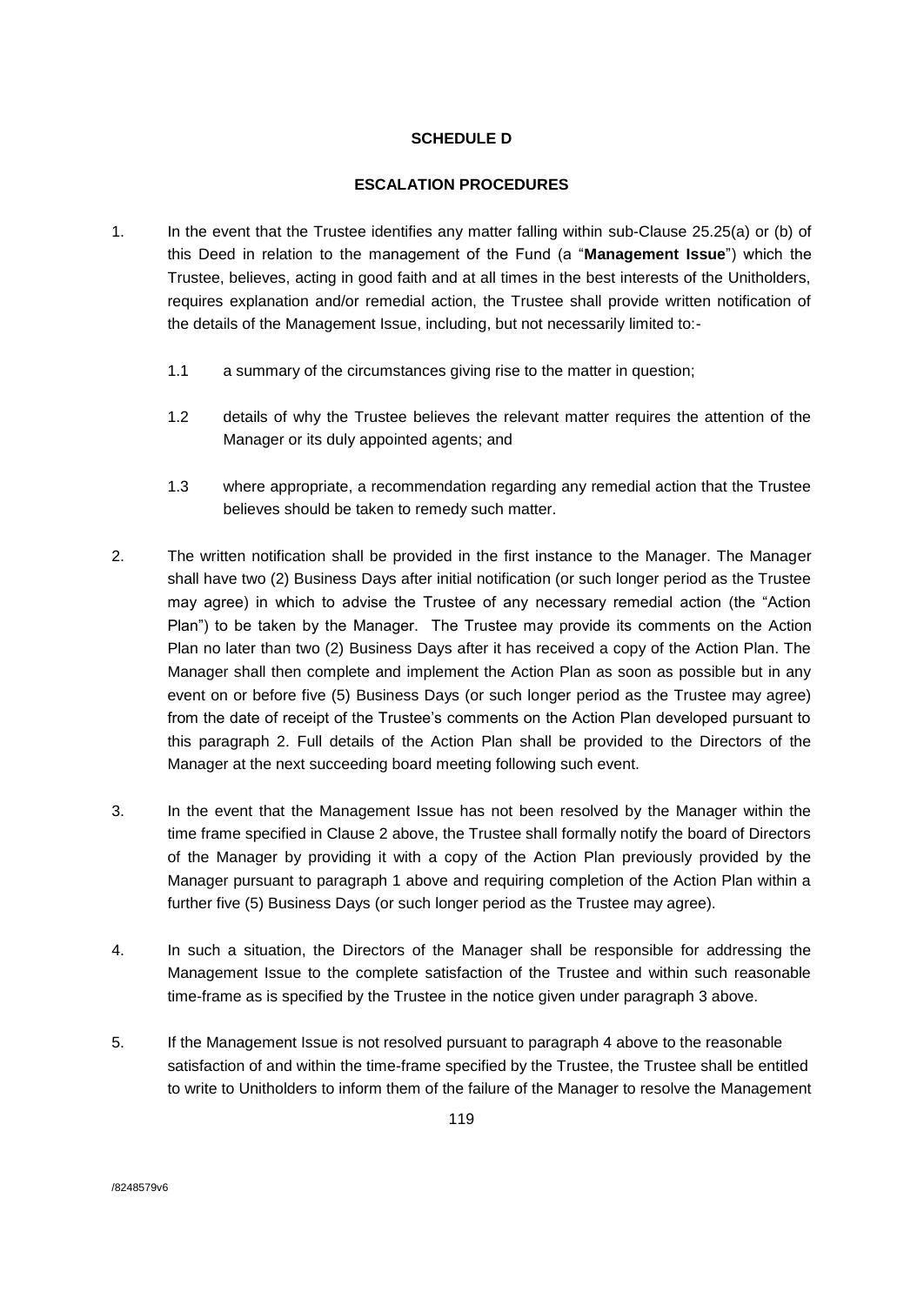Issue.

- 6. The Manager shall, upon request, provide the Trustee with all Unitholders' contact details as soon as reasonably practicable upon the Trustee's request for purposes of any notification under paragraph 5 above and the Trustee shall:-
	- (a) comply with all applicable provisions of the Data Protection Acts, 1988 and 2003 (as amended) in its processing of any personal data contained in such Unitholders' details; and
	- (b) treat such information as confidential and adhere to the requirements of Clause 45 in its handling of same.
- 7. The Trustee reserves the right at all times to report any Management Issue to the Central Bank PROVIDED THAT the Trustee shall at all times act in a commercially reasonable manner and provided further that the Trustee shall notify the Manager of its intention to make any such notification to the Central Bank.
- 8. Notices issued under this Schedule D may be issued by electronic mail or fax to an authorized person of the Manager and/or any Delegate Investment Manager as may be amended from time to time.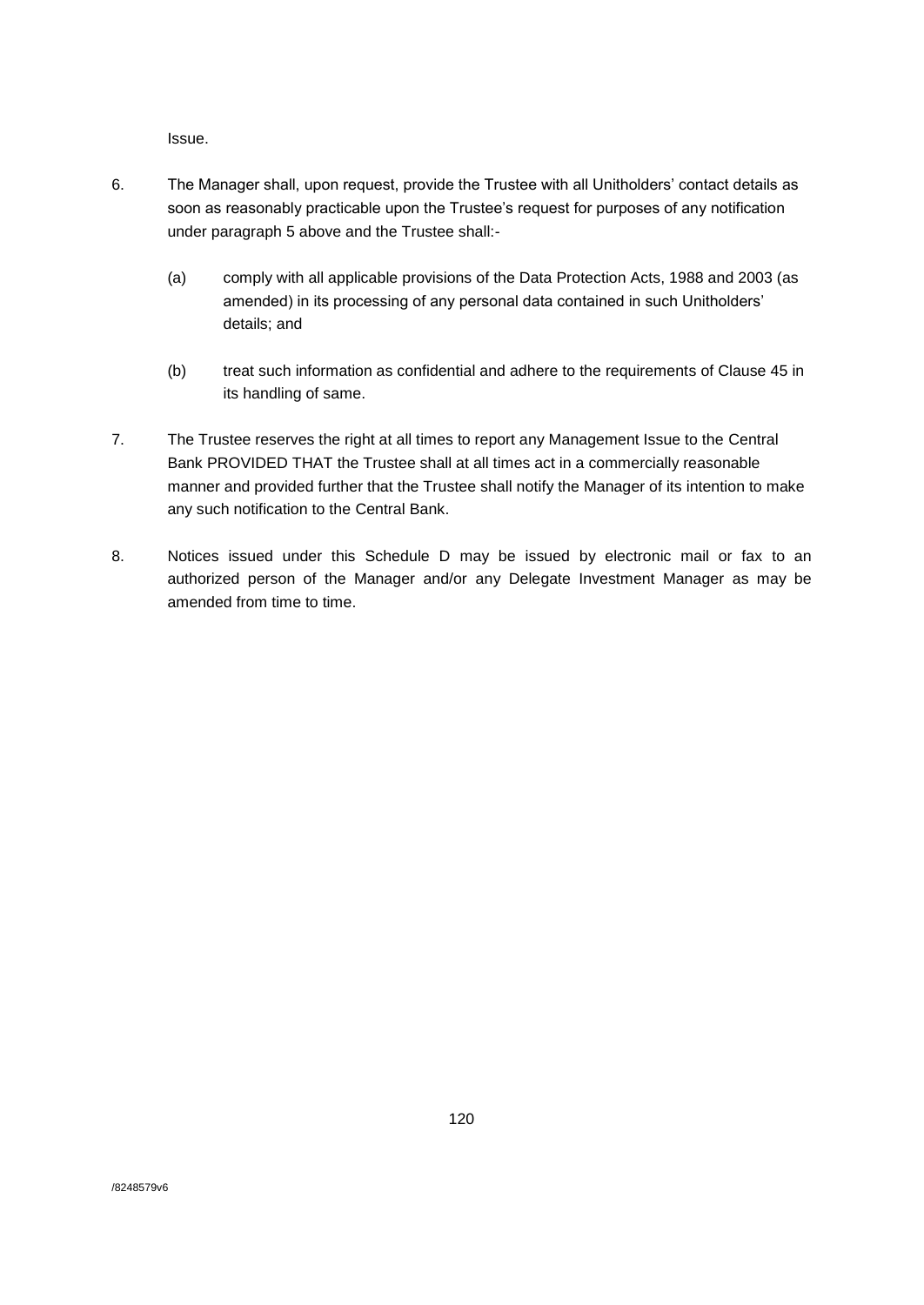## **SCHEDULE E**

#### **DELEGATION CRITERIA**

The Trustee may delegate all or part of the Custody Services or Asset Verification Services ("Services") subject to Clause 26 and to the following conditions:

- (i) the relevant Services must not be delegated with the intention of avoiding the requirements of the AIFM Directive;
- (ii) the Trustee can demonstrate that there is an objective reason for the delegation;
- (iii) the Trustee must exercise all due, skill, care and diligence in the selection and appointment of the delegate and keep exercising all due skill, care and diligence in the periodic review and ongoing monitoring of the delegate and its arrangements in respect of the tasks delegated to it in accordance with Article 98 and Article 99 of the Delegated Regulation;
- (iv) Northern Trust must devise contingency plans for each market in which it appoints a Subcustodian to perform safekeeping duties on its behalf. Such a contingency plan shall include the identification of an alternative provider, where such eligible alternative provider is available;
- (v) the Trustee ensures that the delegate meets the following conditions at all times during the performance of the tasks delegated to it:
	- (a) the delegate has the structures and the expertise that are adequate and proportionate to the nature and complexity of the Fund's assets which have been entrusted to it;
	- (b) in respect of Custody Services, the delegate is subject to effective prudential regulation, including minimum capital requirements, and supervision in its jurisdiction and is subject to external periodic audit to ensure that the relevant Custody Investments are in its possession;
	- (c) the delegate segregates the non-cash Investments of the Trustee's clients from its own assets and from the Trustee's assets in such a way that they can at any time be clearly identified as belonging to clients of the Trustee;
	- (d) the delegate does not make use of the relevant Custody Investments without the prior consent of the Manager and prior notification to the Trustee;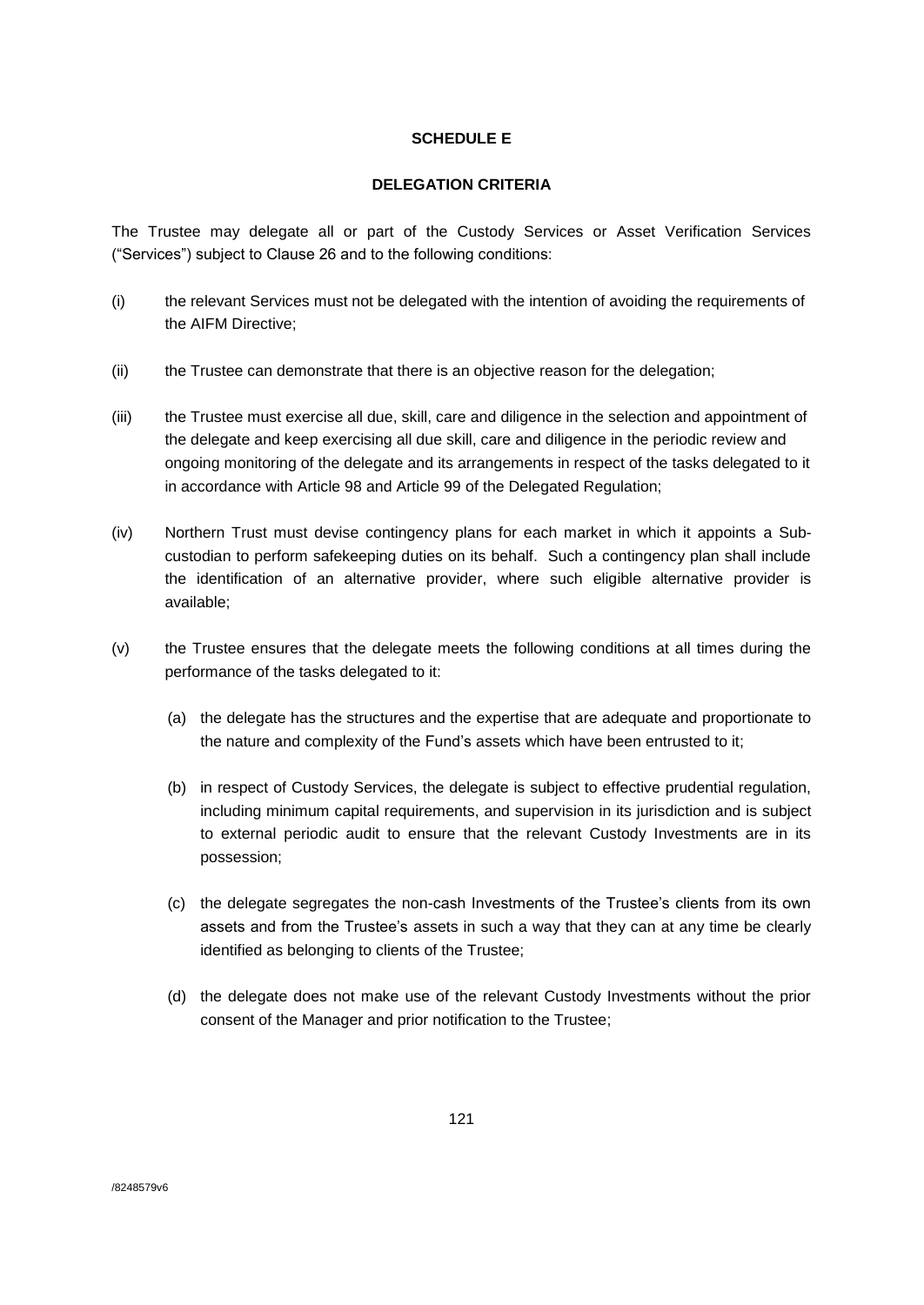- (e) the delegate complies with the obligations and prohibitions in respect of the provision of Custody Services and Asset Verification Services contained in Regulation 22(8)(a) and (b) and 22(10) of the AIFMD Regulations;
- (f) the delegate complies with the standard of care set out in Clause 27.01 of this Deed; and
- (g) the delegate does not carry out activities with regard to the Fund that may create conflicts of interest between the Fund, the Unitholders, the Manager and itself unless the delegate has functionally and hierarchically separated the performance of its Custody Services and Asset Verification Services from its other potentially conflicting tasks, and the potential conflicts of interest are identified, managed, monitored and disclosed to the Unitholders.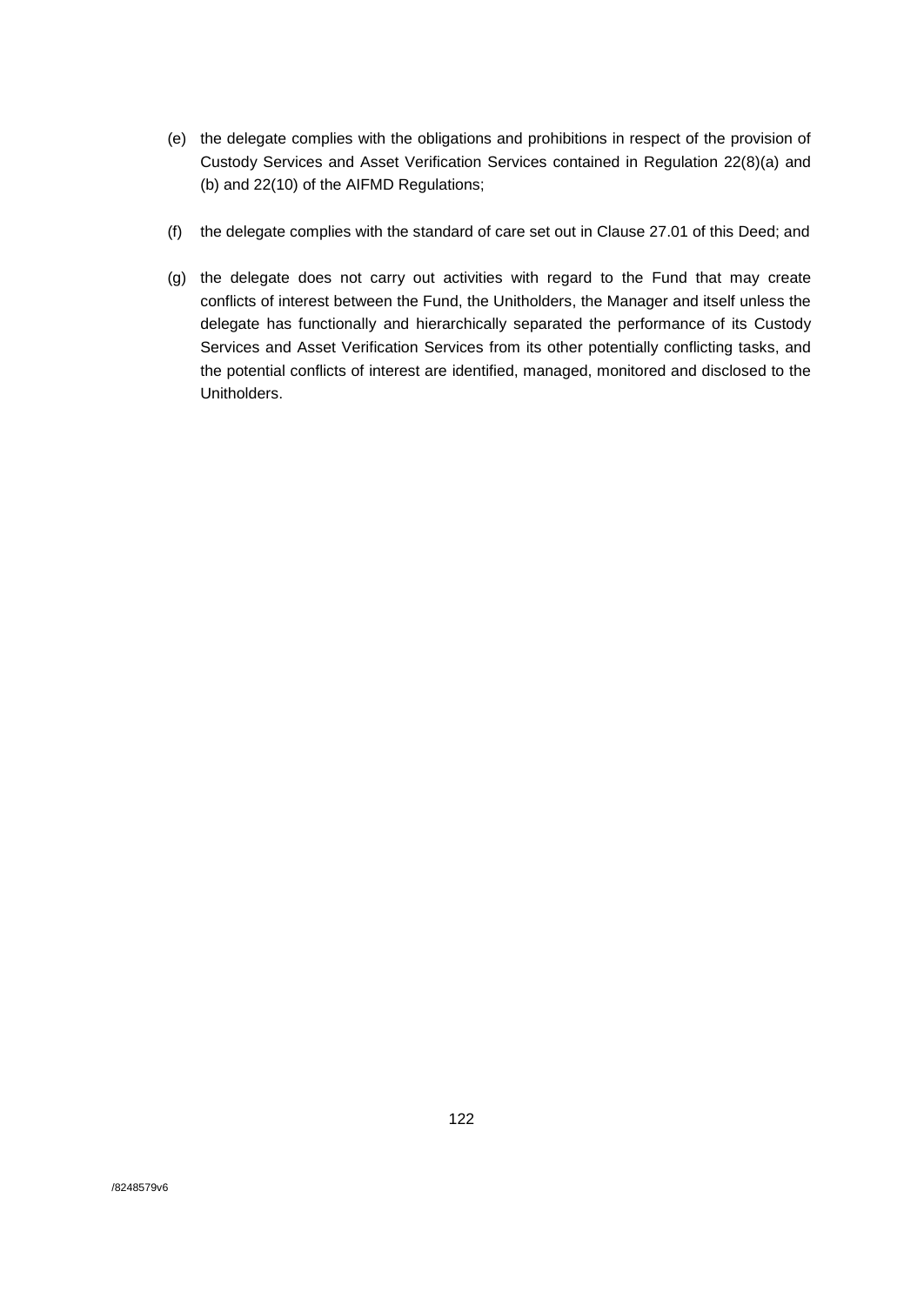## **SCHEDULE F**

### **INVESTMENTS AND PROVISION OF SERVICES**

The Trustee evaluates the regulatory and operational infrastructures of each market prior to offering custody and related asset servicing services in such.

Through its analysis the Trustee will determine if there is a legal, taxation or operational requirement for client assets to be maintained in segregated accounts in the name of the Sub-Fund. In accordance with market practice, if there is such a requirement, the Trustee will establish segregated client accounts accordingly. If there is no such requirement, and the regulatory and operational infrastructure recognises the market practice of operating with omnibus accounts, the Trustee will establish tax-effective omnibus accounts through its Sub-Custodians.

The Trustee provides safekeeping in the markets listed below for equities and fixed income securities. Changes in the markets listed below will be agreed in writing from time to time between the parties.

| <b>Market</b>               | <b>Security A/c Type at Third Party</b> |
|-----------------------------|-----------------------------------------|
| Argentina                   | <b>Client Name</b>                      |
| <b>Australia</b>            | Omnibus                                 |
| <b>Austria</b>              | Omnibus                                 |
| <b>Bangladesh</b>           | <b>Client Name</b>                      |
| <b>Belgium</b>              | Omnibus                                 |
| <b>Bermuda</b>              | Omnibus                                 |
| Bosnia-Herzegovina          | <b>Client Name</b>                      |
| <b>Botswana</b>             | Omnibus                                 |
| <b>Brazil</b>               | <b>Client Name</b>                      |
| <b>Bulgaria</b>             | <b>Client Name</b>                      |
| Canada                      | <b>Client Name</b>                      |
| (for depository securities) |                                         |
| Canada                      | Omnibus                                 |
| (for physical securities)   |                                         |
| <b>CD's-EURO</b>            | Omnibus                                 |
| CD's - STG                  | Omnibus                                 |
| <b>Chile</b>                | <b>Client Name</b>                      |
| China                       | <b>Client Name</b>                      |
| China                       | <b>Client Name</b>                      |
| (Hong Kong Stock Connect)   |                                         |
| Colombia                    | <b>Client Name</b>                      |
| <b>Costa Rica</b>           | <b>Client Name</b>                      |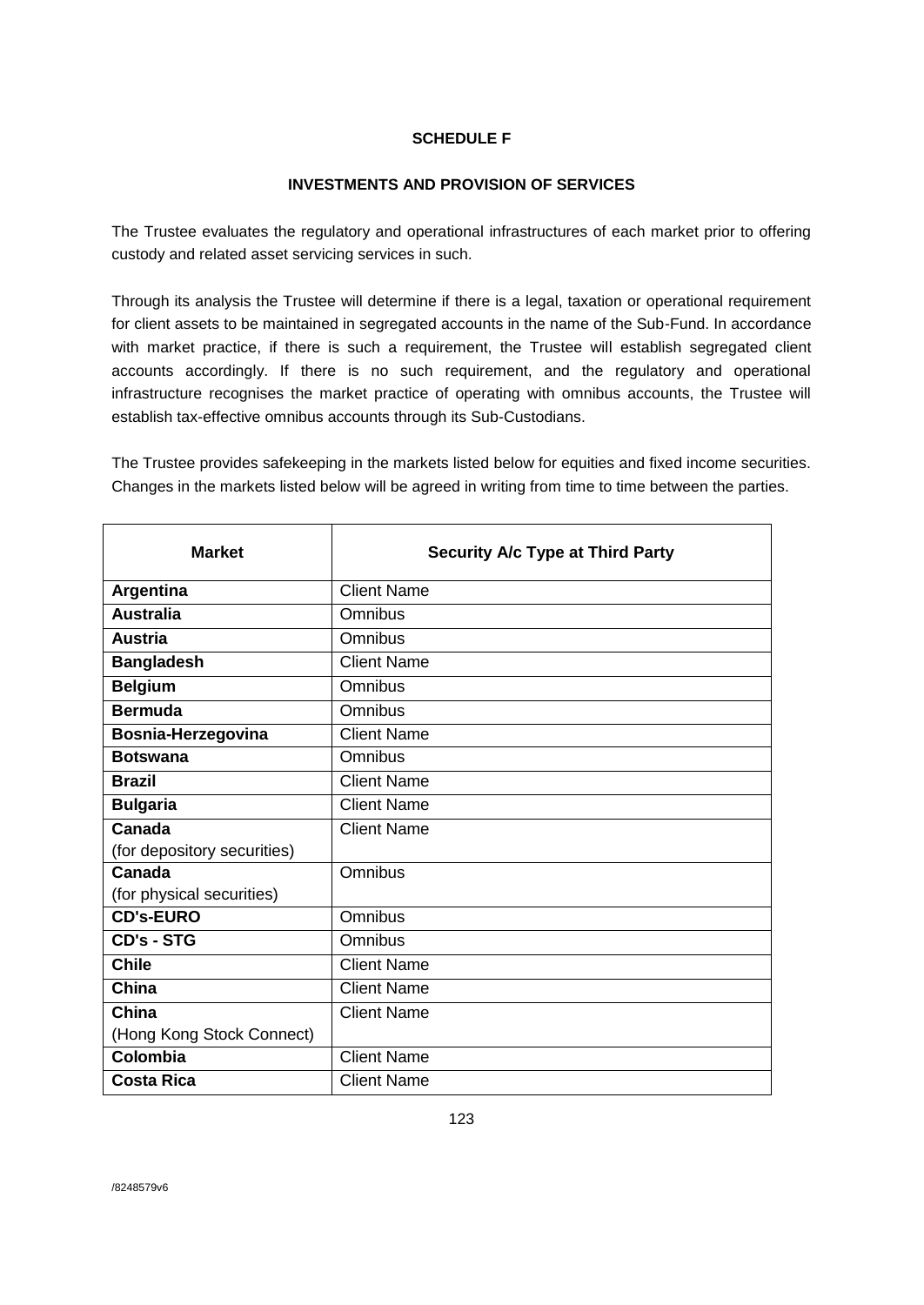| <b>Croatia</b>               | Omnibus                                                 |
|------------------------------|---------------------------------------------------------|
| <b>Cyprus</b>                | Client Name                                             |
| <b>Czech Republic</b>        | <b>Client Name</b>                                      |
| <b>Denmark</b>               | Client Name (Omnibus for any Securities Lending assets) |
| <b>Egypt</b>                 | <b>Client Name</b>                                      |
| <b>Estonia</b>               | <b>Client Name</b>                                      |
| <b>Eswatini</b><br>(formerly | Omnibus                                                 |
| Swaziland)                   |                                                         |
| <b>Euroclear</b>             | Omnibus                                                 |
| <b>Finland</b>               | Omnibus                                                 |
| <b>France</b>                | Client name                                             |
| Germany                      | <b>Omnibus</b>                                          |
| Ghana                        | <b>Omnibus</b>                                          |
| <b>Greece</b>                | <b>Client Name</b>                                      |
| <b>Hong Kong SAR</b>         | Omnibus                                                 |
| <b>Hungary</b>               | <b>Client Name</b>                                      |
| <b>Iceland</b>               | <b>Client Name</b>                                      |
| India                        | <b>Client Name</b>                                      |
| <b>Indonesia</b>             | Client name                                             |
| <b>Ireland</b>               | <b>Client Name</b>                                      |
| <b>Israel</b>                | <b>Client Name</b>                                      |
| <b>Italy</b>                 | <b>Omnibus</b>                                          |
| Japan                        | Equities: Omnibus                                       |
|                              | <b>JGBs and FOL stocks: Client Name</b>                 |
| Jordan                       | <b>Client Name</b>                                      |
| <b>Kazakhstan</b>            | <b>Client Name</b>                                      |
| Kenya                        | Omnibus                                                 |
| <b>Kuwait</b>                | <b>Client Name</b>                                      |
| Latvia                       | <b>Client Name</b>                                      |
| Lithuania                    | <b>Client Name</b>                                      |
| Luxembourg                   | Omnibus                                                 |
| <b>Malaysia</b>              | <b>Client Name</b>                                      |
| <b>Mauritius</b>             | <b>Client Name</b>                                      |
| <b>Mexico</b>                | <b>Client Name</b>                                      |
| <b>Morocco</b>               | <b>Client Name</b>                                      |
| <b>Namibia</b>               | Omnibus                                                 |
| <b>Netherlands</b>           | Omnibus                                                 |
| <b>New Zealand</b>           | Omnibus                                                 |
| <b>Nigeria</b>               | <b>Client Name</b>                                      |
| <b>Norway</b>                | Omnibus                                                 |
| Oman                         | <b>Client Name</b>                                      |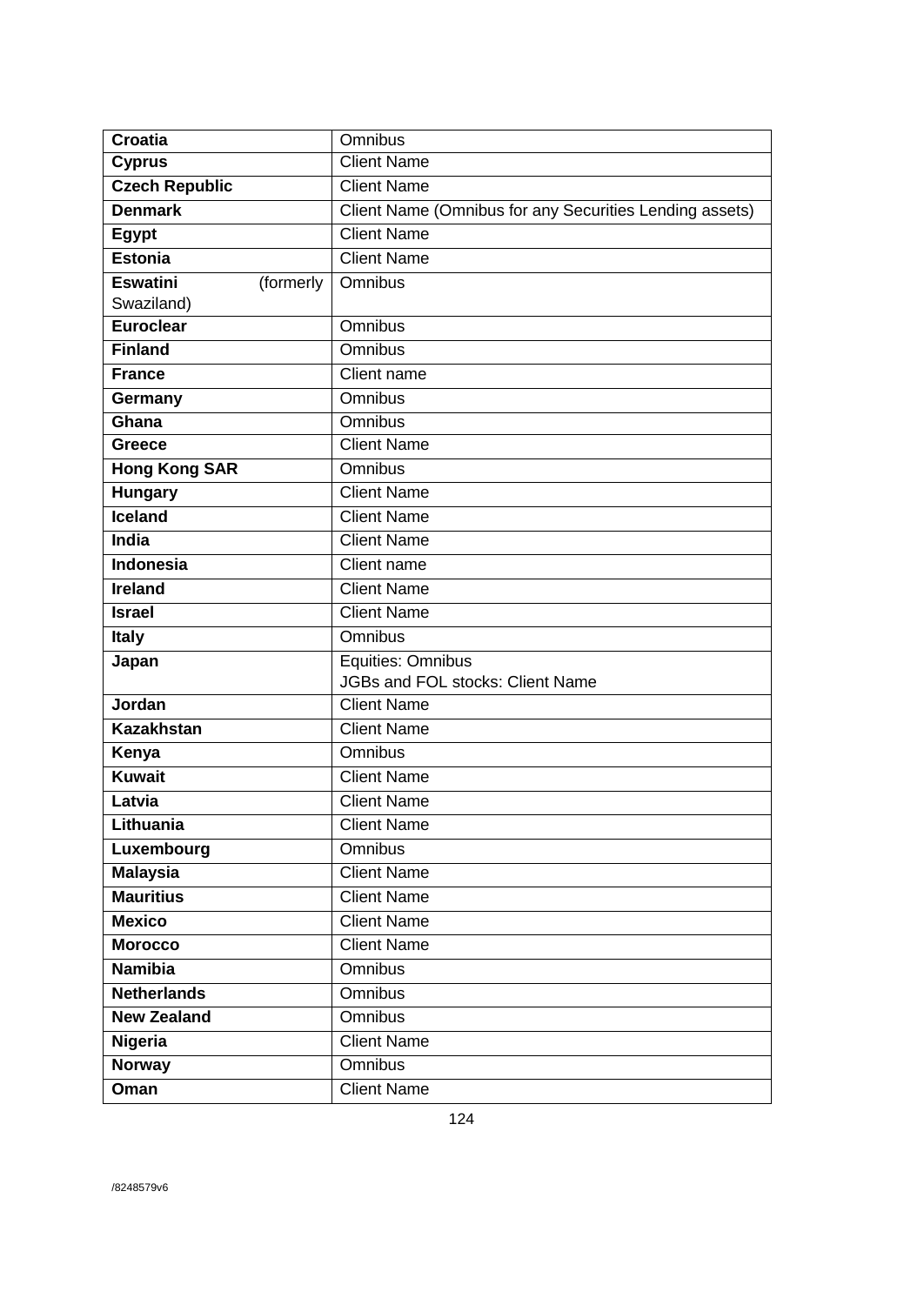| <b>Pakistan</b>             | <b>Client Name</b> |
|-----------------------------|--------------------|
| Panama                      | <b>Omnibus</b>     |
| Peru                        | <b>Client Name</b> |
| <b>Philippines</b>          | <b>Omnibus</b>     |
| Poland                      | <b>Client Name</b> |
| Portugal                    | <b>Omnibus</b>     |
| Qatar                       | <b>Client Name</b> |
| <b>Republic of Korea</b>    | <b>Client Name</b> |
| Romania                     | <b>Client Name</b> |
| <b>Russian Federation</b>   | <b>Client Name</b> |
| Saudi Arabia                | <b>Client Name</b> |
| Serbia & Montenegro         | <b>Client Name</b> |
| <b>Singapore</b>            | <b>Omnibus</b>     |
| Slovakia                    | <b>Client Name</b> |
| <b>Slovenia</b>             | <b>Client Name</b> |
| <b>South Africa</b>         | <b>Omnibus</b>     |
| <b>Spain</b>                | <b>Omnibus</b>     |
| <b>Sri Lanka</b>            | <b>Client Name</b> |
| <b>Sweden</b>               | <b>Both</b>        |
| <b>Switzerland</b>          | <b>Omnibus</b>     |
| <b>Taiwan</b>               | <b>Client Name</b> |
| <b>Tanzania</b>             | <b>Client Name</b> |
| <b>Thailand</b>             | <b>Omnibus</b>     |
| <b>Tunisia</b>              | <b>Client Name</b> |
| <b>Turkey</b>               | <b>Client Name</b> |
| <b>Uganda</b>               | <b>Client Name</b> |
| <b>United Arab Emirates</b> | <b>Client Name</b> |
| <b>United Kingdom</b>       | <b>Client Name</b> |
| <b>United States</b>        | <b>Client Name</b> |
| <b>Uruguay</b>              | <b>Omnibus</b>     |
| Vietnam                     | <b>Client Name</b> |
| Zambia                      | <b>Client Name</b> |

## **Collective Investment Schemes**

The Trustee will ensure units in collective investment schemes registered in the Trustee's name or its nominee are verified, in each jurisdiction/geographical location listed above, to confirmations obtained from the entities responsible for maintaining the share registers of the underlying collective investment schemes in which the Fund invests and are recorded in the books and records maintained by the Trustee hereunder.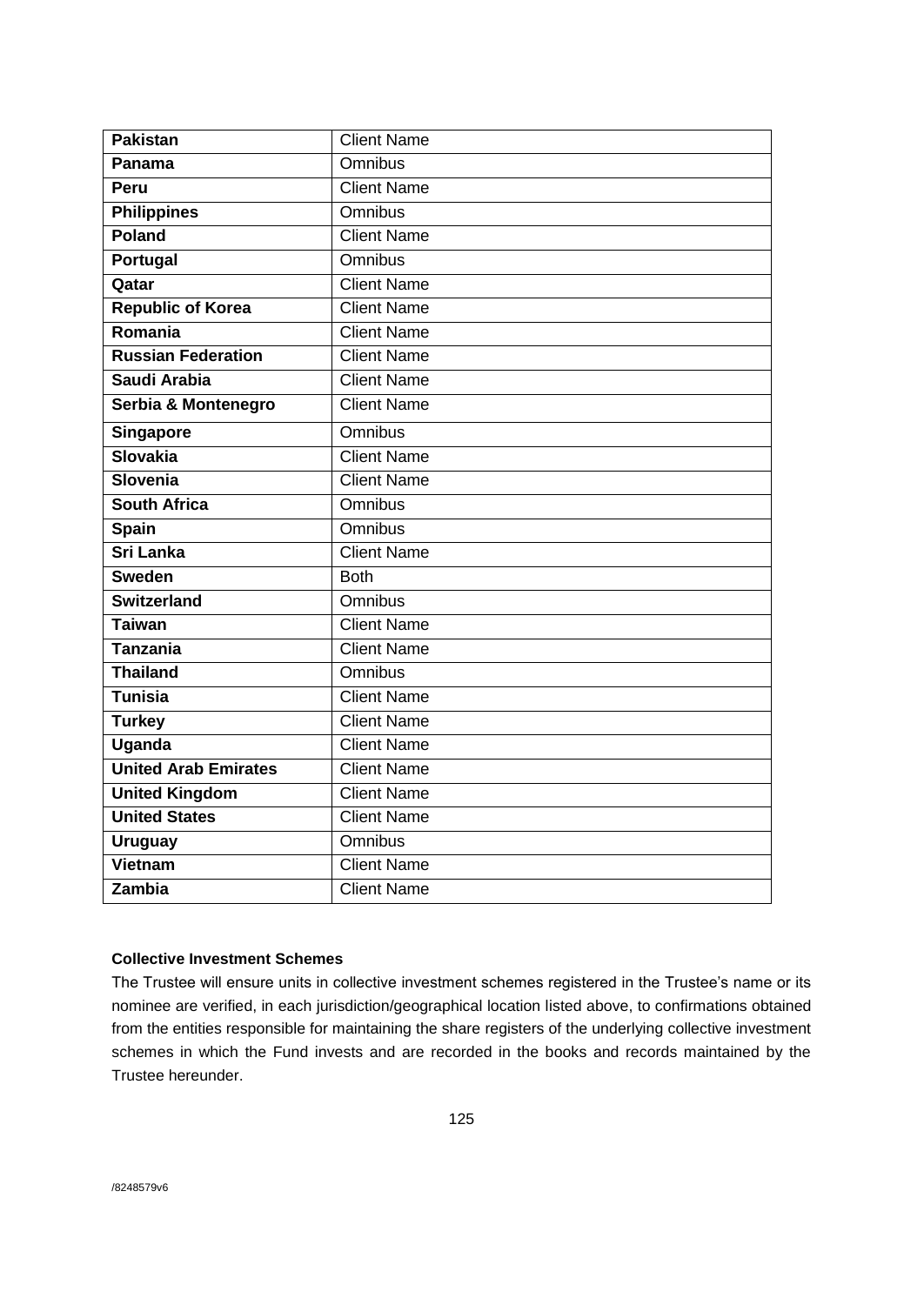The Trustee ensures that it or its delegate has procedures and controls in place to complete the collective investment schemes' subscription documentation and register the Fund's ownership.

#### **Direct Private Equity Investments**

The Trustee will ensure private equity investments registered in the Trustee's name or its nominee are verified, in each jurisdiction / geographical location listed above, to confirmations received from the share registrar/company secretary. The Trustee will obtain a copy of the share certificate in respect of direct private equity investment and safekeep the certificate in its or its delegate's vault.

#### **Other Investments**

In order to meet the safekeeping duties, the Manager is required to provide the Trustee all relevant information the Trustee needs in order to comply with its obligations. This information must be made available to the Trustee both upon the commencement of its duties and on an ongoing basis. The Manager must also ensure the Trustee is provided with all relevant information by third parties.

#### **Asset Type the Fund may invest:**

- Exchange Traded Financial Derivative Instruments
- Financial Derivative Instruments
- Collective Investment Schemes
- Third Party Deposits
- Bank Loans
- Private Equity Limited Partnerships
- Private Equity Funds
- Direct Private Equity Investments

#### **Financial Derivative Instruments**

The Trustee will ensure financial derivative positions are verified, in each jurisdiction/geographical location listed above, to broker / counterparty statements and are recorded in the Fund's books and records.

#### **Third Party Deposits**

The Trustee will ensure third party deposits are verified to bank statements and are recorded in the Fund's books and records.

#### **Bank Loans**

The Trustee will ensure bank loans are verified to confirmations received from agent banks. The Trustee will ensure that a copy of the appropriate loan agreement, notice of assignment / transfer or loan reset agreement is obtained in respect of each loan position recorded in the Fund's books and records.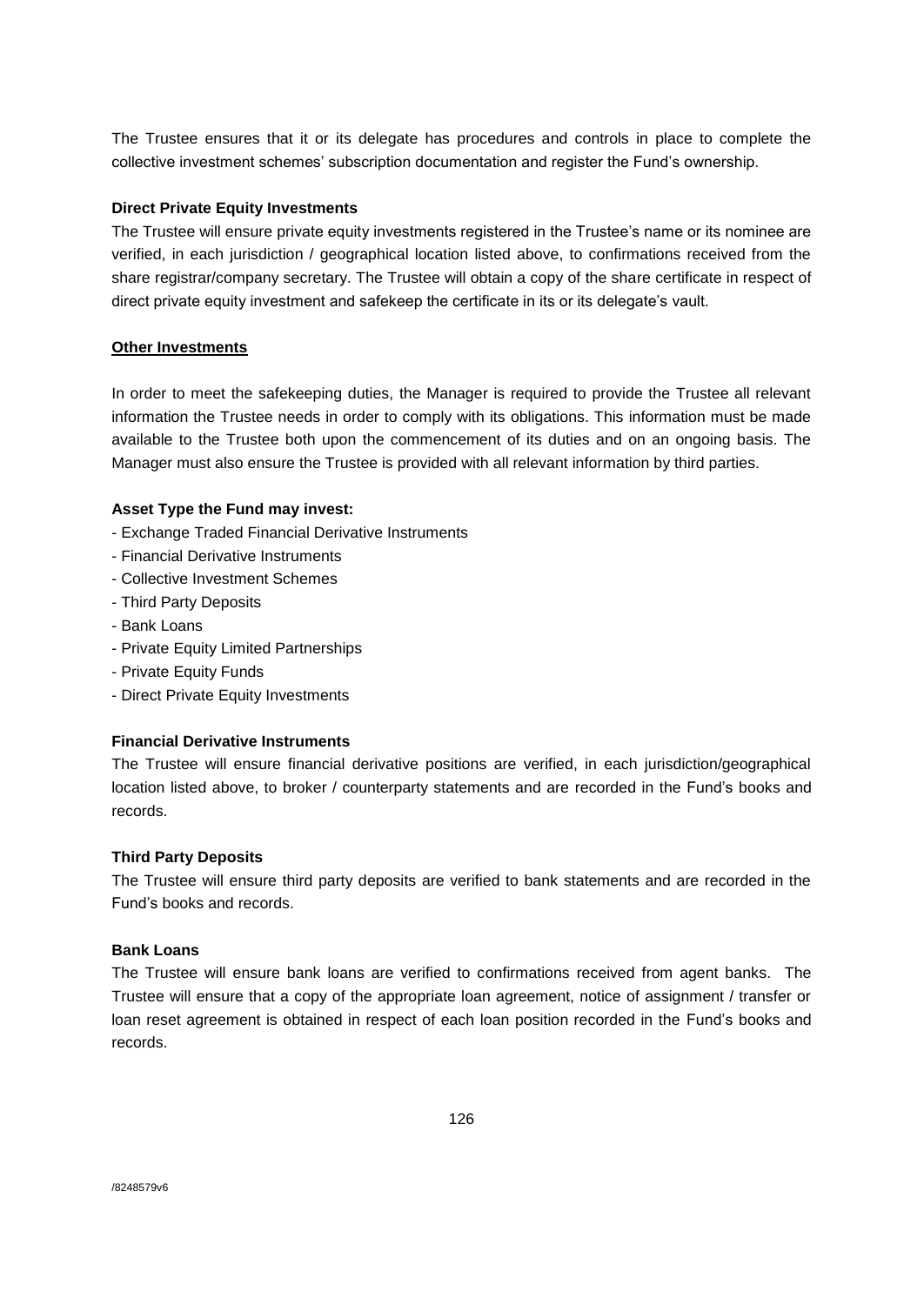#### **Collective Investment Schemes**

The Trustee will ensure units in collective investment schemes are verified, in each jurisdiction/geographical location listed above, to confirmations obtained from the entities responsible for maintaining the share register of the underlying collective investment schemes and are recorded in the Trustee's books and records

#### **Private Equity Limited Partnerships**

The Trustee will ensure the private equity funds are verified to the general partners' statements.

The Trustee will ensure a copy of the limited partnership agreements or transfer documents are obtained in respect of each position recorded in the Fund's books and records.

#### **Private Equity Funds**

The Trustee will ensure units in private equity funds are verified, in each jurisdiction/geographical location listed above, to confirmations obtained from the entities responsible for maintaining the share register of the schemes and are recorded in the Fund's books and records

#### **Direct Private Equity Investments**

The Trustee will ensure that a confirmation from the share registrar/company secretary is obtained. The Trustee will obtain a copy of the share certificate in respect of direct private equity investment recorded in the Fund's books and records.

### **Additional Asset Types and Jurisdictions**

Prior to investing in any asset types or jurisdictions other than those listed above, the Manager will notify the Trustee and such investment shall not be made until all amendments to this Schedule are agreed in writing.

The Trustee will notify the Manager of all Market Risk updates via Atlas Bulletins, (an e-mail notification service) informing them of any changes or significant events occurring within the network of markets.

#### **Oversight Services**

In relation to the performance of its Oversight Services, the Trustee will put in place verification and reconciliations procedures. In relation to the settlement of transactions, it will detect the nonremittance of due consideration within usual time limits through various procedures. The Trustee will, through its checks and reconciliation procedures, ensure the issue, sale, repurchase, redemption and cancellation of Units are in order. The Trustee will ensure that valuation policies are effectively implemented and reviewed by verifying on an ongoing basis that adequate procedures are established and applied. The Trustee will conduct on site visits and have access to the books of the Manager and any applicable services provider, and review reports and statements of recognised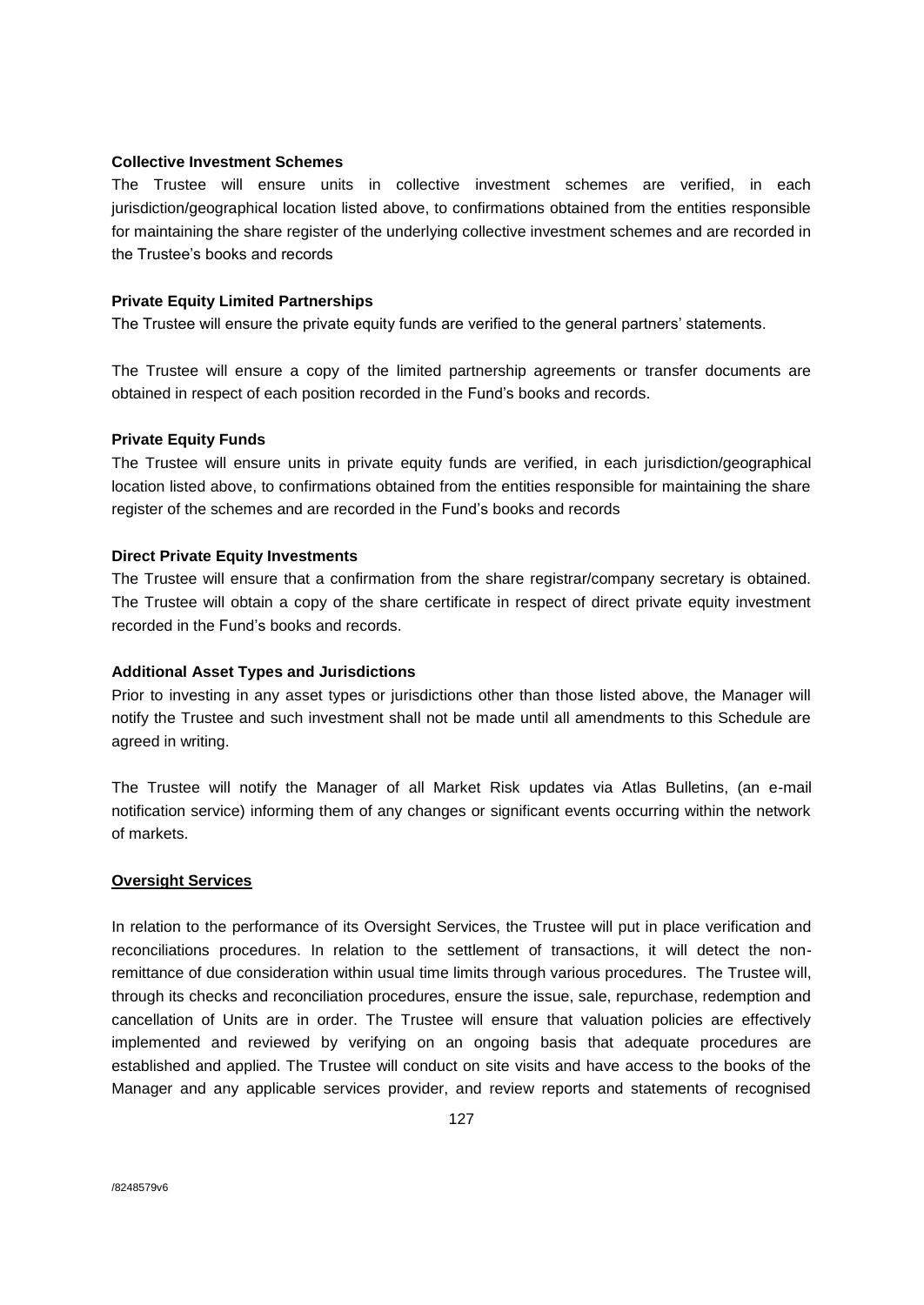external certifications by qualified independent auditors or other experts to ensure the adequacy and relevance of the procedures in place. The Trustee has established a clear and comprehensive set of escalation procedures (as set out in Schedule C) to deal with irregularities that are detected in the course of its Oversight Services.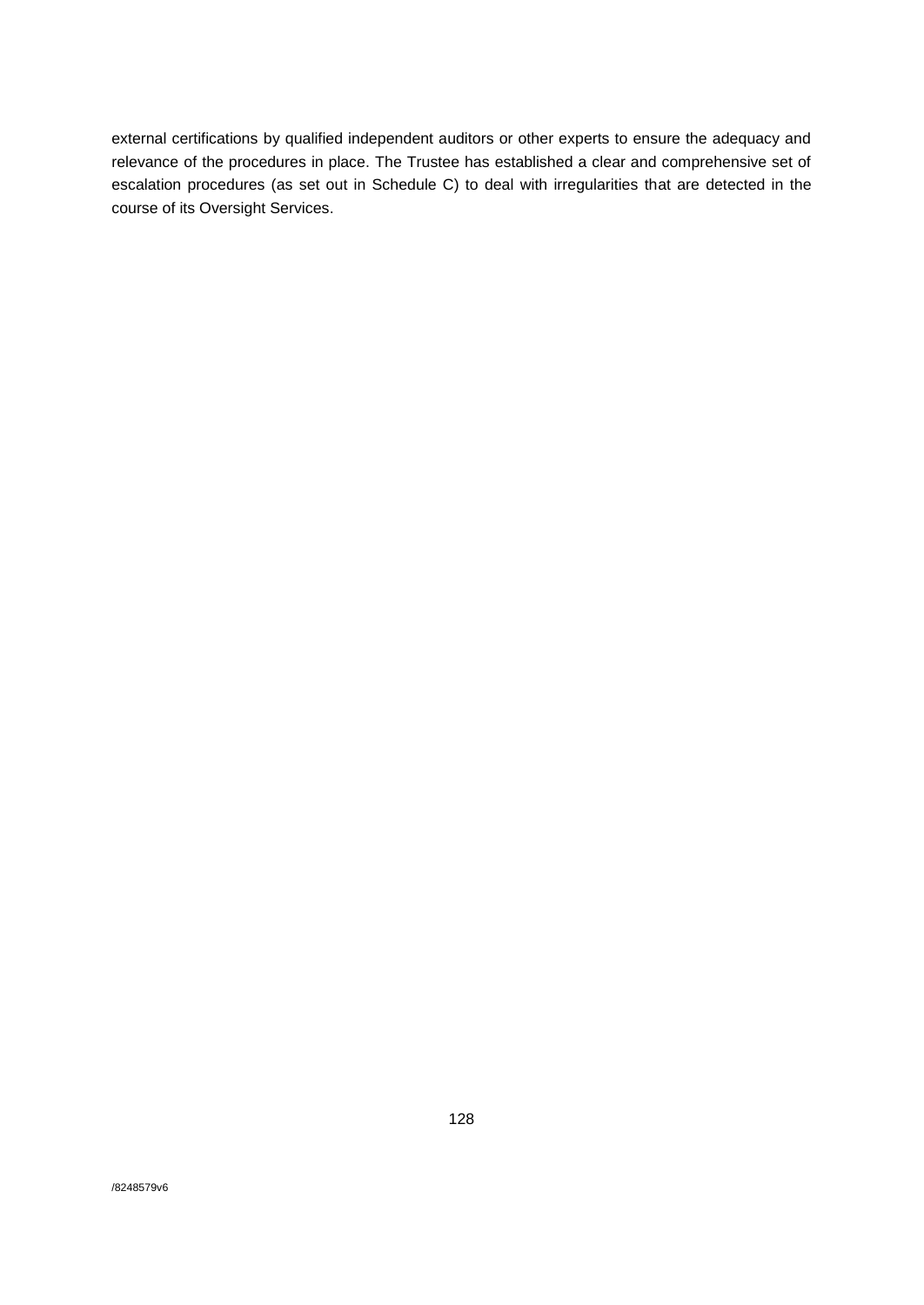## **SCHEDULE G**

### **INVESTMENT MANAGEMENT AND OTHER SERVICES TO BE PROVIDED BY THE MANAGER**

#### *Investment Management Services*

- 1. The Manager shall, or shall through the power of delegation pursuant to Clause 29.00 of the Trust Deed, provide such investment management services in respect of the Sub-Funds as may from time to time be required. In particular, but without limiting the generality of the foregoing, the Manager shall :-
	- (a) have full power and authority to delegate to one or more Delegate Investment Managers its powers, rights, duties and obligations under the Trust Deed (save for such powers, rights, duties and obligations as are set out in this sub-Clause 1(a)) in relation to the management of the investment and re-investment of some or all of the assets of a Sub-Fund;
	- (b) enter into, make and perform all contracts, agreements and other undertakings as may in the reasonable opinion of the Manager be necessary and desirable or incidental to the pursuit of the investment objectives, policies and any internal guidelines established in respect of each of the Sub-Funds and the Manager's obligations under the Trust Deed in accordance with the rules, regulations and practices of relevant markets;
	- (c) identify, assess and make Investments which it may deem appropriate for each Sub-Fund to acquire pursuant to and in accordance with the investment policy of that Sub-Fund. In doing so, the Manager shall apply a high level of due diligence in the selection and ongoing monitoring of Investments and shall ensure it has adequate knowledge and understanding of the assets in which each Sub-Fund is invested. The Manager shall establish, implement and apply written policies and procedures on due diligence and implement effective arrangements for ensuring that investment decisions carried out on behalf of the Sub-Funds are carried out in compliance with the investment objectives, investment strategy and where applicable, risk profile of the relevant Sub-Fund and shall review and update such policies and procedures on a regular basis;
	- (d) make decisions as to the manner in which any cash or other assets of each Sub-Fund might be invested or realised in furtherance of the investment policy;
	- (e) in the event of a breach of the investment restrictions, the investment objectives, policies or any internal guidelines established in respect of a Sub-Fund take appropriate action to rectify the breach in a timely manner;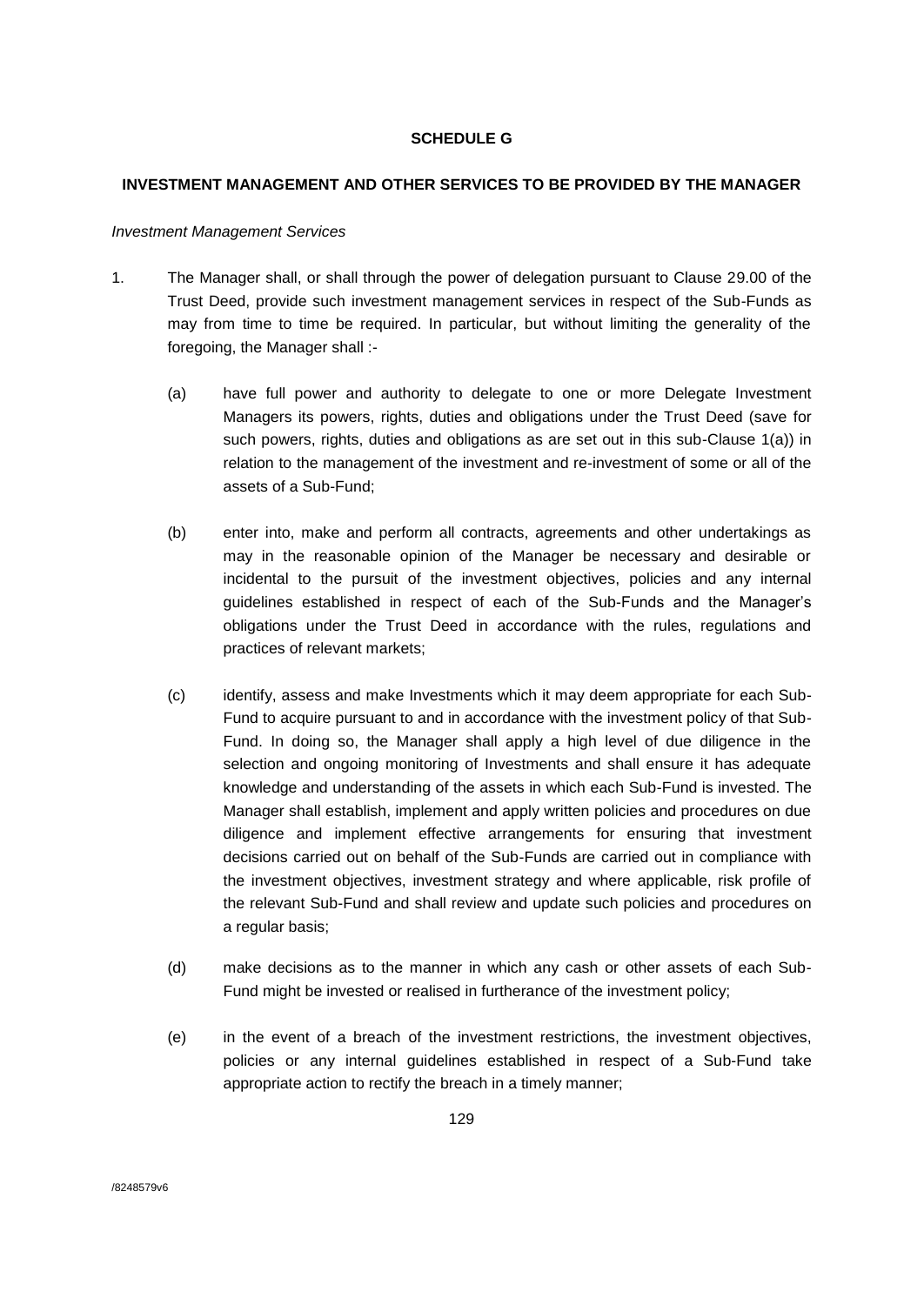- (f) establish appropriate procedures to ensure the proper and accurate valuation of the assets and liabilities of the Fund, as consistent with Clause 18.00 of the Trust Deed and the requirements of the Central Bank;
- (g) establish, implement and maintain accounting policies and procedures to ensure that the calculation of the Net Asset Value is accurately effected and that subscription and redemption orders can be properly executed at Net Asset Value;
- (h) prepare material (other than accounts) for inclusion in the annual, half-yearly or other reports of the Fund and of each Sub-Fund;
- (i) promptly give full and adequate instructions to the Trustee as to deliveries of securities and payments of cash for the account of each Sub-Fund to the Manager and any entity appointed by the Trustee to act as Sub-Custodian of the Sub-Fund's assets and such instructions shall reflect normal market practice in relation to delivery of securities and payments of cash and consistent with sub-Clause 25.10-25.13 of the Trust Deed;
- (j) analyse and review on an ongoing basis the progress of all Investments for the time being held by each Sub-Fund;
- (k) negotiate the terms of and execute agreements relating to all transactions proposed to be entered into on behalf of the Fund including without limitation all borrowing, hedging and derivatives trading arrangements;
- (l) provide the Administrator and the Trustee, as applicable, with reasonable notice in advance of entering into borrowing, hedging and derivatives trading arrangements and securities financing transaction arrangements on behalf of the Fund or Sub-Funds together with details of any collateral, security, clearing and settlement arrangements and such other information related thereto as may reasonably be required by the Administrator or the Trustee as the case may be;
- (m) determine with respect to each Sub-Fund the use and extent of usage of derivative instruments and techniques and instruments (whether for investment purposes or efficient portfolio management) including securities financing transaction arrangements and negotiate the terms of any agreements relating to all transactions proposed to be entered into on behalf of the Fund or Sub-Funds, including without limitation all borrowing, hedging, ISDA and other derivatives trading arrangements and securities financing transaction arrangements in accordance with applicable rules set down in the AIFMD Legislation and the SFTR;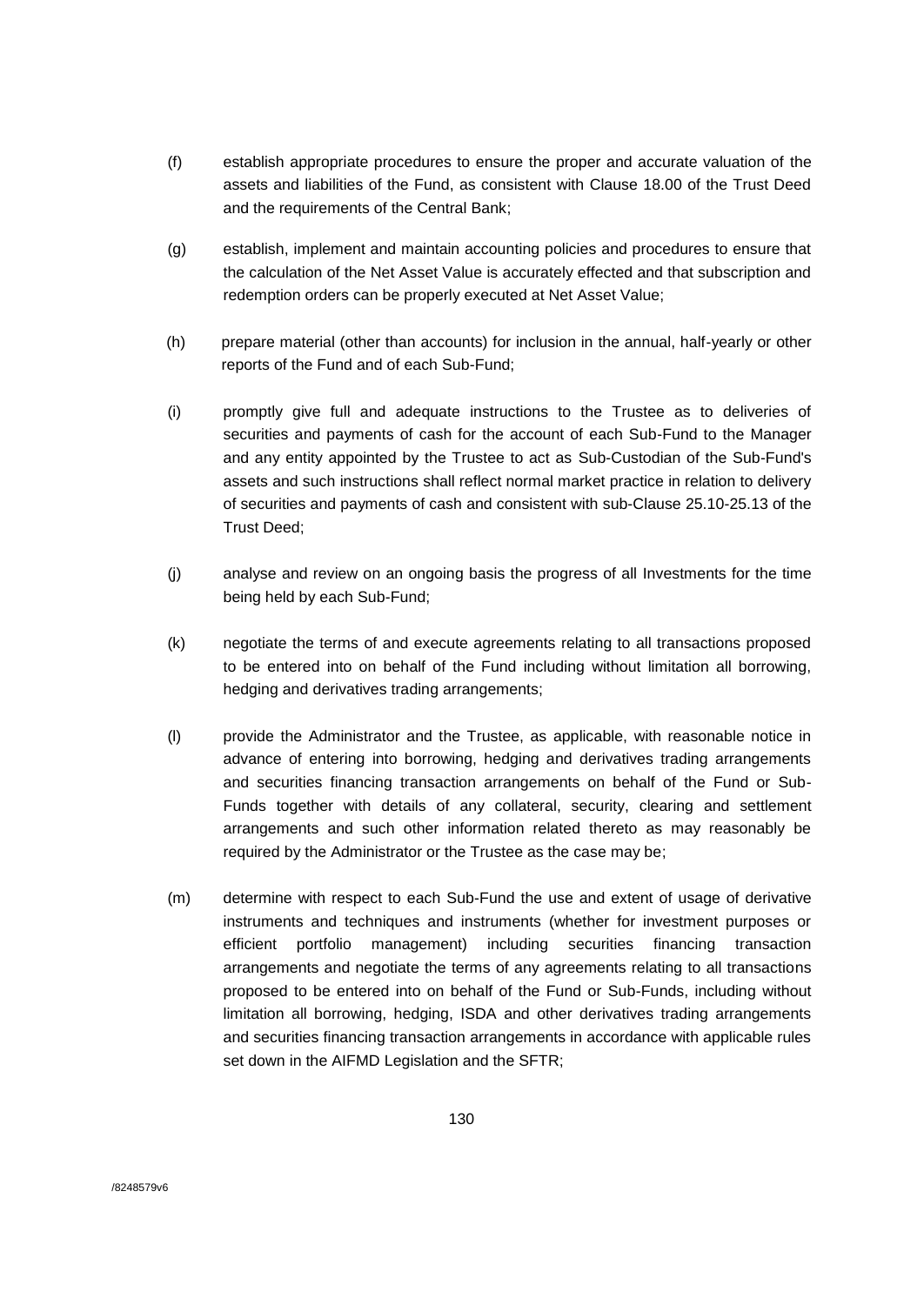- (n) analyse and review on an ongoing basis the nature of the risks associated with all investments which are for the time being and from time to time included in the assets of the Fund;
- (o) establish a permanent risk management function in accordance with the relevant provisions of the AIFMD Legislation and carry out risk management in respect of each Sub-Fund in accordance with the Manager's risk management statement in place for the Fund, as amended from time to time;
- (p) assess and determine the manner in which monies required for the redemption of Units or for other purposes should be realised and realise such monies held on behalf of the relevant Sub-Fund for the payment of redemption proceeds;
- (q) analyse and review all actions which should be taken to carry into effect the purchase and sale of securities held by each Sub-Fund;
- (r) execute or arrange for the execution of approved transactions in respect of one or more Sub-Funds in accordance with the best execution policy of the Manager;
- (s) arrange for the performance of all necessary brokerage services with respect to the performance of its obligations hereunder;
- (t) decide upon the availability and the source of funds to be utilised by each Sub-Fund in making distributions to Unitholders;
- (u) monitor the performance and risk of each Sub-Fund for the purpose of considering any changes to the investment policy of a Sub-Fund which the Manager considers necessary or desirable;
- (v) determine whether to exercise any and all rights (including voting rights) attaching to each Sub-Fund's Investments in such manner as the Manager may determine and, subject to as aforesaid the Manager may in its absolute discretion refrain from the exercise of any such voting rights. The Manager shall develop adequate and effective strategies for determining when and how any voting rights held in a Sub-Fund's portfolio are to be exercised to the exclusive benefit of the Sub-Fund concerned and its Unitholders;
- (w) where, in the course of its business, the Manager has a potential conflict of interest with any of the Sub-Funds, the Manager will at all times, having regard to its obligations to each of the Sub-Funds, endeavour to ensure that such conflicts are resolved fairly;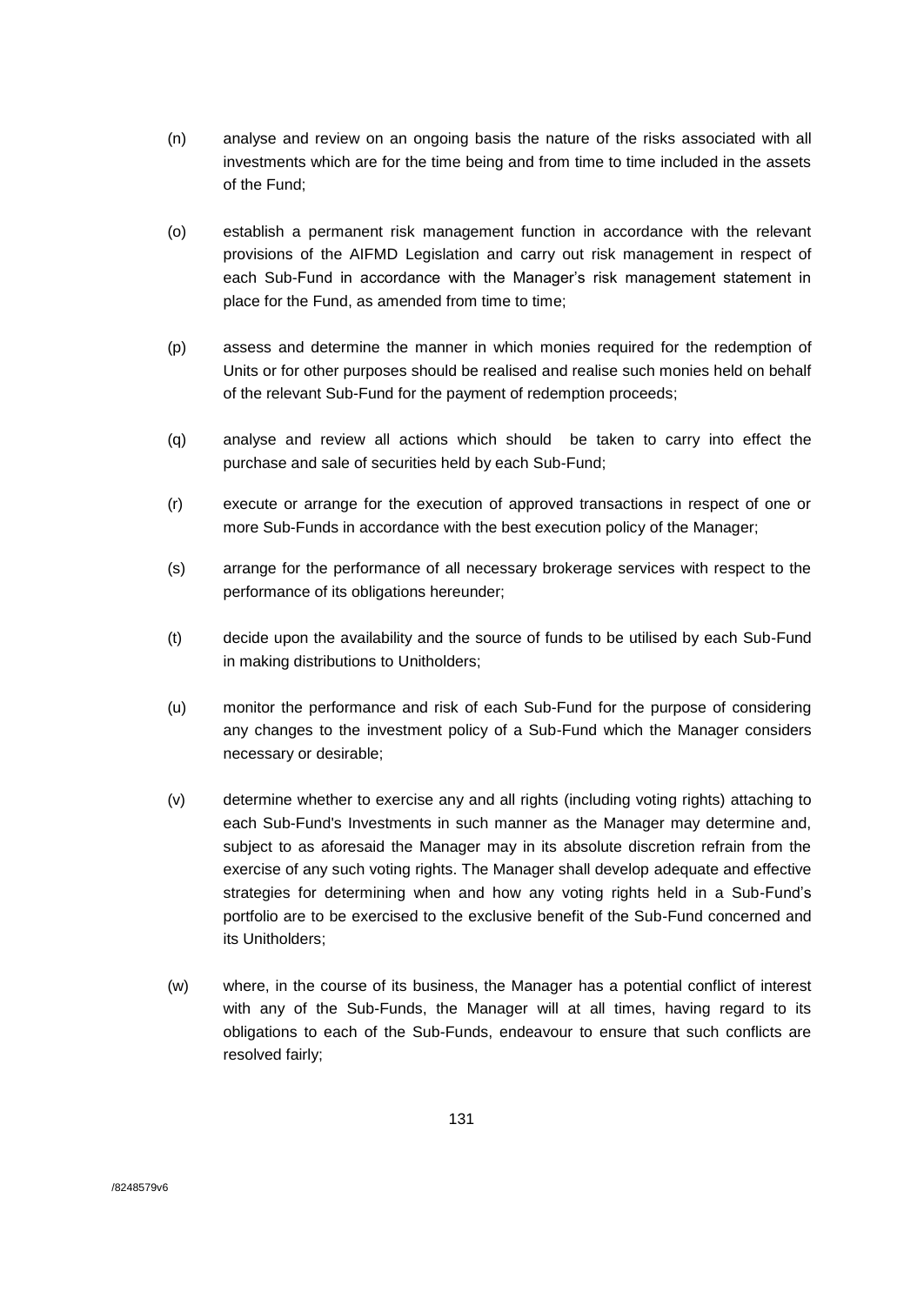- (x) act in a fair and equitable manner in allocating investment opportunities to the Sub-Funds; and
- (y) undertake professional investment research in the field in which the investment objective and policy of the relevant Sub-Fund is directed.
- 2. To the extent that the Manager enters into derivative contracts subject to EMIR on behalf of the relevant Sub-Fund, the Manager shall comply or shall procure that any appointed delegate comply with all applicable obligations of the Fund, Sub-Fund and / or the Manager arising under EMIR.
- 3. To the extent that the Manager engages in securities financing transactions and total return swaps subject to SFTR on behalf of the relevant Sub-Fund, the Manager shall comply or shall procure that any appointed delegate comply with all applicable obligations of the Fund, Sub-Fund and/or the Manager arising under SFTR.
- 4. To the extent that the Manager invests in securitisations on behalf of the relevant Sub-Fund, the Manager shall comply or shall procure that any appointed delegate comply with all applicable obligations of the Fund, Sub-Fund and/or the Manager under the Securitisation Regulation which must be complied with prior to acquiring a securitisation and on an ongoing basis during the life of the transaction.
- 5. To the extent applicable, the Manager shall comply or shall procure that any appointed delegate comply with all applicable obligations of the Fund, Sub-Fund and/or the Manager under the Benchmarks Regulation.
- 6. To the extent applicable, the Manager shall comply or procure that any appointed delegate comply with a Sub-Fund's obligations under FATCA/CRS in so far as and to the extent that FATCA/CRS applies to a Sub-Fund.
- 7. The Manager shall make appropriate arrangements for suitable electronic systems so as to permit the timely and proper recording of each Investment transaction entered into by the Manager on behalf of the relevant Sub-Fund. The Manager must ensure a high level of security during the processing of electronic data relating to Investment transactions as well as the integrity and confidentiality of the recorded information.
- 8. Without prejudice to the foregoing, the Manager shall ensure, for each Investment transaction relating to the Sub-Funds, that it shall maintain all relevant books and records which are sufficient to reconstruct the details of the order and the executed transaction or of the agreement for a period of at least six years in accordance with the requirements of the Central Bank;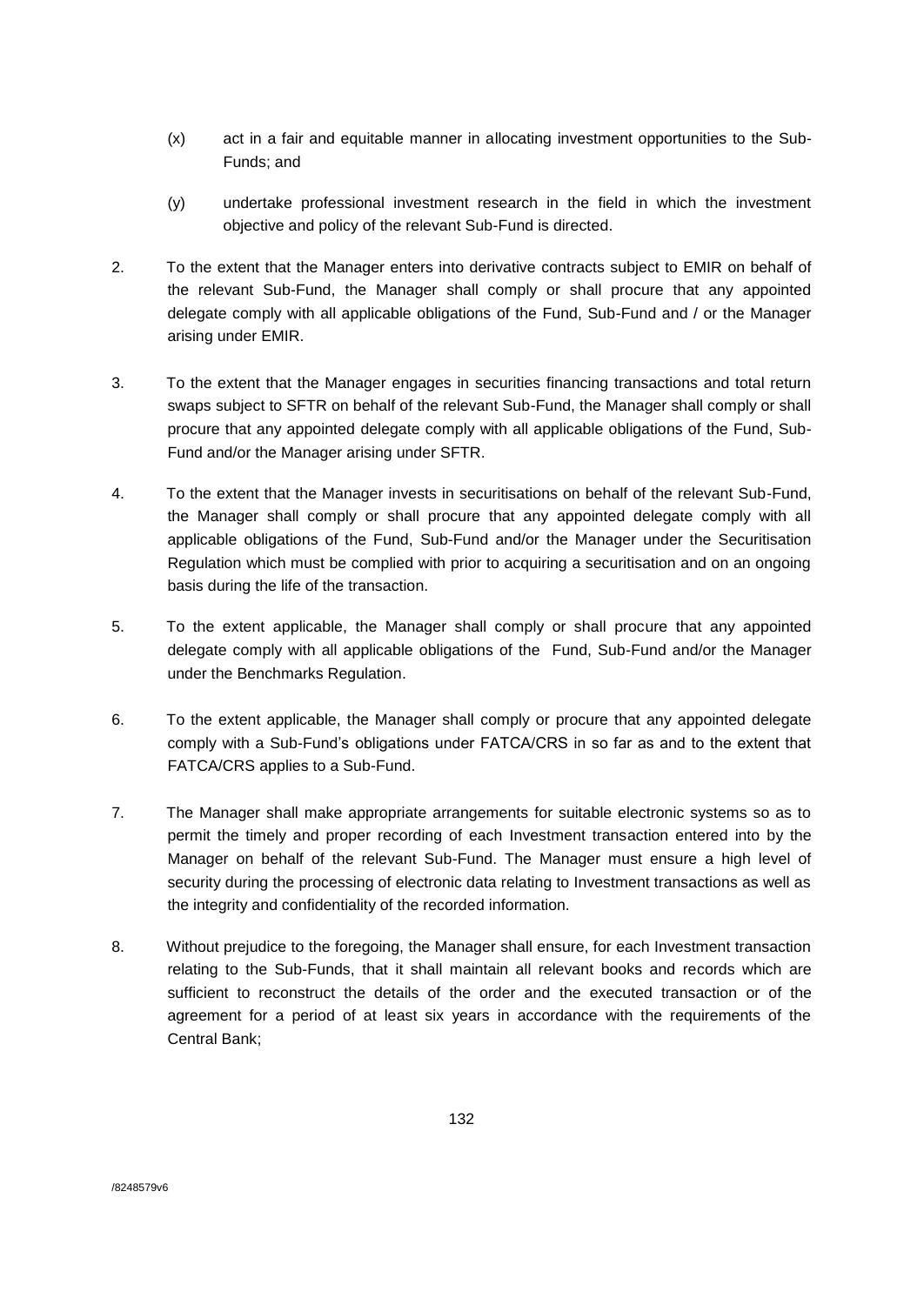- 9. The Manager shall reconcile at regular intervals its records of Investment transactions in respect of each Sub-Fund with the Trustee's records and report forthwith to the Trustee any material differences between its records and those of the Trustee;
- 10. The Manager shall employ an appropriate liquidity risk management system and adopt procedures which enable the Manager to monitor the liquidity risk of each Sub-Fund.
- 11. Where appropriate, the Manager shall conduct stress tests which enable it to assess the liquidity risk of the Sub-Funds under exceptional circumstances and monitor the liquidity risk of the Sub-Funds accordingly.
	- (a) enter into, make and perform all contracts, agreements and other undertakings as may in the reasonable opinion of the Manager be necessary and desirable or incidental to the pursuit of the objectives of each of the Sub-Funds and the Manager's obligations under this Deed in accordance with the rules, regulations and practices of relevant markets;
	- (b) identify, assess and make Investments which it may deem appropriate for each Sub-Fund to acquire pursuant to and in accordance with the investment policy of that Sub-Fund. In doing so, the Manager shall apply a high level of due diligence in the selection and ongoing monitoring of Investments and shall ensure it has adequate knowledge and understanding of the assets in which each Sub-Fund is invested. The Manager shall establish, implement and apply written policies and procedures on due diligence and implement effective arrangements for ensuring that investment decisions carried out on behalf of the Sub-Funds are carried out in compliance with the investment objectives, investment strategy and where applicable, risk profile of the relevant Sub-Fund and shall review and update such policies and procedures on a regular basis;
	- (c) make decisions as to the manner in which any cash or other assets of each Sub-Fund might be invested or realised in furtherance of the investment policy;
	- (d) in the event of a breach of the investment restrictions or the investment policy of a Sub-Fund take appropriate action to rectify the breach in a timely manner;
	- (e) establish appropriate procedures to ensure the proper and accurate valuation of the assets and liabilities of the Fund, as consistent with Clause 18.00 of the Trust Deed and the requirements of the Central Bank;
	- (f) establish, implement and maintain accounting policies and procedures to ensure that the calculation of the Net Asset Value is accurately effected and that subscription and redemption orders can be properly executed at Net Asset Value;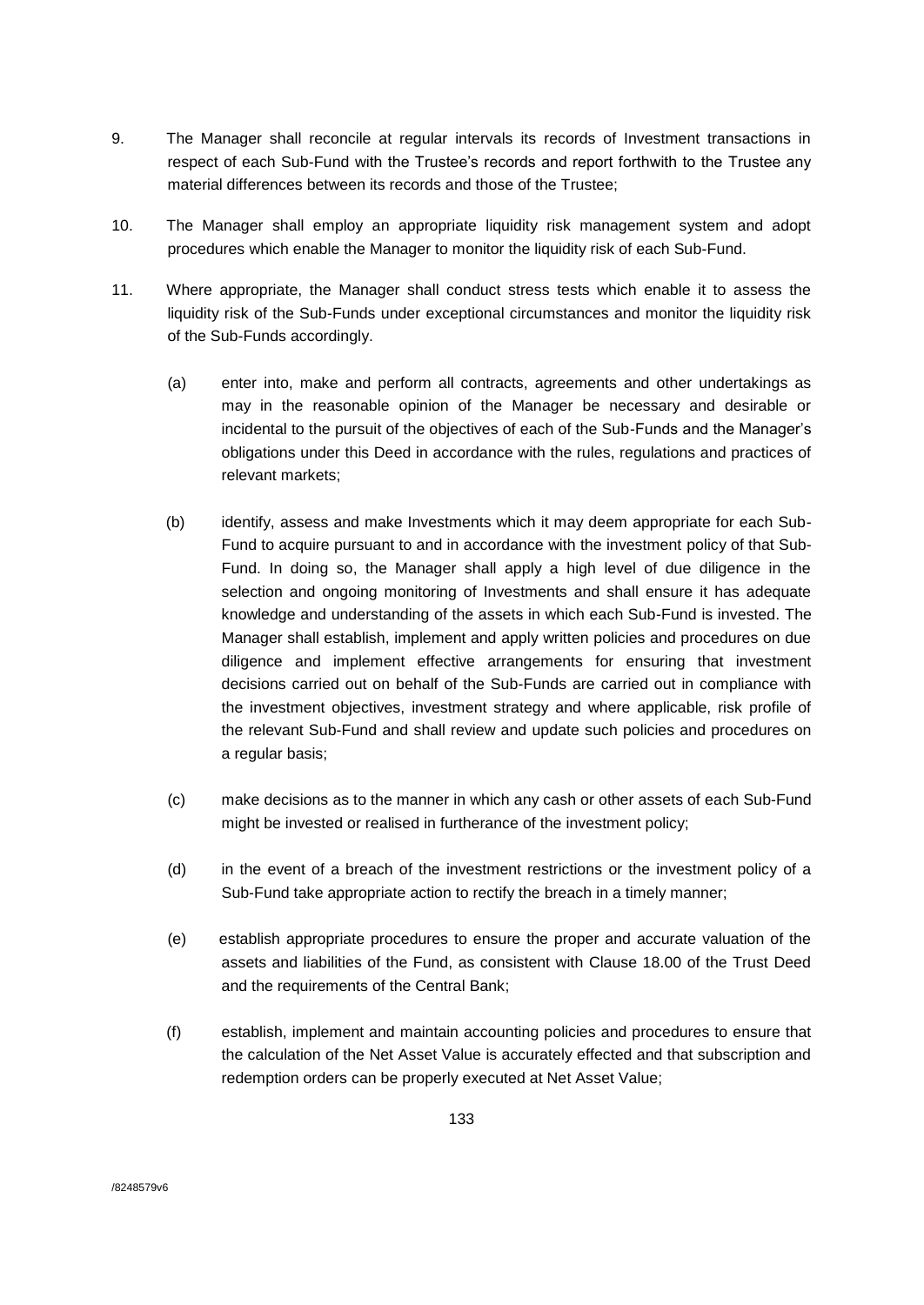- (g) prepare material (other than accounts) for inclusion in the annual, half-yearly or other reports of the Fund and of each Sub-Fund;
- (h) promptly give full and adequate instructions to the Trustee as to deliveries of securities and payments of cash for the account of each Sub-Fund to the Manager and any entity appointed by the Trustee to act as Sub-Custodian of the Sub-Fund's assets and such instructions shall reflect normal market practice in relation to delivery of securities and payments of cash and consistent with sub-Clauses 25.10 - 25.13 of the Trust Deed;
- (i) analyse and review on an ongoing basis the progress of all Investments for the time being held by each Sub-Fund;
- (j) negotiate the terms of and execute agreements relating to all transactions proposed to be entered into on behalf of the Fund including without limitation all borrowing, hedging and derivatives trading arrangements;
- (k) provide the Administrator and the Trustee, as applicable, with reasonable notice in advance of entering into borrowing, hedging and derivatives trading arrangements and securities financing transaction arrangements on behalf of the Fund or Sub-Funds together with details of any collateral, security, clearing and settlement arrangements and such other information related thereto as may reasonably be required by the Administrator or the Trustee as the case may be;
- (l) determine with respect to each Sub-Fund the use and extent of usage of derivative instruments and techniques and instruments (whether for investment purposes or efficient portfolio management) including securities financing transaction arrangements and negotiate the terms of any agreements relating to all transactions proposed to be entered into on behalf of the Fund or Sub-Funds, including without limitation all borrowing, hedging, ISDA and other derivatives trading arrangements and securities financing transaction arrangements in accordance with applicable rules set down in the AIFMD Legislation and the SFTR;
- (m) analyse and review on an ongoing basis the nature of the risks associated with all investments which are for the time being and from time to time included in the assets of the Fund;
- (n) establish a permanent risk management function in accordance with the relevant provisions of the AIFMD Legislation and carry out risk management in respect of each Sub-Fund in accordance with the Manager's risk management policies and procedures in place for the Fund, as amended from time to time;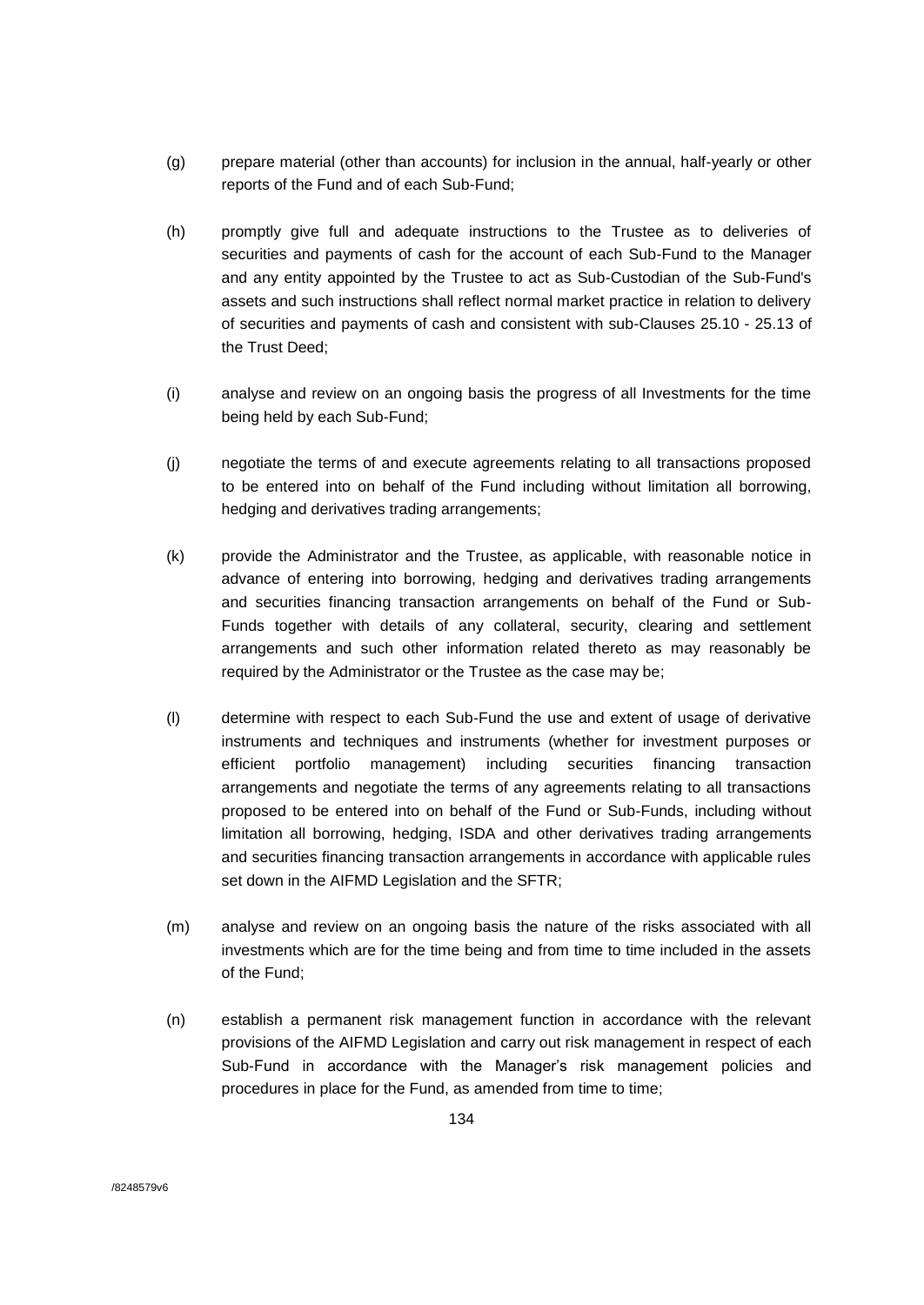- (o) assess and determine the manner in which monies required for the redemption of Units or for other purposes should be realised and realise such monies held on behalf of the relevant Sub-Fund for the payment of redemption proceeds;
- (p) analyse and review all actions which should be taken to carry into effect the purchase and sale of securities held by each Sub-Fund;
- (q) execute or arrange for the execution of approved transactions in respect of one or more Sub-Funds in accordance with the best execution policy of the Manager;
- (r) arrange for the performance of all necessary brokerage services with respect to the performance of its obligations hereunder;
- (s) decide upon the availability and the source of funds to be utilised by each Sub-Fund in making distributions to Unitholders;
- (t) monitor the performance and risk of each Sub-Fund for the purpose of considering any changes to the investment policy of a Sub-Fund which the Manager considers necessary or desirable;
- (u) determine whether to exercise any and all rights (including voting rights) attaching to each Sub-Fund's Investments in such manner as the Manager may determine and, subject to as aforesaid the Manager may in its absolute discretion refrain from the exercise of any such voting rights. The Manager shall develop adequate and effective strategies for determining when and how any voting rights held in a Sub-Fund's portfolio are to be exercised to the exclusive benefit of the Sub-Fund concerned and its Unitholders;
- (v) where, in the course of its business, the Manager has a potential conflict of interest with any of the Sub-Funds, the Manager will at all times, having regard to its obligations to each of the Sub-Funds, endeavour to ensure that such conflicts are resolved fairly;
- (w) act in a fair and equitable manner in allocating investment opportunities to the Sub-Funds; and
- (x) undertake professional investment research in the field in which the investment objective and policy of the relevant Sub-Fund is directed.
- 12. To the extent that the Manager enters into derivative contracts subject to EMIR on behalf of the relevant Sub-Fund, the Manager shall comply or shall procure that any appointed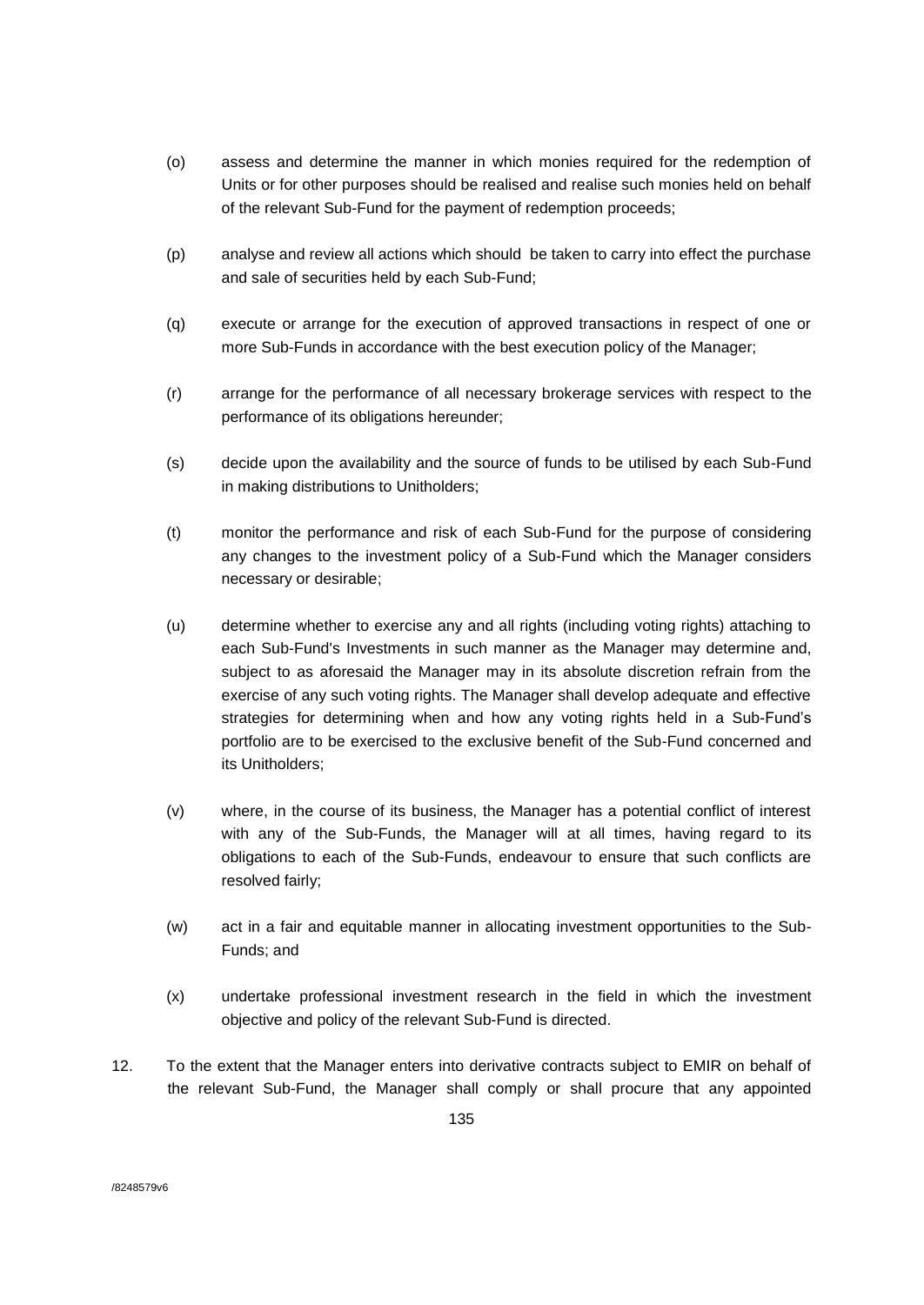delegate comply with all applicable obligations of the Fund, Sub-Fund and / or the Manager arising under EMIR.

- 13. To the extent that the Manager engages in securities financing transactions and total return swaps subject to SFTR on behalf of the relevant Sub-Fund, the Manager shall comply or shall procure that any appointed delegate comply with all applicable obligations of the Fund, Sub-Fund and/or the Manager arising under SFTR.
- 14. To the extent that the Manager invests in securitisations on behalf of the relevant Sub-Fund, the Manager shall comply or shall procure that any appointed delegate comply with all applicable obligations of the Fund, Sub-Fund and/or the Manager under the Securitisation Regulation which must be complied with prior to acquiring a securitisation and on an ongoing basis during the life of the transaction.
- 15. To the extent applicable, the Manager shall comply or shall procure that any appointed delegate comply with all applicable obligations of the Fund, Sub-Fund and/or the Manager under the Benchmarks Regulation.
- 16. To the extent applicable, the Manager shall comply or procure that any appointed delegate comply with a Sub-Fund's obligations under FATCA/CRS in so far as and to the extent that FATCA/CRS applies to a Sub-Fund.
- 17. The Manager shall make appropriate arrangements for suitable electronic systems so as to permit the timely and proper recording of each Investment transaction entered into by the Manager on behalf of the relevant Sub-Fund. The Manager must ensure a high level of security during the processing of electronic data relating to Investment transactions as well as the integrity and confidentiality of the recorded information.
- 18. Without prejudice to the foregoing, the Manager shall ensure, for each Investment transaction relating to the Sub-Funds, that a record of information which is sufficient to reconstruct the details of the order and the executed transaction or of the agreement is produced for a period of at least six years in accordance with the requirements of the Central Bank.
- 19. The Manager shall reconcile at regular intervals its records of Investment transactions in respect of each Sub-Fund with the Trustee's records and report forthwith to the Trustee any material differences between its records and those of the Trustee.
- 20. The Manager shall employ an appropriate liquidity risk management system and adopt procedures which enable the Manager to monitor the liquidity risk of each Sub-Fund.
- 21. Where appropriate, the Manager shall conduct stress tests which enable it to assess the liquidity risk of the Sub-Funds under exceptional circumstances and monitor the liquidity risk of the Sub-Funds accordingly.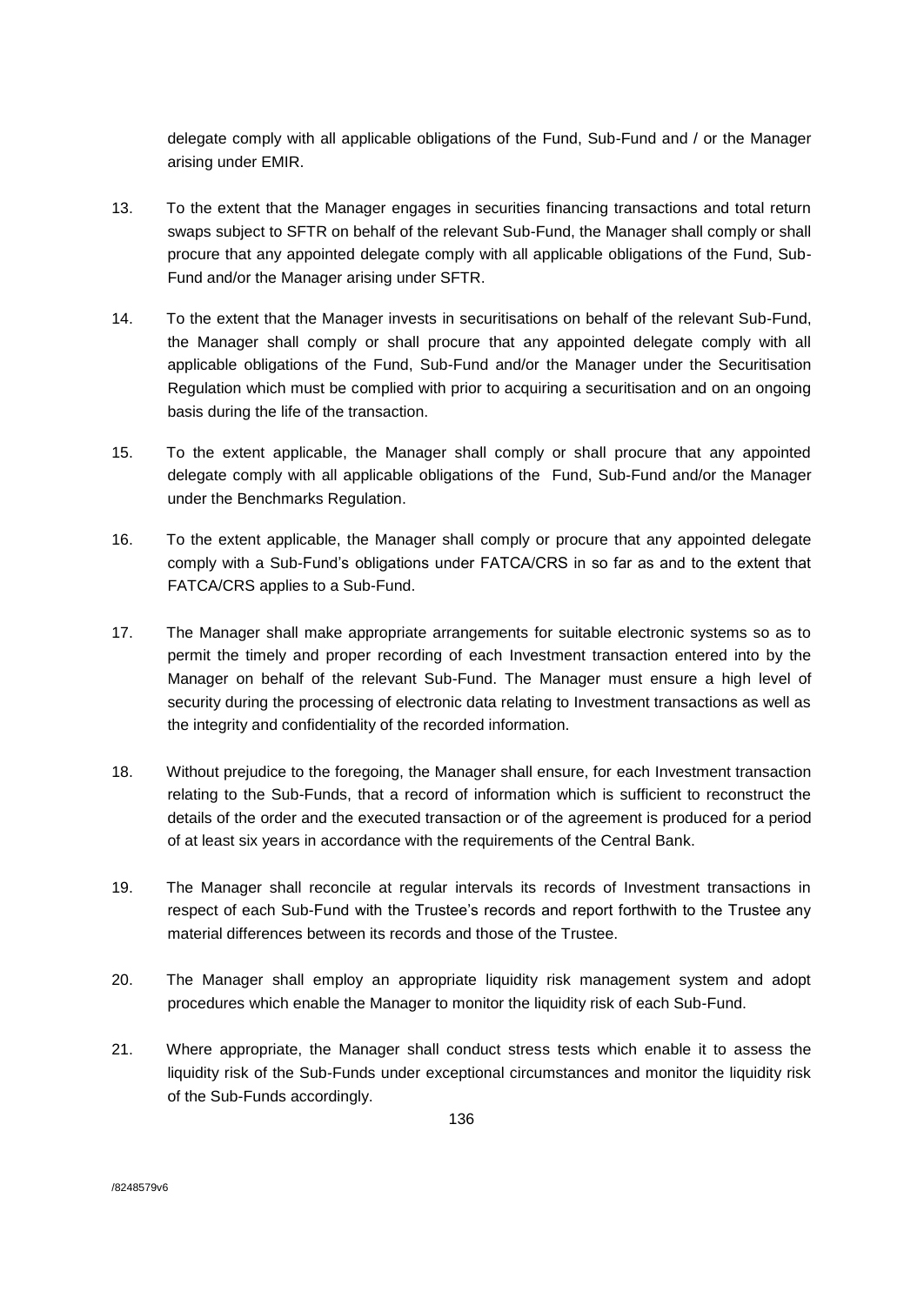## *Beneficial Owners Register*

22. The Manager shall establish and maintain the beneficial ownership register in accordance with the Manager's obligations under the European Union (Anti-Money Laundering: Beneficial Ownership of Trusts) Regulations 2019, as may be amended or replaced from time to time.